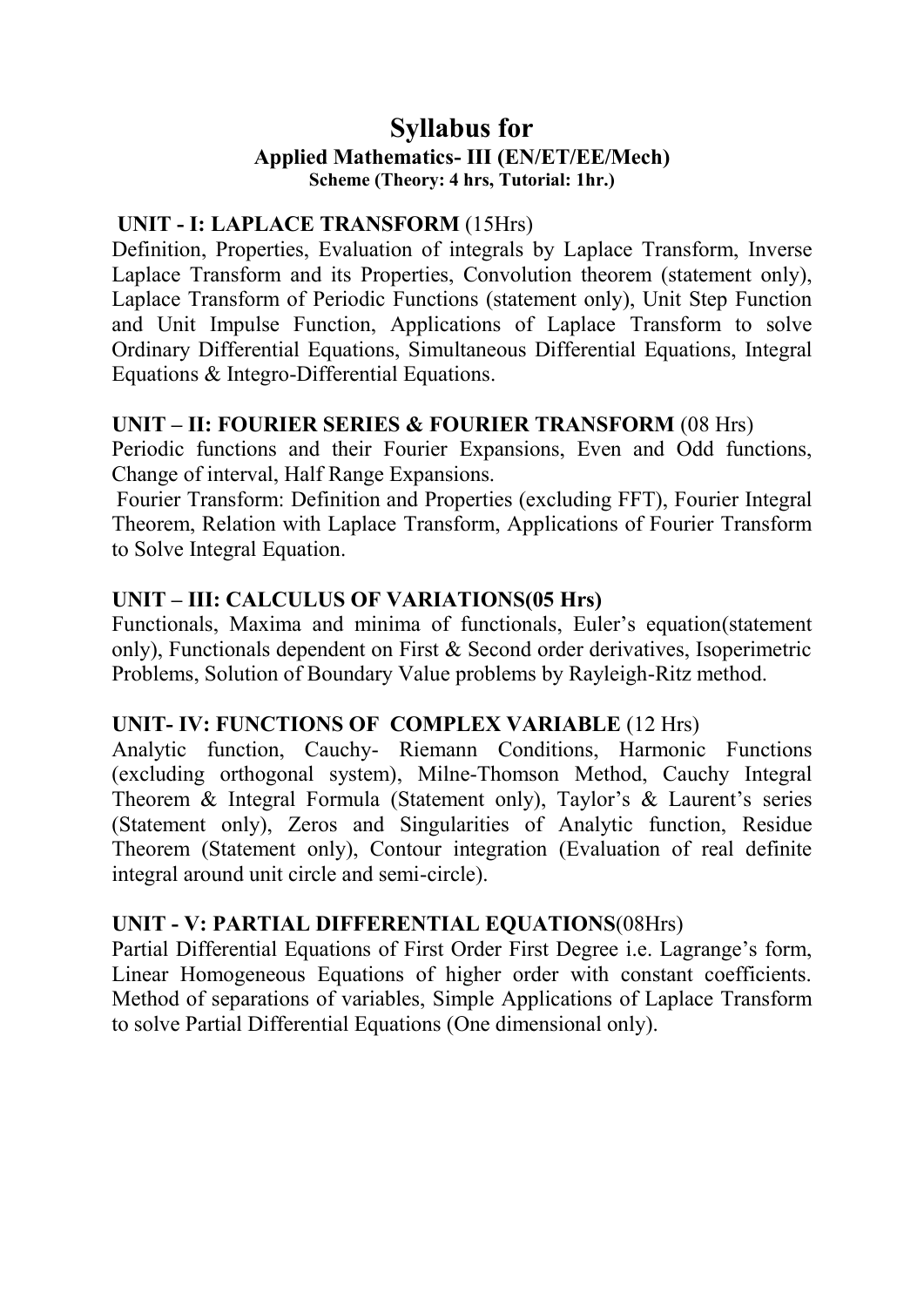# **UNIT –VI: MATRICES**(12Hrs)

Linear and Orthogonal Transformations, Linear dependence of vectors, Characteristics equation, Eigen values and Eigen vectors, Statement and Verification of Cayley Hamilton Theorem [without proof], Reduction to Diagonal form, Reduction of Quadratic form to Canonical form by Orthogonal transformation, Sylvester's theorem [without proof], Solution of Second Order Linear Differential Equation with Constant Coefficients by Matrix method.

# Text Books

- 1. Higher Engineering Mathematics by B.S. Grewal,  $40<sup>th</sup>$  Edition, Khanna Publication
- 2. Advanced Engineering Mathematics by Erwin Kreysizig,  $8<sup>th</sup>$  Edition, Wiley India
- 3. Applied Mathematics for Engineers & Physicist by L.R. Pipes and Harville,
- 4. Calculus of variation by Forrey

# Reference Books

- 1. A Text Book of applied Mathematics, Volume II , by P.N. Wartikar & J.N. Wartikar, Poona Vidyarthi Griha Prakashan
- 2. Introductory methods of Numerical Analysis, by S.S. Sastry, PHI
- 3. Mathematics for Engineers by Chandrika Prasad
- 4. A text book of Engineering Mathematics by N. P. Bali & M. Goyal, Laxmi Publication.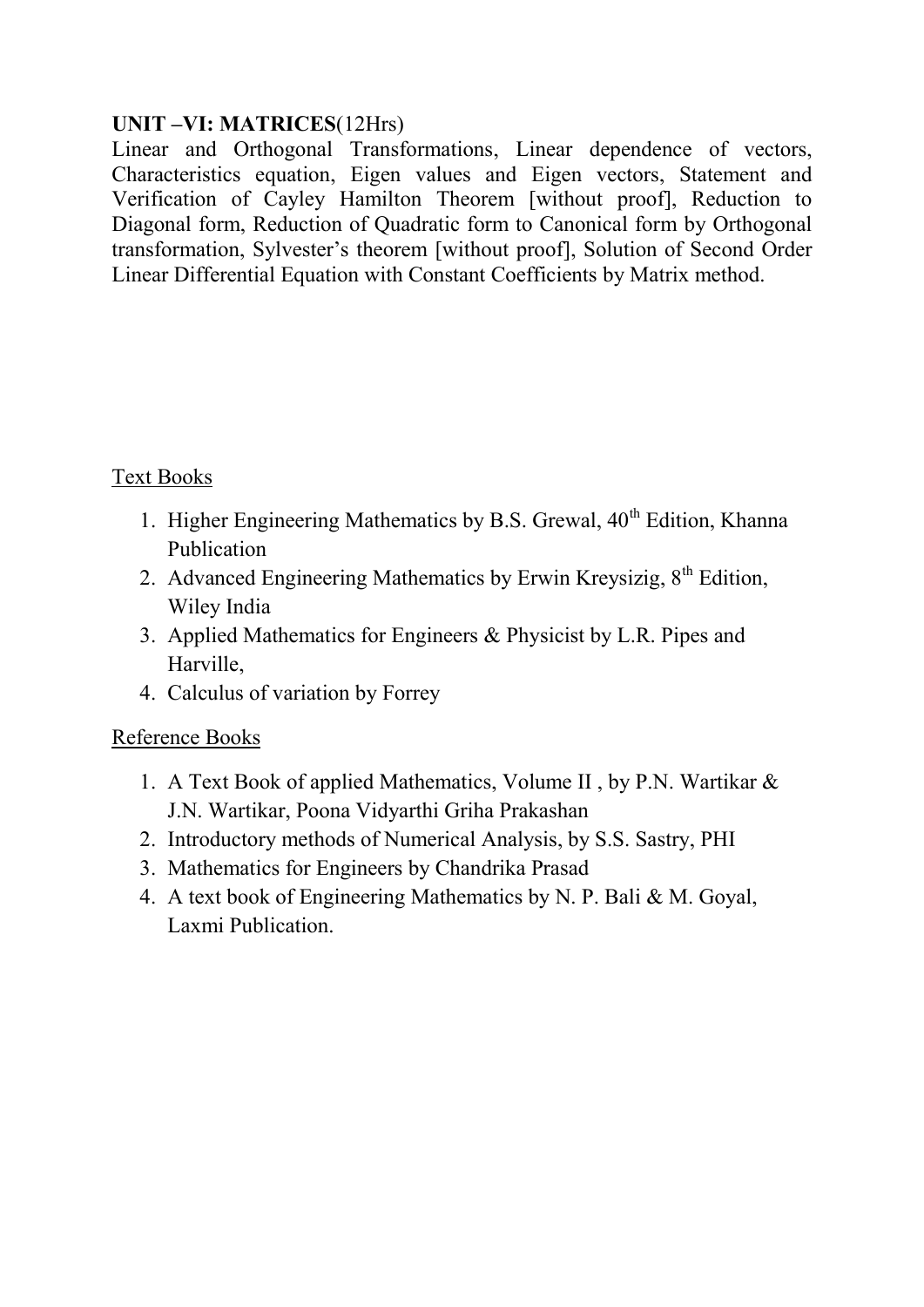# **B.E. (MECHANICAL ENGINEERING): THIRD SEMESTER**

# **BEME302T: KINEMATICS OF MACHINE (Theory)**

### **CREDITS: 04**

**Teaching Scheme Examination Scheme Examination Scheme** 

**Course Objectives and Expected Outcomes**: The study of kinematics is concerned with understanding of relationships between the geometry and the motions of the parts of a machine. The overall objective of this course is to learn how to analyze the motions of mechanisms, design mechanisms to give desired motions. This course includes relative motion analysis, design of gears, gear trains, cams and linkages, graphical and analytical analysis of position, velocity and acceleration, clutches, brakes & dynamometers. Students will be able to understand the concepts of displacement, velocity and acceleration of simple mechanism, drawing the profile of cams and its analysis, gear kinematics with gear train calculations, theory of friction, clutches, brakes & dynamometers.

### **UNIT – I [ 8 Hrs.]**

Basic concept of mechanism, link, kinematics pairs, kinematics chain, mechanism, Difference between machine and mechanism, Inversions, machine, simple & compound chain, Degrees of freedom, Estimation of degree of freedom of mechanism by Grubber's criterion and other methods. Harding's notations, Classification of four bar chain, Class-I & Class-II, Kutchbach theory, Various types of mechanism such as Geneva wheel, Pawl and ratchet mechanism, Exact straight line mechanism, Approx. straight line mechanism, Transport mechanism.

### **UNIT – II [ 8 Hrs.]**

Quantitative kinematics analysis of mechanisms: - Displacement, Velocity and Acceleration analysis of planer mechanism by graphical method as well as analytical method. Coriolis component of acceleration, Instantaneous center method, Kennedy's theorem.

### **UNIT – III** [ 8 Hrs.]

Concepts of cam mechanism, Comparison of cam mechanisms with linkages. Types of cams and followers and their applications. Synthesis of cam for different types of follower motion like constant velocity, parabolic, SHM, cycloid etc.

### **UNIT – IV [ 8 Hrs.]**

Concept of motion transmission by toothed wheels, comparison with cams and linkages, various tooth profiles, their advantages and limitations, gear tooth terminologies, concept of conjugate action, law of conjugate action, kinematics of involute gear tooth pair during the contact duration,

Lectures: 3 Hours/Week Duration of Paper: 03 Hours Tutorial: 1 Hour/Week University Assessment: 80 Marks College Assessment: 20 Marks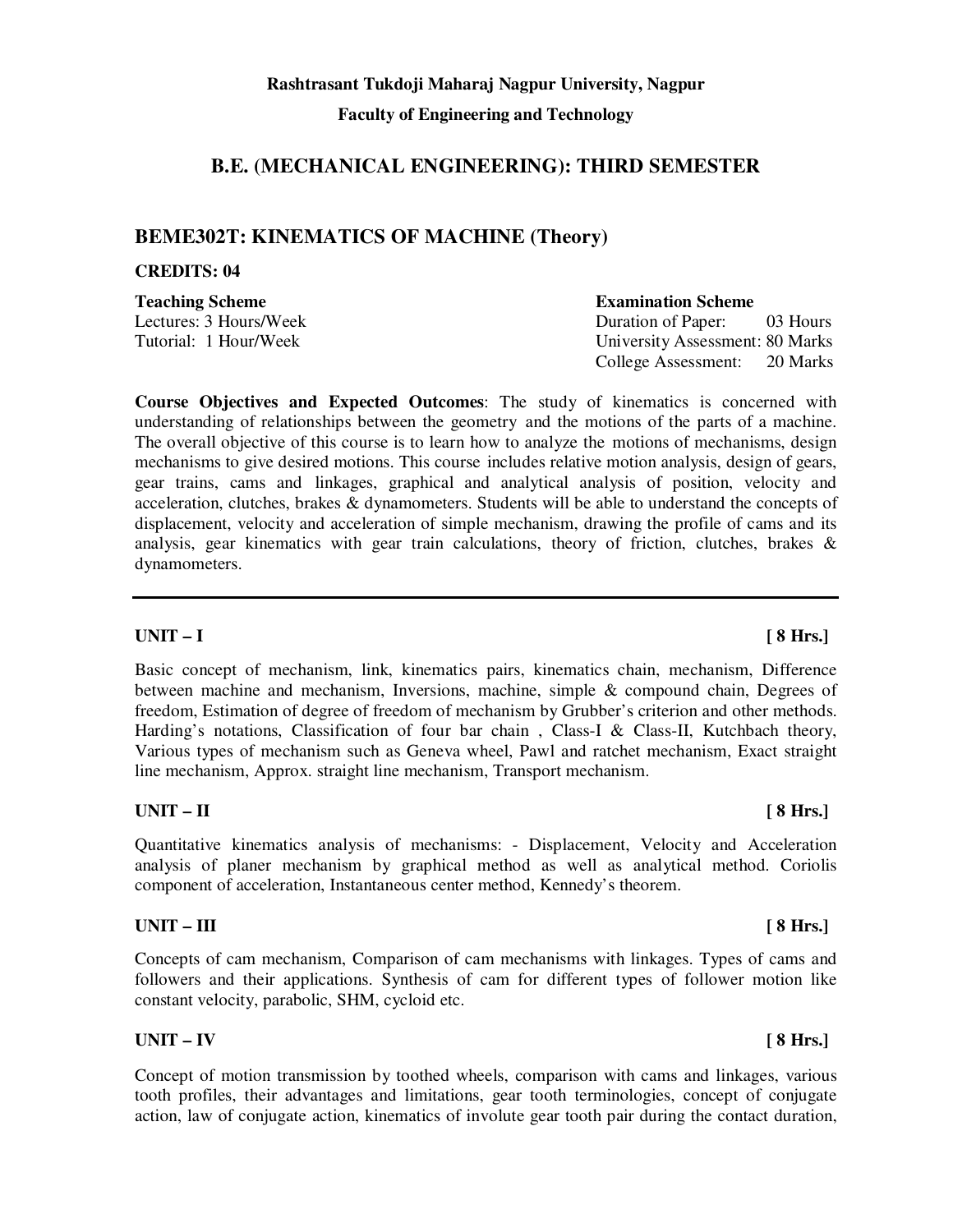highlighting locus of the point of contact, arc of contact, numbers of pairs of teeth in contact, path of approach and path of recess, interference, undercutting for involute profile teeth.

Kinematics of Spiral and helical gears, Kinematic analysis and torque analysis of simple epicyclic gear train.

#### **UNIT – V [ 8 Hrs.]**

Synthesis of Mechanism:- Introduction to type, Number and dimensional synthesis, Synthesis of Mechanism by graphical method, Transmission angle, Freudenstein's equation, Roberts Cognate Linkage.

### **UNIT – VI [ 8 Hrs.]**

Laws of friction, Friction of inclined plane, Efficiency of inclined plane, Friction in journal bearing-friction circle, Pivots and collar friction-uniform pressure and uniform wear. Clutches, Brakes & Dynamometers: Single, multiple and cone clutch, Shoe brake, Band brake, Band and Block brake, Absorption and transmission type dynamometers (Numerical are expected on clutches and brakes only).

### **LIST OF TUTORIALS:**

- 1) Drawing sheets on Inversion of
	- i) Class I & Class II four bar chain
	- ii) Single slider crank chain
	- iii) Double slider crank chain
- 2) Problem on degree of freedom of mechanisms
- 3) Problems on kinematic analysis i) Graphical method ii) Analytical method
- 4) Cam constructions
- 5) Problem on gears
- 6) Analysis of epicyclic gear train with torque analysis
- 7) Problems on synthesis
	- i) Graphical method
	- ii) Analytical method
- 8) Study of construction and working with neat sketch of
	- i) Clutches
	- ii) Brakes
	- iii) Dynamometers

### **TEXT BOOKS:**

- 1. Theory of Machine, S. S. Rattan, Tata McGraw Hill.
- 2. Mechanism and Machine Theory, J.S. Rao & Dukki Patti, New Age International (P) Ltd, Publishers.
- 3. Theory of Machines, P L Ballaney, Khanna Publications.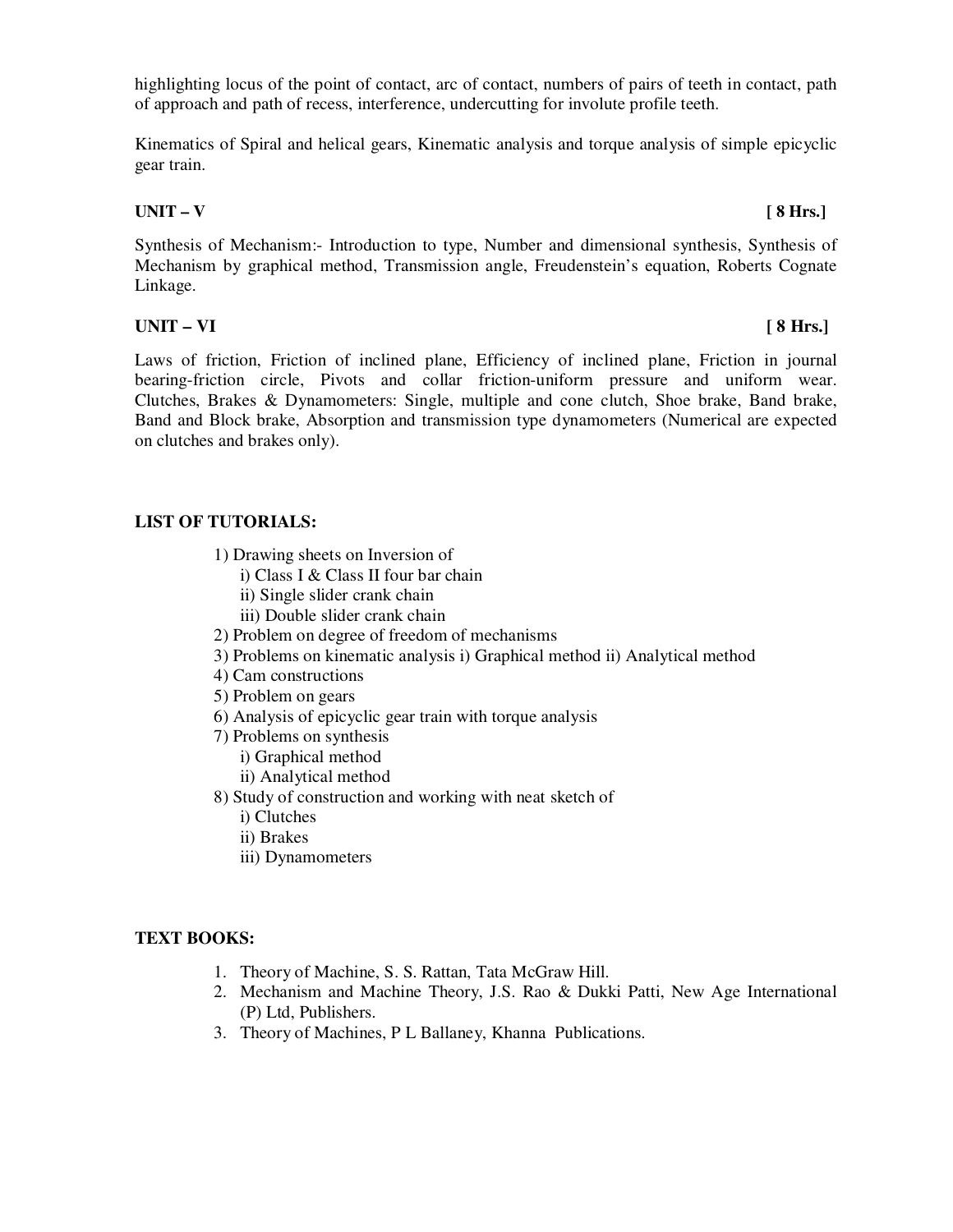- 1. Theory of Machines and Mechanisms, J. E. Shigley and J. J. Uicker, Oxford University Press.
- 2. Theory of Machines and Mechanism, Ghosh & Mallik, Affiliated East- West Press, New Delhi.
- 3. Theory of Machine , Thomas Bevan, Pearson publication
- 4. Advanced Mechanism Design–Analysis and Synthesis, A.G.Erdman and G.N.Sandor, Vol. I and II, Prentice – Hall
- 5. Theory of Machines, Sadhu Singh, Pearson publications.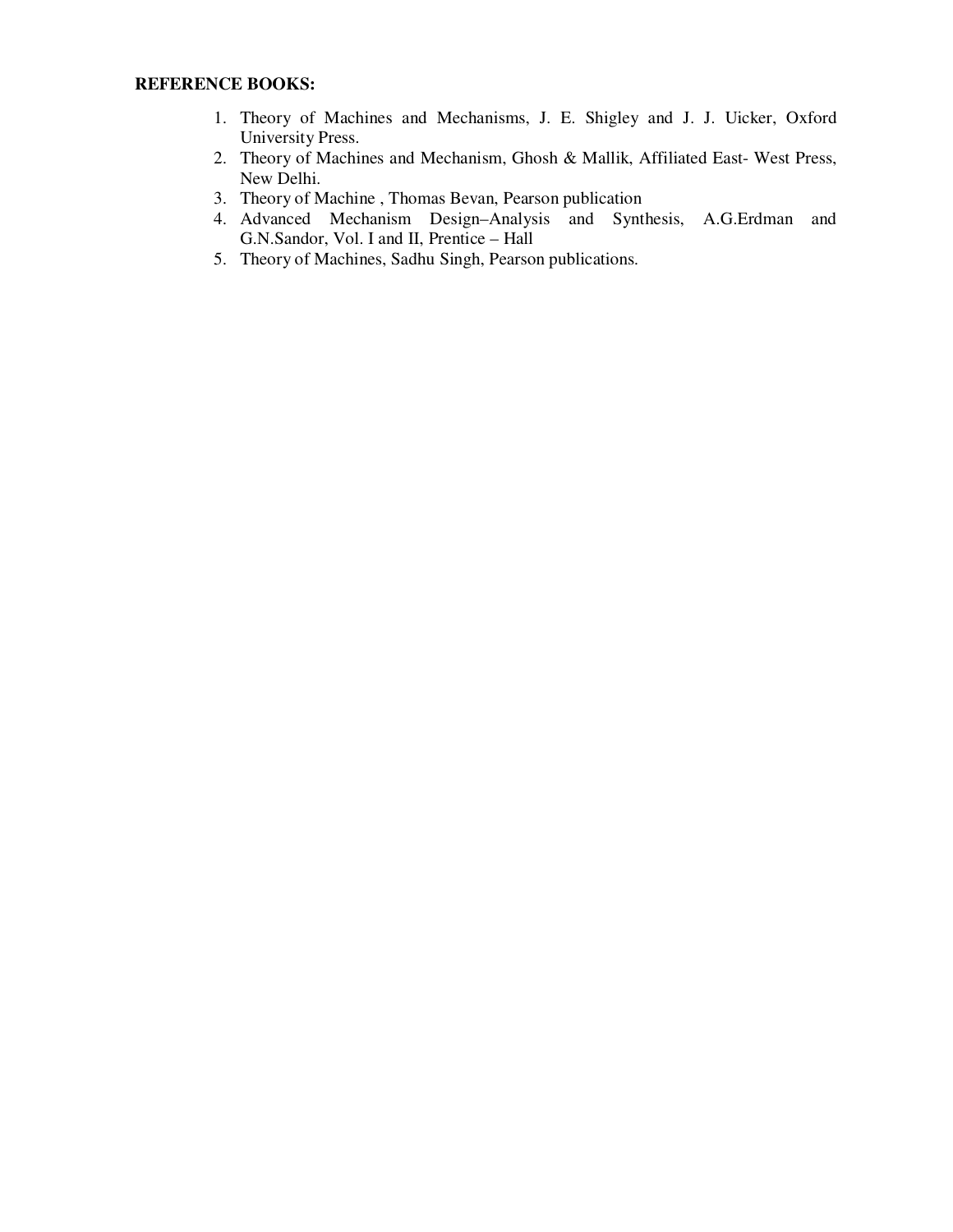# **BEME303T: FLUID MECHANICS (Theory)**

#### **CREDITS: 04**

# **Teaching Scheme Examination Scheme Examination Scheme**

**Course Objectives and Expected Outcomes:** This course is designed to develop an understanding of the behavior of fluids at rest or in motion and the subsequent effects of the fluids on the boundaries as the mechanical engineers has to deal with fluids in various applications. This course will also develop analytical abilities related to fluid flow. It is expected that students will gain conceptual understanding of fluids and their properties and will be able to apply the analytical tools to solve different types of problems related to fluid & fluid flow.

### **UNIT – I [ 8 Hrs.]**

Fluid Properties :- Types of fluids, Mass Density, Specific Weight, Specific Gravity, Newton's Law of Viscosity, Dynamic Viscosity, Stroke's Theorem, Surface Tension, Capillarity, Compressibility, Vapour pressure.

Fluid Kinematics :- Types of Flow- steady, unsteady, uniform, non-uniform, laminar, turbulent, one, two and three dimensional, compressible, incompressible, rotational, irrotational, stream lines, path lines, streak lines, velocity components, convective and local acceleration, velocity potential, stream function, continuity equation in Cartesian co-ordinates.

### **UNIT – II [ 8 Hrs.]**

Fluid Statics :- Pressure, Measurement of pressure using manometers, Hydrostatic law, Pascal's law, Pressure at a point, Total pressure, Centre of pressure, Pressure on a plane (Horizontal, vertical, Inclined) and Curved Surfaces, Archimedes's principle, Buoyancy and stability of floating and submerged bodies, Metacentric height.

### UNIT – III [ 8 Hrs.]

Fluid Dynamics :- Introduction to Navier-Stroke's Equation, Euler equation of motion along a stream line, Bernoulli's equation, application of Bernoulli's equation to pitot tube, venturi meter, orifices, orifice meter.

#### **UNIT – IV [ 8 Hrs.]**

Laminar And Turbulent Flow :- Definition, Relation between pressure and shear stresses, Laminar flow through round pipe, Fixed parallel plates, Turbulent flow and velocity distribution.

Dimensional Analysis: - Dimensional Analysis, Dimensional Homogeneity, Rayleigh method & Buckingham's pi Theorem.

### **UNIT – V [ 8 Hrs.]**

Flow Through Pipes :- TEL, HGL, Energy losses through pipe, Darcy-Weisbach equation, Minor losses in pipes, TEL, HGL, Moody diagram, pipes in series and parallel, Siphons, Transmission of power.

Lectures: 3 Hours/Week Duration of Paper: 03 Hours Tutorial: 1 Hour/Week University Assessment: 80 Marks College Assessment: 20 Marks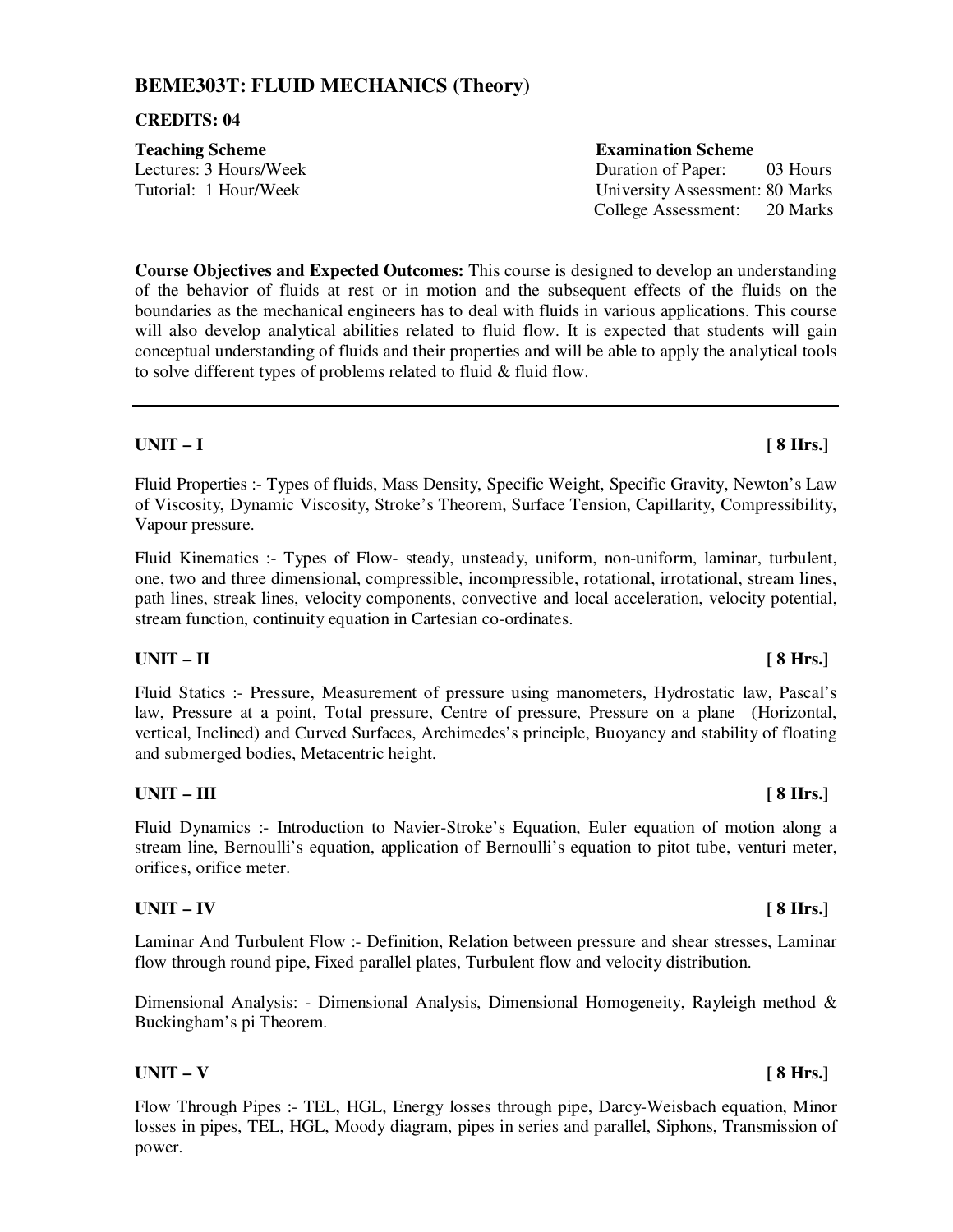Boundary Layer Theory :- Development of Boundary Layer on a flat plate, Laminar and Turbulent Boundary Layers, Laminar Sub Layer, Separation of Boundary Layer.

Flow around Immersed Bodies: - Lift and Drag, Classification of Drag, Flow around circular cylinder and Aerofoil, Development of lift on Aerofoil.

#### **LIST OF TUTORIALS:**

- 1) Applications based on fluid properties such as block sliding over an inclined plane, capillary phenomenon etc.
- 2) Study of Manometers
- 3) Study of stability of floating bodies and submerged bodies
- 4) Determination of coefficient of discharge of flow meters
- 5) Verification of Bernoulli's equation
- 6) Stokes Law
- 7) Case study of pipe network
- 8) Reynold number & its significance
- 9) Losses in pipes (Hagen Pois. Equation)

#### **TEXT BOOKS:**

- 1. Fluid Mechanics, Dr. R.K. Bansal, Laxmi Publication (P) Ltd. New Delhi
- 2. Engineering Fluid Mechanics, Kumar K.L.,S. Chand & company Ltd. Eurasia Publication House
- 3. Fluid Mechanics & Hydraulic Machines, R.K. Rajput, S. Chand & Company Ltd.
- 4. Hydraulic and Fluid Mechanics, Modi P.N. and Seth S.M., Standard Book House.

- 1. Introduction to Fluid Mechanics, James E.A., John and Haberm W.A., Prentice Hall of India
- 2. Fluid Mechanics, Jain A.K., Khanna Publication
- 3. Engineering Fluid Mechanics, Garde R.J. and Miraj Goankar, Nem chand & Bros, Roorkee, SCITECH, Publication (India) Pvt. Ltd.
- 4. Fluid Mechanics and Fluid Power Engineering, Dr. D.S. Kumar, S.K. Kataria & sons
- 5. Fluid Mechanics, Frank M. White, McGraw Hill Publication
- 6. Introduction to Fluid Mechanics, James A. Fay
- 7. Fluid Mechanics, Cengel & Cimbla, Tata McGraw Hill
- 8. Fundamentals of CFD, Anderson, McGraw Hill, International Edition, Mechanical Engineering series
- 9. Fluid Mechanics, Streeter V.L. and Wylie E.B., McGraw Hill International Book co.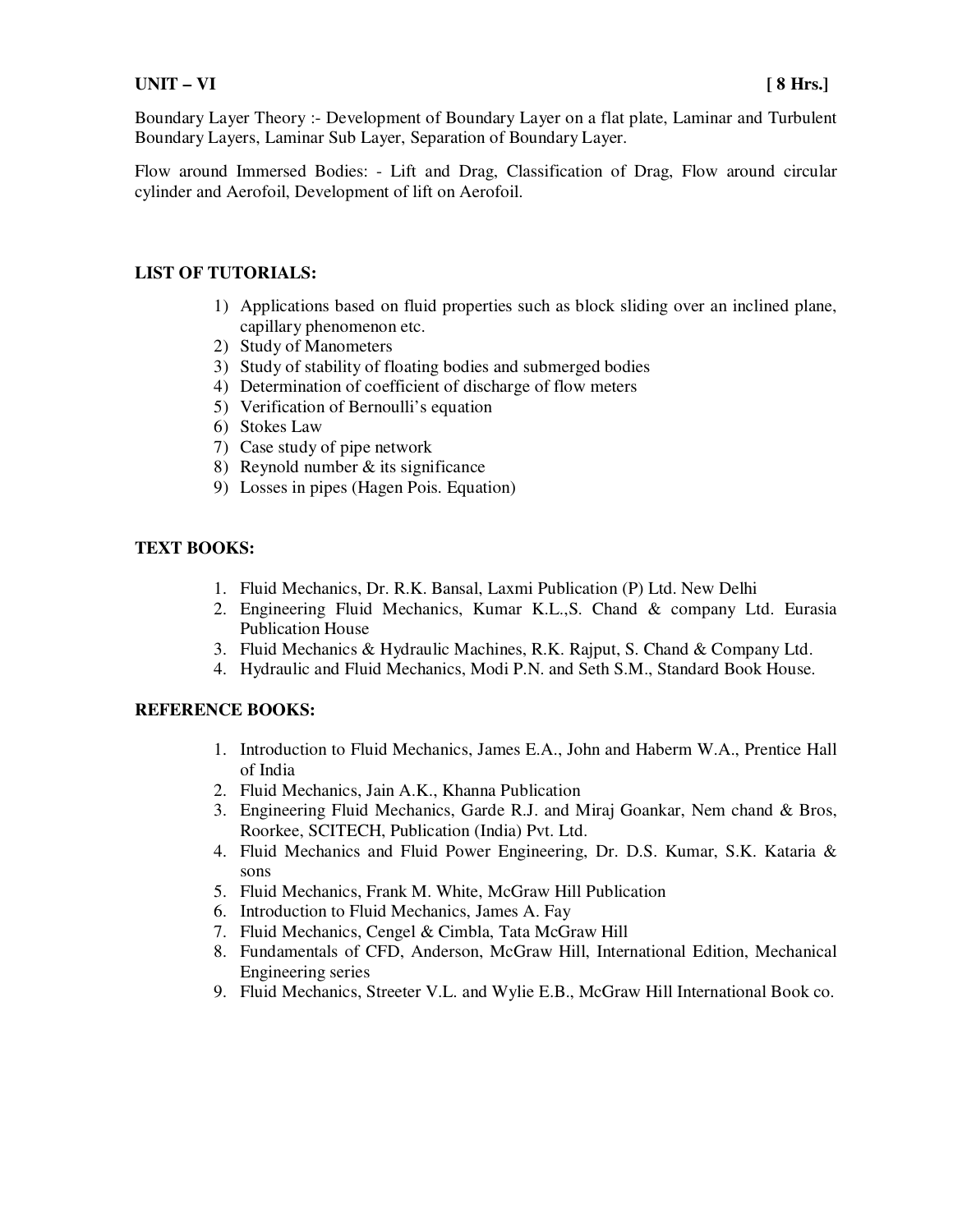### **BEME304T: MANUFACTURING PROCESSES (Theory)**

#### **CREDITS: 04**

| <b>Teaching Scheme</b> | <b>Examination Scheme</b>       |
|------------------------|---------------------------------|
| Lectures: 3 Hours/Week | Duration of Paper:<br>03 Hours  |
| Tutorial: 1 Hour/Week  | University Assessment: 80 Marks |
|                        | College Assessment: 20 Marks    |

**Course Objectives and Expected Outcomes:** This course is designed to provide students with an overview of a wide variety of manufacturing processes for processing of engineering materials. Students will learn principles, operations and capabilities of various moulding, metal casting, metal forming, press working, metal joining processes & also processing on plastics. Upon completion of this course, students shall understand the importance of manufacturing processes and be able to select and apply suitable processes for an engineering product.

### **UNIT – I [ 8 Hrs.]**

Pattern Making & Moulding: - Pattern making: Types, materials used, Pattern making allowances, color codes. Core making: - Types, core material  $\&$  its properties. Moulding: Types of sand moulds, moulding sand composition. moulding sand properties, moulding machines. Shell moulding,  $CO<sub>2</sub>$  moulding.

### **UNIT – II [ 8 Hrs.]**

Gating System & Casting Processes: - Gating design -Elements of gating systems, pouring equipments, riser design Melting furnaces -Types, Electric furnace, Induction furnace, Cupolaconstruction & operation. Cleaning, inspection & casting defects. Foundry mechanizing Special casting processes such as investment Casting, Centrifugal Casting, Slush Casting and Die Casting.

### UNIT – III [ 8 Hrs.]

Joining Processes: - Introduction to metal Joining- Types of Welding. Arc Welding & Gas Welding Processes, Defects & Inspection of Welding Joints, Electrodes, weldability of Metals, Welding equipments. Fixtures, TIG Welding, MIG Welding, Spot Welding.

### **UNIT – IV [ 8 Hrs.]**

Forming Process for metals:- Rolling, Forging, Extrusion, Drawing, Mechanics of forming process, Determination of Rolling pressure and roll specification force, drive force and torque, power loss in bearing, Determination of forging forces and stresses, Equipment (hammer/press) capacity required. (No analytical treatment)

#### **UNIT – V [ 8 Hrs.]**

Press Working: - Classification, types of presses, press terminology, Force analysis in press working, Die cutting operation, types of dies, Die and punch allowance, introduction to shaping operations, bending, forming and drawing.

### **UNIT – VI [ 8 Hrs.]**

Introduction to Plastics, Properties & types, applications, Forming & Shaping of plastics – Extrusion, injection moulding, Blow moulding, wire drawing, Compression moulding, Transfer moulding, Embossing, Calendaring.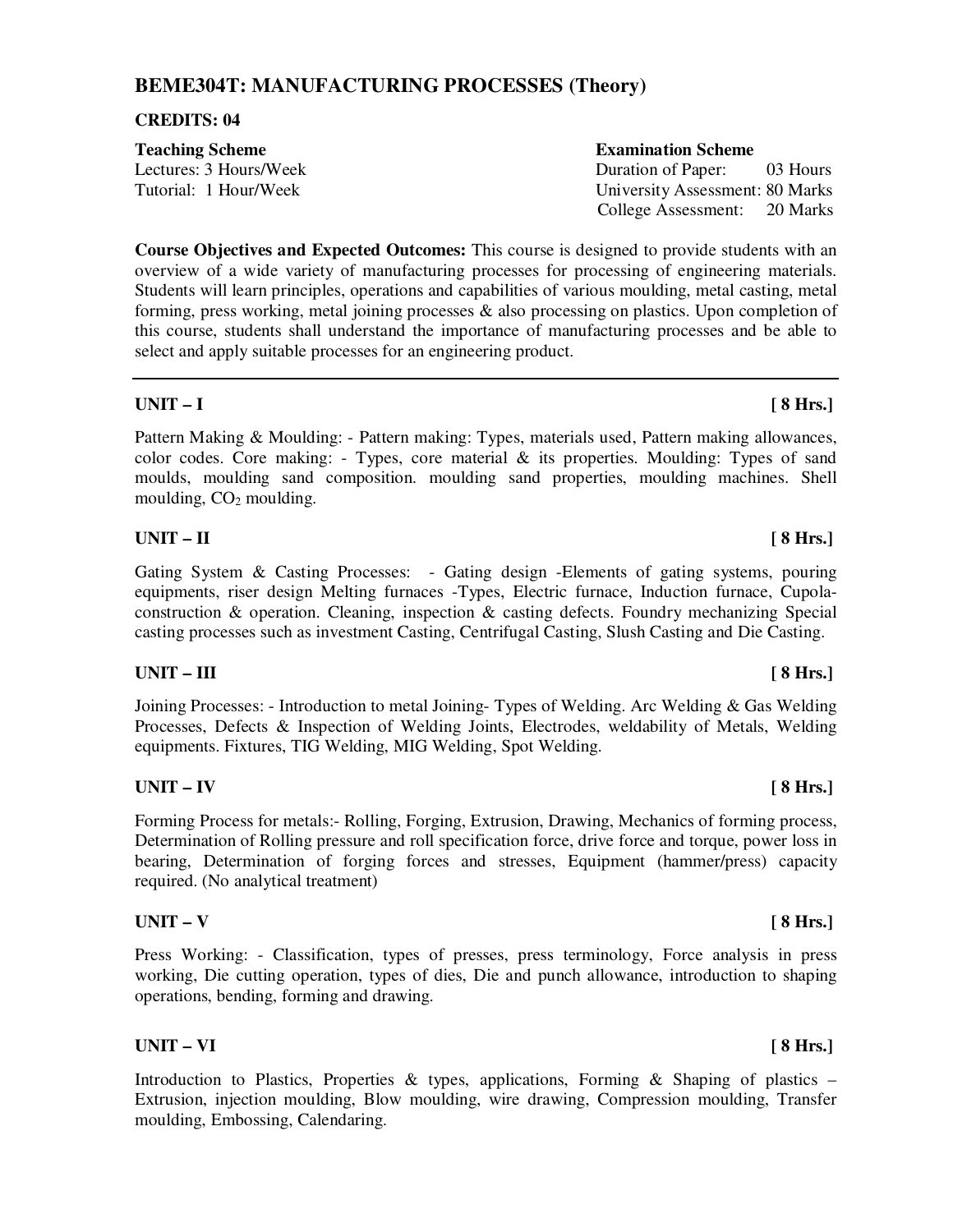Introduction to Joining of Plastics- Mechanical Fastening, Spin Welding, Solvent Bonding, Ultrasonic welding, Induction welding, Dielectric welding, Hot Plate welding, Vibration welding, Hot gas welding.

#### **TEXT BOOKS:**

- 1. Workshop Practice, H. S. Bawa, Tata Mc-Graw Hill
- 2. Manufacturing Engineering & Technology, Kalpakjian, Pearson
- 3. Modern Materials and Manufacturing Process, R. Gregg Bruce, John E. Neely, Pearson Education
- 4. Workshop Technology (Volume I), Hajra Chaudhary, Media Promoters & Publishers
- 5. Workshop Technology (Vol. I & II), B. S. Raghuwanshi, Dhanpat Rai & Co.
- 6. Manufacturing technology (Vol. I), P. N. Rao, Tata Mc-Graw Hill
- 7. Manufacturing Science, Ghosh & Malik, East West Press.
- 8. Textbook of Production Engineering, P.C. Sharma, S. Chand & Co.

- 1. Workshop Technology, Vol I & II, WAJ Chapman, Elsevier Butterworth- Heinemann.
- 2. Manufacturing Processes, M. Begman.
- 3. Processes & Materials of Manufacturing, R. Lindberg, Allyn & Bacon.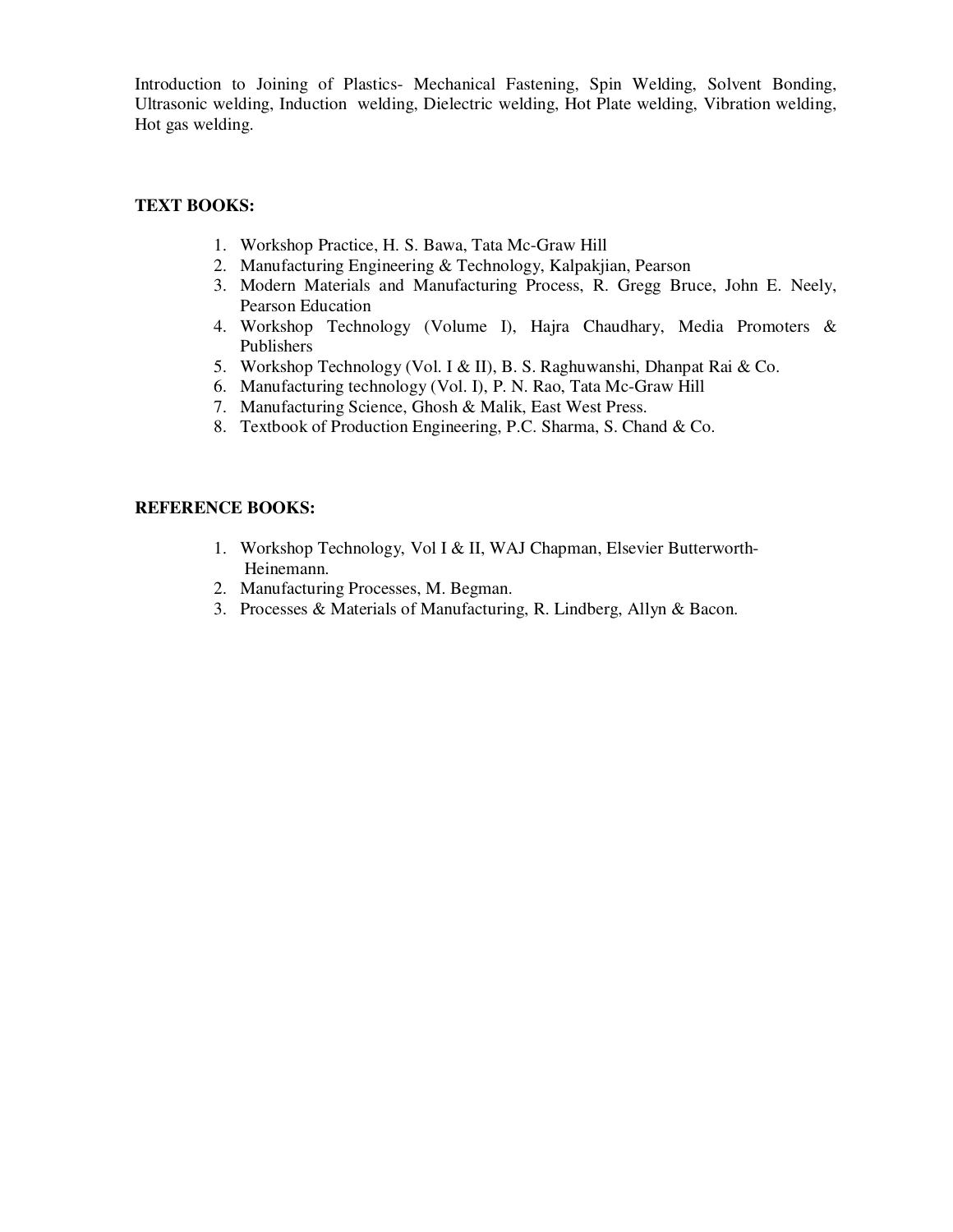### **BEME304P: MANUFACTURING PROCESSES (Practical)**

#### **CREDITS: 01**

**Teaching Scheme Examination Scheme** 

Practical: 2 Hours/Week University Assessment: 25 Marks College Assessment: 25 Marks

### **LIST OF PRACTICALS:**

Minimum Eight out of the following shall be performed:

- 1. Study of Cupola Furnace
- 2. Study of Moulding Techniques
- 3. Study of Casting Process
- 4. Study of Pattern Making
- 5. Study of Joining Processes
- 6. Study of Forming Processes
- 7. Study of Drawing Processes
- 8. One Job Pattern Making
- 9. One Job Casting
- 10. One Job Welding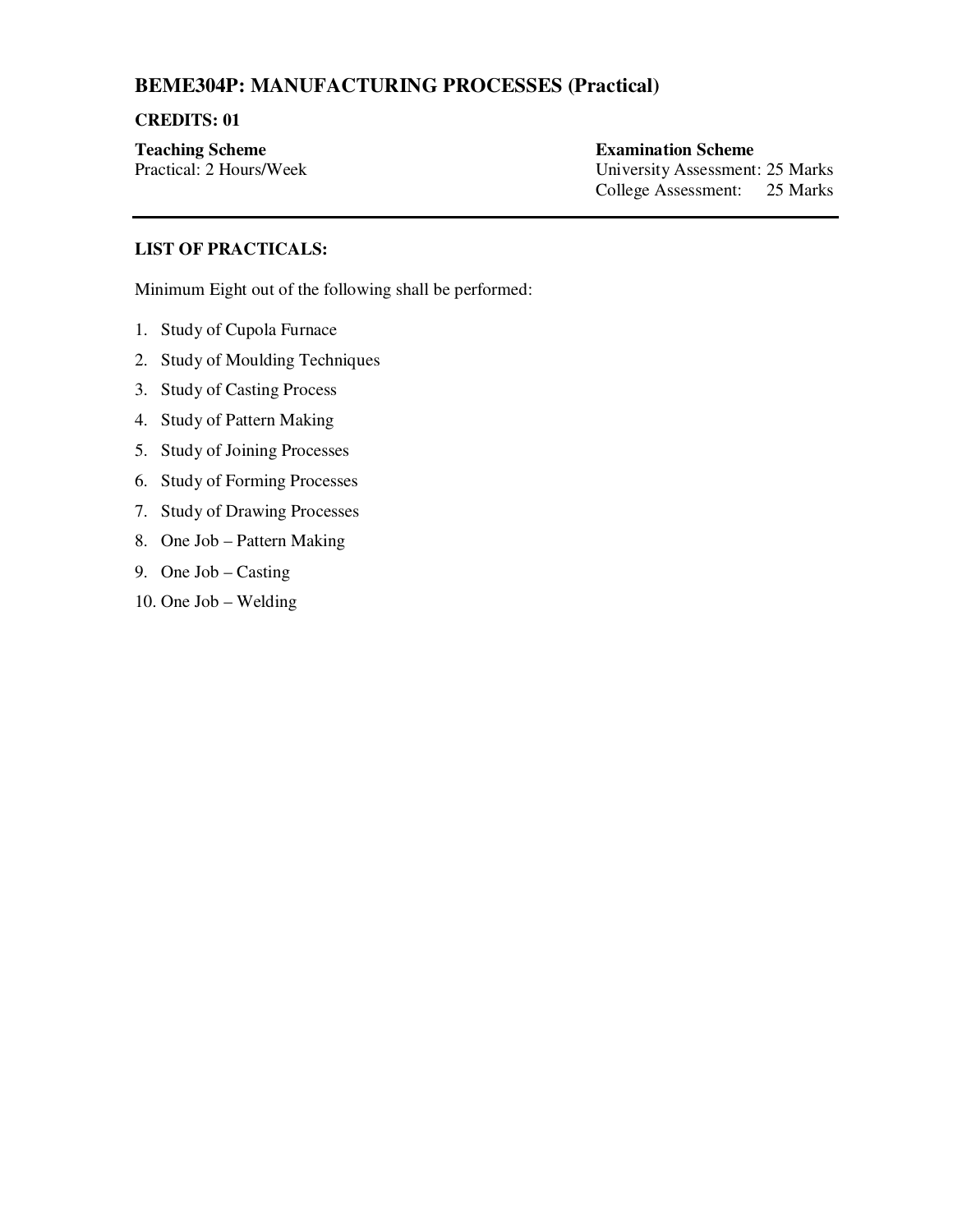### **BEME305T: ENGINEERING METALLURGY (Theory)**

#### **CREDITS: 04**

| <b>Teaching Scheme</b> | <b>Examination Scheme</b>       |
|------------------------|---------------------------------|
| Lectures: 3 Hours/Week | Duration of Paper:<br>03 Hours  |
| Tutorial: 1 Hour/Week  | University Assessment: 80 Marks |
|                        | College Assessment:<br>20 Marks |

**Course Objectives and Expected Outcomes**: This course is designed to develop fundamental concepts of crystallography, phase transformation and heat treatment processes. Students will learn the atomic structure of metals, imperfections, diffusion mechanisms and mechanism of plastic deformation, various ferrous  $\&$  non ferrous metals  $\&$  their alloys. They will also understand equilibrium diagrams, time-temperature transformation curves and heat treatment processes. Upon completion of this course, students will be able to understand the concepts of crystal structure, microstructure and deformation. They will also acquire the knowledge of phase diagrams which are useful for design and control of heat treating processes, various ferrous & non ferrous metals  $\&$ alloys with engineering applications, non-destructive tests & powder metallurgy with applications.

#### **UNIT – I [ 8 Hrs.]**

Introduction to engineering materials their classification, properties & application. Difference between metals & non metals, Mechanical properties of metal, Study of crystal structure, Polymorphism & allotropy, Macroscopic & microscopic examination; Imperfections in crystal, Miller indices, Mechanism of plastic deformation, slip, dislocation & twinning.

### **UNIT – II [ 8 Hrs.]**

Solidification of pure metal, nucleation  $\&$  grain growth, directional  $\&$  progressive solidification, Ingot structure, Dendritic solidification, Solid solution & their types, Alloy & their formation, Mechanical Mixture, Hume Rothery Rule, grain shape & size, its effect on the properties. Binary equilibrium diagrams, Isomorphus system, Study of Fe Fe-C diagram - uses & limitations, Invarient reactions.

#### UNIT – III [ 8 Hrs.]

TTT Curve – Construction & limitations, Heat treatment – Principle, purpose, Annealing & its types, Normalizing, Tempering, Austempering, Martempering, Hardening, Retained austenite & its elimination, Maraging, Patenting; Surface hardening such as Carburising, Nitriding, Induction hardening, Jomini End quench test for hardenability

Plain carbon steel, Classification based on Carbon Percent & application; Limitations, Effect of impurities; Alloy steel, Effects of various alloying elements, Tool steel & its classification, Red hardness; Stainless steel – Classification, composition & application; Hadfield Manganese steel, Maraging Steel, O.H.N.S. Steel, Selection of steel for various applications.

#### **UNIT-V [ 8 Hrs.]**

Cast iron – Classification, gray cast iron, white cast iron, nodular cast iron, malleable cast iron, Mottled cast iron,  $Ni$  – hard &  $Ni$  – Resist cast iron, Meehanite Alloy;

### **UNIT-IV [ 8 Hrs.]**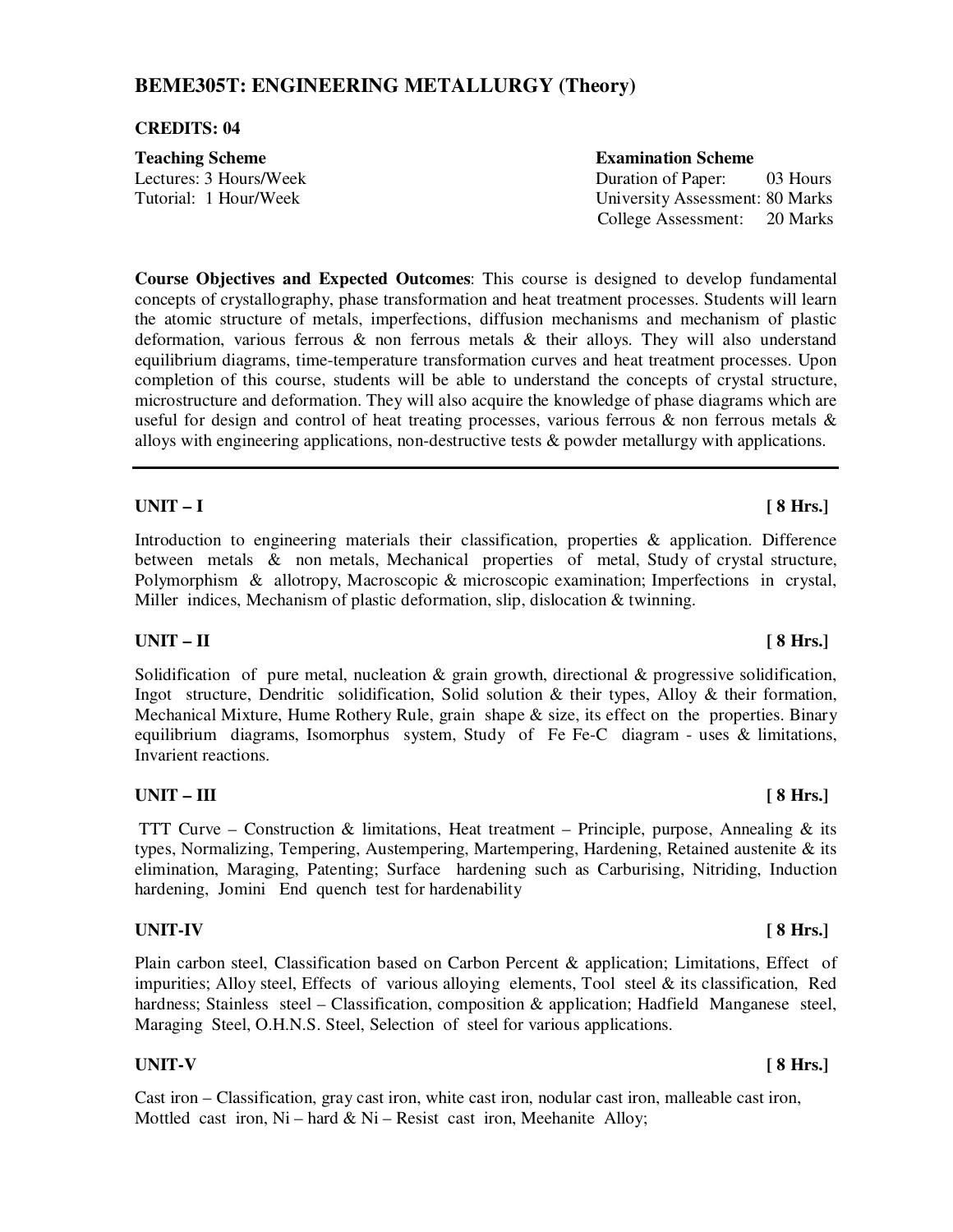Study of non- ferrous alloys – Brasses, its types, Cu-Zn diagram; Bronzes, its types, Cu-Sn diagram; Al-Si diagram.

### **UNIT-VI [ 8 Hrs.]**

Principles of hardness measurement, Hardness Test – Brinell, Rockwell, Vicker

Non-destructive tests – Ultrasound Test, Die Penetration Test, radiography test

Powder metallurgy – Introduction, metal powder & its production, blending & mixing, compaction, sintering, Hot Isostatic Pressing, Secondary processes, Advantages, limitations & application of powder metallurgy, few products such as self Lubricating Bearing, Gears & Pump Rotors, Electric Contacts & Electrodes, Magnets, Diamond Impregnated Tools etc.

#### **TEXT BOOKS:**

- 1. Introduction to Physical Metallurgy, Sidney H. Avner, Tata McGraw-Hill
- 2. Introduction to Engineering Materials, B.K.Agrawal, Tata McGraw-Hill
- 3. Heat Treatment Principles & Techniques, T.V.Rajan, C.P. Sharma, Ashok Sharma, Prentice – Hall India
- 4. Materials Science & Metallurgy, Dr. V.D.Kotgire, Everest Publishing House
- 5. Text Book of Materials Science & Metallurgy, O.P.Khanna , Dhanpat Rai Publication
- 6. Engineering Materials & Metallurgy, Srinivasan, Tata Mc-Graw Hill

- 1. Materials Science, Willium Callister, John Wiley & Sons
- 2. Material Science, Narula & Gupta, Tata Mc-Graw Hill
- 3. Material Science & Metallurgy, Parashivamurthy, Pearson
- 4. A First course on Material Science, Raghavan, PHI Learning
- 5. Introduction to Material Science for Engineers, Shakeford & Murlidhara, Pearson
- 6. Engineering Physical Metallurgy and Heat Treatment, Yu M Lakhtin, CBS Publisher
- 7. Metallurgy for Engineers, E C Rollason, ButterWorth & Heineman Ltd.
- 8. Engineering Metallurgy, R A Higgins, Viva Books
- 9. Fundamentals of Solidification, W Kurtz and D J Fisher, Springer
- 10. Physical Metallurgy, Clark, CBS Publisher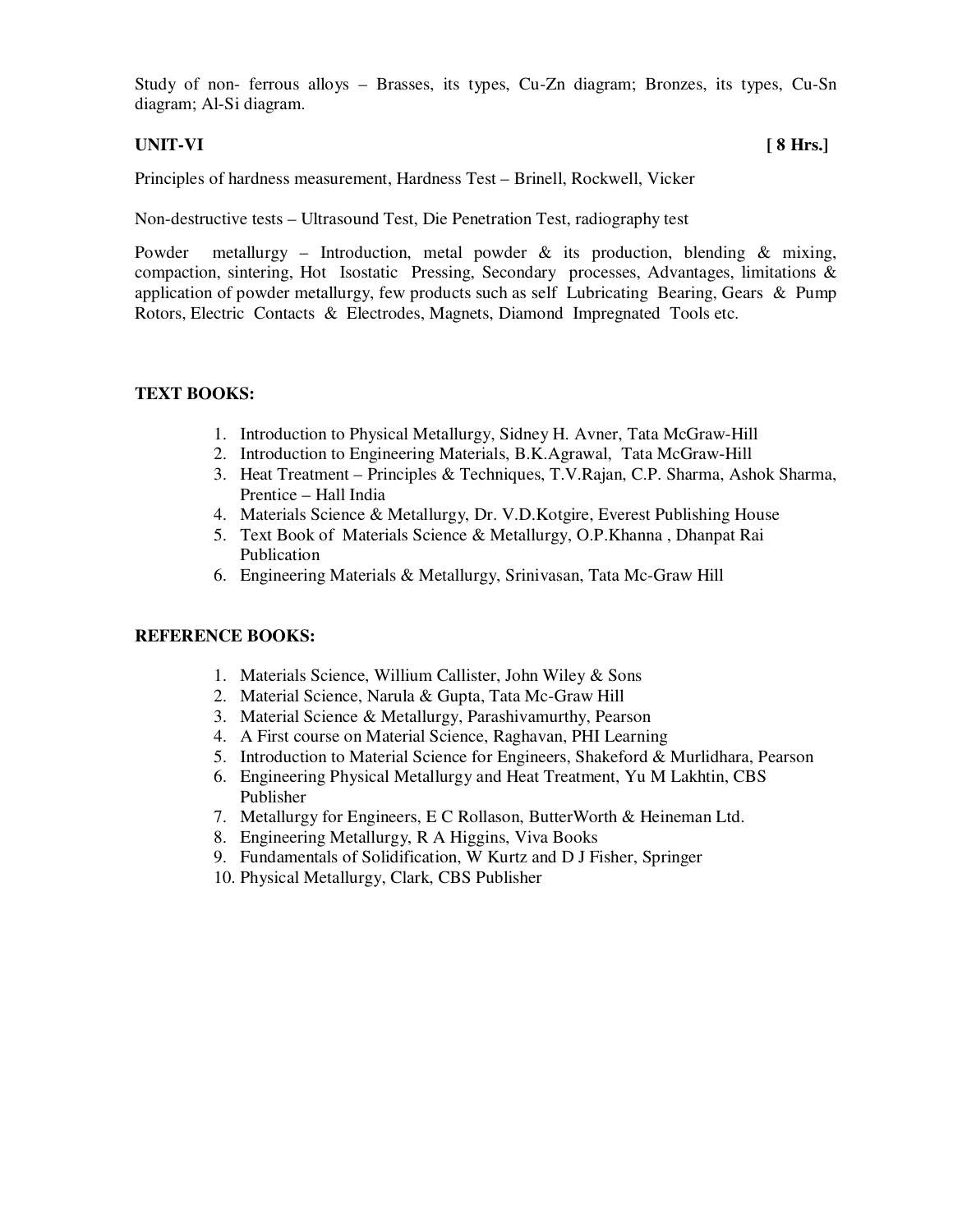# **BEME305P: ENGINEERING METALLURGY (Practical)**

#### **CREDITS: 01**

**Teaching Scheme**<br> **Practical:** 2 Hours/Week<br> **Examination Scheme**<br> **Examination Scheme**<br> **Examination Scheme** University Assessment: 25 Marks College Assessment: 25 Marks

#### **LIST OF PRACTICALS:**

Minimum Eight out of following shall be performed:

- 1. Study of crystal structure
- 2. Study of metallurgical Microscope
- 3. Specimen Preparation
- 4. Metallography ( Study & drawing of microstructure ) of plain carbon steel
- 5. Metallography of cast iron
- 6. Metallography of non-ferrous metals.
- 7. Metallography of heat-treated specimen.
- 8. Effect of annealing & normalizing on microstructure & hardness of steel.
- 9. Hardenability Test
- 10. Hardness Test by i) Brinell ii) Rockwell test.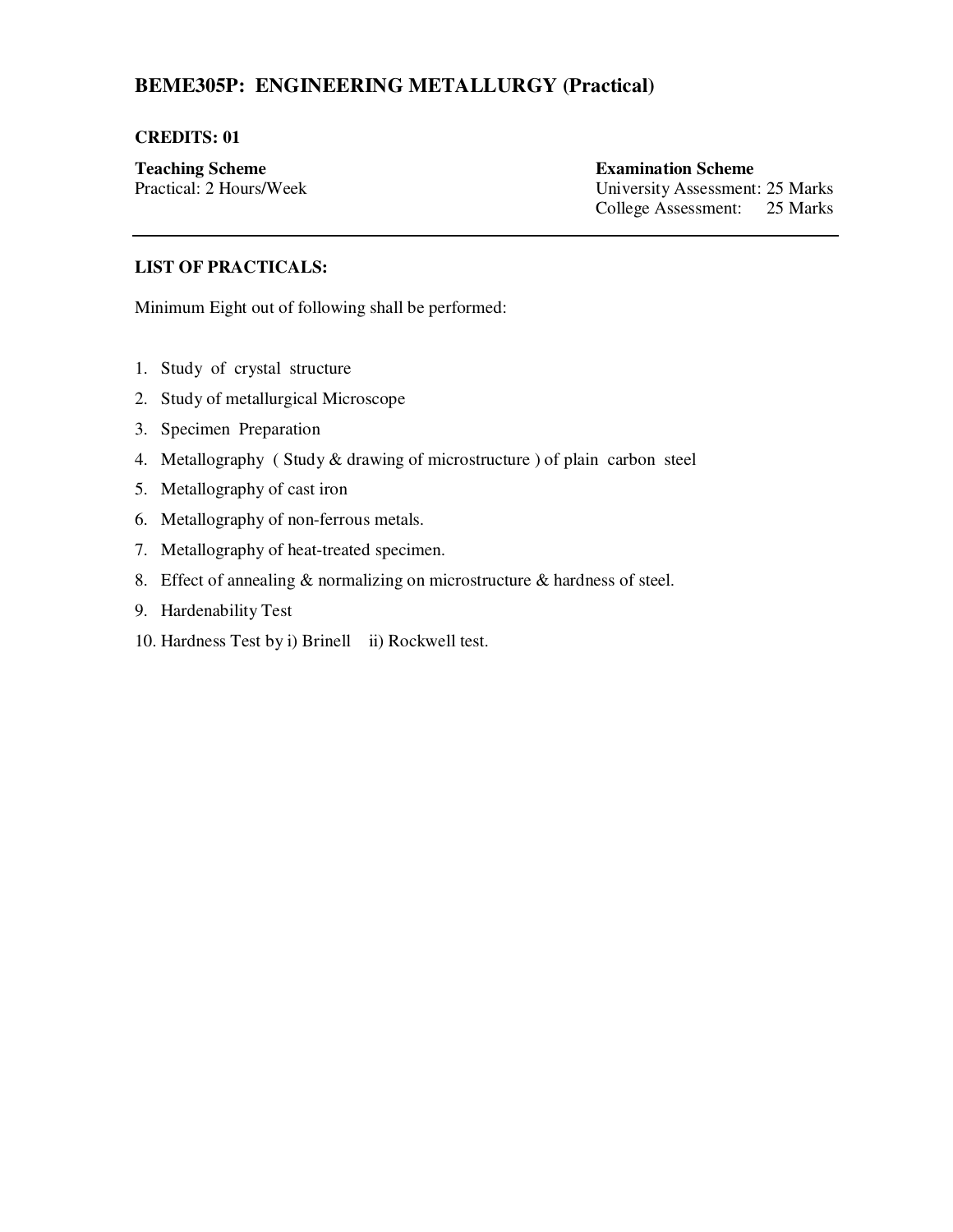### **BEME306P: MACHINE DRAWING (Practical)**

#### **CREDITS: 04**

**Teaching Scheme Examination Scheme** 

Practical: 2 Hours/Week University Assessment: 50 Marks Tutorial: 2 Hour/Week College Assessment: 50 Marks

**Course Objectives and Expected Outcomes:** The objective of this course is to make students understand the principles and requirements of machine & production drawings. This course will provide a way to learn how to assemble and disassemble important parts used in major mechanical engineering applications. After going through this course, students shall be able to draw  $\&$ understand the drawings of mechanical components and their assemblies.

#### **UNIT – I**

Drawing Standards for following

Drawing Sheets, Name Blocks, Lines, Sections Dimensioning. Dimensioning of Tolerances, Standard Components, Standard Features, Machining Symbols, Welding Symbols, Surface Finish Symbols, Heat Treatment Manufacturing Instructions, Allowances, Materials

#### **UNIT – II**

Orthographic Projections of Elements, Orthographic Projections, Sectional Views, Multiple Views, Missing Views, Profiles, Cross sections, References, Alignments, Dimensioning

#### **UNIT – IIII**

Study, qualitative selection of type / size (excluding design calculations) and standard practices for following elements Threads, Bolts, Nuts, Washers , Rivets, Welds, Keys & Keyways, Splines, Couplings

#### **UNIT – IV**

Assembly and Dismantling: Principles, Fits and Tolerances (Standards, types, application and selection) Tolerance Charting, Surfaces finish requirement for assembly, Geometries suitable for assembly, Assembly / Dismantling Tools, Bearing Assemblies, Assemblies by fastening

#### **UNIT – V**

#### **Study of Some standard Assemblies**

Assembly Drawings, Principles, techniques and standards for preparing components drawings Subassembly, Drawings, Full assembly Drawing, Exploded Views

#### **UNIT – VI**

Production Drawing Name Plates, Part List, Revisions etc. Essential Parts / Formats required for production drawing, Process Sheet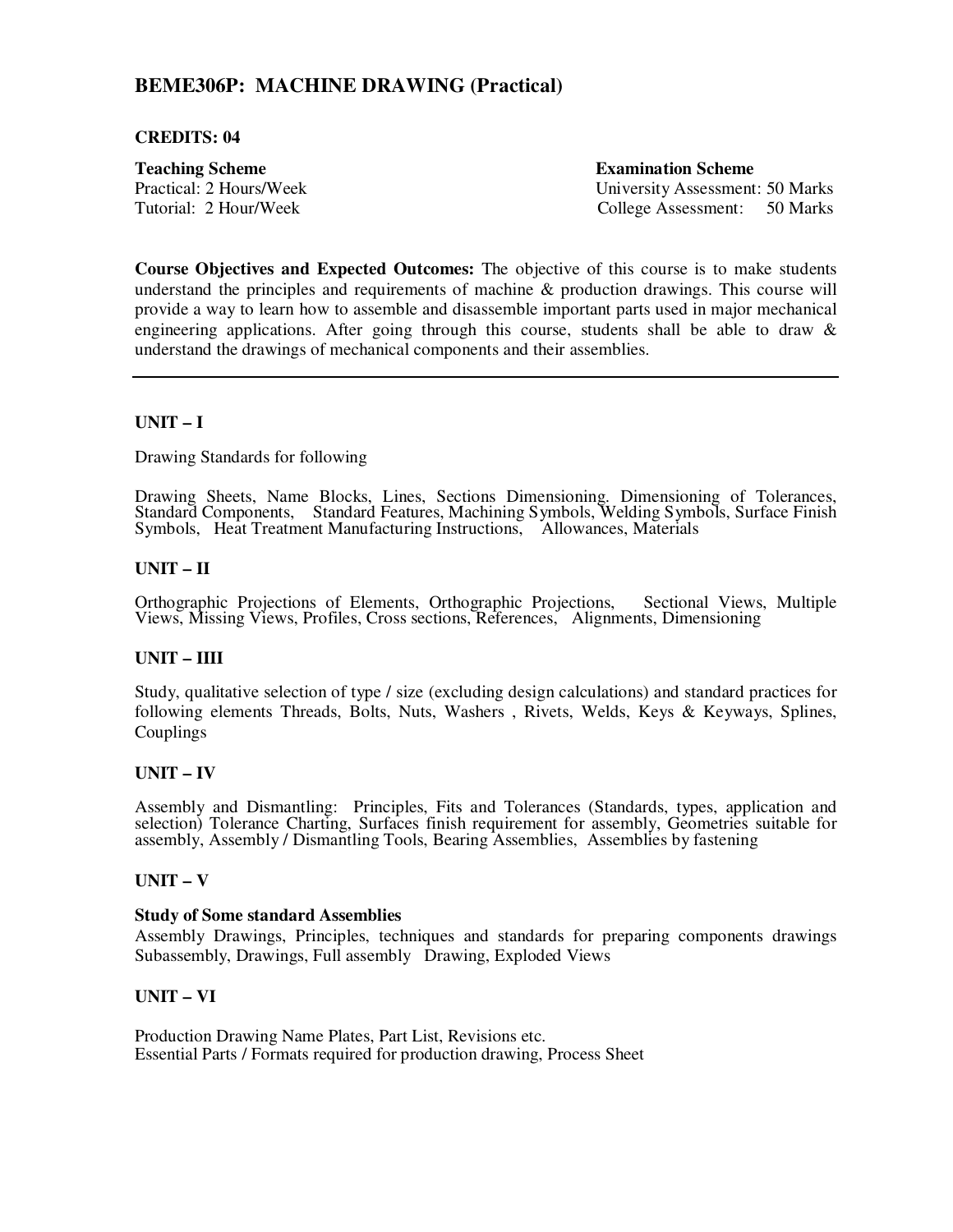#### **LIST OF PRACTICALS (Based on above Syllabus):**

Minimum Eight Practicals shall be performed consisting of the following:

- 1. Conventional representation of Symbols.
- 2. Pencil Drawings of sectional views of machine components.
- 3. Pencil Drawings of some standard components. ( e.g. Screw Fasteners)
- 4. Pencil Drawings of standard assemblies with components.( e.g. Couplings)
- 5. Pencil Drawing of a small assembly with components (e.g. Screw Jack)
- 6. Pencil Drawings of detailed drawings of Assembly
- 7. Pencil Drawings of a large assembly with component drawings, subassembly drawings and assembly drawing using all standard formats ( e.g. Spring Loaded Safety Valve)
- 8. Sheet on Blue Print Reading.
- 9. Sheet on Preparation and explanation on Production Drawing.
- 10. Process Sheets for one component having maximum five operations.
- 11. Computer Print out on Three Dimension Modeling using CAD software.

#### **Note:**

- 1. Pencil drawings shall be in Full Imperial Sheet. Computer Printouts shall be on a Laser printer in A3 size. All drawings shall be submitted in one folder.
- 2. During University practical examination of 50 marks, students are expected to solve TWO problems of 30 marks of two hours duration on,
	- Sectional View / Missing View
	- Assembly Drawing/ Sub assembly Drawing
	- Prepare and explain production drawing

Oral of 20 marks shall be conducted during University practical examination.

### **TEXT BOOKS:**

- 1. Machine Drawing, K. L. Narayana , New Age International Publishers
- 2. Machine Drawing, N. D. Bhatt & V M Panchal, Charoter Publications
- 3. Engineering Graphics with AutoCAD, D. M.Kulkarni, A.P.Rastogi, A.K.Sarkar, PHI Learning Pvt. Ltd
- 4. PSG Data book
- 5. CMTI Data Book
- 6. Jadaan Data Book, I.K. International.
- 7. Relevant IS Codes.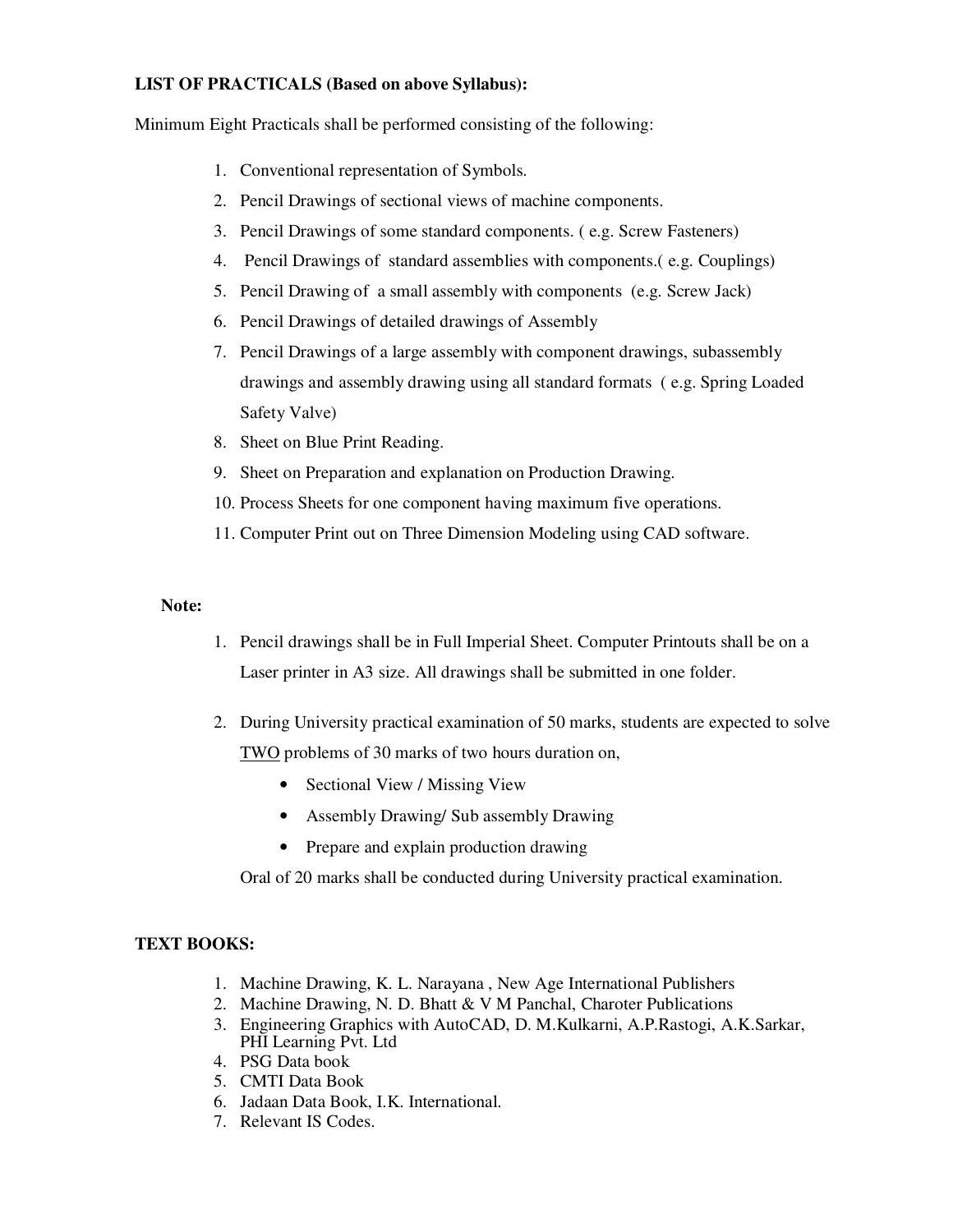- 1. Machine Drawing N.Sidheshwar, Shastry , Kanhaiah, Tata Mcgraw Hill
- 2. Fundamentals of Machine Drawing, Sadhu Singh, P. L. Shah, PHI Learning Pvt. Ltd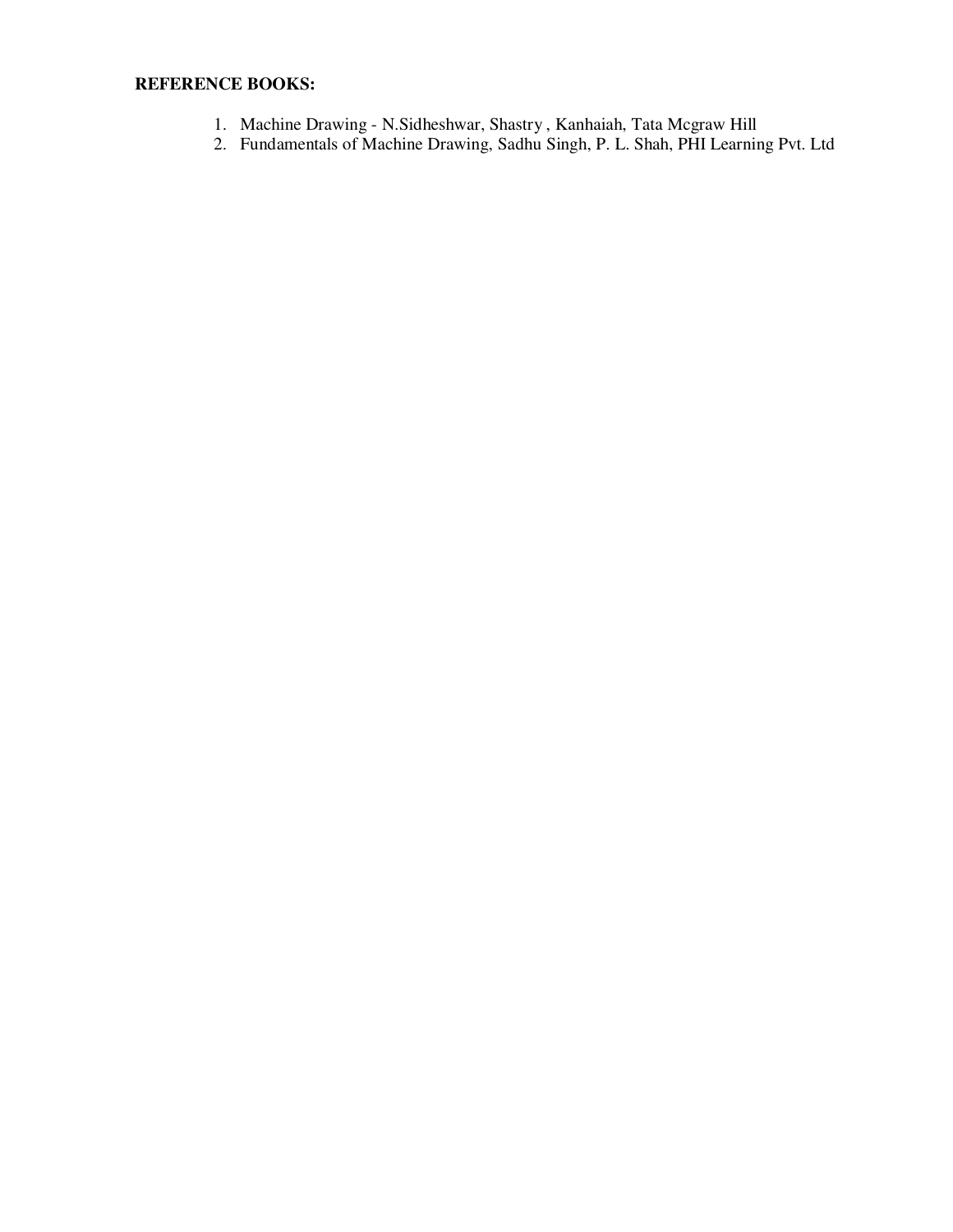### **BEME307P: TECHNICAL REPORT & SEMINAR**

#### **CREDITS: 02**

**Teaching Scheme Examination Scheme Examination Scheme** 

Practical: 02 Hour/Week College Assessment: 50 Marks

**Course Objectives and Expected Outcomes:** To inculcate the habit of independent learning among students, this course includes identification of a technical topic beyond curriculum, collection of existing literature and report preparation with seminar delivery. Students will be able to familiarize themselves with new technical topics and can participate in technical seminars and paper contests.

Technical report & Seminar shall be based on any relevant technical topic with independent topic for each student. Report shall be based on information collected from Books, Handbooks, Journals, Periodicals, Internet etc. Student is expected to submit the report and shall give a presentation on it.

A teacher shall be allotted for each batch (Max 09 & Min. 05 Students) and the workload shall be 1 hour per batch per week.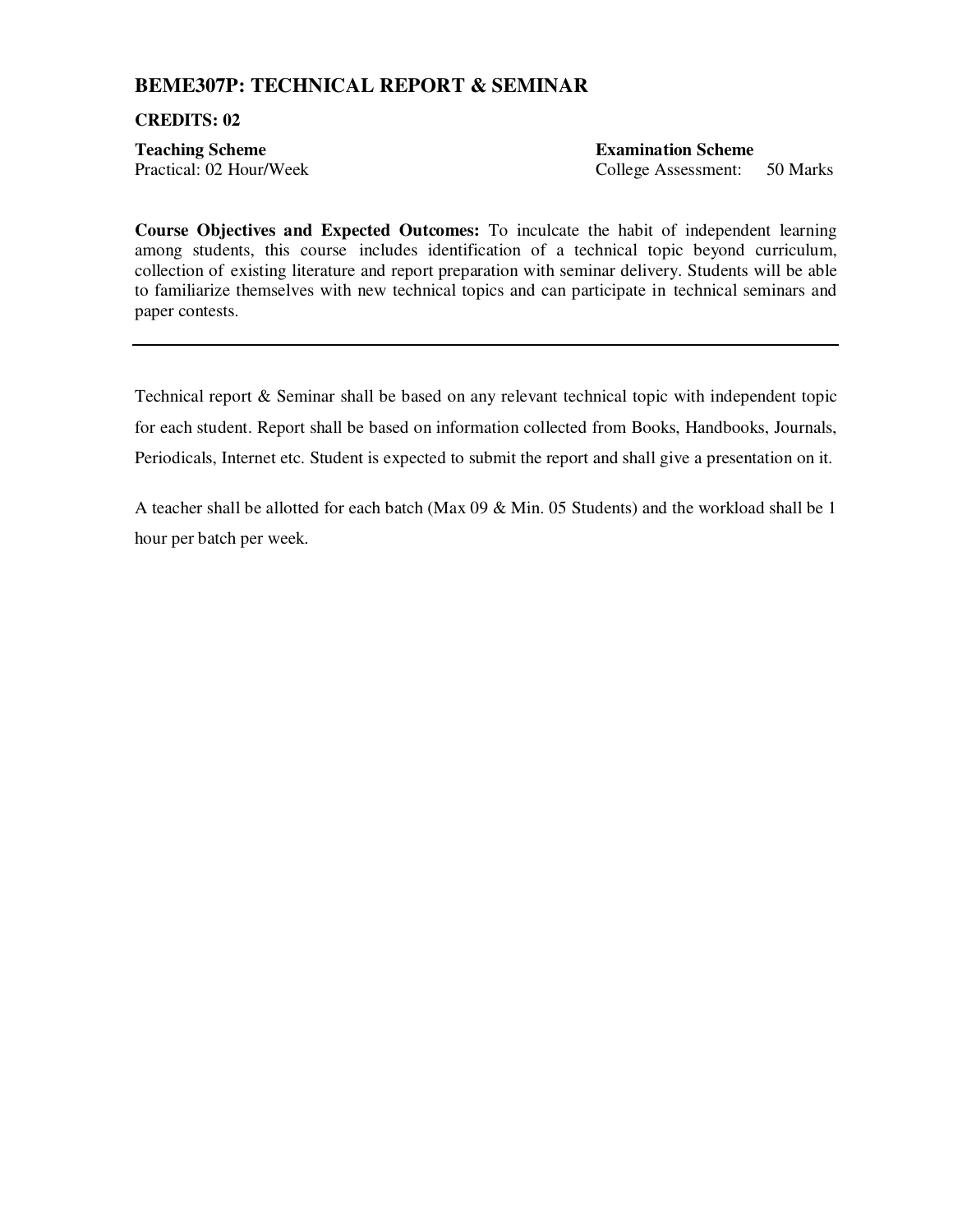# **Syllabus for Applied Mathematics- IV (Mech. Engg.) Scheme (Theory: 4 hrs., Tutorial :1 hr)**

# **UNIT – I: NUMERICAL METHODS** (08Hrs)

Error Analysis, Solution of Algebraic and Transcendental Equations: Method of False position, Newton–Raphson method and their convergence, Newton–Raphson method for multiple roots, Solution of system of simultaneous linear equations: Gauss elimination method, Gauss Jordan method, Crout's method and Gauss-Seidel method.

# **UNIT – II: NUMERICAL METHODS** (08Hrs)

Numerical solution of ordinary differential equations: Taylor's series method, Runge- Kutta 4<sup>th</sup> order method, Euler's Modified Method, Milne s Predictor-Corrector method, Runge- Kutta method to solve Simultaneous first order differential equations. Largest Eigen value and Eigen vector by Iteration method.

# **UNIT – III: Z-TRANSFORM** (10Hrs)

.

Definition , Convergence of Z-transform and Properties, Inverse Z-transform by Partial Fraction Method, Residue Method (Inversion Integral Method) and Power Series Expansion, Convolution of two sequences. Solutions of Difference Equations with Constant Coefficients by Z- transform.

# **UNIT - IV: SPECIAL FUNCTIONS AND SERIES SOLUTION**(12Hrs)

Series solution of differential equation by Frobanius method, Bessel's functions, Legendre's polynomials,

Recurrence relations, Rodrigue's formula , Generating functions, Orthogonal properties of  $J_n(x)$  and  $P_n(x)$ .

# **UNIT – V: RANDOM VARIABLES & PROBABILITY DISTRIBUTIONS** (12Hrs)

Random variables: Discrete and Continuous random variables, Probability function and Distribution function, Joint distributions. Independent Random variables, Conditional Distribution, Mathematical Expectation, Functions of random variables, Variance  $\&$  Standard Deviation, Moments, Moment generating function, Characteristic function.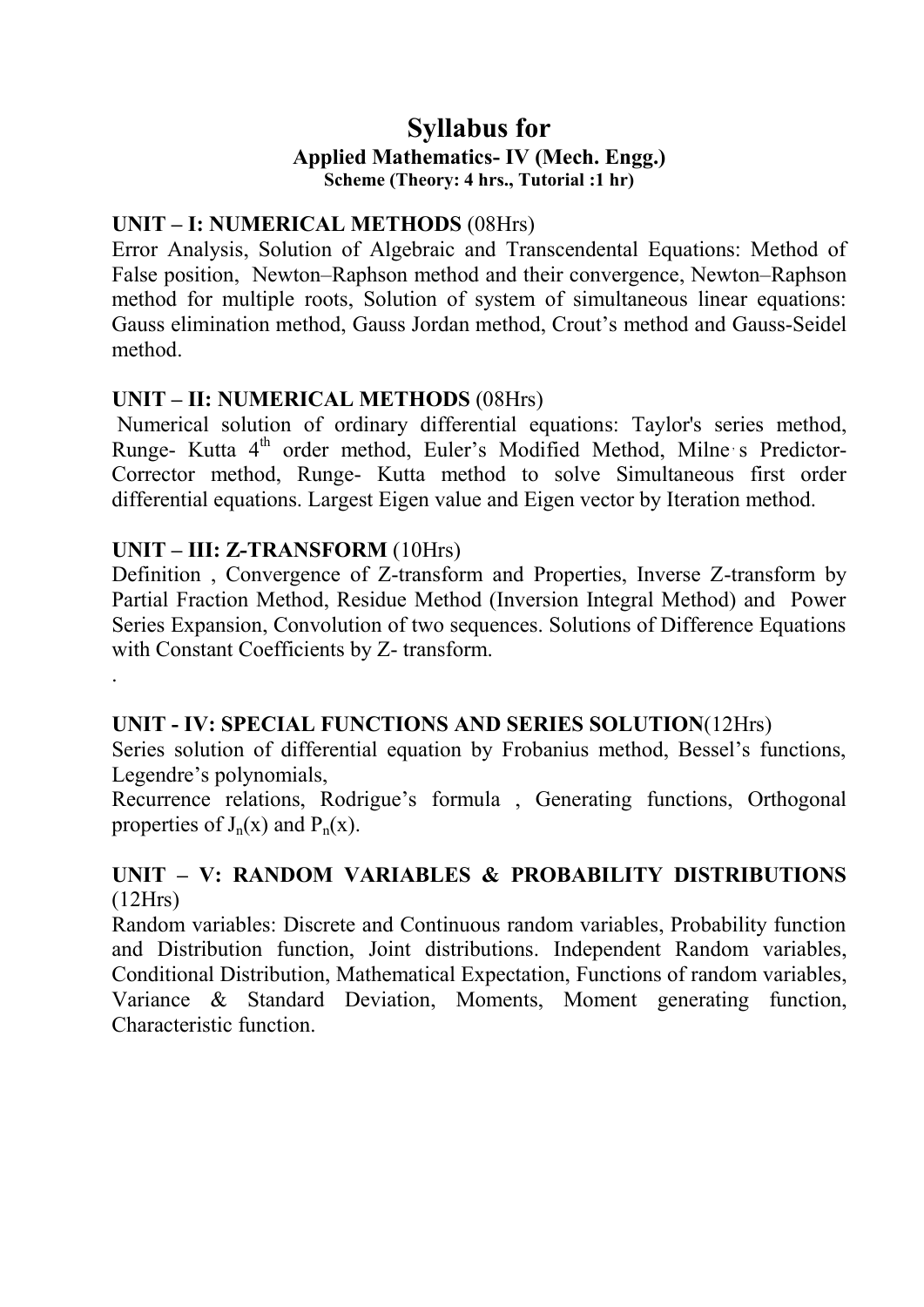# **UNIT – VI: SPECIAL PROBABILITY DISTRIBUTIONS AND RANDOM PROCESS** (10Hrs)

Geometric, Binomial, Poisson, Normal, Exponential, Uniform and Weibull probability distributions.

Random Processes: Ensemble average and time average, Auto correlation and cross -correlation, Stationary random processes, Power spectrum and Ergodic random processes.

Text Books:

- 1. Higher Engineering Mathematics by B.S. Grewal, 40th Edition, Khanna Publication
- 2. Theory & Problems of Probability and Statistics by Murray R. Spiegel , Schaum Series, McGraw Hills
- 3. Advanced Engineering Mathematics by Erwin Kreysizig, 8th Edition, Wiley India
- 4. Probability, Statistics and Random Processes by T. Veerarajan..

Reference Books

- 1. Introductory methods of Numerical Analysis by S.S. Sastry, PHI.
- 2. A Text Book of applied Mathematics, Volume I & II by P.N. Wartikar & J.N. Wartikar, Poona Vidyarthi Griha Prakashan.
- 3. Advanced Mathematics for Engineers by Chandrika Prasad.
- 4. Probability and Statistics for Engineers  $4<sup>th</sup>$  Ed. By Miller, Freund and Johnson.
- 5. Probability, Statistics with Reliability, Queuing and Computer Science Applications by K. S. Trivedi.
- 6. A text book of Engineering Mathematics by N. P. Bali & M. Goyal, Laxmi Publication.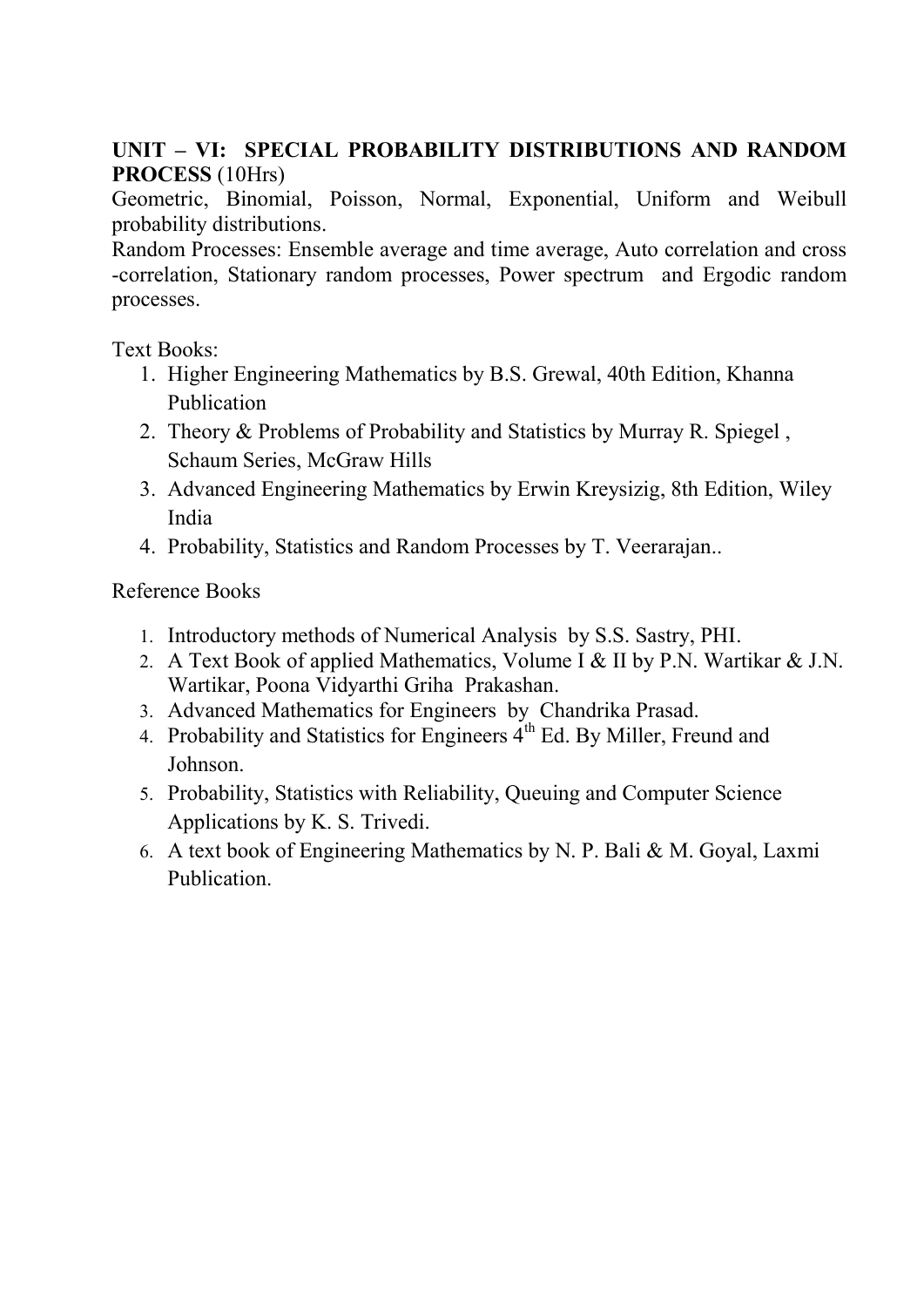**Faculty of Engineering and Technology** 

### **B.E. (MECHANICAL ENGINEERING): FOURTH SEMESTER**

#### **BEME402T: ENGINEERING THERMODYNAMICS (Theory)**

#### **CREDITS: 04**

**Teaching Scheme Examination Scheme Examination Scheme** 

# Lectures: 3 Hours/Week Duration of Paper: 03 Hours Tutorial: 1 Hour/Week University Assessment: 80 Marks College Assessment: 20 Marks

**Course Objectives and Expected Outcomes**: This course provides the basic knowledge about Thermodynamic laws and relations, their application to various processes. At the end of this course, student will be able to understand the thermodynamic laws and their applications, the concept of entropy and availability, thermodynamic relations, and shall understand the various thermodynamic processes & cycles. j

Introduction to Thermodynamics: Basic concepts of Thermodynamics, Systems and its forms, Property, State, Process, Cycles, Thermodynamics equilibrium, temperature, Zeroth law of thermodynamics, Introduction to First law of thermodynamics, Energy transfer, Heat and Work, Mechanical form of work, Non-mechanical form of work.

Ideal Gas: Gas laws-Boyle's law, Charle's law, Avagadro's law, Equation of state, Specific Heat, Universal gas constant, Constant pressure, Constant volume, Isothermal, Isentropic and Polytropic process on P-V Diagram.

Calculation of Heat transfer, Work done, Change in Internal Energy and Enthalpy.

#### **UNIT – II [ 8 Hrs.]**

First law of Thermodynamics for Closed System undergoing a process and cycle (Control Mass System) and Open System (Control Volume System), Steady Flow process apply to Nozzle, Turbine, Compressor, Pump, Boiler, Throttling Device, Heat Exchanger. (Analytical treatment on First law applied to closed and open system is expected).

#### **UNIT – III** [ 8 Hrs.]

Second Law of Thermodynamics:- Introduction, Thermal Energy Reservoirs, Kelvin-Plank and Clausius Statements, Heat Engine, Refrigerator, Heat Pump, Perpetual Motion Machine I and II, Carnot Cycle, Thermodynamic Temperature scale.

Entropy: Clausius Inequility, Entropy, Principle of increase of Entropy, Change in Entropy for different Thermodynamics Processes with T-S Diagram, Reversible and Irreversible Processes, Availibility.(Simple analytical treatment is expected)

### **UNIT – IV [ 8 Hrs.]**

Properties of Steam: - Sensible Heat, Latent Heat, Critical State, Triple Point, Wet Steam, Dry Steam, Superheated Steam, Dryness Fraction, Internal Energy of Steam, External Work Done during Evaporation, T-S Diagram, Mollier Chart, Work and Heat Transfer during various

# **UNIT – I [ 8 Hrs.]**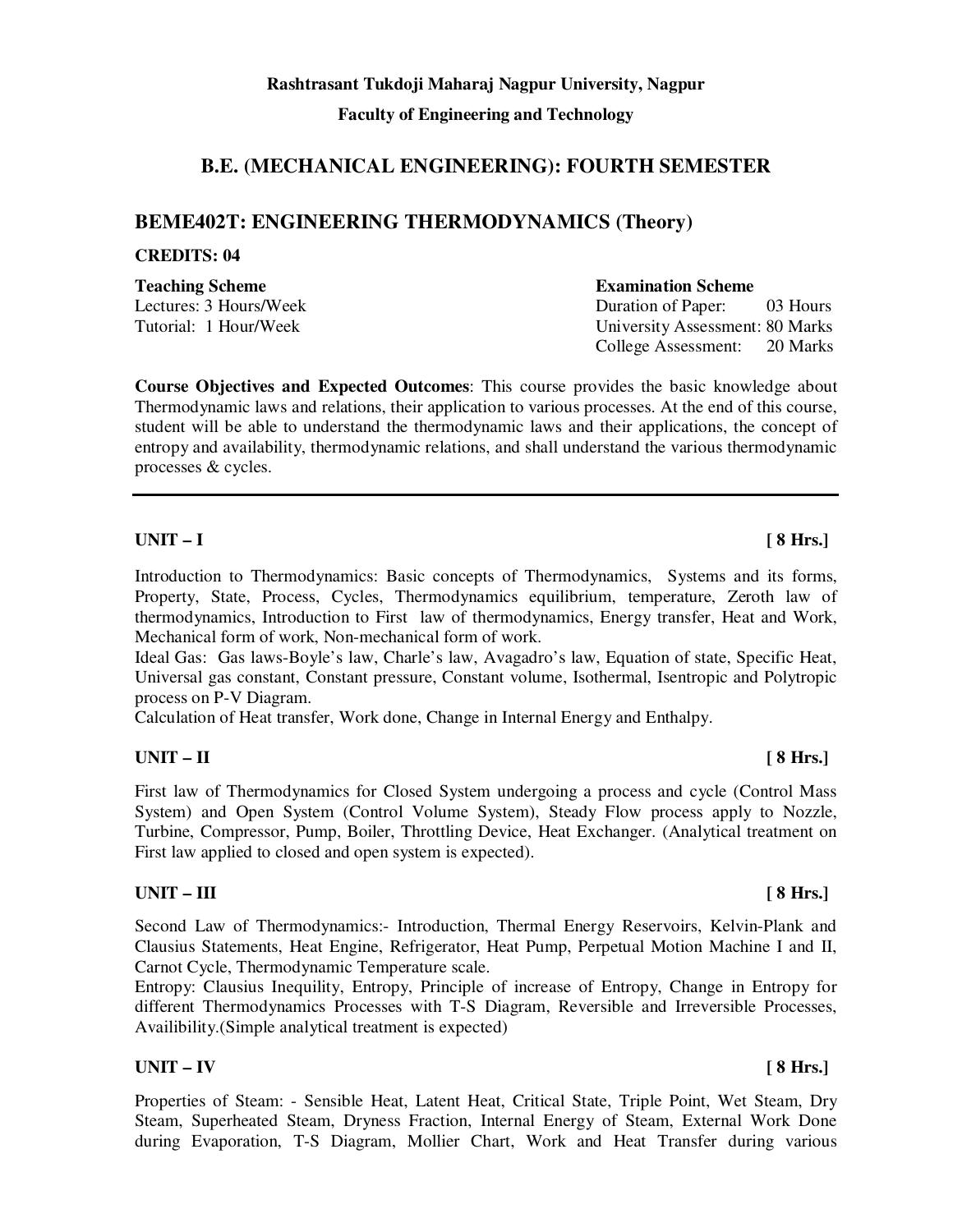Thermodynamic Processes with steam as working fluid, Determination of Dryness Fraction using various Calorimeter. (Analytical Treatment using steam table and Mollier chart is expected)

#### **UNIT – V [ 8 Hrs.]**

Vapour Power Cycle:- Introduction, Vapour Carnot Cycle, Rankine Cycle, Method to increase Thermal Efficiency, Reheat-Rankine Cycle, Regenerative Rankine Cycle with opened and closed feed water heaters.

### **UNIT – VI [ 8 Hrs.]**

Air Standard Cycles: - Otto Cycle, Diesel Cycle, Dual Cycle, Brayton Cycle, Stirling Cycle, Ericsson Cycle (Work done & efficiency analysis is expected)

#### **TEXT BOOKS:**

- 1. Engineering Thermodynamics, P. K. Nag, Tata McGraw-Hill Publications
- 2. Thermal Engineering, P. L. Ballani, Khanna Publications
- 3. Engineering Thermodynamics, S.S. Khandare, Charotar Publication House

- 1. Thermodynamics and Engineering approach, Yunus A. Cengel, Michael A. Boles, Tata McGraw-Hill Publications
- 2. Engineering Thermodynamics, D. P. Mishra, Cengage Learning Publications
- 3. Engineering Thermodynamics, Gordon Rogers, Pearson Publications
- 4. Thermodynamics, S. C. Gupta, Pearson Publications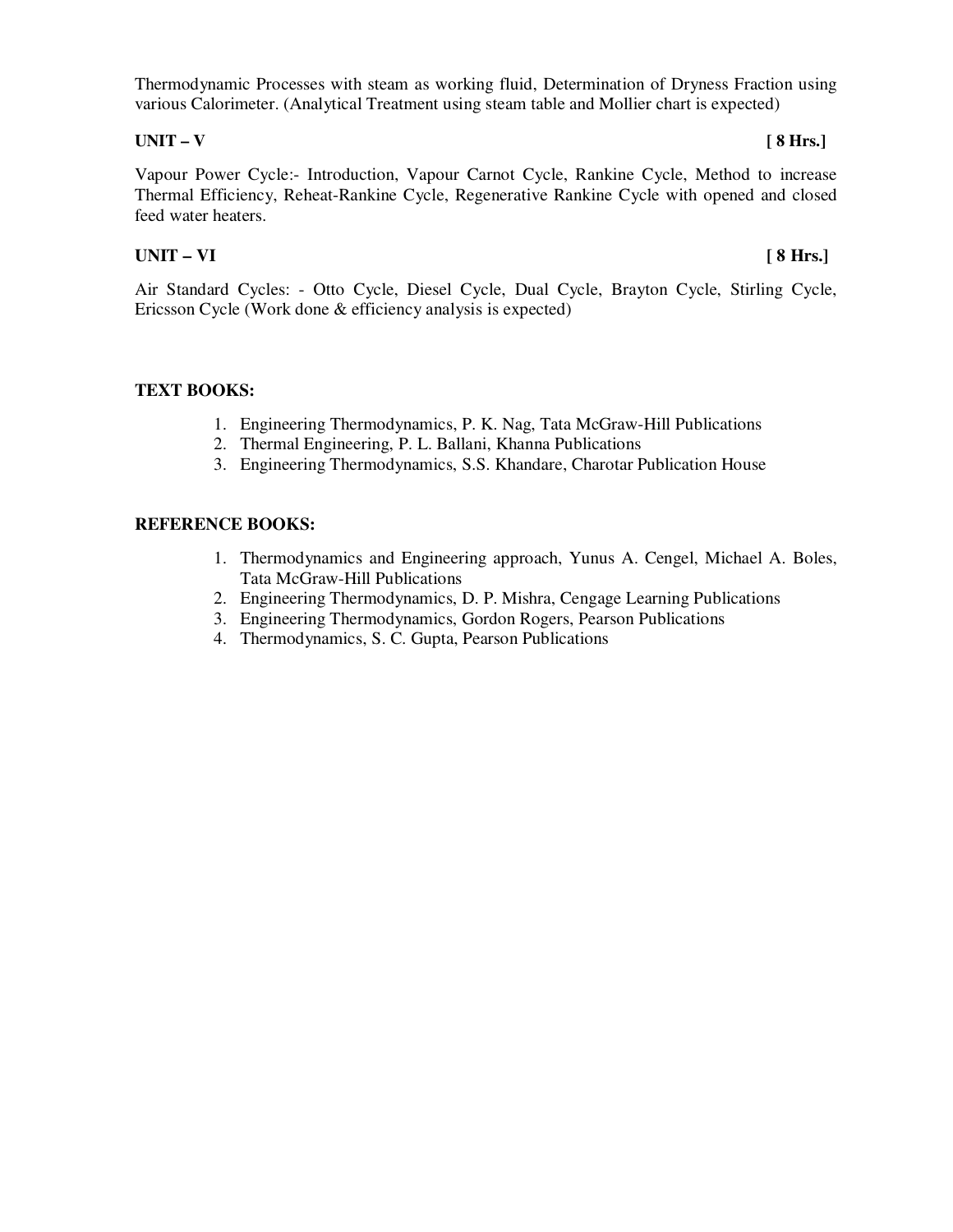## **BEME403T: HYDRAULIC MACHINES (Theory)**

#### **CREDITS: 04**

| <b>Teaching Scheme</b> | <b>Examination Scheme</b>       |
|------------------------|---------------------------------|
| Lectures: 3 Hours/Week | Duration of Paper:<br>03 Hours  |
| Tutorial: 1 Hour/Week  | University Assessment: 80 Marks |
|                        | College Assessment:<br>20 Marks |

**Course Objectives and Expected Outcomes**: This course includes hydraulic turbines, centrifugal pumps, positive displacement pumps and miscellaneous water lifting devices. At the end of this course, students will understand practical applications of fluid; based on momentum and angular momentum principles involved in hydraulic machines. They will also understand design parameters and performance characteristics of various hydraulic machines & devices.

Compressible Flow:- Speed of Sound and the Mach Number, Isentropic Nozzle Flow, Normal Shock Wave, Shock Wave in Convergent-Divergent Nozzle, Vapour flow through Nozzle, Oblique Shock Wave, Isentropic Expansion. Introduction to impact of jet.

#### **UNIT – II [ 8 Hrs.]**

Theory of turbo machines and their classification, Elements of hydro-electric power plant, Impulse Turbine:- principle, constructional features, Installation of Pelton Turbine, Velocity Diagram and Analysis, Working proportions, Design parameters, Performance characteristics, Governing.

### UNIT – III [ 8 Hrs.]

Reaction or pressure Turbine:- principles of operation, Degree of reaction, comparison over Pelton Turbine, Development of reaction turbine, Classification, Draft tube, Cavitation in Turbine, Francis Turbine, Propeller Turbine, Kaplan Turbine:- Types, Constructional features, Installations, Velocity Diagram and analysis, Working proportions, Design parameters, Performance characteristics, Governing, selection of turbines.

### **UNIT – IV [ 8 Hrs.]**

Hydrodynamic pumps:- Classification and Applications, Centrifugal pumps:- Principle of operation, Classification, Component of Centrifugal Pump installation, Priming methods, Fundamental equation, Various heads, Velocity heads, Velocity triangles and their analysis, slip factor, Effect of outlet blade angle, Vane shapes, Losses and Efficiencies of pumps, Multi staging of pumps, Design Consideration, Working proportions, N.P.S.H., Cavitations in pumps, Installation and operation, Performance characteristics, Pump and system matching and Introduction to self priming pumps.

### **UNIT – V [ 8 Hrs.]**

Positive Displacement Pumps:- Basic principle, Classification, Reciprocating Piston / Plunger Pumps:- Types, Main Components, Slip, Work Done, Indicator Diagram, Cavitations, Air vessels, Gear pump, Screw pump, Vane pump.

### **UNIT – I [ 8 Hrs.]**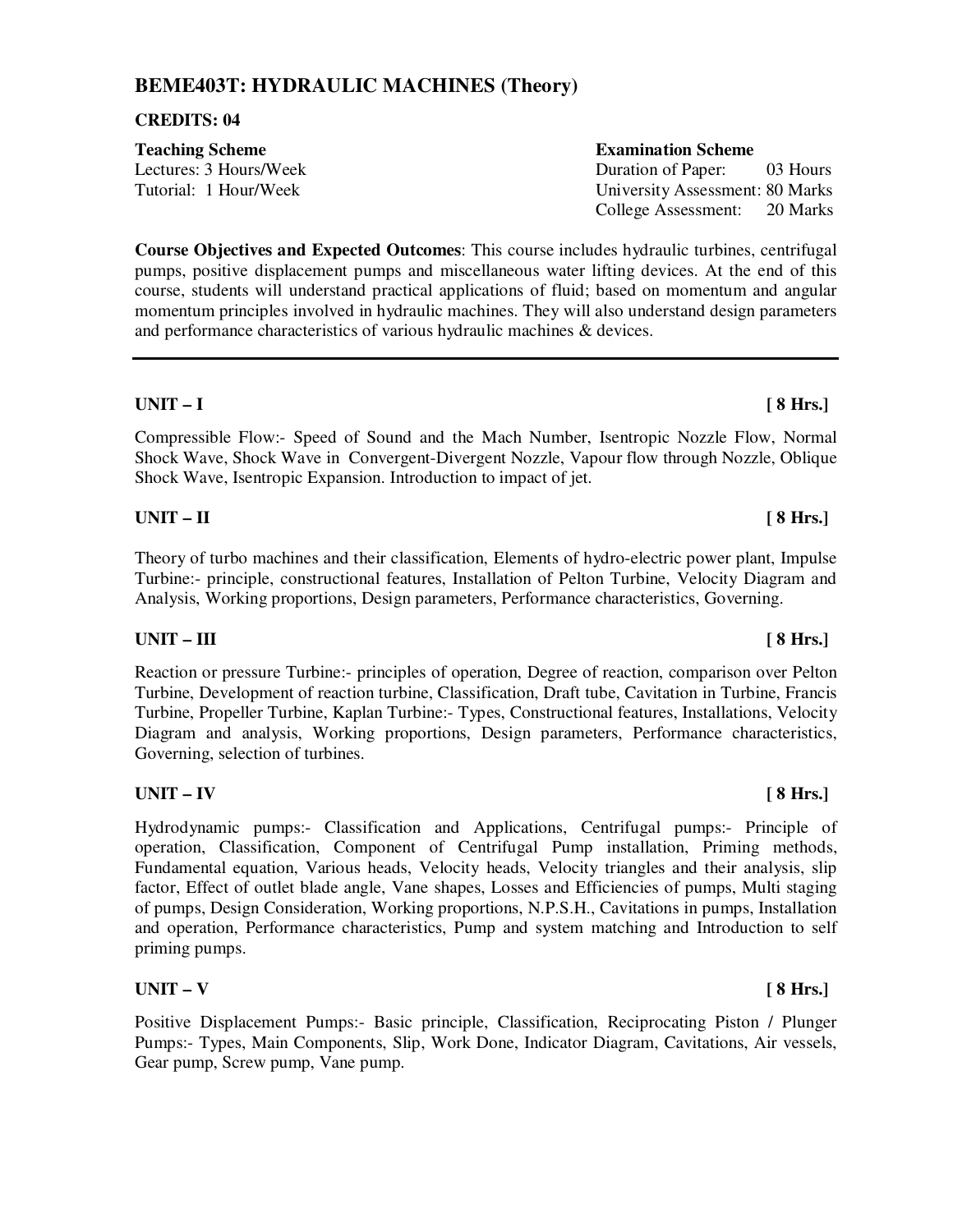#### **UNIT – VI [ 8 Hrs.]**

Similitude: - Types of similarities, Dimensionless number and their significance, Unit and Specific Quantities, Model Testing: - Application to hydraulic turbine and hydrodynamic pumps, Miscellaneous Water Lifting Device: - Air lift pumps, Hydraulic Ram, Submersible pump, Regenerative pumps.

#### **LIST OF TUTORIALS:**

- 1) Selection of Turbine
- 2) Design of centrifugal Pumps
- 3) Design of Francis Turbine
- 4) Design of reciprocating Pumps
- 5) Governing of Turbines
- 6) Study of Hydro-Kinetic System

#### **TEXT BOOKS:**

- 1. Fluid Mechanics & Fluid Power Engineering D. S. Kumar, S.K. Kataria & Sons Publications
- 2. Fluid Mechanics & Machines R. K. Bansal, Laxmi Publications

- 1. Fluid Mechanics with Engineering Applications, E. Finnemore & Franzini, Tata Mc-Graw Hill
- 2. Hydraulic Machines-Theory and Design, V. P. Vasandani, Khanna Publishers
- 3. Fluid Mechanics, A. K. Jain, Khanna Publishers
- 4. Hydraulic & Compressible Flow Turbo-machines, A. T. Sayers, Mc-Graw Hill
- 5. Mechanics of Fluids, Merle C. Potter, CL-Engineering
- 6. Fluid Mechanics, John F. Douglas, Pearson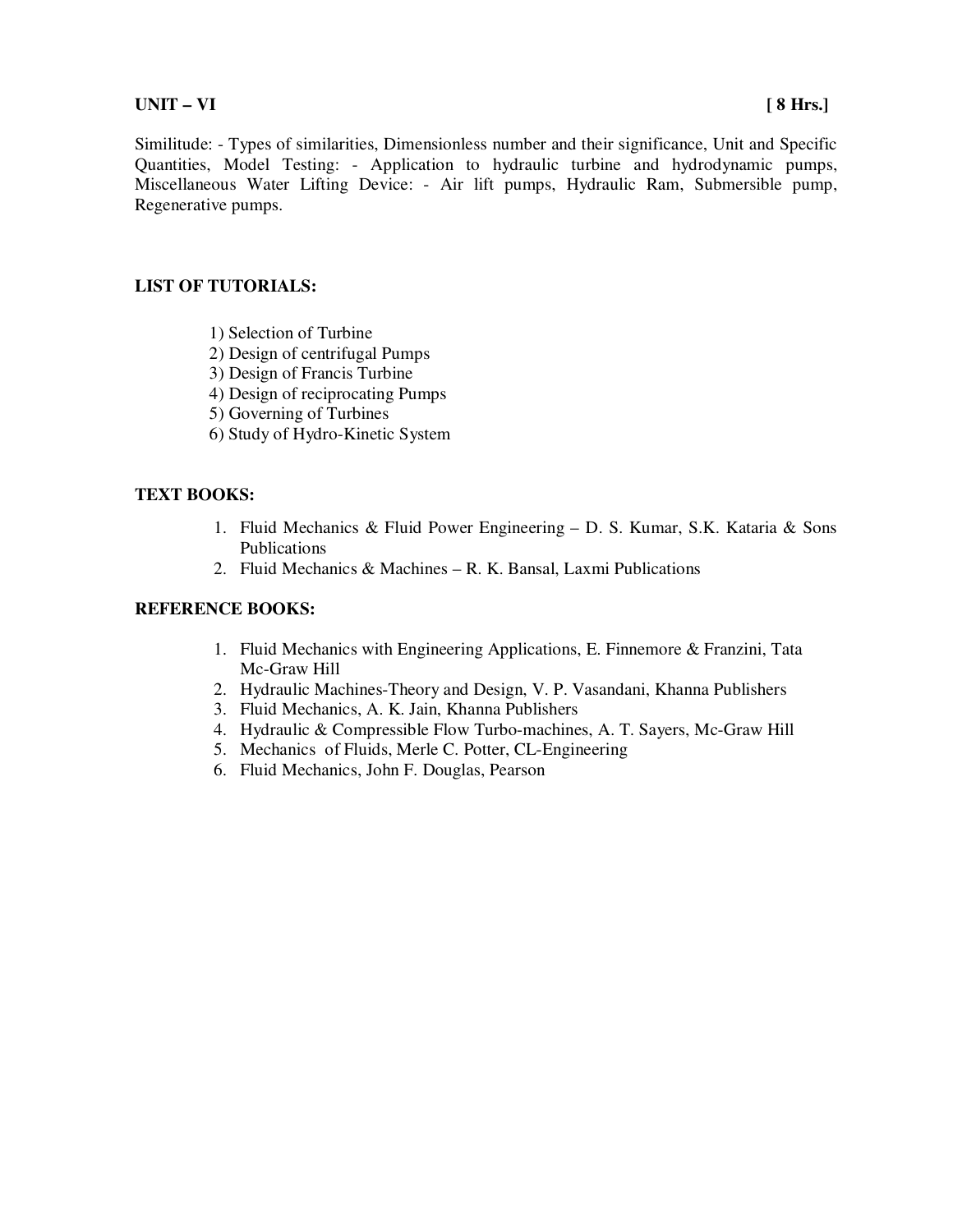# **BEME403P: HYDRAULIC MACHINES (Practical)**

#### **CREDITS: 01**

**Teaching Scheme Examination Scheme Examination Scheme** 

Practical: 2 Hours/Week University Assessment: 25 Marks College Assessment: 25 Marks

### **LIST OF PRACTICALS:**

Minimum Eight out of following shall be performed:

- 1. To determine the metacentric height of given floating vessel.
- 2. To verify Bernoulli's theorem.
- 3. To find the value of co-efficient of given venture meter fitted in a pipe.
- 4. To find the value of co-efficient of Discharge for a given orifice meter.
- 5. Performance characteristics of Pelton wheel.
- 6. Performance characteristic of Francis Turbine.
- 7. Performance characteristic of Kaplan Turbine.
- 8. Performance characteristic of Reciprocating pump.
- 9. Performance characteristic of Variable speed pump.
- 10. Performance characteristic of Axial Flow Pump.
- 11. To find friction losses in pipe.
- 12. To determine co-efficient of discharge in pipes.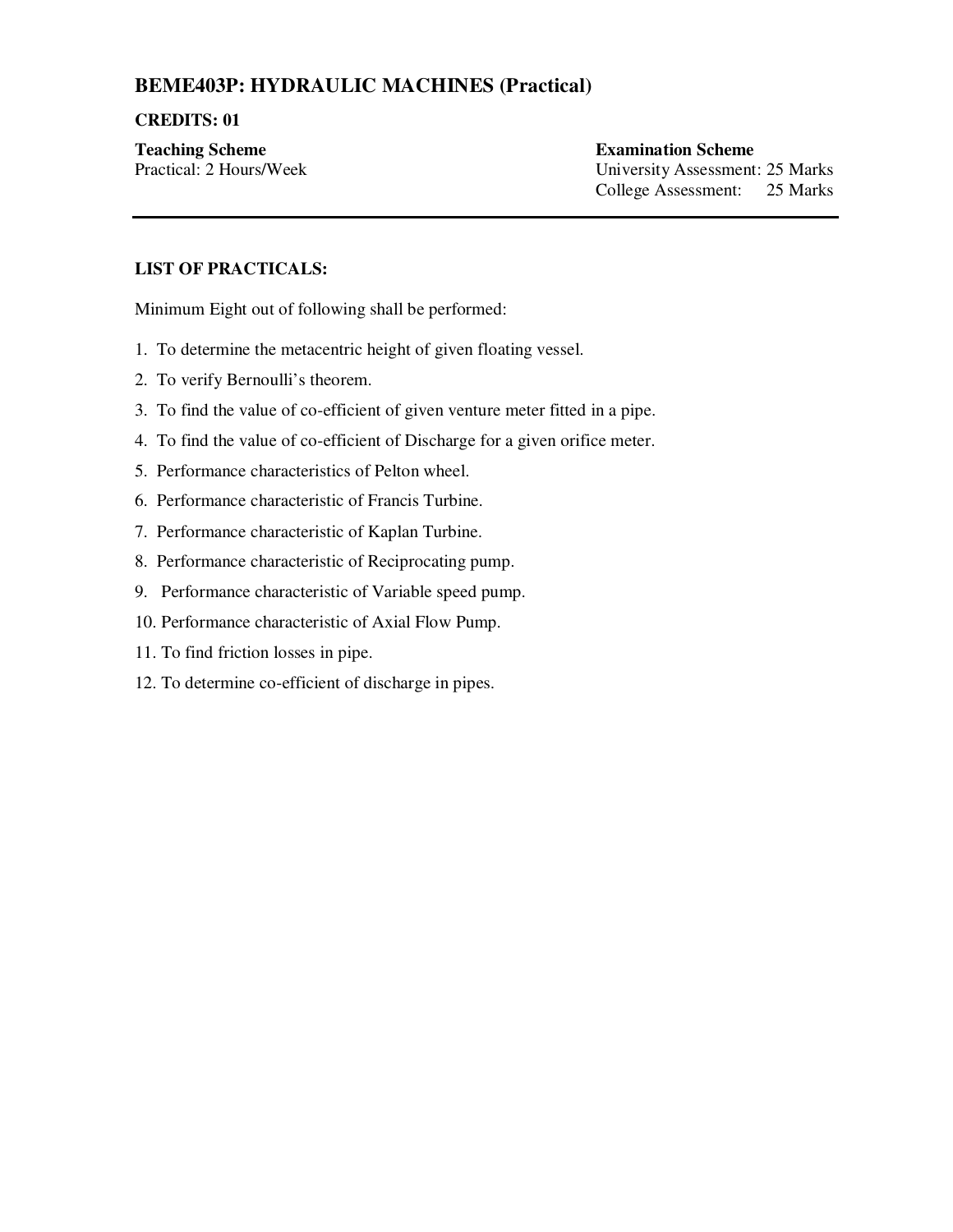### **BEME404T: MACHINING PROCESSES (Theory)**

#### **CREDITS: 04**

| <b>Teaching Scheme</b> | <b>Examination Scheme</b> |
|------------------------|---------------------------|
| Lectures: 3 Hours/Week | Duration of Paper:        |
| Tutorial: 1 Hour/Week  | University Assessment     |
|                        |                           |

In of Paper: 03 Hours ity Assessment: 80 Marks College Assessment: 20 Marks

**Course Objectives and Expected Outcomes**: The study of machine tools & metal cutting is fundamental to mechanical engineering. This course includes the working of mechanisms of various machine tools and machining principles. The learning outcomes includes concept of theory of metal cutting  $\&$  force analysis, understanding the objectives of the various machine tools, constructional details and mechanisms involved in various machine tools. This course is aimed also to identify the machining parameters, different types of cutting tool materials, cutting fluids and their properties. Upon completion of this course, students shall understand the importance of machining processes and be able to apply the suitable machining processes for an engineering product.

#### **UNIT – I [ 8 Hrs.]**

Introduction to Machining Parameters: Introduction to machining, Tool materials, nomenclature and tool geometry of single point cutting tool, tool materials properties, classification, HSS, carbide tool, coated tools, diamond coated tool.

Theory of Metal Cutting: Introduction. Orthogonal and Oblique cutting. Mechanics of Metal Cutting, shear plane, Stress, Strain and cutting forces. Merchant's circle, Chip formation, cutting force calculations, Determination of Torque and power required for turning Drilling and Milling. Influence of tool angle, cutting fluids, cutting speed, feed and depth of cut on power requirement, Estimation of tool life.

#### **UNIT – II [ 8 Hrs.]**

Lathe: Introduction. type, construction of simple lathe mechanism and attachments for various operations, machine specifications, basis for selection of cutting speed. feed and depth of cut, time estimation for turning operations such as facing, step turning, taper turning, threading, knurling. Introduction to Capstan & Turret Lathe.

#### UNIT – III [ 8 Hrs.]

Shaper: Introduction, type, specification, description of machines, hydraulic drives in shapers, cutting parameters. Mechanism of shaper: Quick return mechanism, Crank & slotted link mechanism, Table feed mechanism, attachments for shaper, work holding devices, shaper operations, time estimation for shaping operations.

Slotter : Introduction, specifications, description, type of drives for slotter, types of slotting machines -production slotter, puncher slotter, tool room slotter, slotter tools. Planer: Introduction, specifications, description. type of planner, open side planner, pit planner Mechanism for planner: Driving mechanism, feeding mechanism, planner cutting tools, cutting parameters.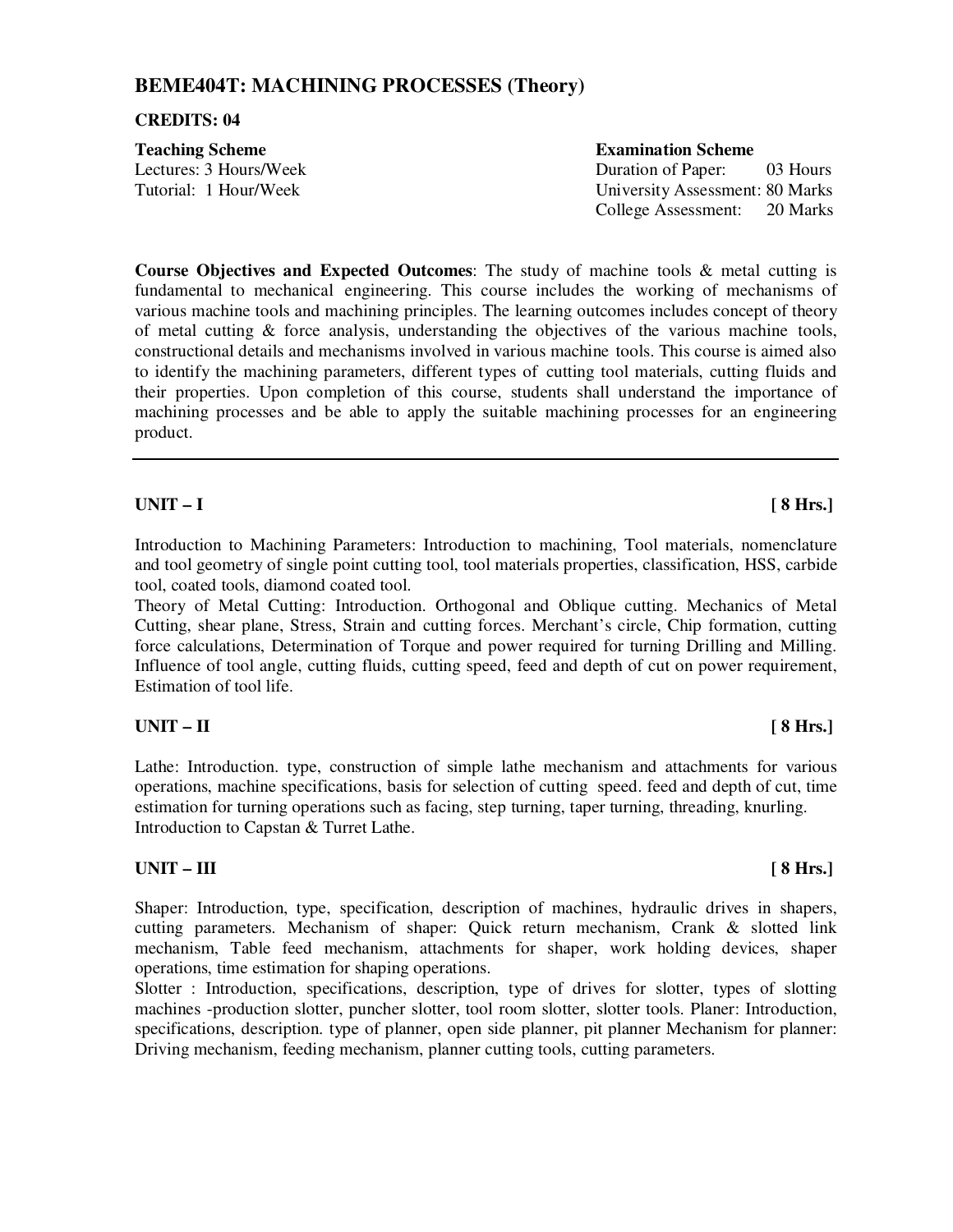Milling: Introduction. Specification, types, column & knee type milling machine, fixed bed type milling machines, production milling machines, special purpose milling machines such as thread milling Machines, profile milling machine, Gear Milling/Hobbing machines. Mechanisms & Attachments for Milling. Cutting, parameters, Types of milling operations, Types of milling cutters, Tool geometry & their specifications. Indexing- simple, compound and differential.

### **UNIT – V** [ 8 Hrs.]

Grinding operations, grinding wheel, specifications  $\&$  selection, cylindrical  $\&$  centreless grinding operation, surface grinding, tool  $\&$  cutter grinding, time estimation for grinding operations. Super finishing process: Honing, Lapping, super finishing, polishing, buffing, 'metal spraying, galvanizing and electroplating. Process parameters and attainable grades of surface finish, surface measurement.

### **UNIT – VI [ 8 Hrs.]**

Drilling: introduction, tools for drilling, classification of drills, twist drills, drill size and specifications, tipped drills, type of drilling machines-portable drilling machine. bench drilling machine, right drilling machine, radial drilling machine, universal drilling machine, multisided drilling machine. Drilling machines operations, time estimation for drilling. Reaming: Introduction, description of reamer, type of reaming operations. Boring: Introduction, types of boring machine, horizontal boring machine, vertical boring machine, jig machine, micro boring. boring operations. Broaching: Introduction, type of broaches, nomenclature of broaches. types of broaching machines.

### **TEXT BOOKS:**

- 1. Workshop technology (Vol. II), V. S. Raghuwanshi, Dhanpat Rai & Sons
- 2. Manufacturing Science, Ghosh & Mallik, East West Press
- 3. Manufacturing technology (Metal cutting & Machine tools) Vol. II, P. N. Rao, Tata Mc-Graw Hill
- 4. Workshop technology, H. S. Bawa, Tata Mc-Graw Hill
- 5. Introduction to Manufacturing Processes, J. A. Schey, Tata Mc-Graw Hill
- 6. Workshop Technology (Volume II), Hajra Chaudhary, Media Promoters & Publishers

- 1. Manufacturing Engineering & Technology, S. Kalpakjian & S.R. Schmid
- 2. Technology of Machine Tools, Krar & Oswald
- 3. Manufacturing Processes, M. Begman
- 4. Processes & Materials of Manufacture, R. Lindberg
- 5. Production Technology, HMT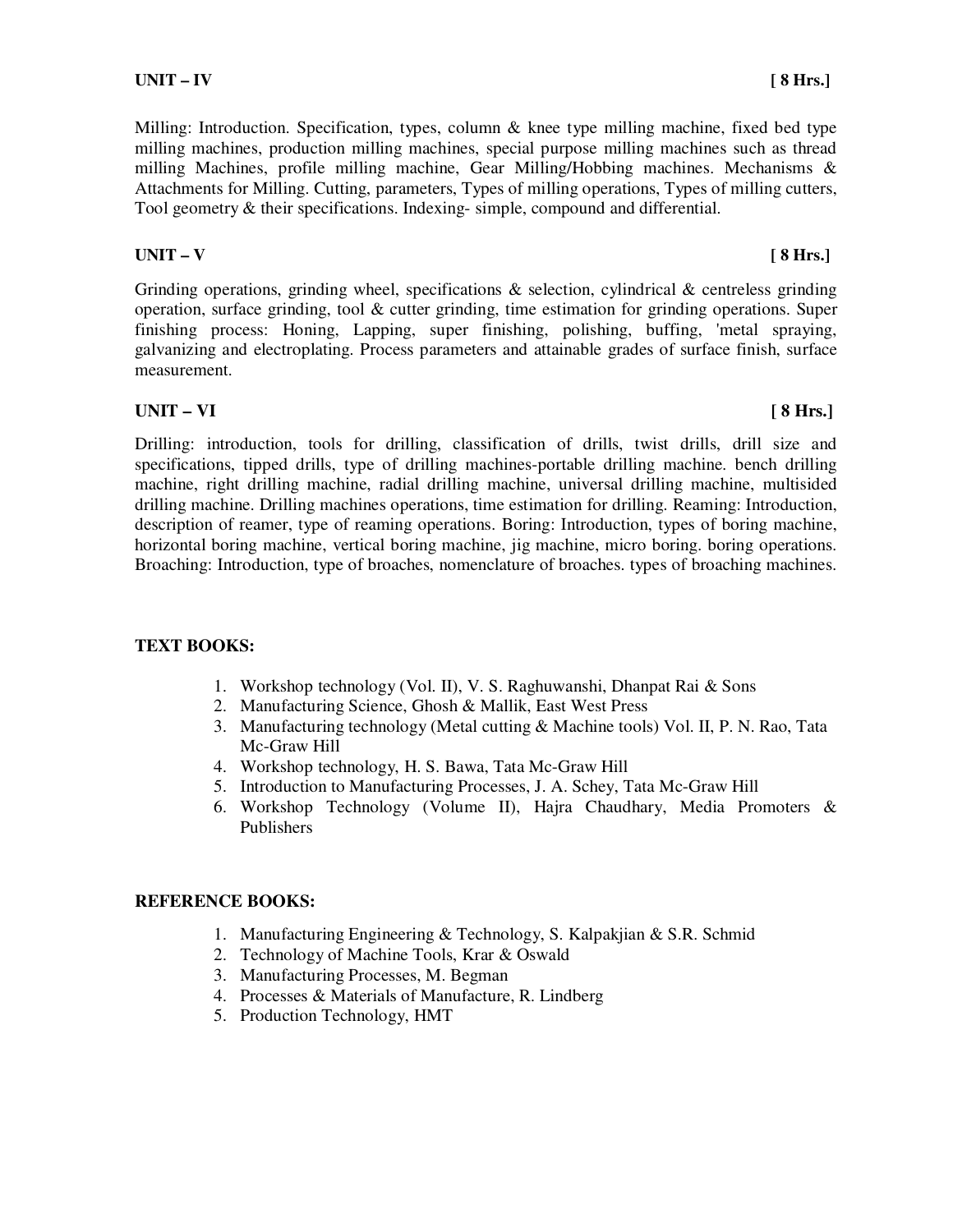# **BEME404P: MACHINING PROCESSES (Practical)**

#### **CREDITS: 01**

### **Teaching Scheme Examination Scheme Examination Scheme**

Practical: 2 Hours/Week University Assessment: 25 Marks College Assessment: 25 Marks

### **LIST OF PRACTICALS:**

Minimum Eight out of following shall be performed:

- 1. Study of Single Point Cutting Tool.
- 2. Study of Various forces on single point cutting tools.
- 3. Study of multiple point cutting tools (milling, drilling)
- 4. Study of Lathe Machine.
- 5. Study of Shaper mechanisms.
- 6. Study of Broaching machines.
- 7. One Job on Milling.
- 8. One Job on Drilling, Boring
- 9. One Job on Thread Cutting, Taper Turning.
- 10. One Job on Surface Grinding.
- 11. One Job on Shaper.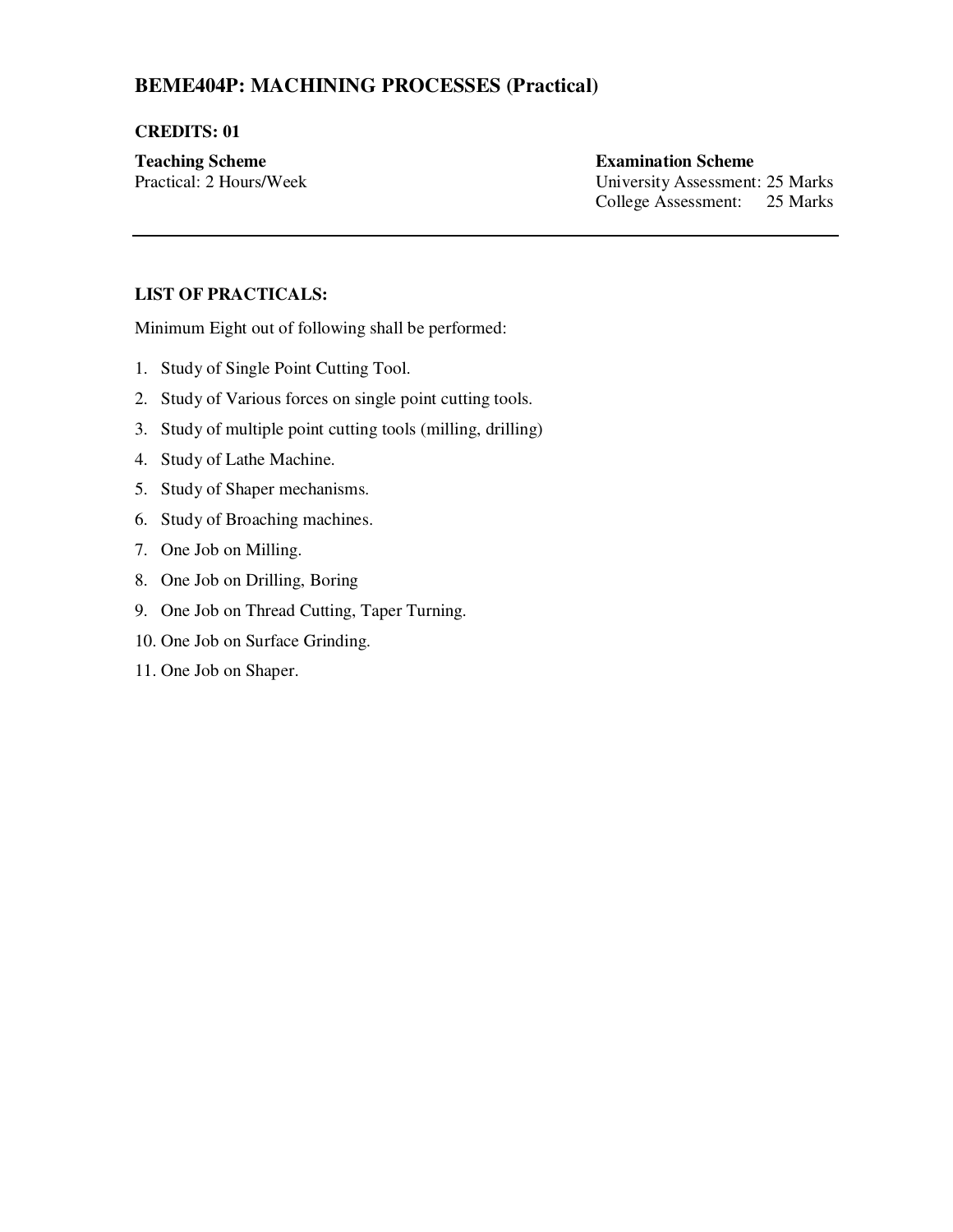### **BEME405T: MECHANICS OF MATERIAL (Theory)**

#### **CREDITS: 04**

| <b>Teaching Scheme</b> | <b>Examination Scheme</b>       |
|------------------------|---------------------------------|
| Lectures: 3 Hours/Week | 03 Hours<br>Duration of Paper:  |
| Tutorial: 1 Hour/Week  | University Assessment: 80 Marks |
|                        | 20 Marks<br>College Assessment: |

**Course Objectives and Expected Outcomes:** This course is designed to understand the basic concepts of stress, strain and their variations under different types of loading. It includes the basic concepts involved in mechanics of materials, bending moment, shear force, stresses in beams, slope and deflection in beams under different loading and support conditions, understanding of torsional shear stress in shaft, crippling load in struts and columns. At the end of this course, students will be able to analyze different stresses, strains and deflections in a simple mechanical element under various loading and support conditions.

### **UNIT – I [ 8 Hrs.]**

Concept of simple stresses and strains: Introduction, stress, strain, types of stresses, stress and strain diagram for brittle & ductile material, elastic limit, Hooks law, modulus of elasticity, modulus of rigidity, factor of safety, analysis of tapered rod, analysis of composite section, thermal stress and strain.

Longitudinal strain & stress, lateral stresses and strains, Poisson's ratio, volumetric stresses and strain with uni-axial, bi-axial & tri-axial loading, bulk modulus, relation between Young's modulus and modulus of rigidity, Poisson's ratio and bulk modulus.

### **UNIT – II [ 8 Hrs.]**

Shear force and bending moment: - Types of beam (cantilever beam, simply supported beam, overhung beam etc.), Types of loads (Concentrated and UDL), shear force and bending moment diagrams for different types of beams subjected to different types of loads, sign conventions for bending moment and shear force, shear force and bending moment diagrams for beams subjected to couple, Relation between load, shear force and bending moment.

Stresses in beams: - Pure bending, theory of simple bending with assumptions  $\&$  expressions for bending stress, derivation of bending equation, bending stresses in symmetrical sections, section modulus for various shapes of beam sections.

Shear stresses in beams: - Concept, derivation of shear stress distribution formula , shear stress distribution diagram for common symmetrical sections, maximum and average shear stress.

#### UNIT – III **1996 III EXECUTE:**

Deflection of beams:- Deflection  $\&$  slope of cantilever, simply supported, overhung beams subjected to concentrated load, UDL, Relation between slope, deflection & radius curvature Macaulay's method to determine deflection of beam.

Principal stresses and strains:- Definition of principal planes & principal stresses, analytical method of determining stresses on oblique section when member is subjected to direct stresses in one plane in mutually perpendicular two planes, when member is subjected to shear stress and direct stresses in two mutually perpendicular planes, Mohr's circle for representation of principal stresses.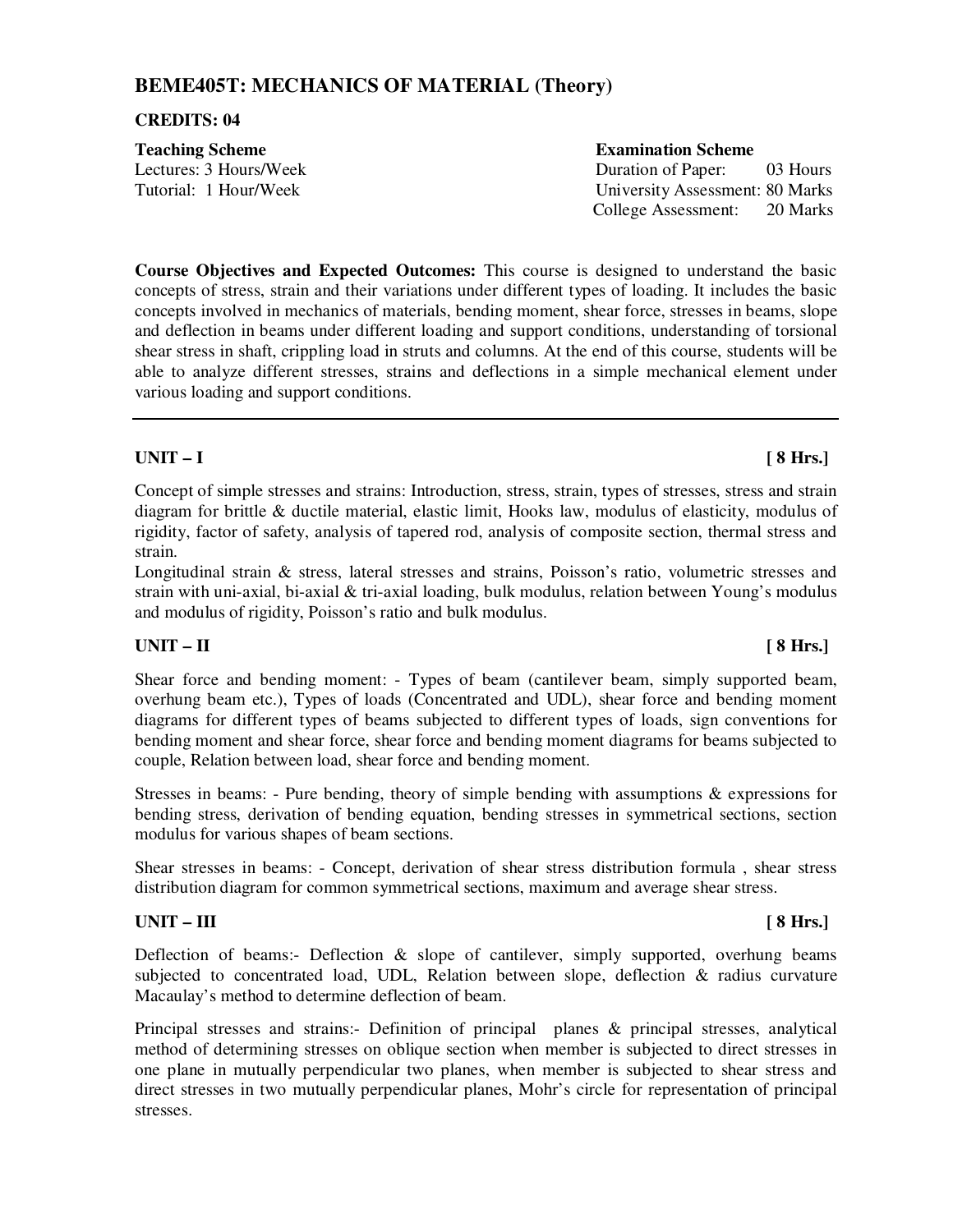#### **UNIT-IV**

Torsion of circular shafts: - Derivation of torsion equation with the assumptions made in it. Torsion shear stress induced in the shaft, when it is subjected to torque. Strength and rigidity criterion for design of shaft. Torque transmitted by solid & hollow circular shaft. Equivalent twisting and bending moment in shaft when it is subjected to bending moment, torque & axial load. Column & Struts: - Failure of long & short column, slenderness ratio, assumptions made in Euler's column theory, end conditions for column. Expression for crippling load for various end conditions of column and derivation on column with both ends hinged. Effective length of column, limitations of Euler's formula, Rankine formula.

**]UNIT-V [ 8 Hrs.]** 

Introduction to fracture mechanics: - Modes of fracture, stress intensity factors, crack propagation, creep phenomenon.

Strain energy  $\&$  impact loading: - Definition of strain energy stored in a body when it is subjected to gradually applied load, suddenly applied loads & impact loads. Strain energy stored in bending & torsion.

### **UNIT-VI [ 8 Hrs.]**

Factor of safety, Statistical methods in determining factor of safety. Theories of failure, modes of failure, compound stresses, eccentric axial loading, variable stresses in machine parts, Endurance, S-N Curve, stress concentration & stress raisers, notch sensitivity, stress concentration factor, methods for reducing stress concentration. Goodmans criteria, Soderberg criteria, Gerber's criteria, fatigue design for finite and infinite life of the parts subjected to variable loads with uniform cross section.

### **LIST OF TUTORIALS:**

- 1) Two problems on principle stresses
- 2) Two problems on Mohr's circle
- 3) Two problems on Thermal stresses with heat flow
- 4) Three problems on S.F. & B.M. diagrams
- 5) Two problems on Stresses in beam bending
- 6) Two problems on shear stresses
- 7) Two problems on Macaulay's methods
- 8) Two problems on area moment method
- 9) Two problems on shafts
- 10) Two problems on columns & struts
- 11) Two problems on compound loading
- 12) Two problems on fatigue & variable loads

### **TEXT BOOKS:**

- 1. Elements of Strength of Materials, S. Timoshenko and O.H.Young, East West Press Private Ltd.
- 2. Strength of Materials, R K Bansal, Laxmi Publications
- 3. Strength of Materials, Ramamurtham, Dhanapat Rai Publication.
- 4. PSG Data Book.
- 5. Design Data for Machine Elements, B.D. Shiwalkar, Denett & Company
- 6. Strength of Material, R.K. Rajput, S.Chand Publication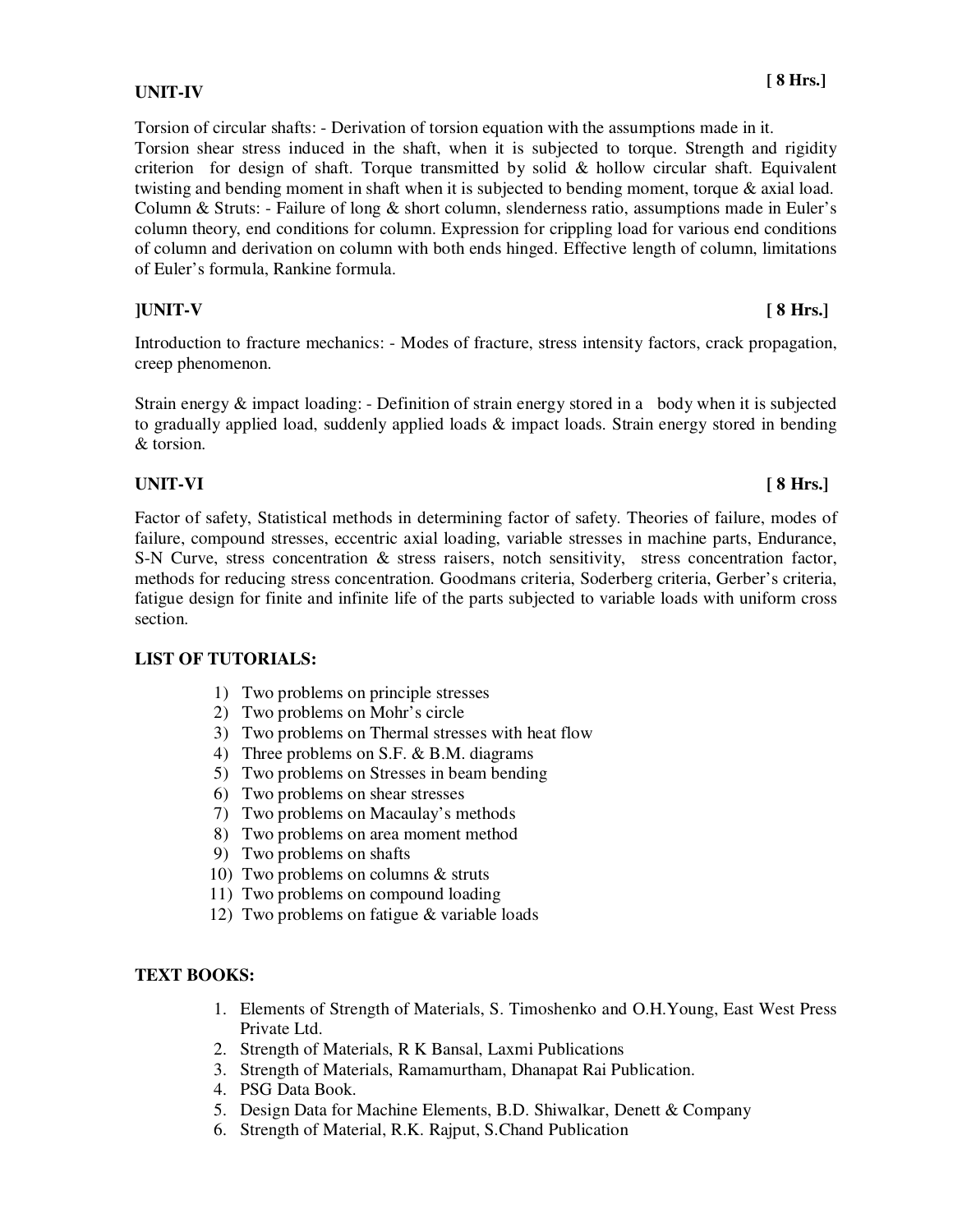- 1. Strength of Material, Ferdinard L. Singer, Harper and Row, New York
- 2. Elements of Strength of Materials, V. Natarajan, Oxford & IBH Publishing Company
- 3. Strength of Materials, S S Rattan, Tata McGraw-Hill
- 4. Mechanics of Material, Beer & Johnson, Tata Mc-Graw Hill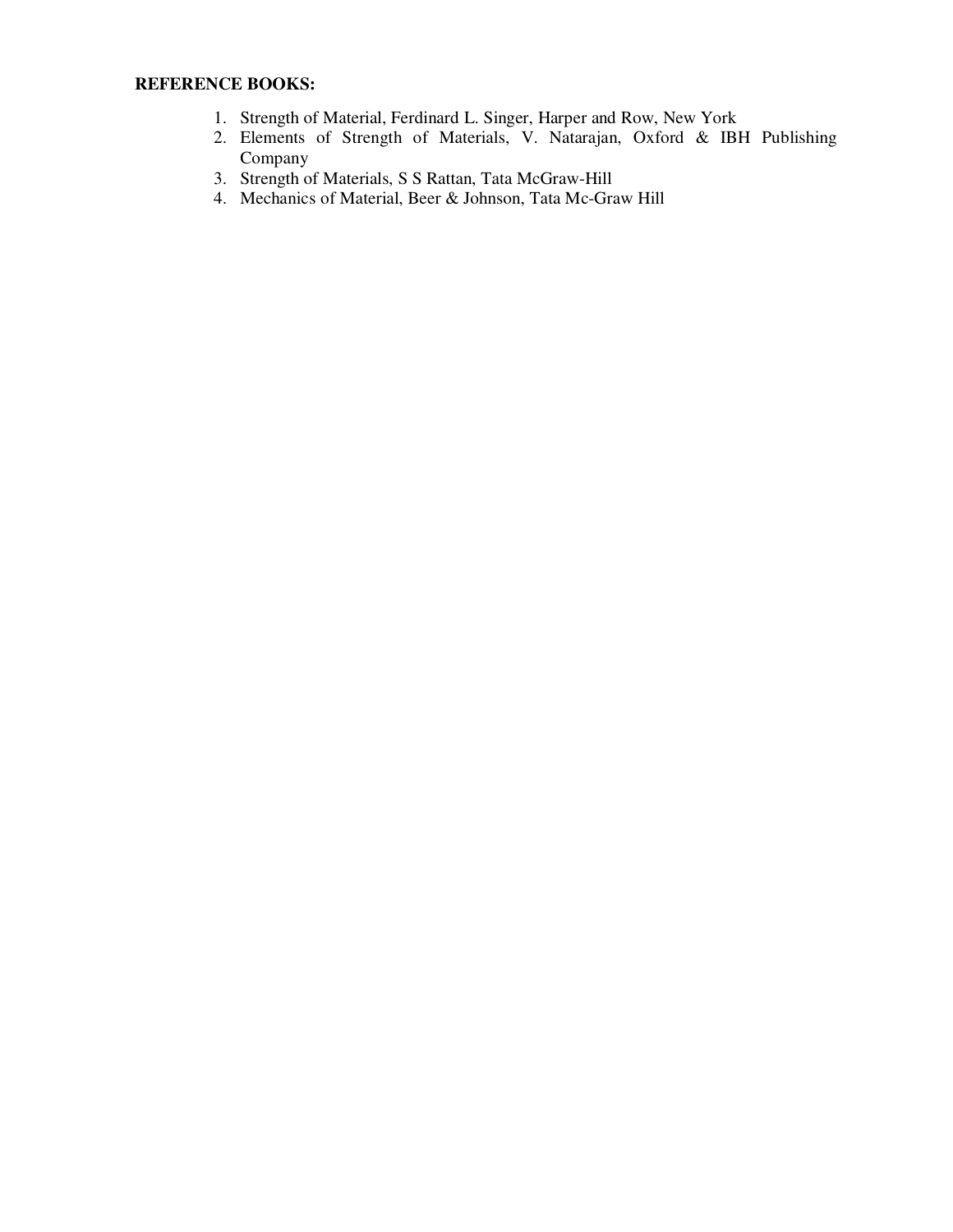# **BEME405P: MECHANICS OF MATERIAL (Practical)**

#### **CREDITS: 01**

# **Teaching Scheme Examination Scheme**

Practical: 2 Hours/Week University Assessment: 25 Marks College Assessment: 25 Marks

### **LIST OF PRACTICALS:**

Minimum Eight Practicals out of following areas shall be performed:

- 1. Study of Universal Testing Machine
- 1. Tension test on metals.
- 2. Compression test on materials.
- 3. Shear test on metals.
- 4. Impact test on metals.
- 5. Hardness test on metals.
- 6. Torsion test on metals.
- 7. Deflection of beams.
- 8. Modulus of rupture test.
- 9. Buckling of columns.
- 10. Deflection of springs.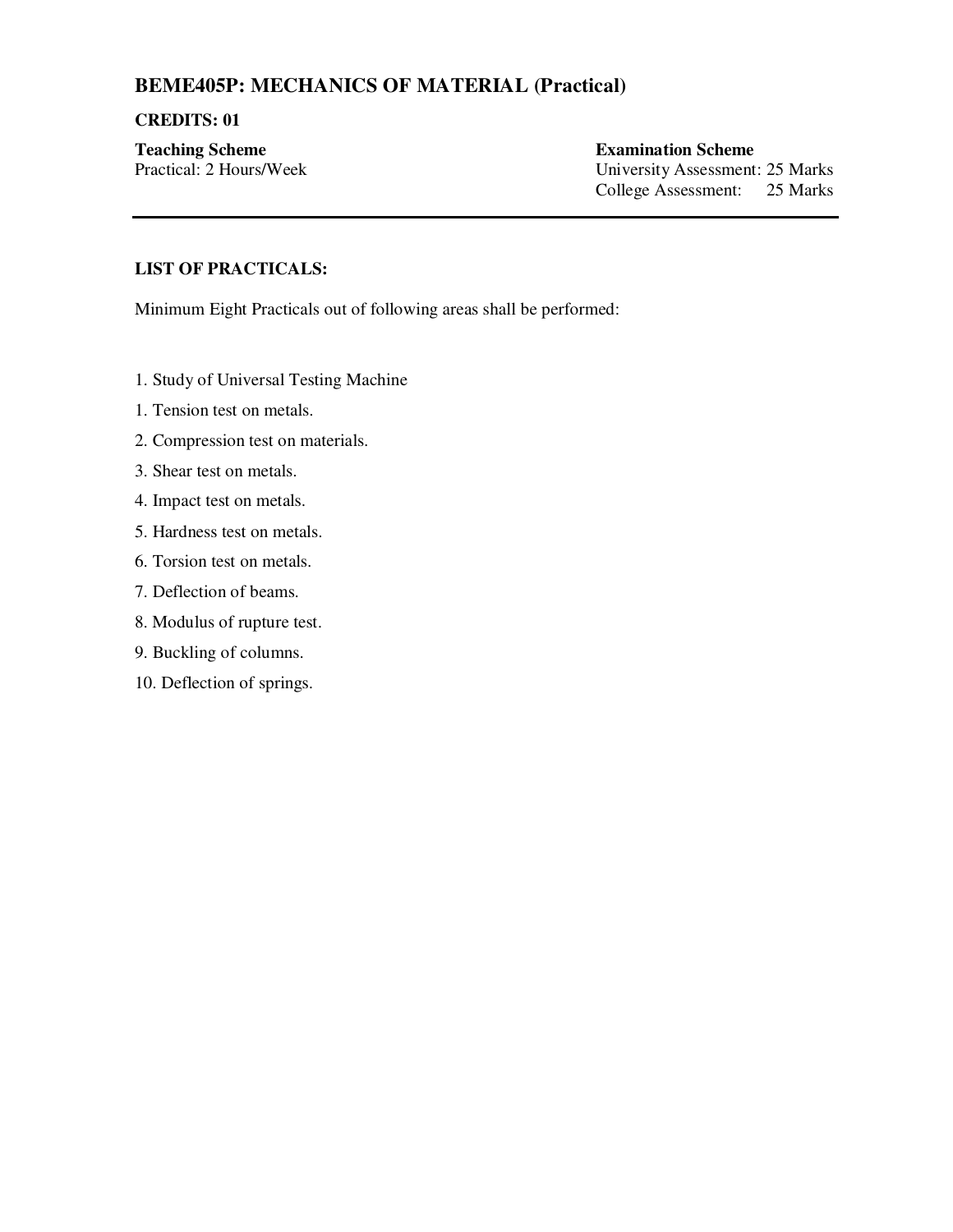### **BEME406T: ENVIRONMENTAL STUDIES (Theory)**

#### **CREDITS: Nil (College Assessment in Grades)**

**Teaching Scheme Examination Scheme Examination Scheme** 

Lectures: 3 Hours/Week College Assessment: Grades (Grades: O, A, B, C)

**Course Objectives and Expected Outcomes:** This course provides an integrated and interdisciplinary approach to the study of environment and solutions to environmental problems. This course will spread awareness among the students about environmental issues and shall alert them to find solutions for sustainable development.

#### **UNIT – I [ 6 Hrs.]**

#### **Introduction:**

#### Definition, scope and importance; Need for public awareness -Institutions in environment, people in environment.

#### **Natural Resources:**

Renewable and non-renewable and associated problems; Role of an individual in conservation of natural resources; equitable use of resources for sustainable lifestyles.

#### **UNIT – II** [ 6 Hrs.]

#### **Ecosystems:**

Concept of an ecosystem - understanding ecosystems, ecosystem degradation, resource utilization, Structure and functions of an ecosystem- producers, consumers) and decomposers.

Energy flow in the ecosystem - water, carbon, oxygen, nitrogen; and energy cycles, integration of cycles in nature.

Ecological succession; Food chains, food webs and ecological pyramids; Ecosystem types characteristic features, structure:, and functions of forest, grassland, desert and aquatic ecosystems.

#### **UNIT – III** [ 6 Hrs.]

#### **Bio-diversity:**

Introduction - biodiversity; at genetic, species and ecosystem levels Bio-geographic classification of India

Value of biodiversity - Consumptive use value, productive use .value, social, ethical, moral, aesthetic and optional value of biodiversity.

India as a mega-diversity nation; hotspots of biodiversity

Threats to bio-diversity - habitat loss, poaching of wildlife, man-wild life conflicts. Common endangered and endemic plant and animal species of India. Insitu and Exsitu conservation of biodiversity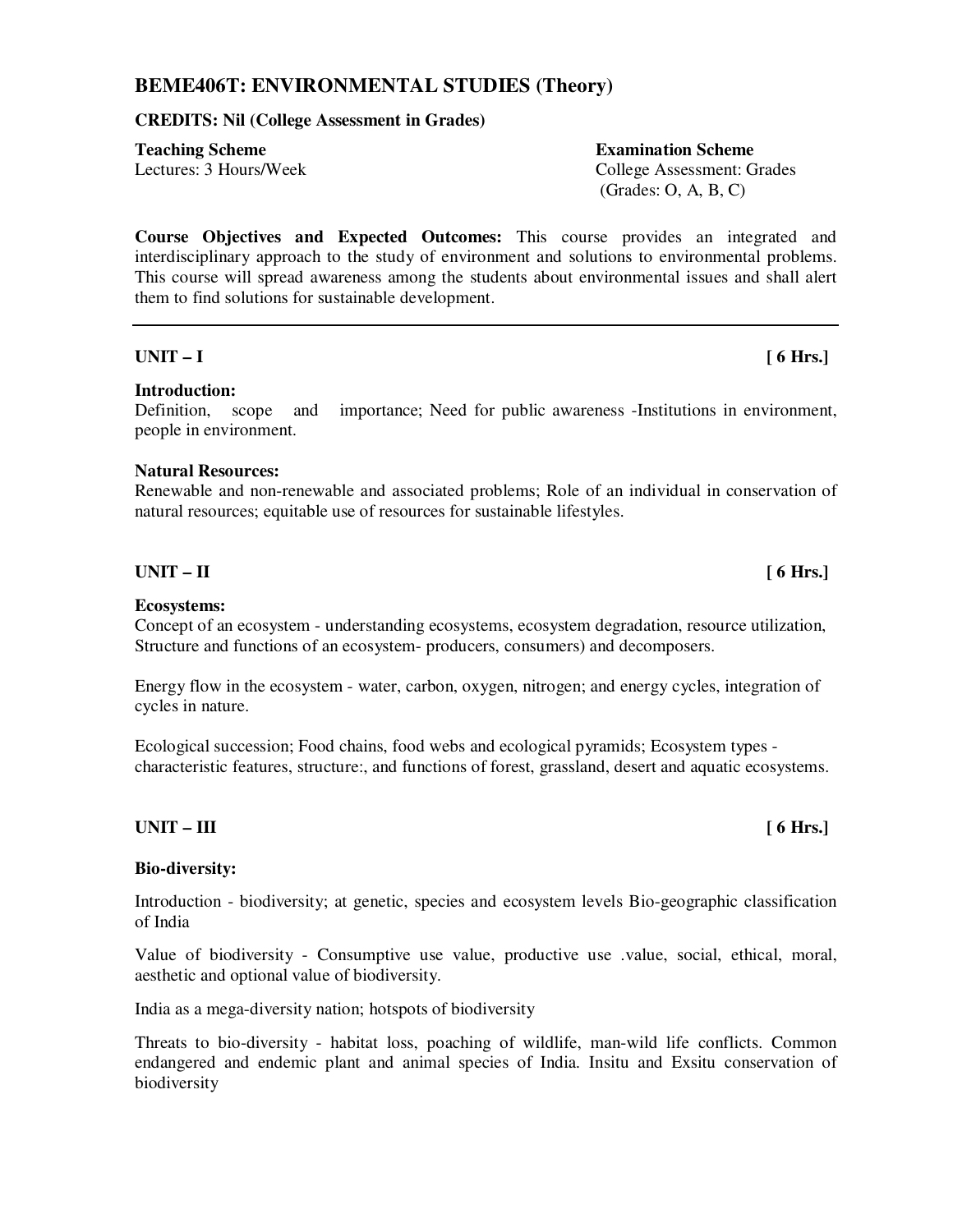### **UNIT – IV [ 6 Hrs.]**

#### **Pollution :**

Definition; Causes, effects and control measures of air, water, soil, marine, noise and thermal pollutions and nuclear hazards.

Solid waste management - Causes, effects and control measures of urban and industrial waste. Role of individual and institutions in prevention of pollution.

Disaster management Floods, Earth quacks, Cyclone and land slides.

### **UNIT – V [ 6 Hrs.]**

#### **Social Issues and the Environment:**

Unsustainable to sustainable development; Urban problems, related to energy; Water conservation, rainwater harvesting, watershed management; Problems and concerns of resettlement and rehabilitation of affected people.

Environmental ethics - issues and possible solutions – Resource consumption patterns and need for equitable utilization; Equity disparity in Western and Eastern countries; Urban and rural equity issues; need for gender-equity.

Preserving Resources for future generations. The rights of animals; Ethical basis of environment education and awareness; Conservation ethics and traditional value systems of India.

Climate change, global warming, acid-, rain, Ozone layer depletion, nuclear accidents and holocasts. Wasteland Reclamation; Consumerism and Waste products.

Environment legislations - The Environment (protection) Act; The water (Prevention and Control of Pollution) Act; The. Wildlife Protection Act; Forest Conservation Act; Issues involved in enforcement of environmental legislations - environment impact assessment (EIA), Citizens actions and action groups.

Public awareness — Using an environmental calendar of activities, self initiation.

### **UNIT – VI [ 6 Hrs.]**

#### **Human Population and the Environment:**

Global population growth, variation among nations, population explosion; Family Welfare Programmes.- methods of. sterilization; Urbanization.

Environment and human health - Climate and health, Infectious diseases, water-related diseases, risk due to chemicals in food, Cancer and environment.

Human rights — Equity, Nutrition and health rights, intellectual property rights (1PRS), Community Biodiversity registers (CBRs).

Value education - environmental values, valuing nature, valuing cultures, social justice, human heritage, equitable use of resources, common property resources, ecological degradation.

HIY/A1DS; Women and Child Welfare; Information technology in environment and human health.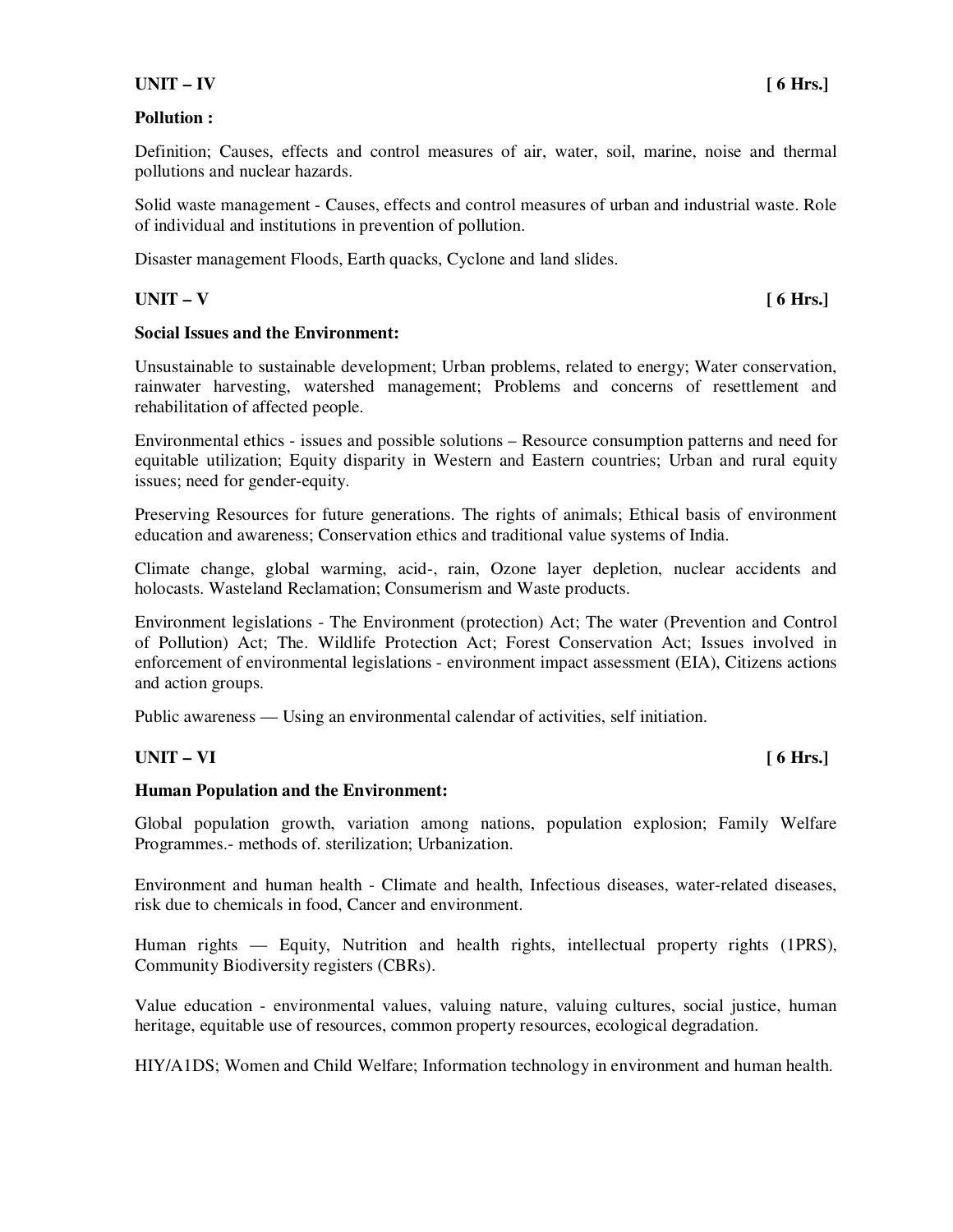#### **GUIDELINES FOR EVALUATION OF ENVIRONMENTAL STUDIES SUBJECT (As per Ordinance No. 2 of 2012):**

At the end of the course, the student shall be evaluated for 100 marks with distribution as below:

|                      | Field note book     | $-25$ Marks                                                     |
|----------------------|---------------------|-----------------------------------------------------------------|
|                      |                     | Objective Questions - 50 Marks (50 questions, each of one mark) |
|                      | Essay type question | - 25 Marks                                                      |
| $\ddot{\phantom{a}}$ | Passing marks       | $-40$ Marks                                                     |

#### OR

In view of the above entire course the students in terms of batches of 20 students each may be assigned a project work encompassing People's Bio-diversity Register (PBR) of any Gram Panchayat as per the format of Bio-diversity Authority of India under the guidance of a teacher. The PBR should be evaluated for 100 marks.

The result shall be declared in grades as follows:

Grade O: above 75 Marks; Grade A: 61–75 Marks; Grade B: 51-60 Marks; Grade C: 40-50 Marks

#### **TEXT BOOKS:**

A Text Book of Environmental Studies for Undergraduate Courses, Erach Bharucha, University Press (India) Pvt. Ltd., Hyderabad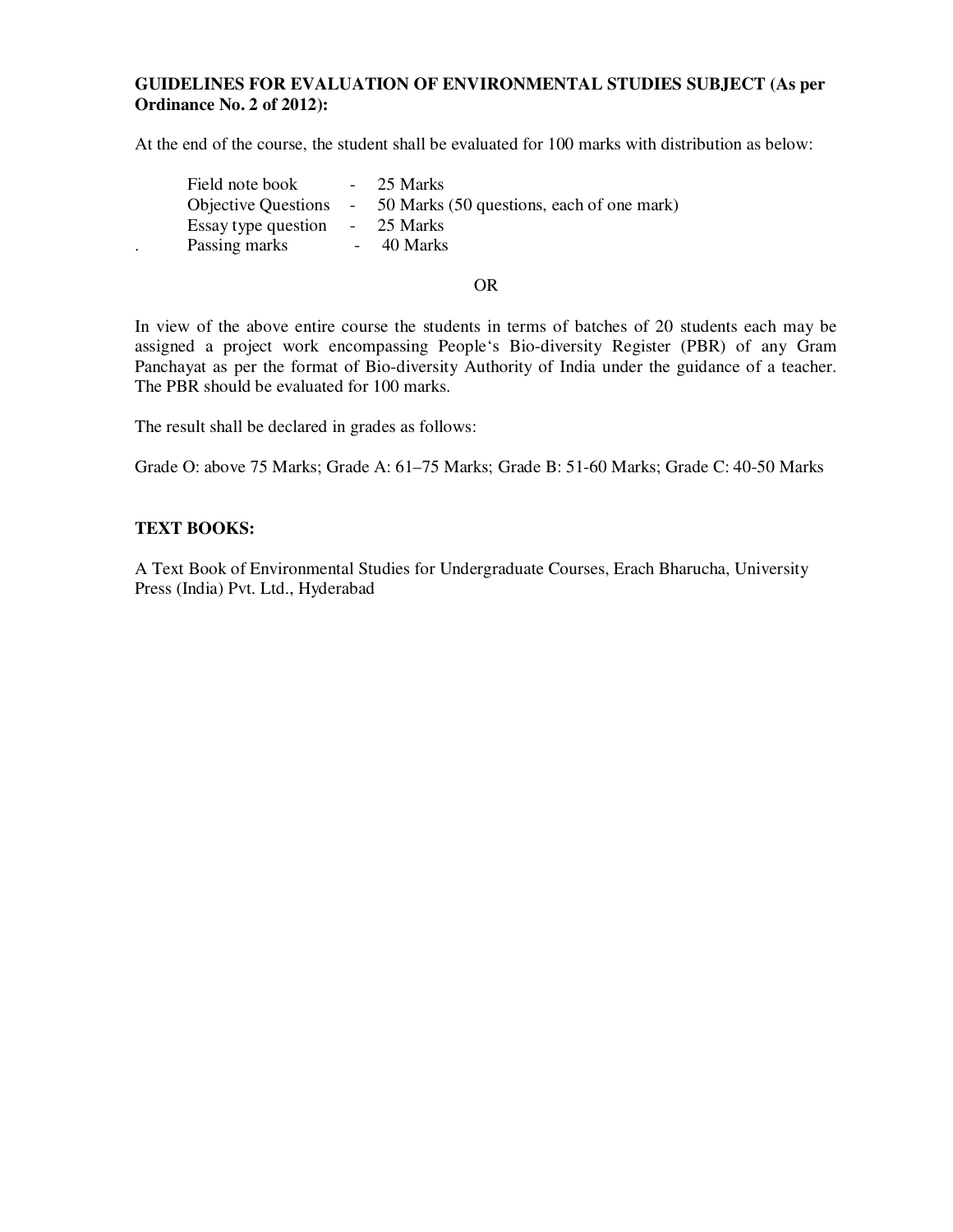### **BEME407P: MINI PROJECT**

**CREDITS: 02** 

**Teaching Scheme Examination Scheme**  Practical: 2 Hour/Week College Assessment: 50 Marks

**Course Objectives and Expected Outcomes:** The objective of this course is to convert an idea or concept into a simple working physical model. During this course, student will learn regarding fabrication/construction of a simple mechanical or electro-mechanical working model using various manufacturing processes.

A group of students (not more than 10 students) shall prepare a working model of any mechanical or electro-mechanical system. Computer / mathematical model or simulation is not acceptable. Student shall submit a report with photograph of the model.

A teacher shall be allotted for each batch (Max 09 & Min. 05 Students) and the workload shall be 1 hour / batch per week.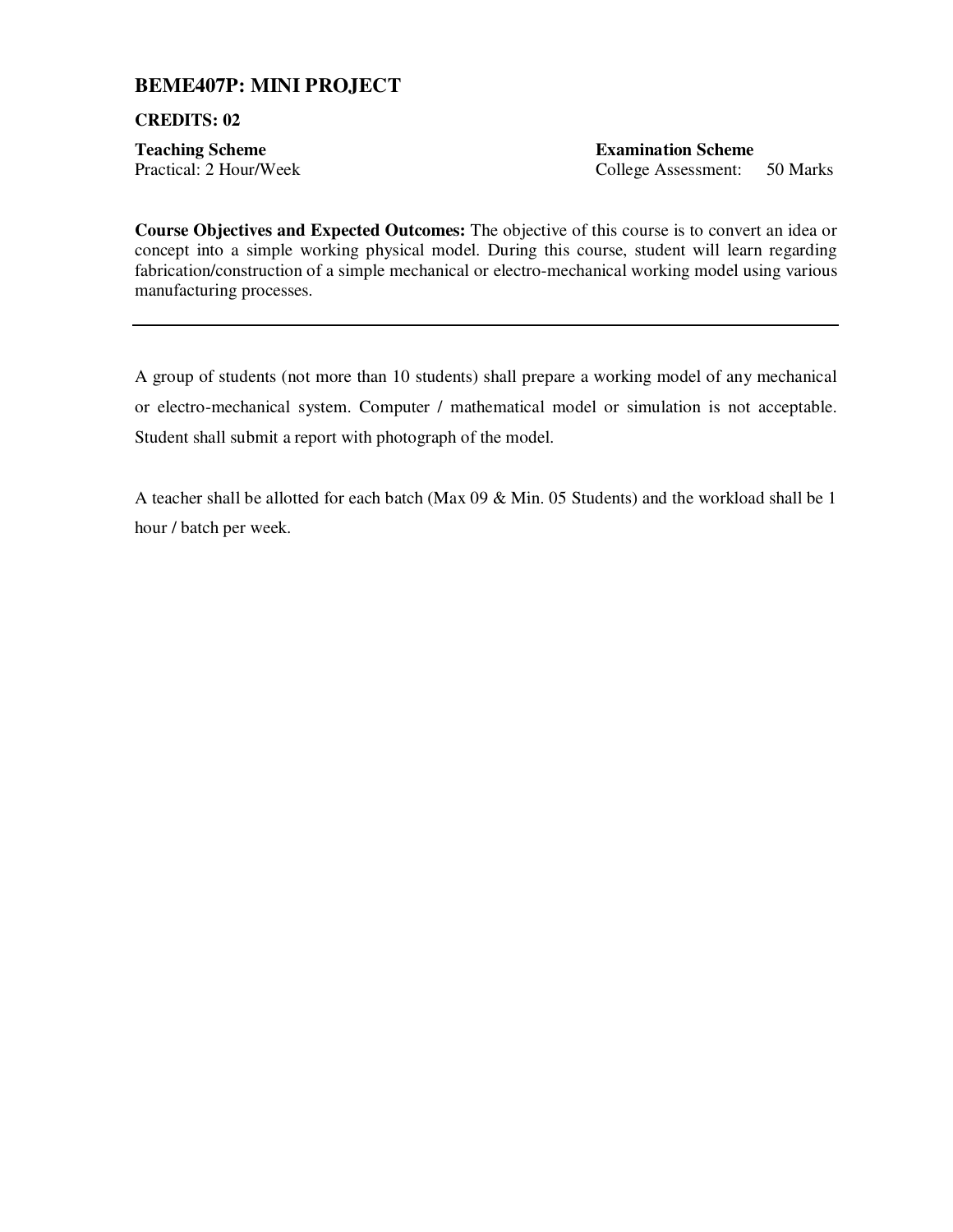#### **Annexure - B**

#### **Rashtrasant Tukdoji Maharaj Nagpur University, Nagpur Faculty of Engineering & Technology Course and Examination Scheme of Bachelor of Engineering (Mechanical Engineering)**

#### **V Semester B.E. (Mechanical Engineering)**

|                                   | Subject                                                        | <b>Teaching Scheme</b>   |                |                |                          | <b>Examination Scheme</b>             |                                                  |                                            |                              |                                 |                                                  |                                                     |                              |                                 |
|-----------------------------------|----------------------------------------------------------------|--------------------------|----------------|----------------|--------------------------|---------------------------------------|--------------------------------------------------|--------------------------------------------|------------------------------|---------------------------------|--------------------------------------------------|-----------------------------------------------------|------------------------------|---------------------------------|
|                                   |                                                                | <b>Hours</b> per<br>week |                |                |                          | <b>Theory</b>                         |                                                  |                                            |                              | Practical                       |                                                  |                                                     |                              |                                 |
| <b>Subject</b><br>Code            |                                                                | L                        | T              | $\mathbf P$    | No. of<br><b>Credits</b> | <b>Duration</b><br>of Paper<br>(Hrs.) | Max.<br><b>Marks</b><br>University<br>Assessment | Max. Marks<br>College<br><b>Assessment</b> | <b>Total</b><br><b>Marks</b> | Min.<br>Passing<br><b>Marks</b> | Max.<br><b>Marks</b><br>University<br>Assessment | Max.<br><b>Marks</b><br>College<br><b>Assesment</b> | <b>Total</b><br><b>Marks</b> | Min.<br>Passing<br><b>Marks</b> |
| BEME501T                          | Industrial<br>Economics and<br>Entrepreneurship<br>Development | 03                       | 01             | ÷,             | 04                       | 03                                    | 80                                               | 20                                         | 100                          | 40                              | $\overline{\phantom{a}}$                         | $\overline{a}$                                      | $\overline{\phantom{a}}$     |                                 |
| BEME502T                          | Design of Machine<br>Elements                                  | 03                       | 01             | $\blacksquare$ | 04                       | 03                                    | 80                                               | 20                                         | 100                          | 40                              | $\overline{\phantom{a}}$                         | $\blacksquare$                                      | $\sim$                       | ٠                               |
| BEME503T                          | Advanced<br>Production<br>Processes                            | 03                       | 01             | $\blacksquare$ | 04                       | 03                                    | 80                                               | 20                                         | 100                          | 40                              | $\overline{\phantom{a}}$                         | $\overline{\phantom{a}}$                            | $\blacksquare$               |                                 |
| BEME504T                          | Heat Transfer                                                  | 03                       | 01             | $\blacksquare$ | 04                       | 03                                    | 80                                               | 20                                         | 100                          | 40                              | $\blacksquare$                                   | $\blacksquare$                                      | $\overline{\phantom{a}}$     | $\blacksquare$                  |
| BEME504P                          | Heat Transfer                                                  | $\blacksquare$           |                | 02             | 01                       | $\overline{a}$                        | $\overline{\phantom{a}}$                         | $\sim$                                     | $\overline{\phantom{0}}$     | $\overline{\phantom{a}}$        | 25                                               | 25                                                  | 50                           | 25                              |
| BEME505T                          | Mechanical<br>Measurement &<br>Metrology                       | 03                       | 01             | $\overline{a}$ | 04                       | 03                                    | 80                                               | 20                                         | 100                          | 40                              | $\blacksquare$                                   | $\blacksquare$                                      | $\overline{\phantom{a}}$     |                                 |
| BEME505P                          | Mechanical<br>Measurement &<br>Metrology                       | $\blacksquare$           | $\sim$         | 02             | 01                       | $\blacksquare$                        | $\blacksquare$                                   |                                            | $\blacksquare$               | $\overline{\phantom{a}}$        | 25                                               | 25                                                  | 50                           | 25                              |
| BEME506P                          | Computer<br>Applications $-I$                                  |                          | 02             | 02             | 04                       | $\overline{\phantom{a}}$              | $\blacksquare$                                   |                                            | $\blacksquare$               | $\blacksquare$                  | 50                                               | 50                                                  | 100                          | 50                              |
| BEME507P                          | <b>Industrial Visit</b>                                        |                          | $\blacksquare$ | 02             |                          | <b>Audit Course</b>                   |                                                  |                                            |                              |                                 |                                                  |                                                     |                              |                                 |
|                                   | <b>Total</b>                                                   | 15                       | 07             | 08             |                          | ٠                                     | 400                                              | 100                                        | 500                          | $\blacksquare$                  | 100                                              | 100                                                 | 200                          | $\sim$                          |
| <b>Semester Total</b><br>30<br>26 |                                                                |                          |                |                |                          | Marks 700                             |                                                  |                                            |                              |                                 |                                                  |                                                     |                              |                                 |

Industrial Economics and Entrepreneurship Development (BEME501T) subject pertains to Board of Studies in Applied Sciences & Humanities and all the remaining subjects pertain to the Board of Studies in Mechanical Engineering.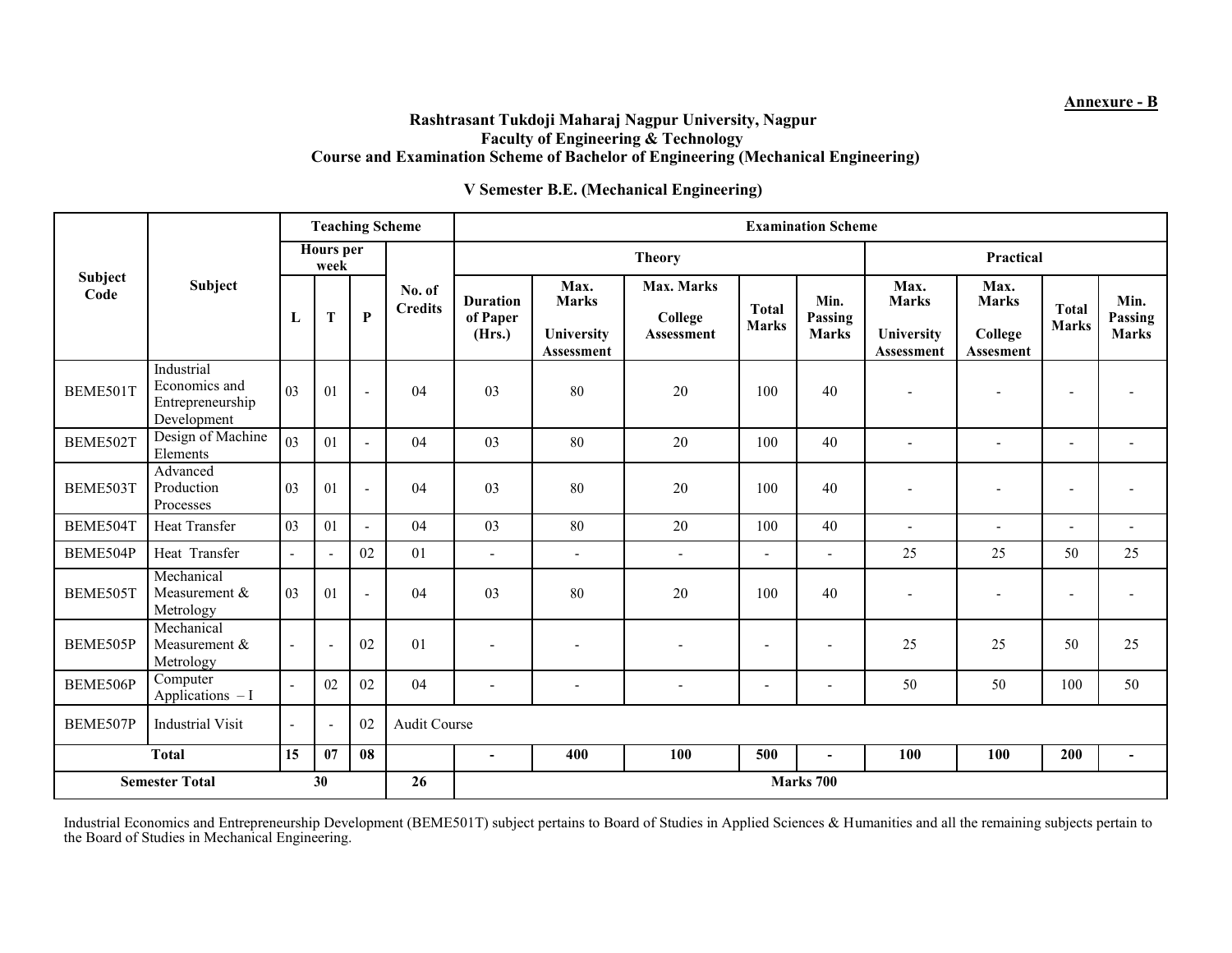#### **Rashtrasant Tukdoji Maharaj Nagpur University, Nagpur Faculty of Engineering & Technology Course and Examination Scheme of Bachelor of Engineering (Mechanical Engineering)**

.

### **VI Semester B.E. (Mechanical Engineering)**

|                        | <b>Subject</b>                        | <b>Teaching Scheme</b>   |                          |                |                          | <b>Examination Scheme</b>             |                                                         |                                            |                              |                                 |                                               |                                              |                              |                                 |
|------------------------|---------------------------------------|--------------------------|--------------------------|----------------|--------------------------|---------------------------------------|---------------------------------------------------------|--------------------------------------------|------------------------------|---------------------------------|-----------------------------------------------|----------------------------------------------|------------------------------|---------------------------------|
|                        |                                       | Hours per week           |                          |                |                          |                                       |                                                         | <b>Theory</b>                              |                              | Practical                       |                                               |                                              |                              |                                 |
| <b>Subject</b><br>Code |                                       | L                        | T                        | $\mathbf{P}$   | No. of<br><b>Credits</b> | <b>Duration</b><br>of Paper<br>(Hrs.) | Max.<br><b>Marks</b><br>University<br><b>Assessment</b> | Max. Marks<br>College<br><b>Assessment</b> | <b>Total</b><br><b>Marks</b> | Min.<br>Passing<br><b>Marks</b> | Max. Marks<br>University<br><b>Assessment</b> | Max.<br><b>Marks</b><br>College<br>Assesment | <b>Total</b><br><b>Marks</b> | Min.<br>Passing<br><b>Marks</b> |
| BEME601T               | Energy Conversion- I                  | 03                       | 0 <sub>1</sub>           | $\overline{a}$ | 04                       | 03                                    | 80                                                      | 20                                         | 100                          | 40                              |                                               |                                              | $\overline{\phantom{a}}$     |                                 |
| BEME602T               | <b>Control Systems</b><br>Engineering | 03                       | 01                       | $\blacksquare$ | 04                       | 03                                    | 80                                                      | 20                                         | 100                          | 40                              |                                               | $\overline{\phantom{a}}$                     | $\overline{\phantom{a}}$     |                                 |
| BEME603T               | Operations Research                   | 03                       | 01                       | $\overline{a}$ | 04                       | 03                                    | 80                                                      | 20                                         | 100                          | 40                              |                                               | ٠                                            | $\blacksquare$               |                                 |
| BEME604T               | Mechatronics                          | 03                       | 01                       | $\blacksquare$ | 04                       | 03                                    | 80                                                      | 20                                         | 100                          | 40                              |                                               | ٠                                            | $\overline{\phantom{a}}$     | $\overline{\phantom{a}}$        |
| BEME604P               | Mechatronics                          | $\sim$                   | $\overline{\phantom{a}}$ | 02             | 01                       | $\overline{\phantom{a}}$              | $\blacksquare$                                          | $\overline{\phantom{a}}$                   | $\overline{\phantom{a}}$     | $\overline{\phantom{a}}$        | 25                                            | 25                                           | 50                           | 25                              |
| BEME605T               | Dynamics of<br>Machines               | 03                       | 0 <sub>1</sub>           | $\blacksquare$ | 04                       | 03                                    | 80                                                      | 20                                         | 100                          | 40                              | $\overline{\phantom{a}}$                      | $\blacksquare$                               | $\qquad \qquad \blacksquare$ | $\overline{\phantom{a}}$        |
| BEME605P               | Dynamics of<br>Machines               | $\sim$                   | $\sim$                   | 02             | 01                       | $\overline{\phantom{a}}$              | $\blacksquare$                                          | $\blacksquare$                             | $\blacksquare$               | $\overline{\phantom{a}}$        | 25                                            | 25                                           | 50                           | 25                              |
| BEME606T               | <b>Functional English</b>             | 02                       | $\overline{a}$           | $\blacksquare$ | 02                       | 02                                    | 40                                                      | 10                                         | 50                           | 20                              | $\overline{\phantom{a}}$                      | $\overline{\phantom{a}}$                     | $\overline{\phantom{a}}$     | $\overline{\phantom{a}}$        |
| BEME607P               | Computer<br>Applications - II         | $\overline{\phantom{a}}$ | 02                       | 02             | 04                       | $\blacksquare$                        | $\overline{\phantom{a}}$                                | $\overline{\phantom{a}}$                   | $\overline{\phantom{a}}$     | $\overline{\phantom{a}}$        | 50                                            | 50                                           | 100                          | 50                              |
| BEME608P               | <b>Industrial Case Study</b>          | $\overline{a}$           | $\sim$                   | 02             | 02                       | $\blacksquare$                        | $\blacksquare$                                          | $\overline{\phantom{a}}$                   | $\blacksquare$               | $\overline{a}$                  | $\overline{\phantom{a}}$                      | 50                                           | 50                           | 25                              |
| <b>Total</b>           |                                       | 17                       | 07                       | 08             | $\blacksquare$           | $\overline{\phantom{a}}$              | 440                                                     | 110                                        | 550                          | $\sim$                          | 100                                           | 150                                          | 250                          | $\sim$                          |
| <b>Semester Total</b>  |                                       |                          | 32                       |                | 30                       |                                       |                                                         |                                            |                              | 800 Marks                       |                                               |                                              |                              |                                 |

Functional English (BEME606T) subject pertains to Board of Studies in Applied Sciences & Humanities and all the remaining subjects pertain to the Board of Studies in Mechanical Engineering. Mechatronics (BEME604T/P) subject can also be taught by a teacher from Electronics/Instrumentation/Mechatronics/relevant disciplines.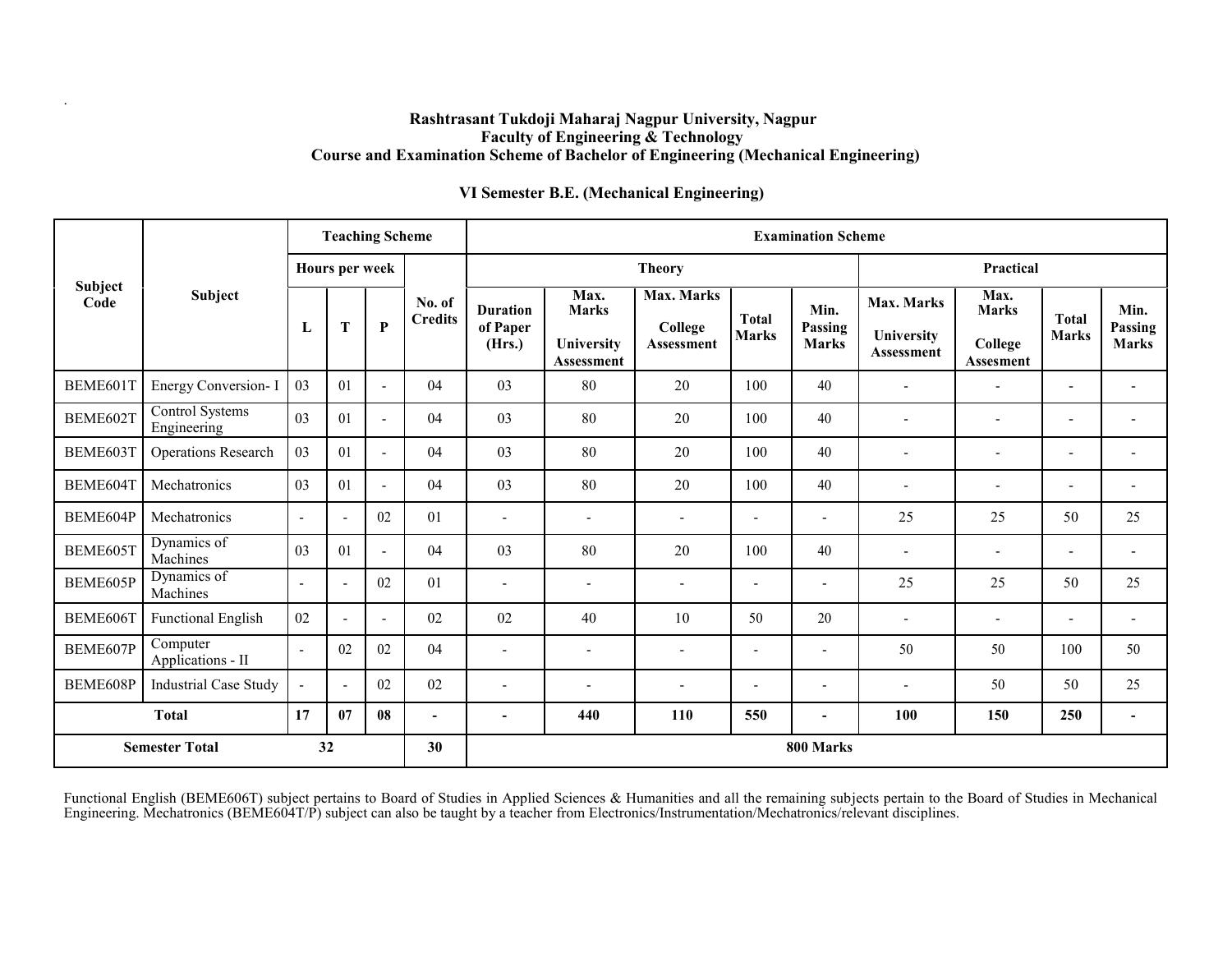# **B.E. (MECHANICAL ENGINEERING): FIFTH SEMESTER**

# **BEME501T: INDUSTRIAL ECONOMICS AND ENTREPRENEURSHIP DEVELOPMENT (Theory)**

# **CREDITS: 04**

**Teaching Scheme Examination Scheme**

Lectures: 3 Hours/Week Duration of Paper: 03Hours Tutorial: 1 Hour/Week University Assessment: 80 Marks College Assessment: 20Marks

**Course Objectives and Expected Outcomes**: This course is designed to create awareness about economics terminology and business organization, to understand relationship between business, market and society, to create awareness about entrepreneurship as a career avenue; financial agencies and government support systems for entrepreneurship. This course shall stimulate the potential to develop entrepreneurial orientation through innovation, creativity  $\&$  students will understand the concept of innovation, invention, creativity and discovery in engineering context and shall also get awareness about IPR and Patents.

### **UNIT – I [ 8 Hrs.]**

Industrial Economics : Economics, classification of economics, Basics concepts, Law of demand, Demand analysis, Types of demand, Determinants of demand, Methods of demand forecasting, Supply, Law of diminishing marginal utility, Elasticity of demand, Types of elasticity of demand.

### **UNIT – II [ 8 Hrs.]**

Factors of production, Production function, Firm and Industry, Law of return, Cost concepts, Fixed variable, Average, Marginal and Total cost, Break even analysis Depreciation and methods for depreciation.

### **UNIT – III [ 8 Hrs.]**

Inflation, effect of inflation, Monetary and fiscal measures to control inflation, deflation, stagflation direct and indirect taxes. Market and market structures, Perfect competition, Monopoly, Monopolistic competition, Oligopoly, Price determination in these Situations. Concept & overview of share market, Effect of share market on economy, Share market terminologies.

### **UNIT – IV [ 8 Hrs.]**

**Innovation & Creativity**: Concept of creativity, innovation, invention, discovery. Methods for development of creativity, convergent & divergent thinking etc. Introduction to Intellectual Property Rights (IPR), Patent and laws related to patents.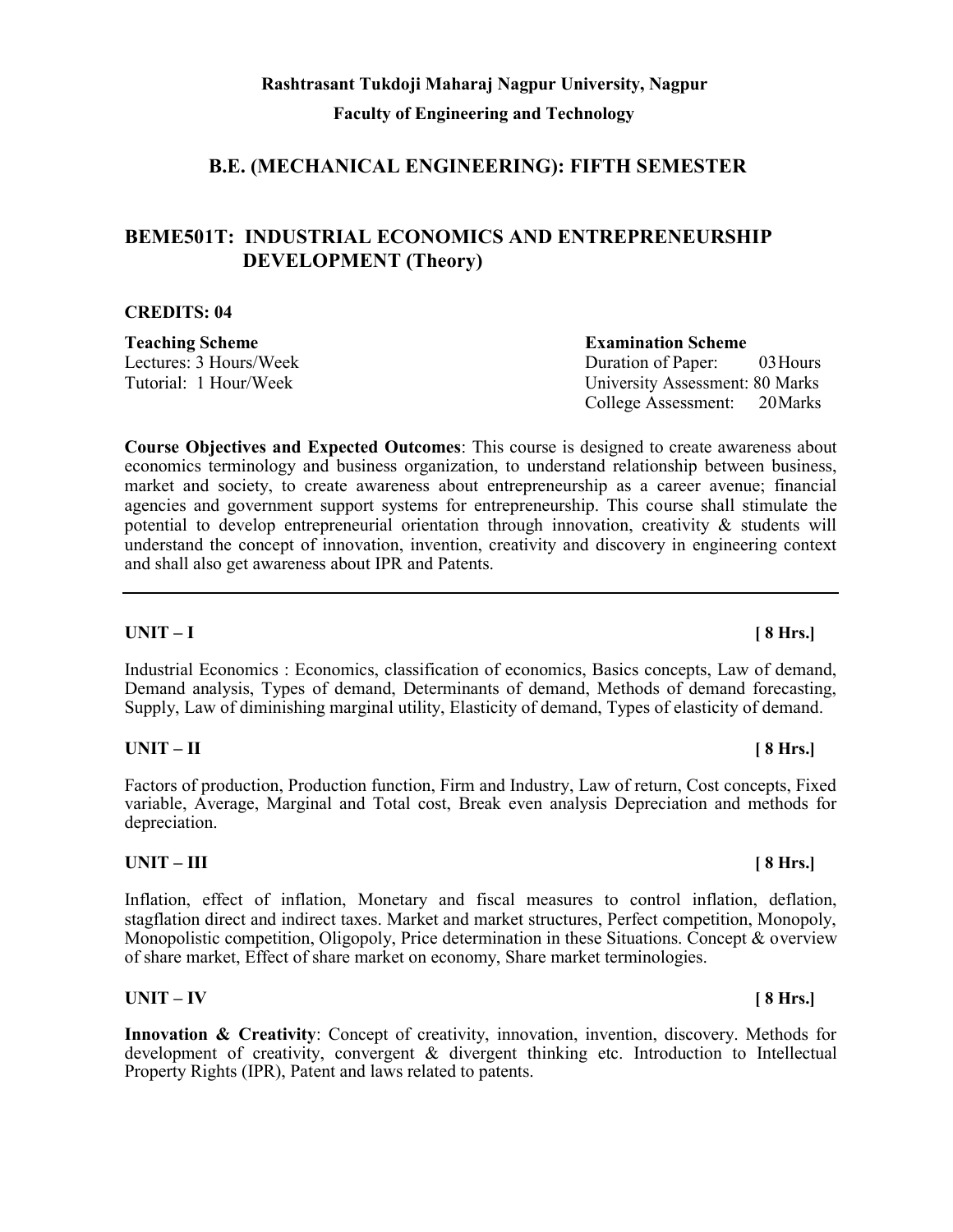**UNIT – V [ 8 Hrs.]**

Concept of entrepreneurship, its relations in economic developments, Eventuation of concept of entrepreneur, characteristics of an Entrepreneur, Types of entrepreneurs, Qualities of entrepreneur, Factors affecting growth of entrepreneurship. Theory of achievement, motivation, Medelland's. experiment, Women entrepreneurship, Role of SSI, it's advantages & limitations, policies governing small scale industries, Procedure to set up small scale industrial unit, Advantages and limitations of SSI.

# **UNIT – VI [ 8 Hrs.]**

Preparation of project report: Factors governing project selection, Market survey, Preparation of project report. Financial, technical & market analysis of project. Entrepreneurial support systems, Role of consultancy organization like, District Industrial Centre, State Industrial Development Corporation, Financial institution, Latest SSI schemes of DIC (to be confirmed from DIC from time to time)

Note: Group of students (Min 05 & Max 09) are expected to prepare a project report for business / industry on the knowledge acquired.

# **TEXT BOOKS:**

- 1. Modern Economics, H. L. Ahuja, S.Chand Publishers
- 2. Modern Economic Theory, K. K. Dewett., S. Chand Publishers
- 3. Engineering Economics, D. N. Dwivedi, A. Dwivedi, Vikas Publishing House
- 4. Entrepreneurship Development, S. S. Khanka, S. Chand Publishers
- 5. Creativity Innovation & Entrepreneurship, Zechariah James Blanchard, Needle Rat Business Publishers.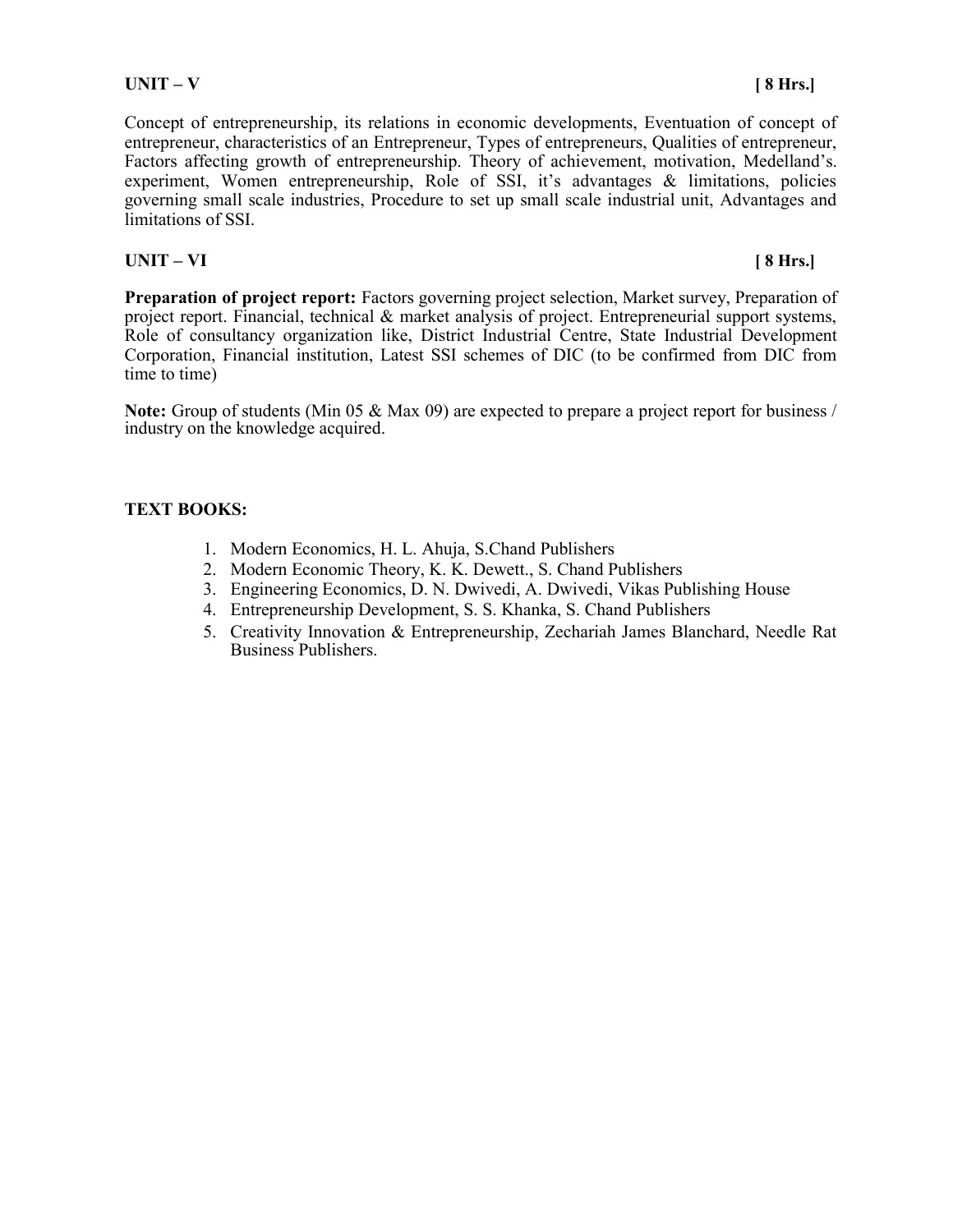# **BEME502T: DESIGN OF MACHINE ELEMENTS (Theory)**

#### **CREDITS: 04**

| <b>Teaching Scheme</b> | <b>Examination Scheme</b>              |
|------------------------|----------------------------------------|
| Lectures: 3 Hours/Week | Duration of Paper: 03 Hours            |
| Tutorial: 1 Hour/Week  | <b>University Assessment: 80 Marks</b> |
|                        | College Assessment: 20 Marks           |

**Course Objectives and Expected Outcomes**: This course is designed to understand the basic machine element design. It includes the procedure of design (w.r.t. basic failures) under various loading conditions. Students shall understand design of various mechanical joints, machine components such as shaft, keys, brakes clutches, power screws etc. Apart from this, students shall learn spring design & pressure vessel design. At the end of this course, students will get familiar with design of these mechanical components under various loading conditions.

#### **UNIT – I [ 12 Hrs.]**

Introduction to Mechanical Engineering Design, Design methods, Aesthetic and Ergonomics Consideration in design , Material properties and their uses in design , Basic 'principles of Machine Design, Modes of failures, I. S. codes, Preferred Series and numbers. Design of Knuckle joint, Socket & Spigot type cotter joint. Design of riveted joint.

### **UNIT – II [ 12 Hrs.]**

Design of bolted and welded joints under axial and eccentric loading conditions. Design of Brackets & Levers.

Design of Cylinder & Pressure Vessels: Types of pressure vessel, stresses induced in pressure vessel, Lame's, Clavarino's and Bernie's equations. Design of cylindrical & spherical pressure vessels. Design of nut, bolt, gasket & covers for pressure vessel.

#### **UNIT – III [ 12 Hrs.]**

Design of shaft for power transmission, static and fatigue criteria for shaft design, ASME codes for shaft design, Design of keys.

Design of Springs: Spring material, Helical compression & tension springs under static and variable loads, Leaf spring, Laminated Springs.

#### **UNIT – IV [ 12 Hrs.]**

.

Design of power screw: Thread forms, multiple threaded screws, terminology of power screw, design of screw jack.

Design of clutches and brakes: Single and multiple plate clutch, constant wear and constant pressure theory for plate clutches, Internal and external shoe brakes.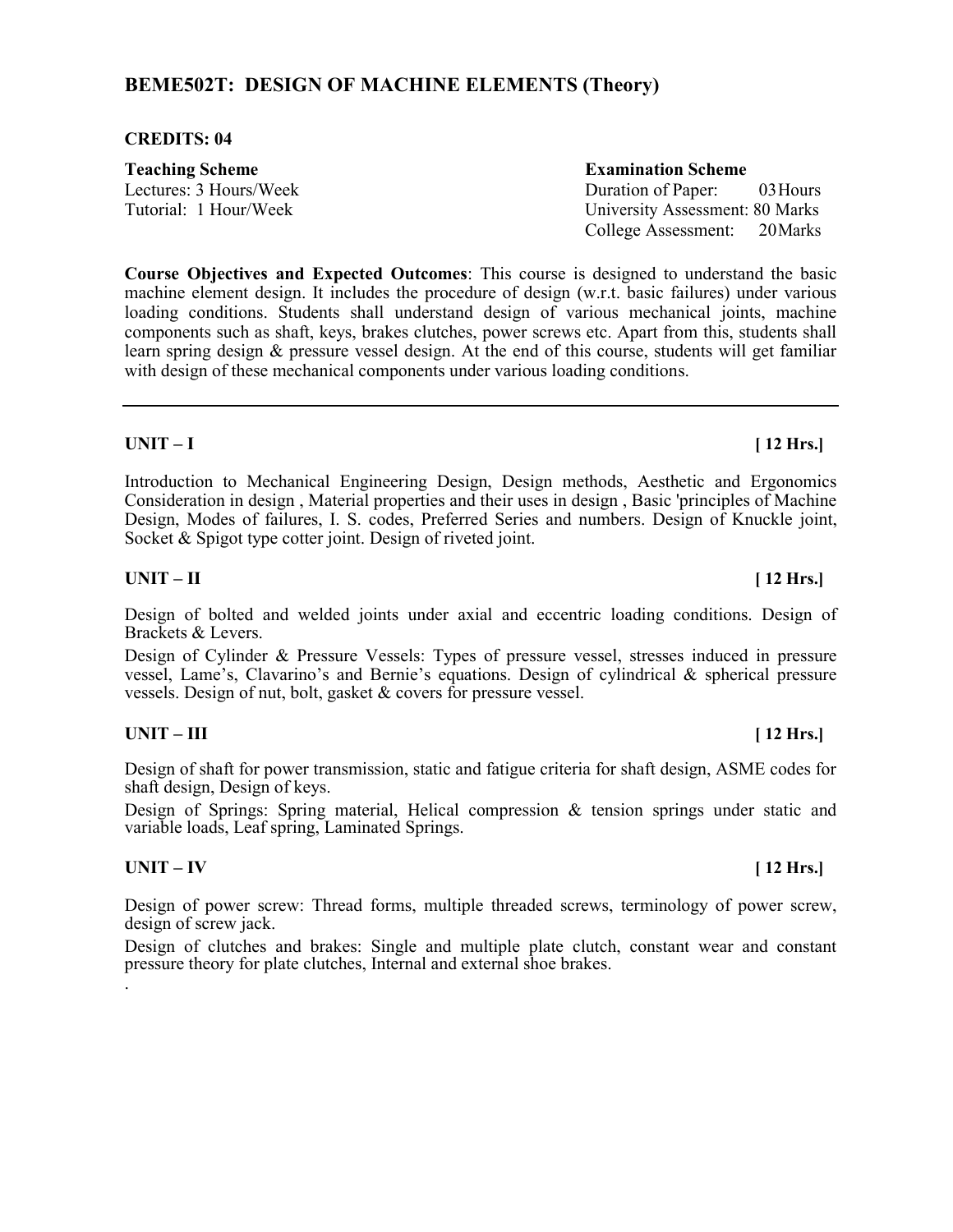- 1. Design of Machine Elements, B.D.Shiwalkar, Central Techno Publications
- 2. Design of Machine Elements, V. B. Bhandari, Tata McGraw Hill Pub.
- 3. Mechanical Engineering Design, J. E. Shigley, McGraw Hill.
- 4. Design Data Book, B.D.Shiwalkar, Central Techno Publications.
- 5. Design Data Book, PSG.
- 6. Design Data Handbook Book, K. Mahadevan, CBS Publishers.
- 7. Mechanical Design of Machine Elements & Machines, J.A.Collins, Wiley India
- 8. Machine Components Design, Robert C., Juvinall & Kurt M. Marshek, Wiley India
- 9. Machine Design, U.C. Jindal, Pearson Publications
- 10. Machine Design : An Integrated Approach, Robert L Norton, Pearson Publications
- 11. Machine Design Fundamental and Applications, P.C. Gope, PHI Learning.
- 12. Design of Machine Elements, Sharma C.S. & Purohit K, PHI Learning.

# **REFERENCE BOOKS:**

- 1. Design of Machine Elements, Spotts M. F. and Shoup T. E., Pearson Publications.
- 2. Machine Design, Black P. H. and O. Eugene Adams, McGraw Hill Book Co Inc.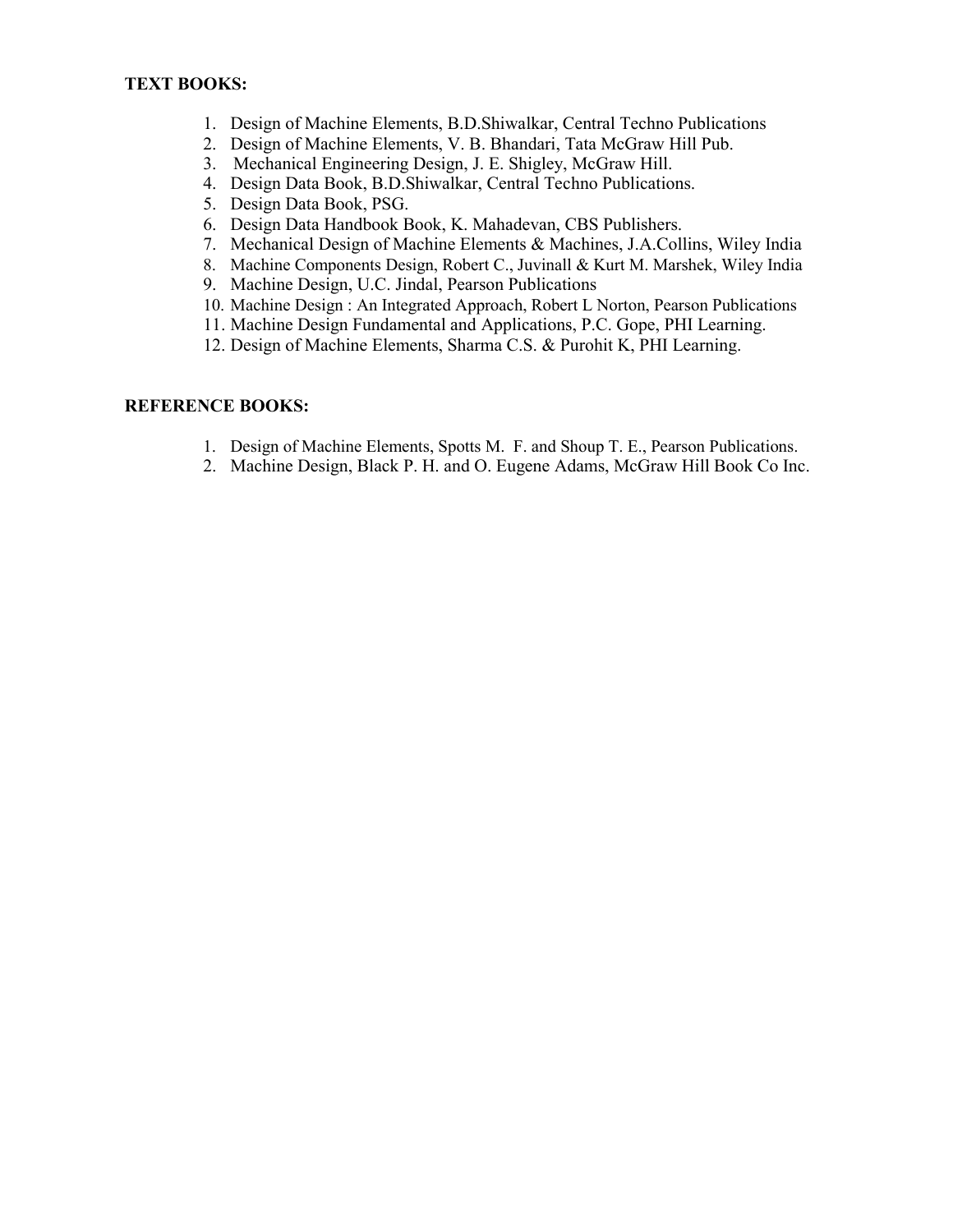# **BEME503T: ADVANCED PRODUCTION PROCESSES (Theory)**

#### **CREDITS: 04**

# **Teaching Scheme Examination Scheme**

Lectures: 3 Hours/Week Duration of Paper: 03Hours Tutorial: 1 Hour/Week University Assessment: 80 Marks College Assessment: 20Marks

**Course Objectives and Expected Outcomes**: This subject is designed to make conversant with non conventional machining processes, advanced Joining Processes, Die Cutting Operations, Jig and Fixtures, Super -finishing operations & Machining centre. Upon completion of this course, student shall understand the unconventional machining processes and will be able to select and apply suitable processes for engineering products.

### **UNIT – I [ 8 Hrs.]**

Non- conventional machining Processes: Introduction  $\&$  classification, Electrochemical machining, Electrical Discharge machining, Ultrasonic machining, Laser beam machining, Electron beam machining, Water jet machining, Abrasive jet machining. Advantages, disadvantages and applications of above processes.

### **UNIT – II [ 8 Hrs.]**

Advanced joining Processes : Introduction and classification of welding techniques, Advanced welding processes such as TIG, MIG welding, Plasma arc welding, Plasma welding, Oxyacetylene welding , Atomic hydrogen welding , Laser beam welding , Electron beam welding , Electro slag welding.

### **UNIT – III [ 8 Hrs.]**

.

Advanced machining Processes: Introduction, Classification, Capstan and turret lathe, Tool layout for capstan and turret lathe, Machining center.

Introduction to micromachining, nanofabrication, high energy rate forming.

### **UNIT – IV [ 8 Hrs.]**

Die cutting operations: Introduction, Sheet metal cutting, Sheet metal forming, Sheet metal drawing, defects in drawn parts, Spinning, Equipments for sheet metal working, Die and punch.

#### **UNIT – V [ 8 Hrs.]**

Jigs and fixtures: Introduction, principles of jig and fixture, Principle of location, jig bushes, drilling jigs, type of clamps, classification of fixtures.

#### . **UNIT – VI [ 8 Hrs.]**

Super finishing processes: Introduction, Principle of super finishing process, Lapping, Honing, Buffing & Electroplating.

Principle of operation, advantages, disadvantages and applications of above processes. Application of LASER in surface modification.

Note: All the teachers are advised to show the relevant videos for the above processes.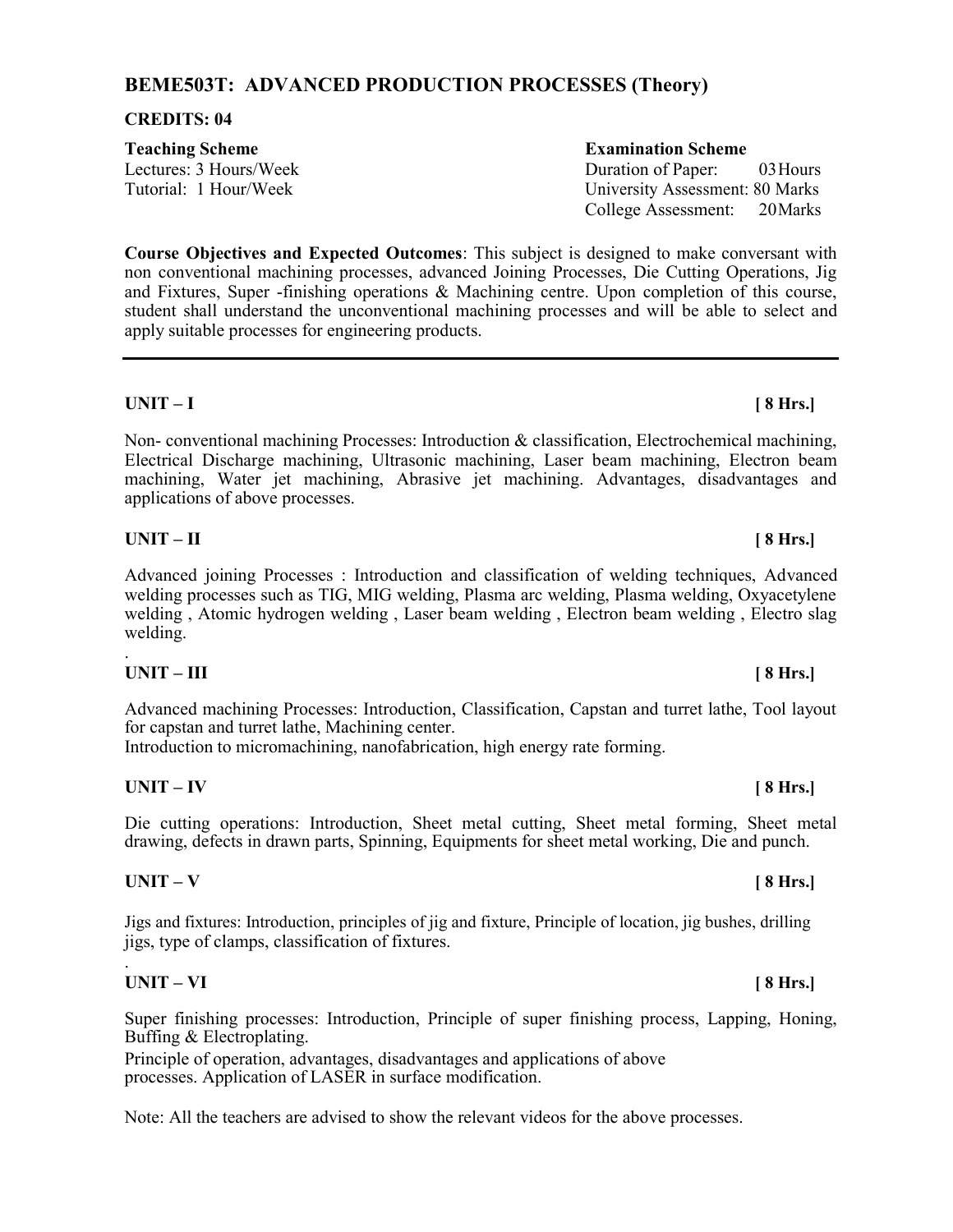.

- 1. Production Technology, P.C. Sharma, S.Chand Publication.
- 2. Manufacturing Engineering and Technology, Serope KalpakJan, Pearsons.
- 3. Manufacturing Technology, D.K. Singh, Pearsons.
- 4. Unconventional Manufacturing Processes, M.K. Singh, New Age Publications.
- 5. Non-Conventional Manufacturing Processes, H.S. Shan, Tata Mc-Graw Hill.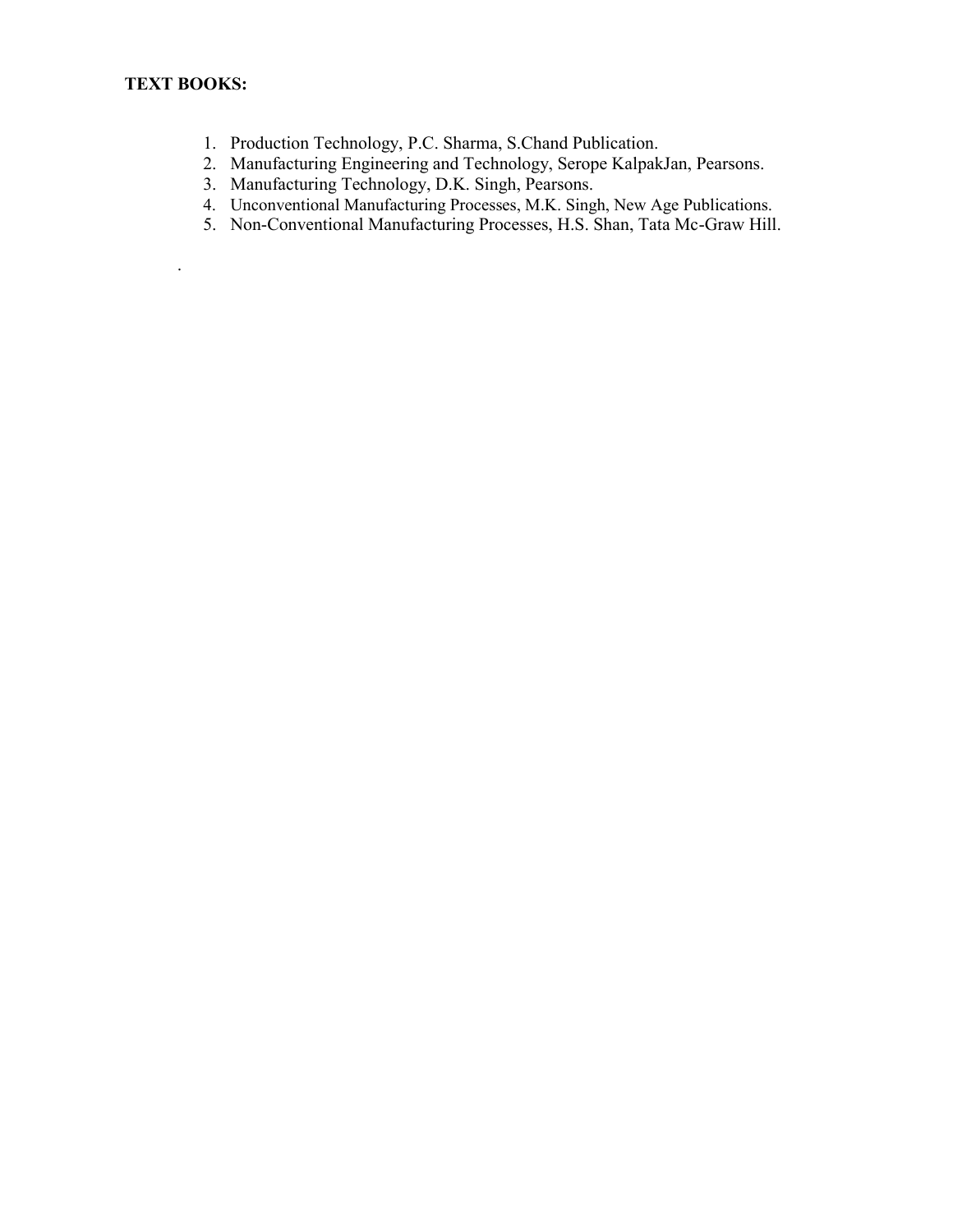# **BEME504T**: **HEAT TRANSFER (Theory)**

#### **CREDITS: 04**

# **Teaching Scheme Examination Scheme**

**Course Objectives and Expected Outcomes**: This course is designed to learn the various modes of heat transfer and laws associated with it. During this course, students can distinguish between steady state and unsteady state heat transfer; will be able to apply their knowledge of Dimensional Analysis to forced and free convection. Students will also be able to analyse radiation with and without radiation shield. Apart from this, students will also be able to analyse & design heat exchangers.

### **UNIT – I [ 8 Hrs.]**

Introduction to basic modes of heat transfer, conduction, convection & radiation. Laws of heat transfer & conservation of energy requirement. General heat conduction equation in cartesian, cylindrical and spherical coordinates. One dimensional steady state heat conduction equation for the plane wall, cylinder and sphere, overall heat transfer coefficient. Thermal resistance of composite structure, contact resistance, variable thermal conductivity, critical thickness of insulation.

### **UNIT – II [ 8 Hrs.]**

Conduction with internal heat generation for plane wall, cylinder and sphere. Extended surface, types of fins. Fins of uniform cross section area, temperature distribution and heat transfer rate, fin efficiency & effectiveness. Error in temperature measurement. Unsteady state heat transfer, lumped heat capacity analysis, Heisler's charts. Biot Number, Fourier's Number & its significance.

### **UNIT – III [ 8 Hrs.]**

.

Forced convection, physical significance of non-dimensional parameter. Flow of high, moderate & low Prandtl number, fluid flow over a flat plate. Concept of hydrodynamics & thermal boundary layer thickness, local and average heat transfer coefficient. Empirical co-relations for external, internal flows, laminar & turbulent flow through conduits. Dimensional analysis applied to forced convection.

#### **UNIT – IV [ 8 Hrs.]**

Free or natural convection. Grashoff's number, Rayleigh number, flow over horizontal and vertical plate, Empirical Co-relations for cylinders and spheres, heat transfer with phase change, pool boiling curve & regimes of pool boiling, Film & Drop wise condensation, laminar film condensation on vertical surface, on horizontal tubes, effect of super heated & non-condensable gases on condensation heat transfer, Dimensional analysis applied to free or Natural convection.

## **UNIT – V [ 8 Hrs.]**

.

Radiation, spectrum of radiation, black body radiation, radiation intensity, laws of radiation-Kirchoffs, Plancks, Weins displacement law, Stefan Boltzmann & Lamberts Co-sine law. Emissivity, Absorbtivity, Transmissivity, Reflectivity, Radiosity, Emissive power, Irradiation. Radiation network, radiation exchange between parallel plate cylinder  $\&$  sphere, shape factor  $\&$  its laws, radiation between parallel plates, cylinder & spheres. Radiation shields.

Lectures: 3 Hours/Week Duration of Paper: 03Hours Tutorial: 1 Hour/Week University Assessment: 80 Marks College Assessment: 20Marks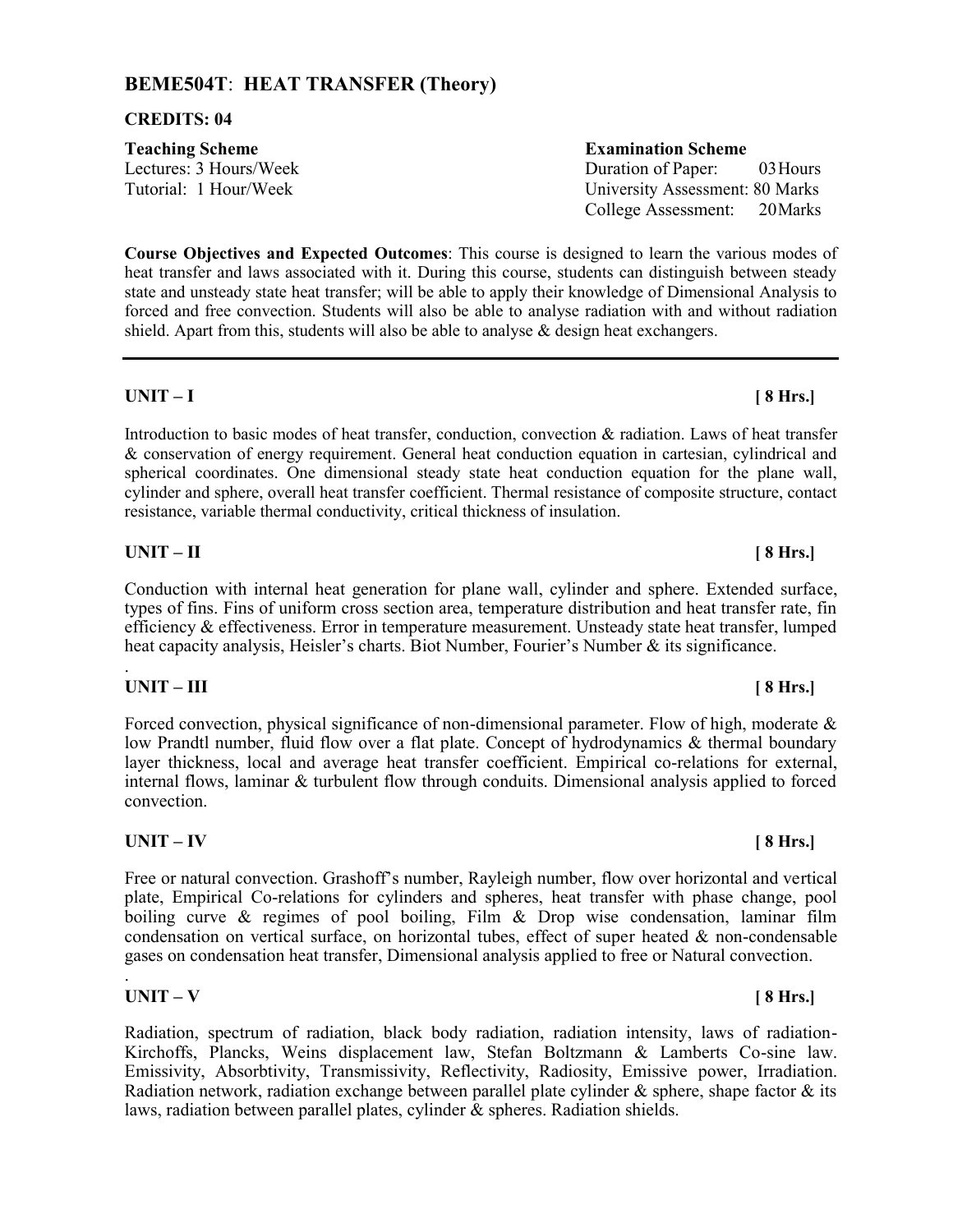### **UNIT – VI [ 8 Hrs.]**

Heat exchanger : Classification, overall heat transfer coefficient, fouling factor, LMTD & effectiveness, NTU method of heat exchanger analysis for parallel, counter flow & cross flow arrangement, design aspect of heat exchangers, Introduction to compact heat exchanger, Heat Pipe, Introduction to mass transfer.

### **TEXT BOOKS:**

- 1. Heat Transfer, J.P. Holman, McGraw Hill Book Company, New York.
- 2. Fundamentals of Heat and Mass Transfer, K. N. Seetharam & T.R. Seetharam, Willey.
- 3. A Text Book of Heat Transfer, S.P. Sukhatme, University Press.

### **REFERENCE BOOKS:**

- 1. Fundamentals of Heat and Mass Transfer, Venkanna B.K., PHI Publication.
- 2. Principles of Heat Transfer, Frank Kreith, Harper and Row Publishers, New York.
- 3. Heat Transfer A Practical Approach, Yunus A. Cengel, Tata McGraw Hill Publishing Company Ltd., New Delhi.
- 4. Heat & Mass Transfer, M.N. Ozisik, Tata McGraw Hill Publishing Company Ltd., New Delhi.
- 5. Heat & Mass Transfer, R.K. Rajput, Laxmi Publication.

**DATA BOOK:** Heat & Mass Transfer, Domkundwar, Dhanapat Rai & Sons Publication.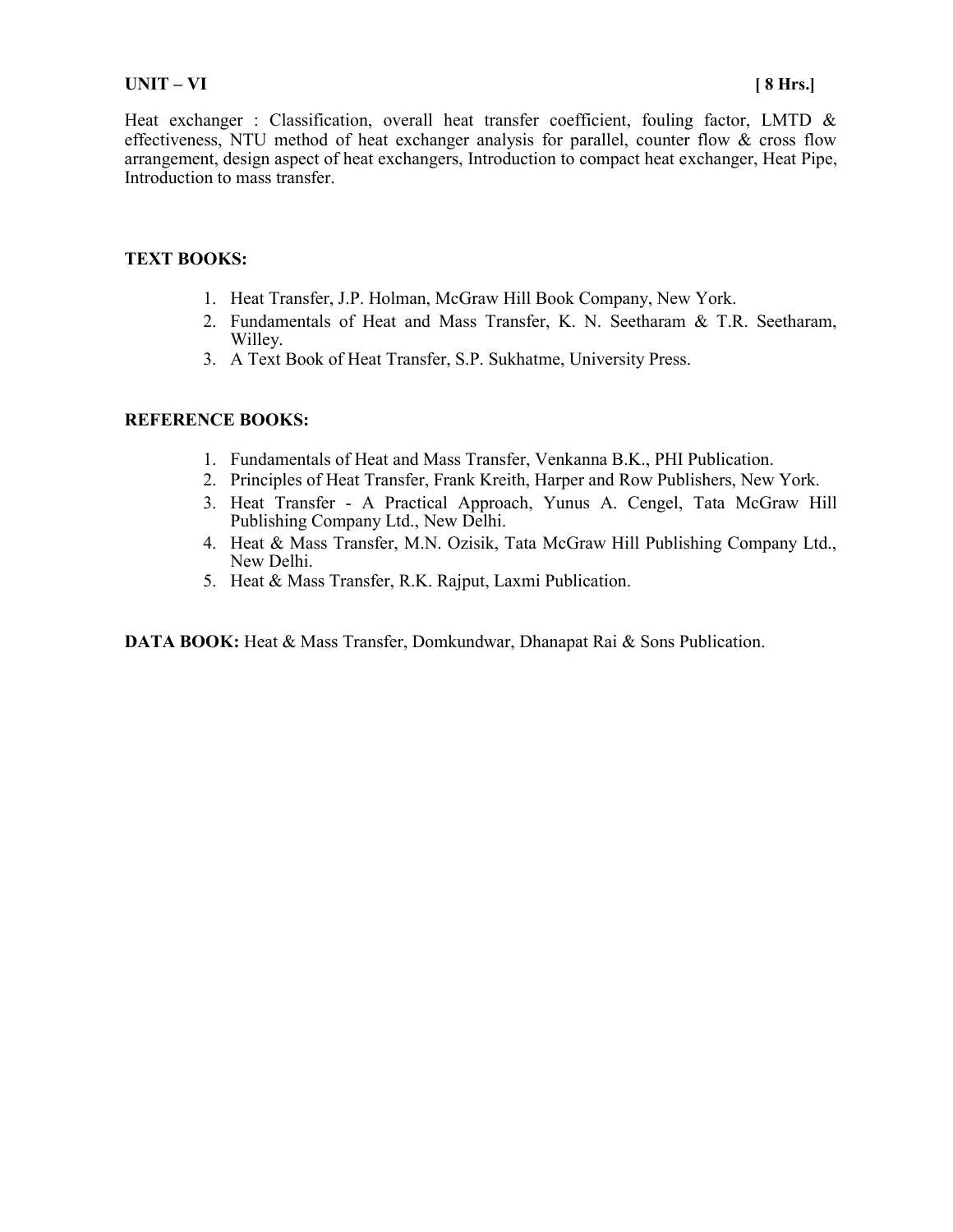# **BEME504P: HEAT TRANSFER (Practical)**

### **CREDITS: 01**

**Teaching Scheme Examination Scheme**

Practical: 2 Hours/Week University Assessment: 25 Marks College Assessment:25 Marks

# **LIST OF PRACTICALS:**

Minimum Eight out of the following shall be performed (Out of which Six must be experimental):

- 1. To determine the thermal conductivity of composite wall.
- 2. Determination of thermal conductivity of an insulating powder.
- 3. Determination of thermal conductivity of metal bar.
- 4. Determination of Stefan Boltzmann constant.
- 5. Determination of temperature distribution & heat transfer rate from fin under forced convection.
- 6. Determination of heat transfer coefficient in natural convection for vertical tube.
- 7. Determination of condensation heat transfer coefficient in film wise & drop wise condensation.
- 8. Determination of emmissivity of non black body.
- 9. Study of various types of heat exchangers.
- 10. Computerized analysis of various parameters of heat exchanger using shell and tube heat exchanger.
- 11. Study of heat pipe.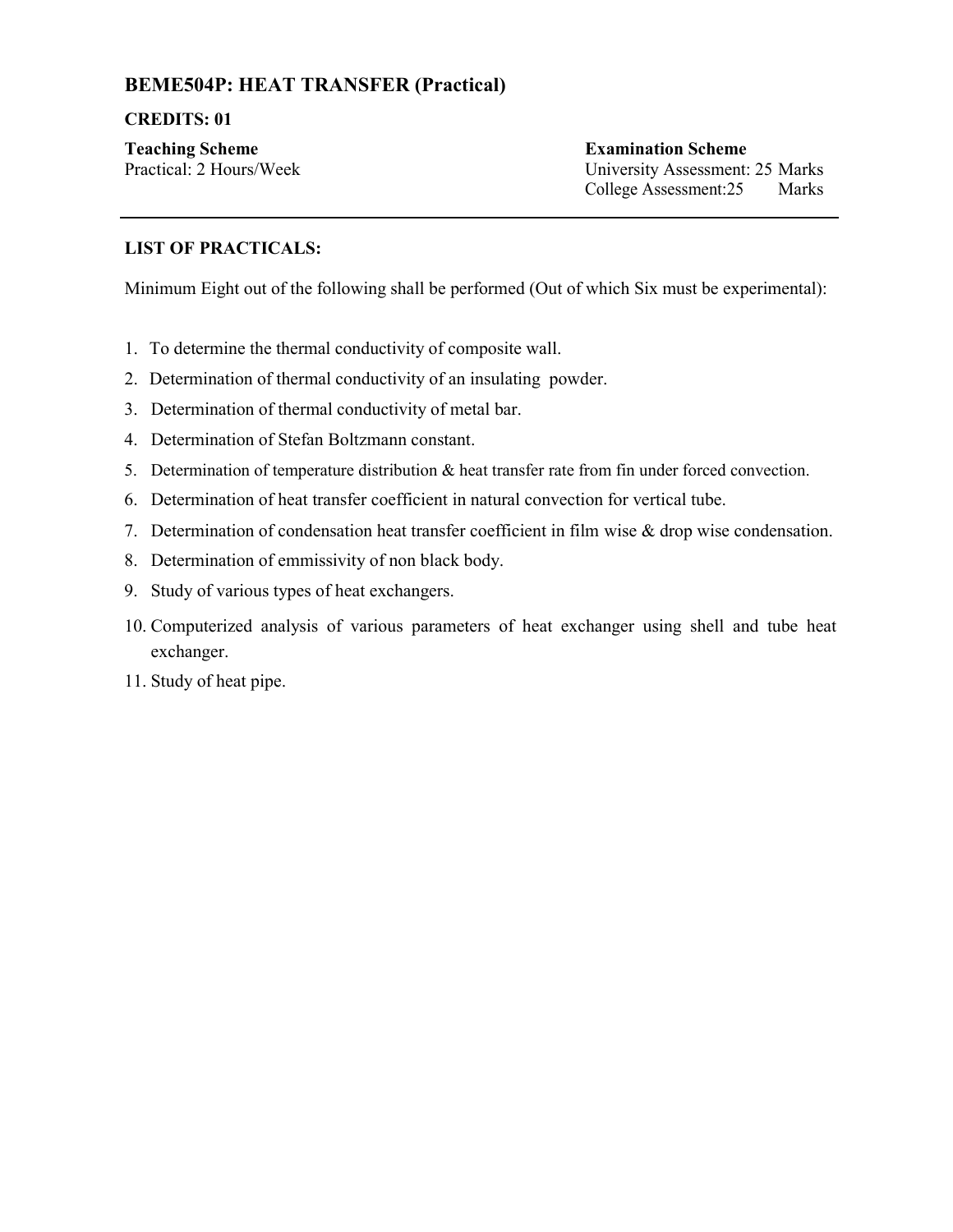# **BEME505T: MECHANICAL MEASUREMENT & METROLOGY (Theory)**

#### **CREDITS: 04**

| <b>Teaching Scheme</b> | <b>Examination Scheme</b>              |
|------------------------|----------------------------------------|
| Lectures: 3 Hours/Week | Duration of Paper: 03 Hours            |
| Tutorial: 1 Hour/Week  | <b>University Assessment: 80 Marks</b> |
|                        | College Assessment: 20 Marks           |

**Course Objectives and Expected Outcomes**: This course is designed to study various measurement systems and their significance along with the characteristics and order of the instruments. At the end of this course, students will be able to understand various instruments for the measurement of different parameters, tolerances, advanced concepts involved in measuring technology (Measurements)  $\&$  use of precision measuring instruments. Students will appreciate the importance of accuracy and its effects on results and its uncertainty.

### **UNIT – I [ 8 Hrs.]**

Purpose, structure and elements of measuring system. Static characteristics of measurement system, elements including systematic, statistical characteristics, generalized model of system elements and calibration. Error measurement, error probability density function, error reduction. Introduction to dynamic characteristics of measurement system. Introduction to noise in measurement system.

### **UNIT – II [ 8 Hrs.]**

Classification, Principle, Sensing elements, Signal conditioning elements, Construction, Range and working of instruments for measurement of Linear and Angular Displacement, Speed, Load, Strain, Force, Torque and Power. (Analytical treatment not included)

### **UNIT – III [ 8 Hrs.]**

Classification, Principle, Sensing elements, Signal conditioning elements, Construction, Range and working of instruments for measurement of Pressure, Vacuum, Sound, Light and Temperature. (Analytical treatment not included)

### **UNIT – IV [ 8 Hrs.]**

Standards of Measurement, Line, End and Wavelength standard. Working standards, Requirement of interchangeability, Allowance and Tolerance, Selective assembly. Measurement of Straightness and Flatness. Instruments for Linear and Angular Measurement. (Vernier, Angle gauge, Sine bar, Level indicator, Clinometers and Taper gauge)

### **UNIT – V [ 8 Hrs.]**

.

Limits and Fits, Tolerance analysis of Limits and Fits, Types of limit gauges, Types of fit, Shaft and Hole basis system, Design of Limit gauge and Process planning sheet (Numerical treatment is expected).

### **UNIT – VI [ 8 Hrs.]**

Comparators: Mechanical, Optical, Electrical, Electronic, Pneumatic.

Study and use of Optical profile projectors, Tool maker's microscope and Autocollimator. Measurement of Screw thread and Gear tooth.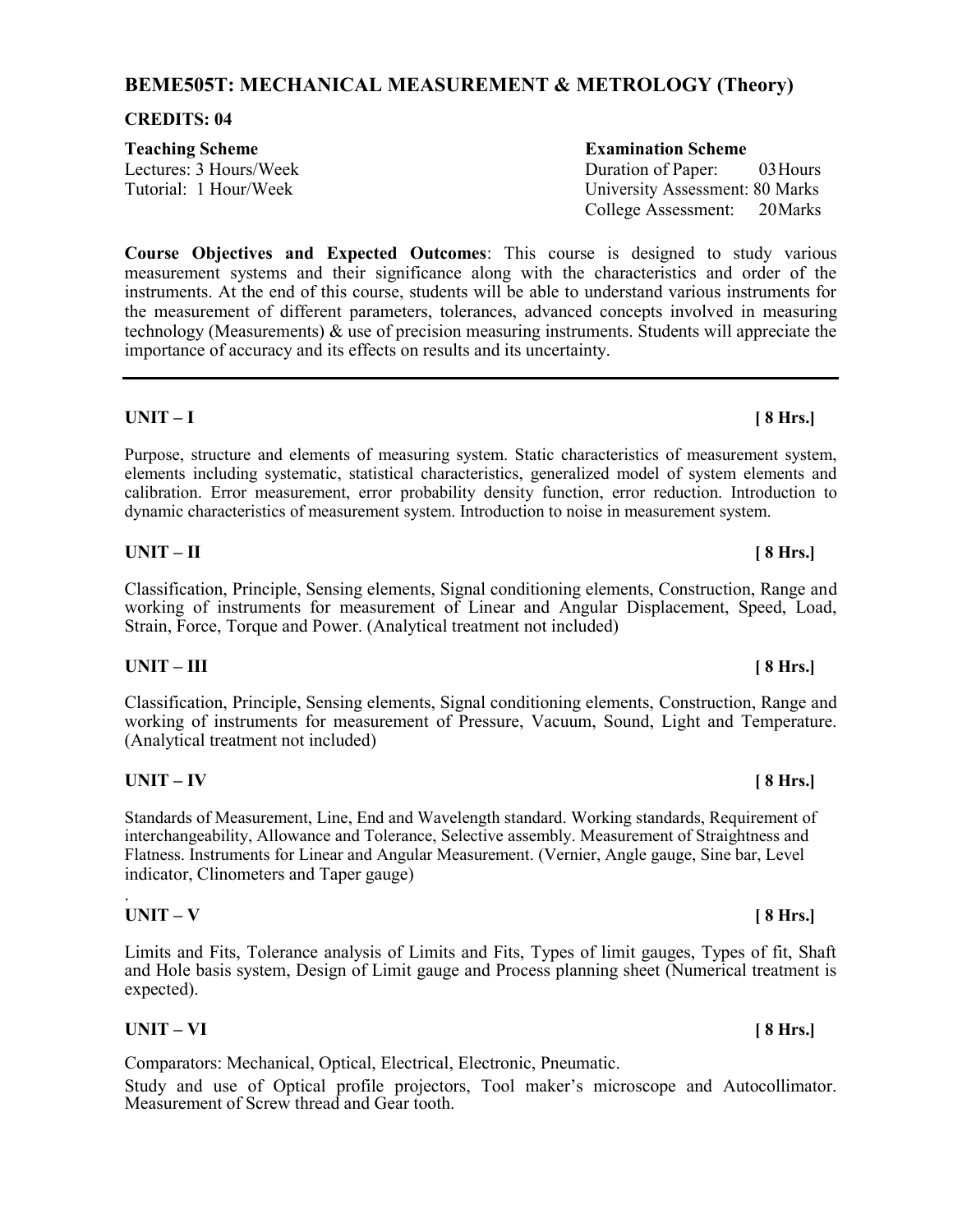### **LIST OF TUTORIALS:**

- 1) Study of Linear and Angular measurement instrument.
- 2) Study of various types of Comparators.
- 3) Preparation of Process Planning sheet.

#### **TEXT BOOKS:**

- 1. Mechanical Measurement and Control, D.S. Kumar, Metropolitan Book Co.
- 2. Instrumentation Measurement and Analysis, B.C. Nakra, K.K. Choudhary, TMH
- 3. Measurement Systems, Ernest O. Doebelin, Dhanesh N. Manik, TMH
- 4. Mechanical Measurement, Thomas G. Beckwith, Pearson
- 5. Metrology and Measurement, Anand K. Bewoor, Vinay A. Kulkarni, TMH
- 6. Metrology, R. K. Jain, Khanna Publishers.
- 7. A Textbook of Engineering Metrology, I. C. Gupta, Dhanpat Rai & Sons Publication.

### **REFERENCE BOOKS:**

1. Principles of Measurement Systems, John P. Bentley, Pearson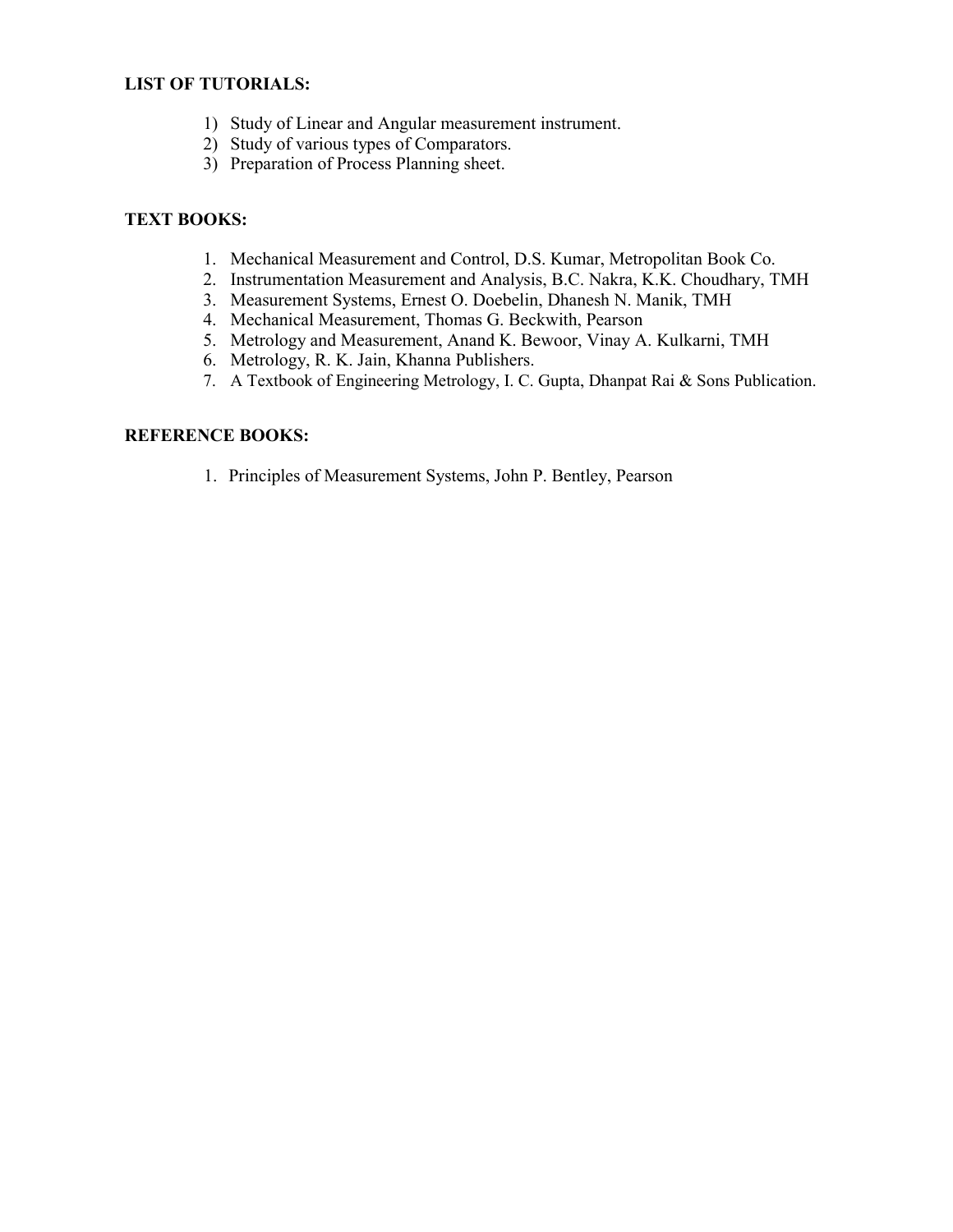# **BEME505P: MECHANICAL MEASUREMENT & METROLOGY (Practical)**

#### **CREDITS: 01**

**Teaching Scheme Examination Scheme**

Practical: 2 Hours/Week University Assessment: 25 Marks College Assessment:25 Marks

### **LIST OF PRACTICALS:**

Minimum Eight out of the following shall be performed:

- 1. Static characteristic of at least one Instrument.
- 2. Static calibration of at least one Instrument.
- 3, 4  $\&$  5. Measurement of parameters by minimum three different types of Instruments.
- 6. Measurement of Linear, Angular dimensions (Using Vernier, Sine bar, Clinometers)
- 7. Measurement of Flatness & Straightness.
- 8. Study and Measurement of Parameters using Toolmaker's microscope.
- 9. Study and Measurement of Parameters using Optical profile projector.

10. Use of Optical flat.

11. Design of Limit gauge.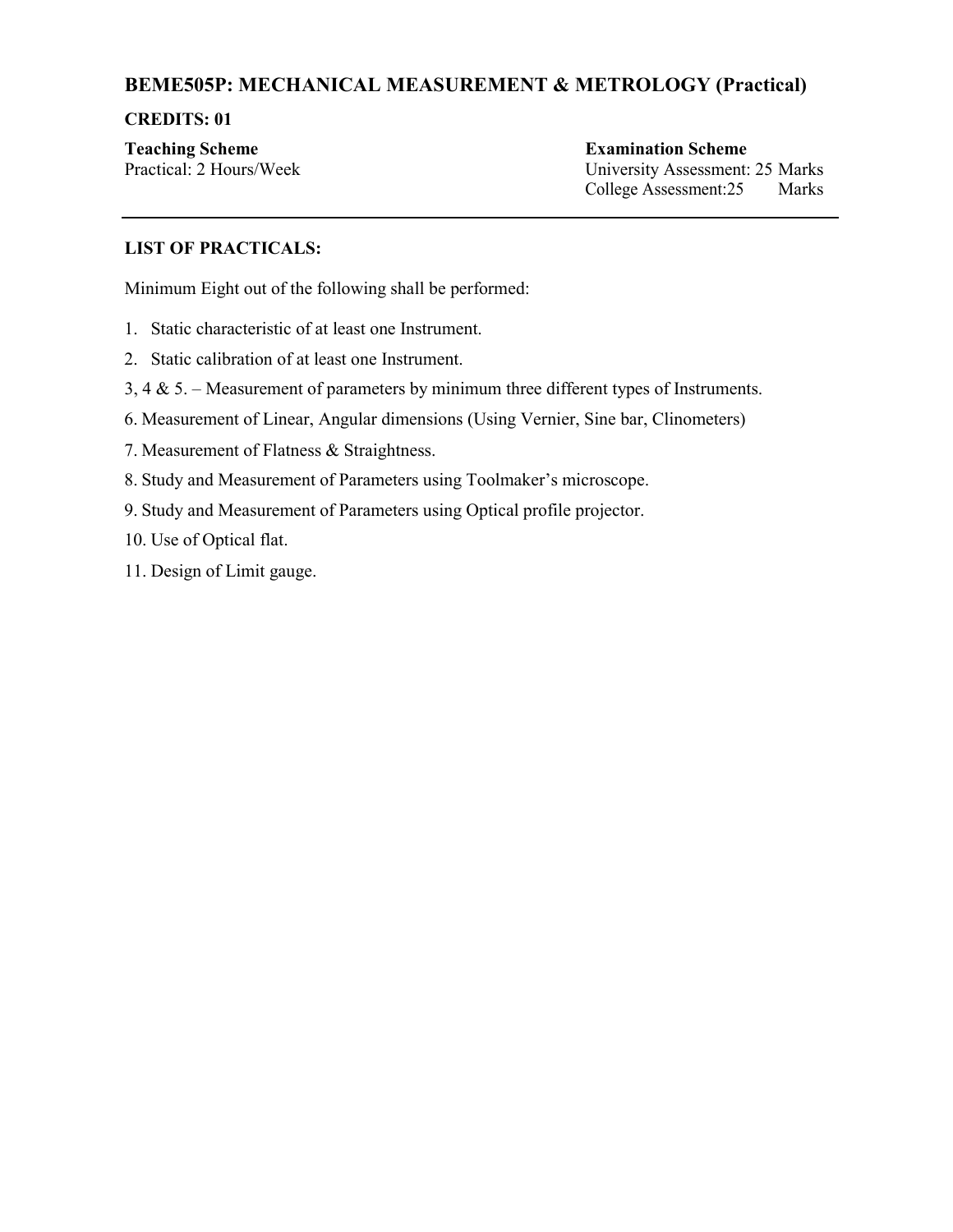# **BEME506P: COMPUTER APPLICATIONS – I (Practical)**

#### **CREDITS: 04**

**Teaching Scheme Examination Scheme**

Practical: 2 Hours/Week University Assessment: 50 Marks Tutorial: 2 Hour/Week College Assessment:50 Marks

**Course Objectives and Expected Outcomes:** This course is designed to acquaint the students to solve engineering problems using computers with knowledge of  $C/C++$  programming. Students will be able to write the programs for Numerical Methods & for problem solving in the area of Mechanical Engineering. Students will also understand the concept of OOPs and will get introduced with mathematical softwares.

Review  $-C/C++$  Programming basics, algorithm, types of algorithms, data type, variables, control structures, arrays, vectors, pointers, functions, file handling etc., Basic of OOPS, and Object modeling.

Exposure to Software/s like MATLAB/ MATHCAD/ SCILAB / MATHEMATICA or any other relevant commercial software/s or freeware/s.

# **LIST OF PRACTICALS:**

Minimum eight practicals in following areas shall be performed.

- 1. Development of application programs in  $C/C++$  exploring use of functions, vectors, arrays etc.
- 2. Development of programs in C / C++ for any Numerical methods like Newton Raphson, Gauss-Elimination, Gauss-Jordan, Crout's method and Gauss-Seidel Method.
- 3. Development of programs in  $C / C^+$  + for any Numerical methods like Taylor's series method, Runge Kutta method, Euler's modified method, Milne's predictor corrector method, Iterative methods for eigen value & eigen vector determination.
- 4. Development of programs in  $C / C^{++}$  to solve the problem in the following areas of Mechanical Engineering like, Mechanics, Kinematics of Machines, Engineering Thermodynamics, Hydraulic Machines, Mechanics of Material, Design of Machine elements, Heat Transfer etc.
- 5. Application of Mathematical Software/s for solution of problems in the areas of Mechanical Engineering.

#### **Note:**

During University practical examination of 50 marks, students are expected to prepare  $\&$ execute computer program/s in C/C++ and/or problem solving using mathematical softwares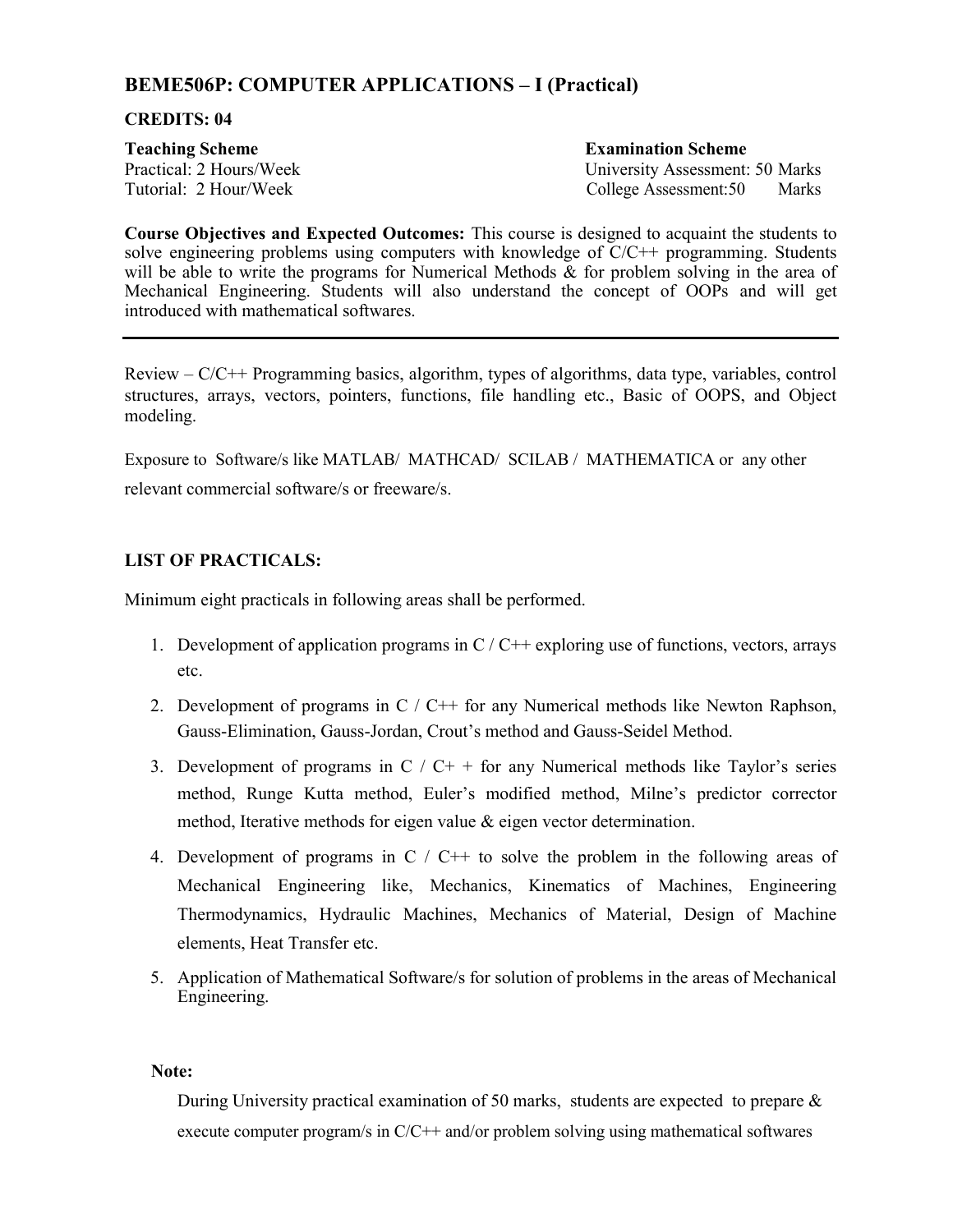of total 30 marks in two hours duration. Viva-Voce of 20 marks shall be conducted during University practical examination.

# **TEXT BOOKS:**

- 1. An Introduction to Data Structures with Applications, Trembly J. P. And Sorenson P. G., Tata McGraw Hill Pub. Co. Ltd.
- 2. Fundamentals of Computer Algorithms, Horowitz E. And Sahani S., Galgotia Publications Ltd.
- 3. Programming in C, Gotterfield B., Schaums Outline Series.
- 4. Mastering C, R. Venu Gopal Prasad, Tata McGraw Hill Pub. Co. Ltd.

**REFERENCE BOOKS:** User/Command/Tutorial Manuals of relevant Softwares.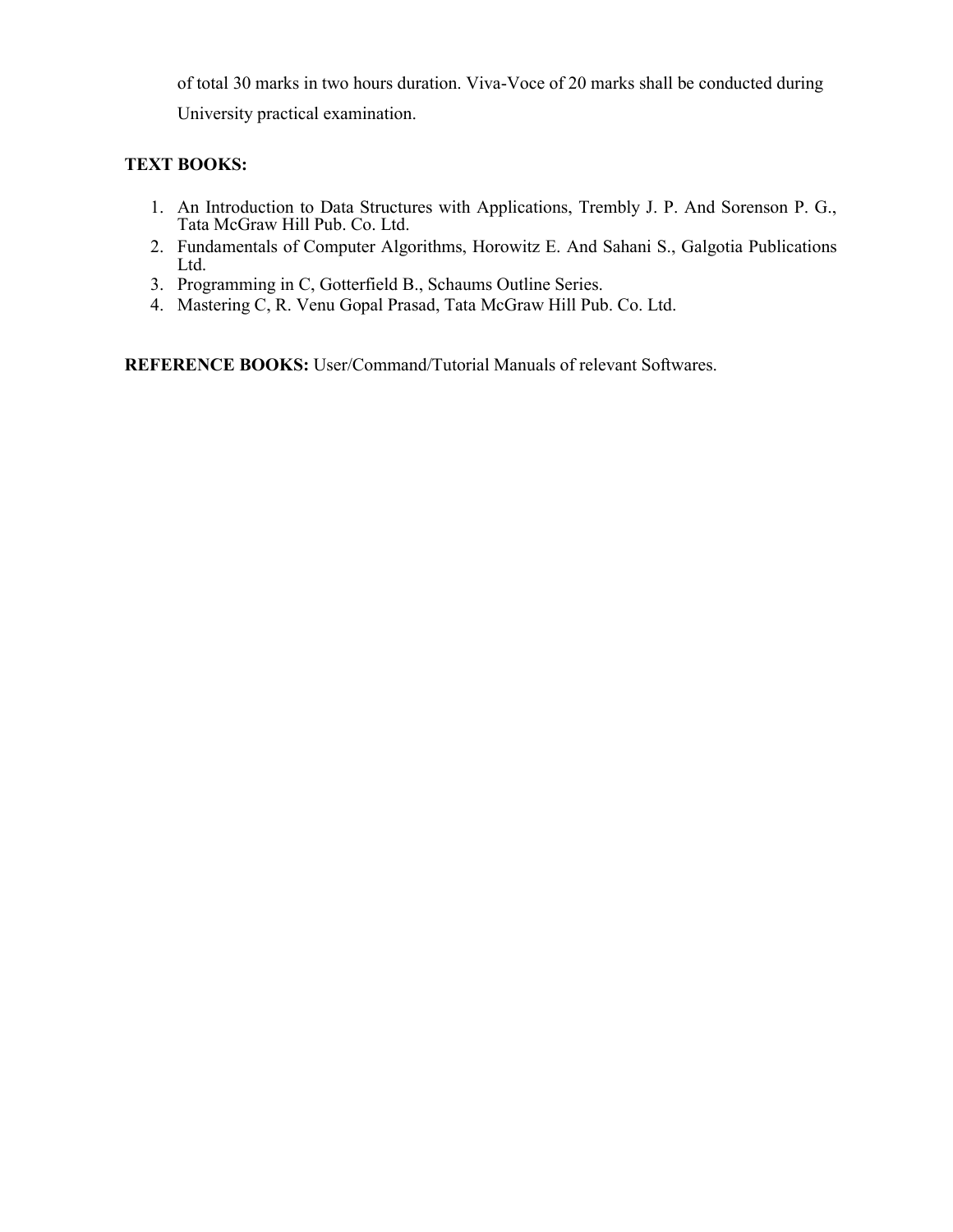# **BEME507P: INDUSTRIAL VISIT**

#### **CREDITS: Nil (Audit Course)**

**Teaching Scheme**

Practical: 02 Hour/Week

**Course Objectives and Expected Outcomes:** This subject aims at giving practical exposure to students and to provide opportunities for acquiring knowledge regarding manufacturing and service industries/organizations and to acquaint them with industrial culture. Upon completion of this course, students will be able to describe the usage of different technologies/tools/concepts related to Design process, operation of various machines, mechanical drives, manufacturing processes, machining processes, various process equipments, production techniques, quality control, maintenance practices, automation in industries, management etc.

Students shall visit different industries (at least two). Students shall be preferably divided into small groups to tour around the industry.

After each visit, each batch of students is required to submit a written report and shall give a brief oral presentation.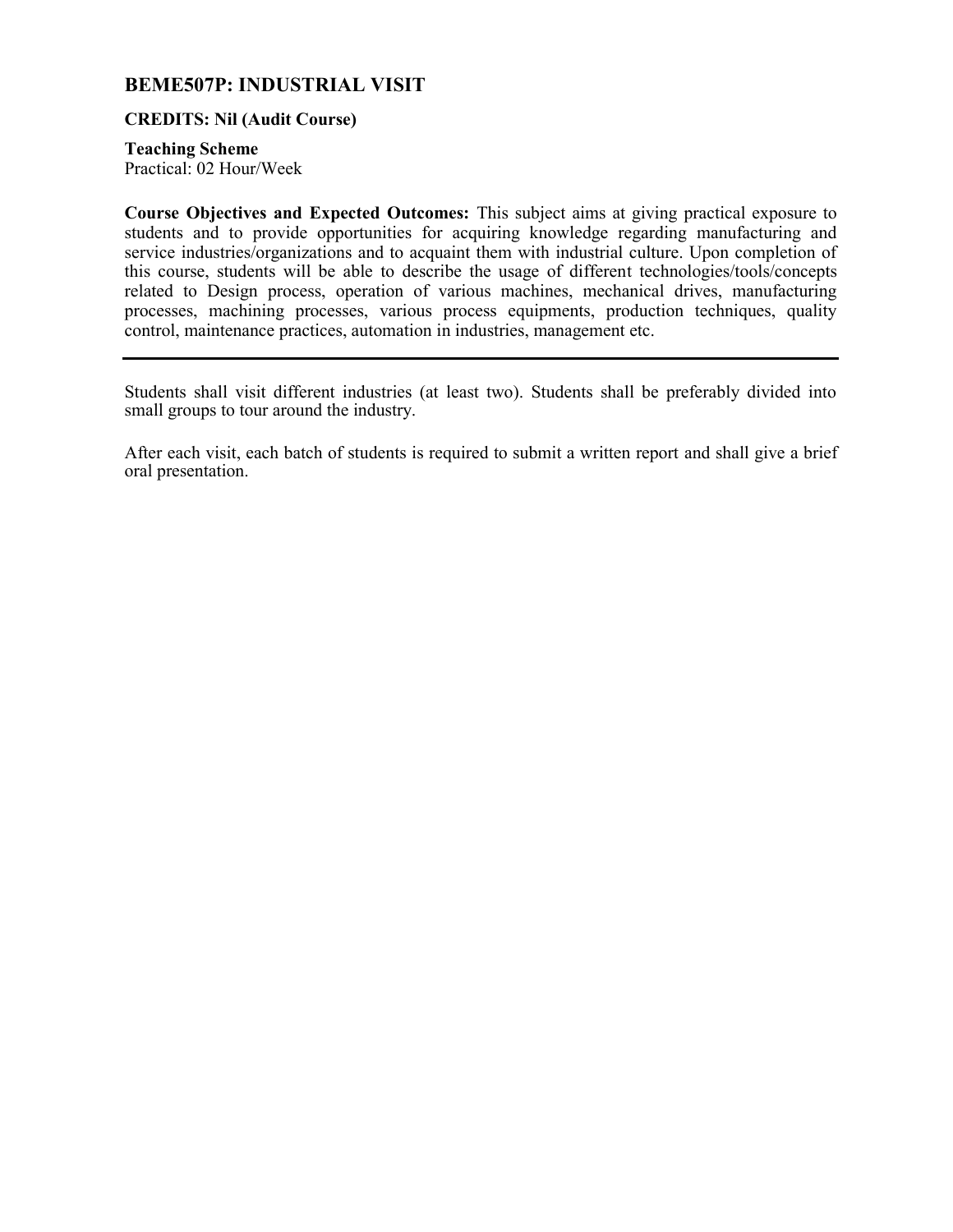# **B.E. (MECHANICAL ENGINEERING): SIXTH SEMESTER**

# **BEME601T: ENERGY CONVERSION- I (Theory)**

# **CREDITS: 04**

**Teaching Scheme Examination Scheme**

**Course Objectives and Expected Outcomes**: This course is designed to expose the students to the practical applications of thermodynamics. At the end of this course students will gain the knowledge of various components of the thermal power plant like boiler, nozzles, turbines and condensers and will be able to assess the performance of these components.

# **UNIT – I [ 8 Hrs.]**

Introduction to layout of thermal power plant, principle of steam generation, fuel for steam generators, necessity of water treatment, classification of steam generators, fire tube and water tube boilers, high pressure boilers, boiler mountings and accessories.

### **UNIT – II [ 8 Hrs.]**

Draught and its classification, calculations for chimney height, chimney diameter  $\&$  efficiency. Condition for maximum discharge. Performance of steam generators: Evaporation capacity, equivalent evaporation, boiler efficiency.

### **UNIT – III [ 8 Hrs.]**

Fluidized bed boiler: Bubbling fluidized bed boilers, circulating fluidized bed boilers (Elementary treatment expected), coal handling, ash handling.

Cogeneration: Introduction to cogeneration, need, working principle and applications. Topping cycle and bottoming cycle.

### **UNIT – IV [ 8 Hrs.]**

Steam nozzles: Adiabatic expansion in nozzles, maximum discharge, critical pressure ratio and effects of friction, calculation of throat and exit areas, supersaturated flow, Wilson Line.

Steam turbines: Working principle of steam turbines, classification of steam turbines, comparison of impulse and reaction turbines, compounding of steam turbines, governing of turbines.

### . **UNIT – V [ 8 Hrs.]**

Energy losses in steam turbines, flow of steam through turbine blades, reheat factors, velocity diagrams, graphical and analytical methods, work done, thrust and power, dimensions and proportioning of the blades, steam turbine efficiencies, condition for maximum efficiencies, reheat and regenerative cycles.

Lectures: 3 Hours/Week Duration of Paper: 03 Hours Tutorial: 1 Hour/Week University Assessment: 80 Marks College Assessment: 20 Marks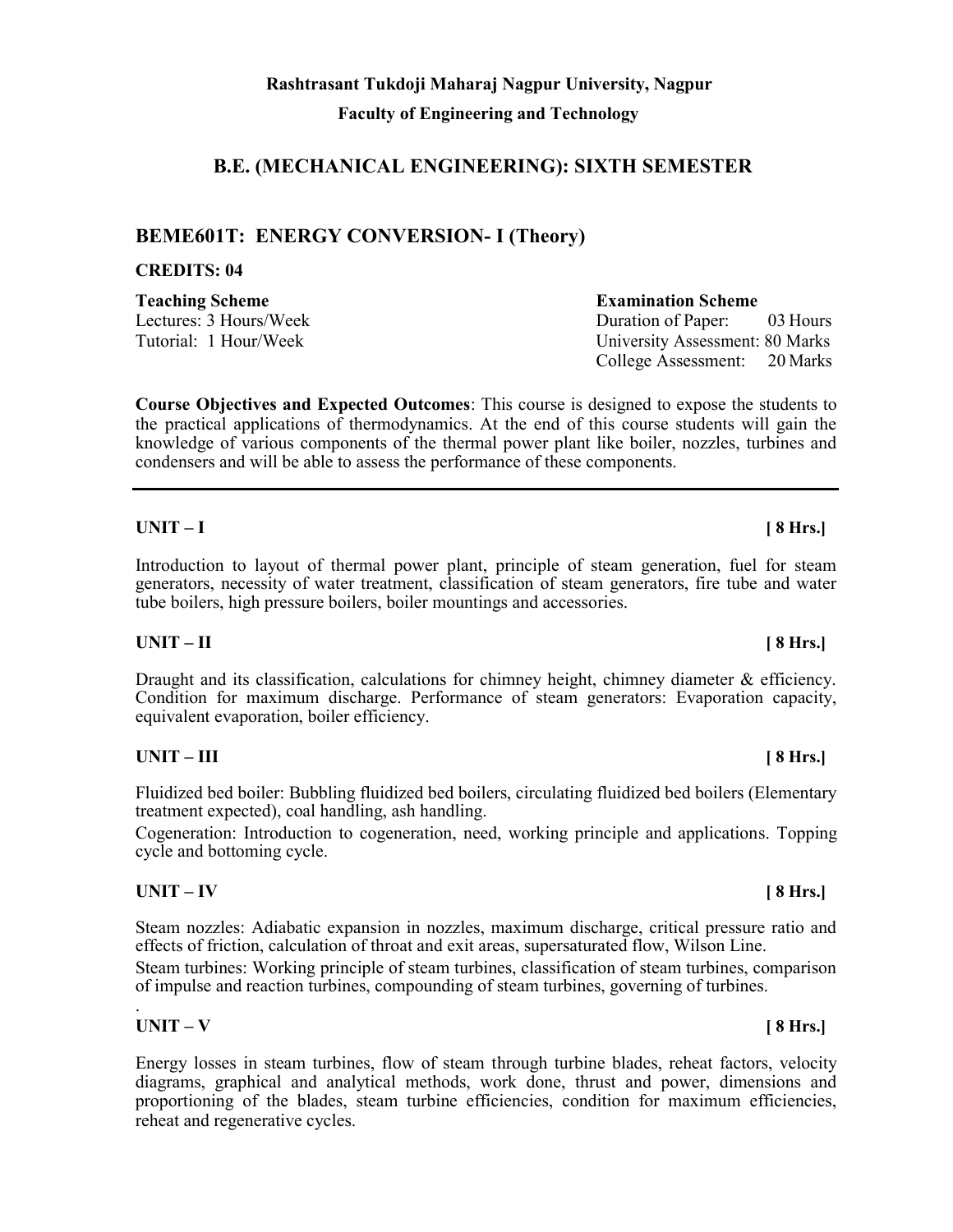Steam condensers: Types of condensers, classification of condensers, quality and quantity of cooling water required, calculations for surface condenser, Dalton's law of partial pressure, sources of air leakages and air removal, air ejectors.

Cooling towers: wet cooling towers, dry cooling towers, cooling ponds.

#### **LIST OF TUTORIALS:**

- 1) Three problems on draught.
- 2) Two problems on performance of boiler.
- 3) Two problems on heat balance sheet of boiler.
- 4) Two problems on nozzle.
- 5) One problem on metastable flow.
- 6) Two problems on impulse turbine.
- 7) Two problems on reaction turbine.
- 8) One problem on reheat cycles.
- 9) One problem on regenerative cycle.
- 10)Two problems on condenser.

### **TEXT BOOKS:**

- 1. Thermal Engineering, P.L. Ballaney, Khanna Publications.
- 2. A Course in Power Plant Engineering, Arora & V.M. Domkundwar, Dhanpat Rai & Sons
- 3. Thermal Engineering, R. K. Rajput, Laxmi publications.
- 4. Thermal Engineering, M.M. Rathode, TMH publication.
- 5. A Course in Thermal Engineering, Anand Domkundwar, C.P. Kothandaraman, S. Domkundwar, Dhanpat Rai & Sons.

### **REFERENCE BOOKS:**

- 1. Thermal Engineering, Mathur & Mehtra, Jain Brothers Publications, New Delhi.
- 2. Heat Engineering, V.P. Vasandani & D.S. Kumar, Metropolian Book Publishers.
- 3. Power Plant Engineering, A.K. Raja, Shrivastava and Dwivedi, New age International Publishers.
- 4. Fluidized Bed Combustion, S. Oka and E. Anthony, Marcel Dekker Inc.
- 5. Power Plant Engineering, M. M. EI- Wakil, McGraw Hill International.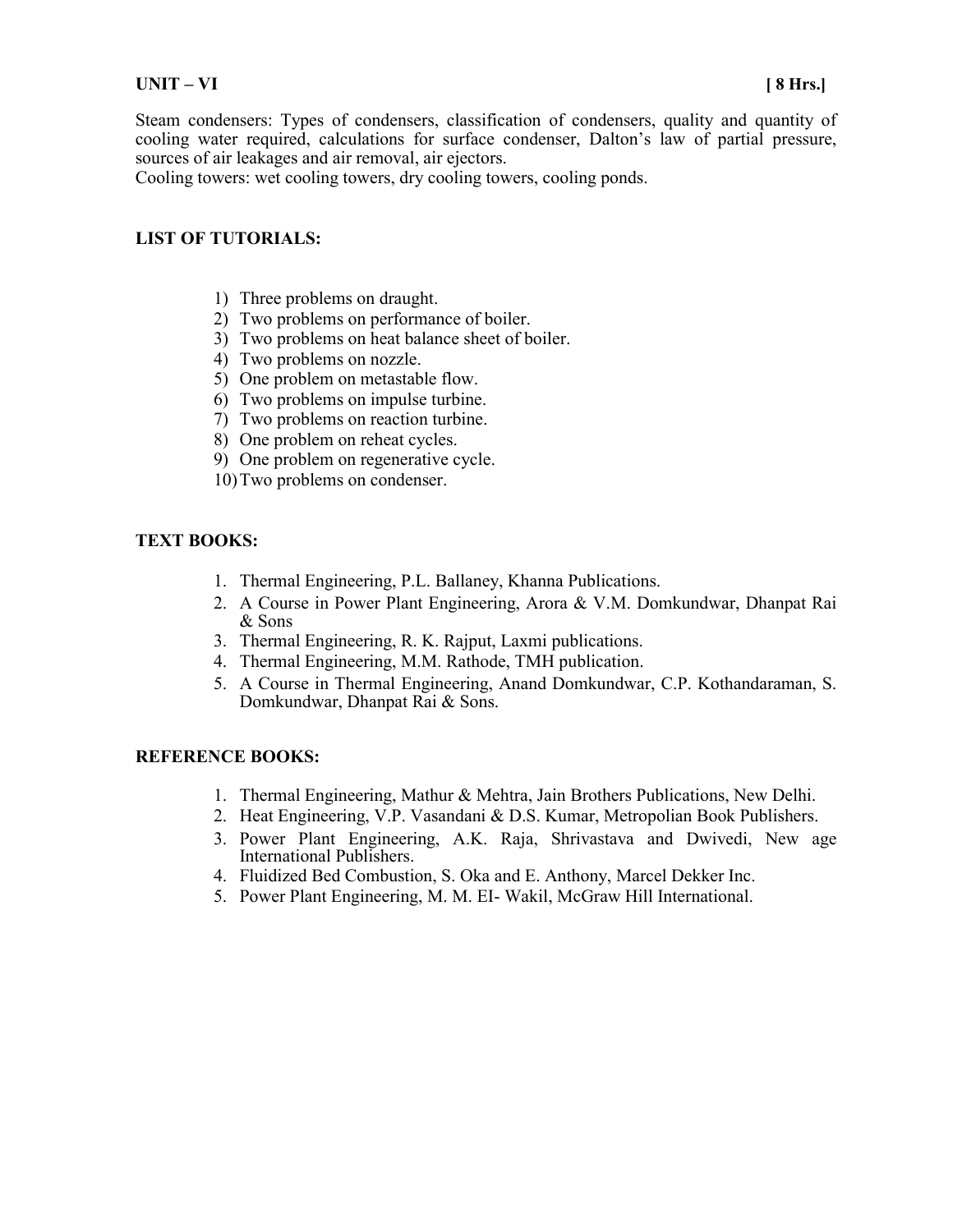# **BEME602T: CONTROL SYSTEMS ENGINEERING (Theory)**

#### **CREDITS: 04**

| <b>Teaching Scheme</b> | <b>Examination Scheme</b>              |
|------------------------|----------------------------------------|
| Lectures: 3 Hours/Week | Duration of Paper: 03 Hours            |
| Tutorial: 1 Hour/Week  | <b>University Assessment: 80 Marks</b> |
|                        | College Assessment: 20 Marks           |

**Course Objectives and Expected Outcomes**: This course is formulated to familiarize the students with concepts related to the operation, analysis and stabilization of control systems. The main objective of this course is to make understanding of various control systems and its stability analysis using analytical and graphical techniques, to understand the concepts of Time Domain and Frequency Domain analysis of control system, Mathematical modeling and Transfer function of engineering systems. At the end of this course, student will be able to understand various control systems & their stability analysis.

### **UNIT – I [ 8 Hrs.]**

Control System controls: Study of Control System components such as hydraulic actuators, Servomechanism D.C. and A.C. motor, liquid level control, Automobile Power Steering Control, Speed Control, Position control of Robotic Manipulator etc. Study and Analysis of performance characteristics, the concept of various types of system like machine tools, Prime movers, system generators, etc.

Modeling of Mechanical System: Basic Elements of Control System – Open loop and Closed loop systems – Differential equation – Laplace Transform –Transfer function, Modeling of physical system like Translational, rotational mechanical systems, Electric systems, Electronic system and Electromechanical system. Concept of transfer function & its determination for physical systems.

### **UNIT – II [ 8 Hrs.]**

Transfer Function system Representation through Block Diagram and Signal Flow Graph: Block Diagram representation, Reduction Techniques for single and multiple input/output, Conversion of Block Diagram into Signal Flow Graph, Conversion of algebraic equation into Block Diagram and Signal Flow Graph. Transfer function through Block Diagram Simplification using Masons Gain Formula.

### **UNIT – III [ 8 Hrs.]**

System Response & Time Domain Response Analysis: First and second order systems response to impulse, ramp and sinusoidal inputs, properties of unit step response of second order system, systems with velocity lag, Steady state errors and Error constants.

Signals: Step, Ramp, Impulse, Parabolic and Periodic signals with their mathematical representation and characteristics.

Mode of Controls: Basic control actions and Industrial controllers, Introduction to P, PI and PID controllers their characteristics, representation and applications. Classification of industrial automatic controllers, control actions, proportional controllers, obtaining derivative and integral control action, effects of integral and derivative control action on system performance.

Controller Mechanisms: Pneumatic, hydraulic and electric controllers, general principles for generating various control actions.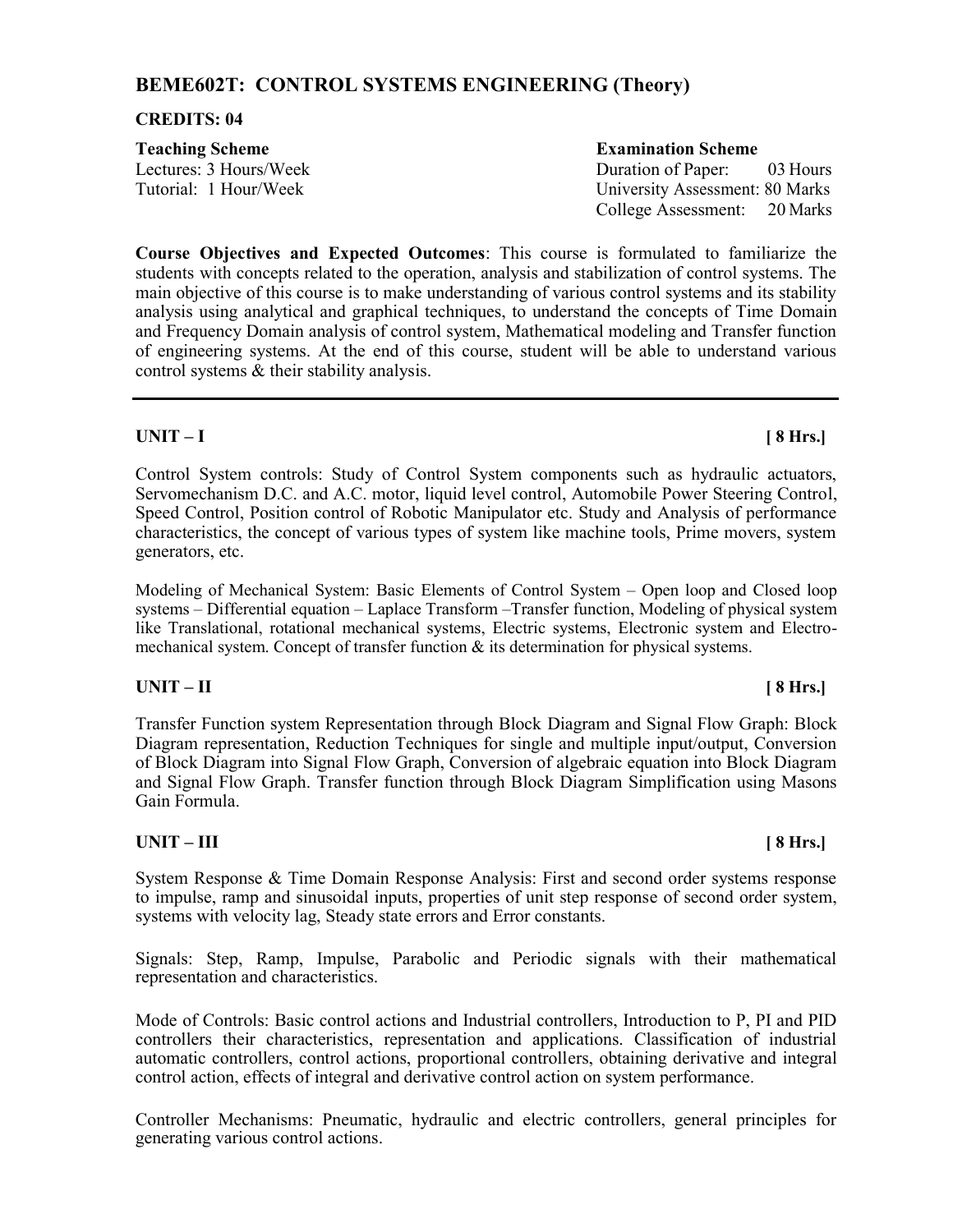Control system analysis: Concept and types of stability, Routh-Hurwitz Criterion and its application for determination of stability, limitations.

Root locus plot: Simple transfer functions transient response from root locus. Concept of stability, necessary condition for stability, Root locus concept, construction of Root loci.

#### . **UNIT – V [ 8 Hrs.]**

Frequency Domain analysis - Correlation between time and frequency responses of a second order System.

Bode & Polar plot: Determination of Gain Margin, Phase Margin and their Stability from Bode and Polar plots. Inverse Bode Plot, Transportation lag, System Identification from Bode plot.

### **UNIT – VI [ 8 Hrs.]**

State space representation of Continuous Time systems: State equations, Transfer function from State Variable Representation – Solutions of the state equations, Concepts of Controllability and Observability, State space representation for Discrete time systems.

Stability criterion: Introduction to control system design lag lead compensation, Feed Back Compensation and Pole -Zero placement.

### **LIST OF TUTORIALS:**

- 1) Mathematical Modeling of Mechanical and Electrical System.
- 2) Numerical examples of Block Diagram Reduction Technique and Signal Flow Graph.
- 3) Numerical of Time response analysis.
- 4) Numerical of Frequency Domain analysis.
- 5) Numerical of Routh's Criteria.
- 6) Numerical of Polar Plot.
- 7) Numerical of Root Locus.
- 8) Numerical of Bode plot.
- 9) Numerical of State space representations.
- 10)Numerical of Root Locus using MATLAB.

At least **six** exercises are expected.

#### **TEXT BOOKS:**

- 1. Control System Engineering, J. Nagrath and M.Gopal, New Age International Publishers, 5th Edition, 2007
- 2. Control System Principles and Design, M. Gopal, Tata McGraw Hill, 2nd Edition, 2002.
- 3. Control Systems Engineering, S. K. Bhattacharya, Pearson.
- 4. Control System Engineering, Baxi and Goyal, Technical Publication, Pune.
- 5. Control Systems, Dhanesh N. Manik, Cengage Learning.
- 6. Control Systems -Theory & Application, Smarajit Ghosh, Pearson.
- 7. Control Systems, Anand Kumar, PHI.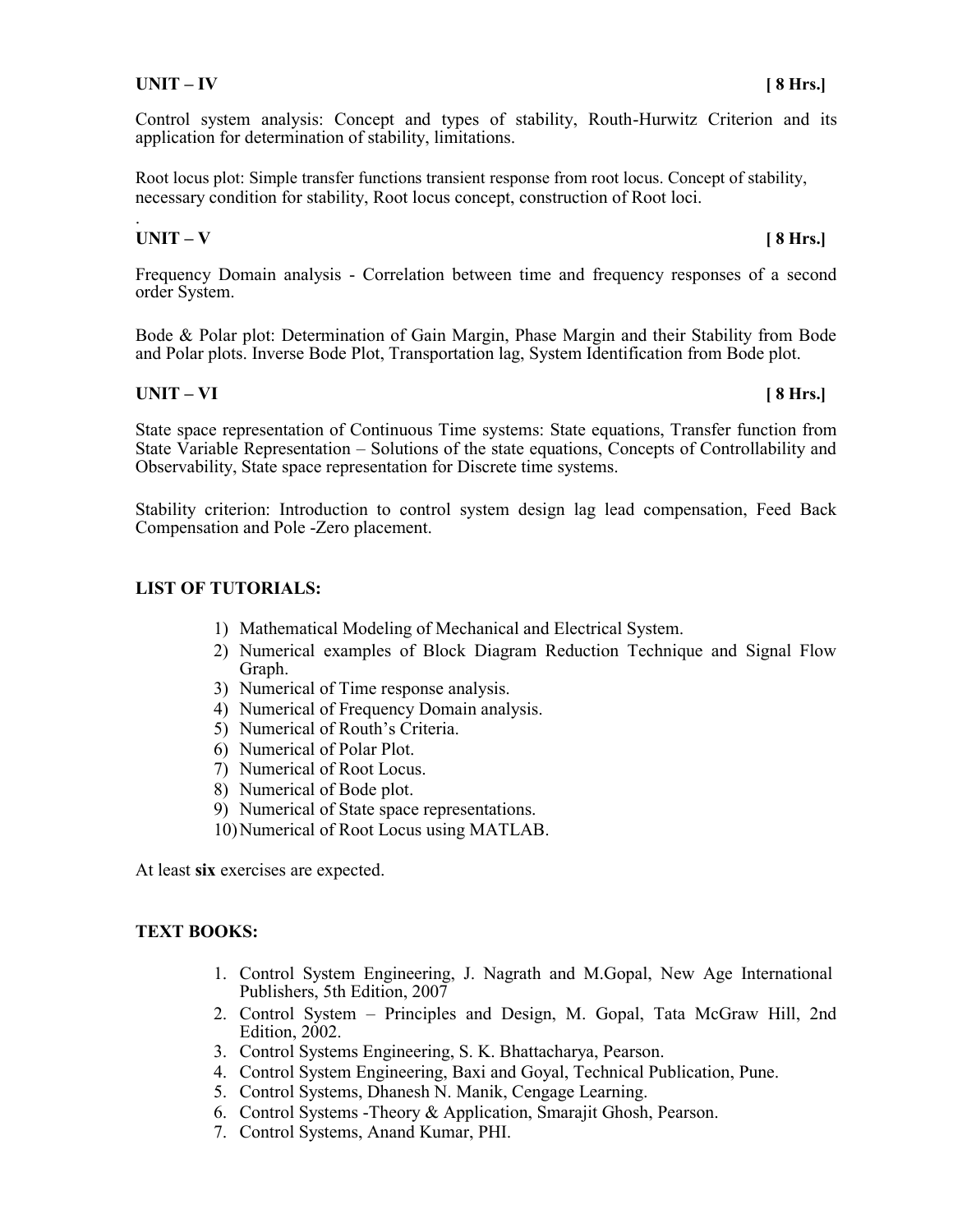- 1. Automatic Control Systems, Benjamin. C. Kuo, Prentice Hall of India, 7th Edition, 1995.
- 2. Digital Control and State Variable Methods, M. Gopal, 2nd Edition, TMH, 2007.
- 3. Feedback and Control Systems, Stubberud, Schaum's Outline Series, Tata McGraw-Hill, 2007.
- 4. Linear Control System Analysis and Design, John J. D'azzo & Constantine H. Houpis, Tata McGrow-Hill, Inc., 1995.
- 5. Modern Control Systems, Richard C. Dorf & Robert H. Bishop, Addison Wesley, 1999.
- 6. Modern Control Engineering, K. Ogata, Prentice Hall of India.
- 7. Control System Engineering Using MATLAB, S.N. Sinanandam, S.N. Deepa, Vikas Publication.
- 8. Digital Control System, V.I. George, C.P. Kurian, Cengage Learning.
- 9. Control Systems Problem and Solutions, K.R. Varmah, McGraw Hill Education.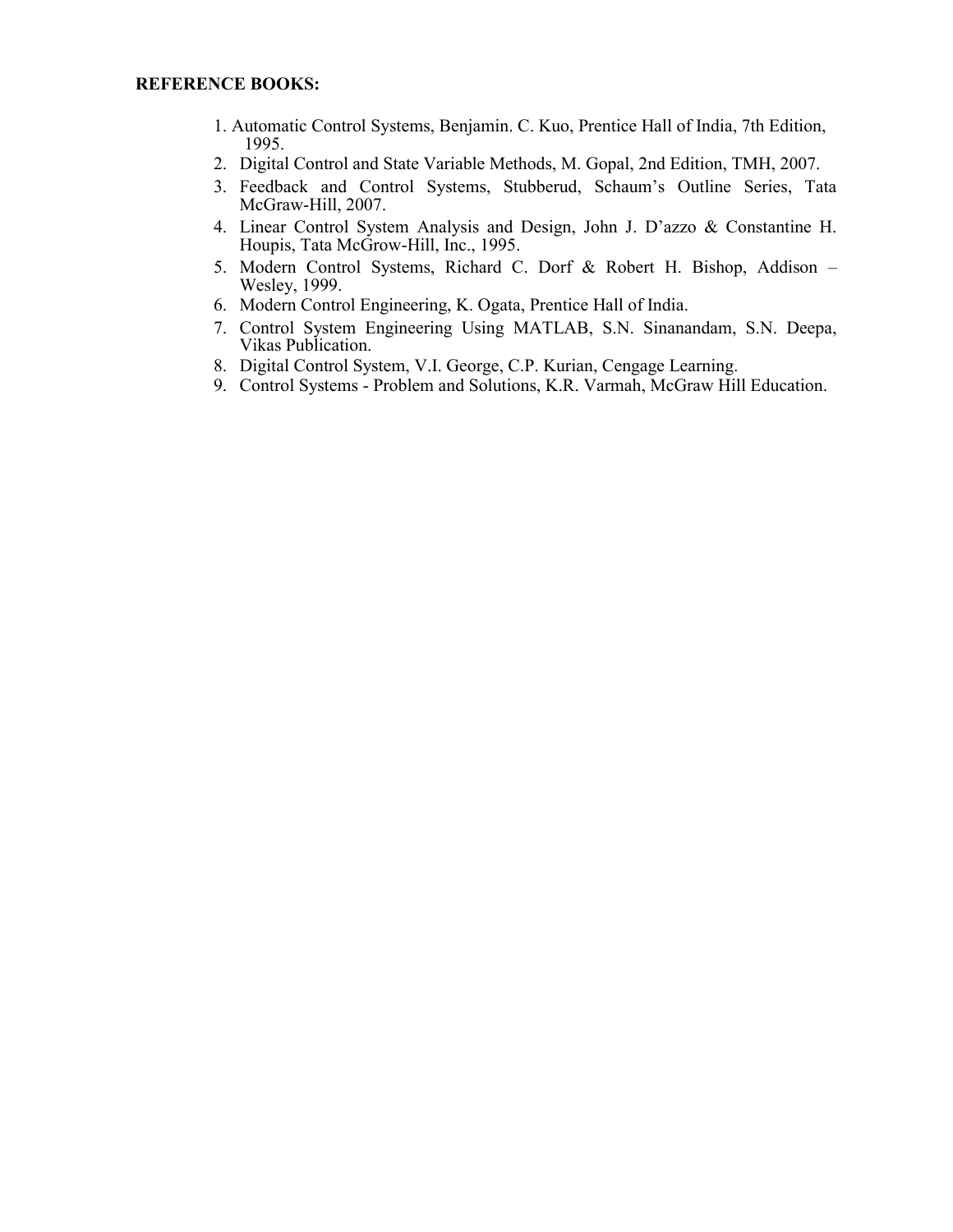# **BEME603T**: **OPERATIONS RESEARCH (Theory)**

#### **CREDITS: 04**

| <b>Teaching Scheme</b> | <b>Examination Scheme</b>              |
|------------------------|----------------------------------------|
| Lectures: 3 Hours/Week | Duration of Paper: 03 Hours            |
| Tutorial: 1 Hour/Week  | <b>University Assessment: 80 Marks</b> |
|                        | College Assessment: 20 Marks           |

**Course Objectives and Expected Outcomes**: The objectives of this course are to provide a formal quantitative approach to problem solving and perception about situations where such an approach is appropriate, to introduce some widely used mathematical models and to provide tools that students can use to solve management problems. After going through this course, students will gain proficiency with tools for optimization, simulation, including fundamental applications of those tools in industry in context of uncertainty and scarce or expensive resources.

# **UNIT – I [ 8 Hrs.]**

Introduction to O. R. & basic O.R. Models, Characteristics, phases & Methodology of O.R., Limitations & Applications.

Linear Programming:- Introduction, Linear programming problem formulation, LPP Solution by Graphical Method, Simplex Method, Principle of Duality & Formulation of Model only, Sensitivity Analysis Concept Only.

### **UNIT – II [ 8 Hrs.]**

Transportation Model – Introduction, Formulation, Optimal Solution by MODI method, Unbalanced Transportation Problem, Degeneracy, Transshipment Problem.

Assignment Model – Introduction, Variants of Assignment Problems. Traveling Salesman Problem – Branch & Bound Technique.

### **UNIT – III [ 8 Hrs.]**

Game Theory- Introduction, Minimax and Maximin, Criteria and Optimal Strategy, Solution of games with Saddle Points, Games without Saddle Points, 2x2 games, Dominance Principle, mx2 & 2xn games. (No Graphical Method).

Sequencing Model – Introduction, Sequencing Model: n job two machines problem, n job 3 machines problem, 2 jobs m machine problem.

Inventory Model: Inventory control costs, analysis of inventory models with deterministic demand (Single Product), ABC analysis.

### **UNIT – IV [ 8 Hrs.]**

Network Model – Project Management, Formation of Network, CPM & PERT analysis, Probability of Completion of Project, Cost Analysis of Project, and Concept of Crashing.

#### . **UNIT – V [ 8 Hrs.]**

Replacement Model – Replacement Analysis – Replacement of items that deteriorated with time, Replacement of items that fails suddenly, Group Replacement.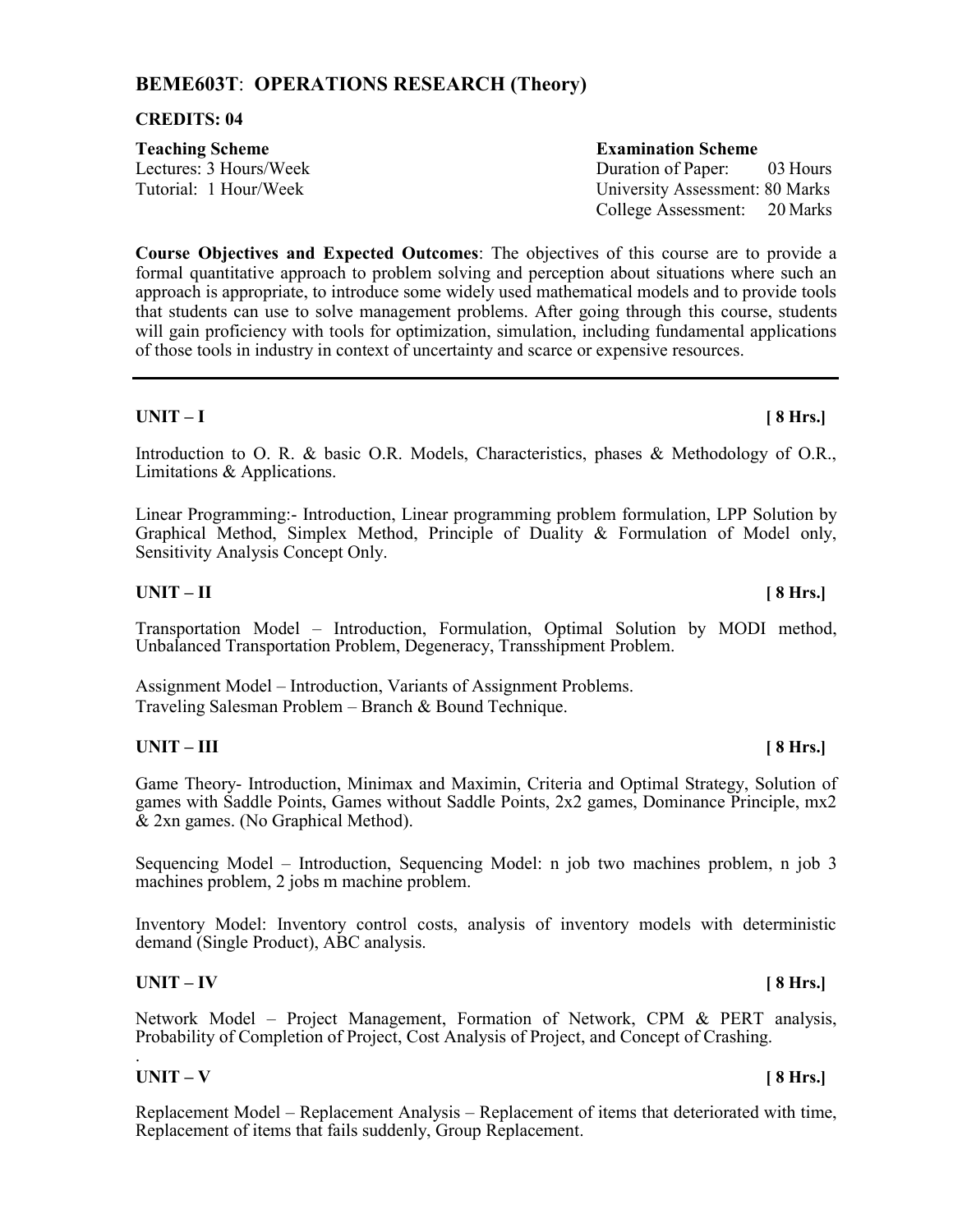# **UNIT – VI [ 8 Hrs.]**

Queuing Theory, M/M/1 model (without derivation).

Simulations – Concept, applications in waiting line situations, inventory and network.

### **TEXT BOOKS:**

- 1. Operation Research, D.S. Hira & P. Gupta, S. Chand Publications.
- 2. Operation Research, J. K. Sharma, Macmilan Publishers.
- 3. Operation Research, H. Taha, Dorling Kindersley.
- 4. Operation Research, R. D. Askhedkar & R.V. Kulkarni, Dhanpat Rai & Sons.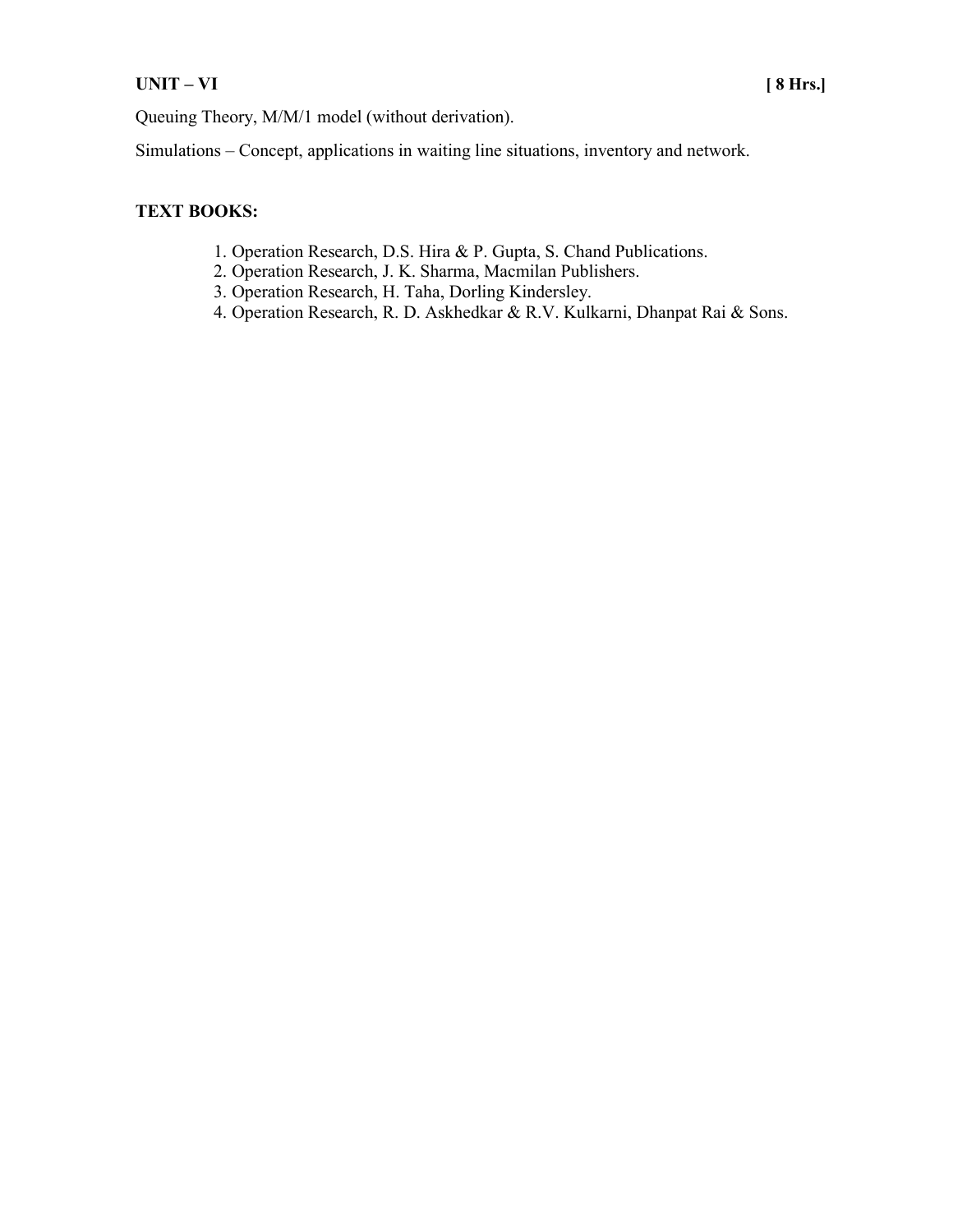# **BEME604T: MECHATRONICS (Theory)**

#### **CREDITS: 04**

| <b>Teaching Scheme</b> | <b>Examination Scheme</b>       |
|------------------------|---------------------------------|
| Lectures: 3 Hours/Week | Duration of Paper: 03 Hours     |
| Tutorial: 1 Hour/Week  | University Assessment: 80 Marks |
|                        | College Assessment: 20 Marks    |

**Course Objectives and Expected Outcomes**: This course is designed to understand key elements of mechatronics systems, to identify various inputs and output devices in an automated system, to understand and draw ladder diagrams, to understand interfacing of input and output devices, to get awareness about actuating systems, microprocessors & microcontroller. At the end of this course students shall be able to understand the working of mechatronics systems  $\&$  shall acquire the insight to build the mechatronics systems.

#### **UNIT – I [ 8 Hrs.]**

### **Introduction to mechatronics**:

Review of sensors, transducers and solid state electronic devices (*Only review, no questions to be set on these topics*).

Scope and elements of mechatronics, mechatronics design process, measurement system, requirements and types of control systems, feedback principle, Basic elements of feedback control systems, Classification of feedback control system.

Examples of Mechatronics Systems such as Boat Autopilot, High-Speed Tilting trains, Automatic Car Park system, Coin counter, Engine management system, Antilock braking system (ABS) control, traffic controller, temperature controller, weigh-bridge, weather prediction, Automatic washing machine etc. General remarks on applications.

### **UNIT – II [ 8 Hrs.]**

#### **System Interfacing and Data Acquisition:**

**DAQs**: Data acquisition systems (DAQS), data loggers, Supervisory control and data acquisition (SCADA), Communication methods.

**I/O hardware and Software at the Microprocessor**: Level and commutation, I/O operations, Data width, interfacing requirement, Buffers, Handshaking, Polling and interrupt, Digital communication, Parallel communication, Serial communication, Peripheral interface device (PIA), Analogue interfacing.

**Analogue to Digital and Digital to Analogue Conversations**: Introduction to digital signal processing (DSP), Data flow in DSPs, Block diagrams and typical layouts.

**Components of interconnections and Impedance Matching**: Impedance characteristics, Cascade connection of devices, Impedance matching in mechanical systems, interfacing microcontroller output with actuators.

**Interfacing Motor Drives:** Drives units- DC drives, Variable frequency drives (VFD), Scalar and Vector drives, Stepper motor driver and controller.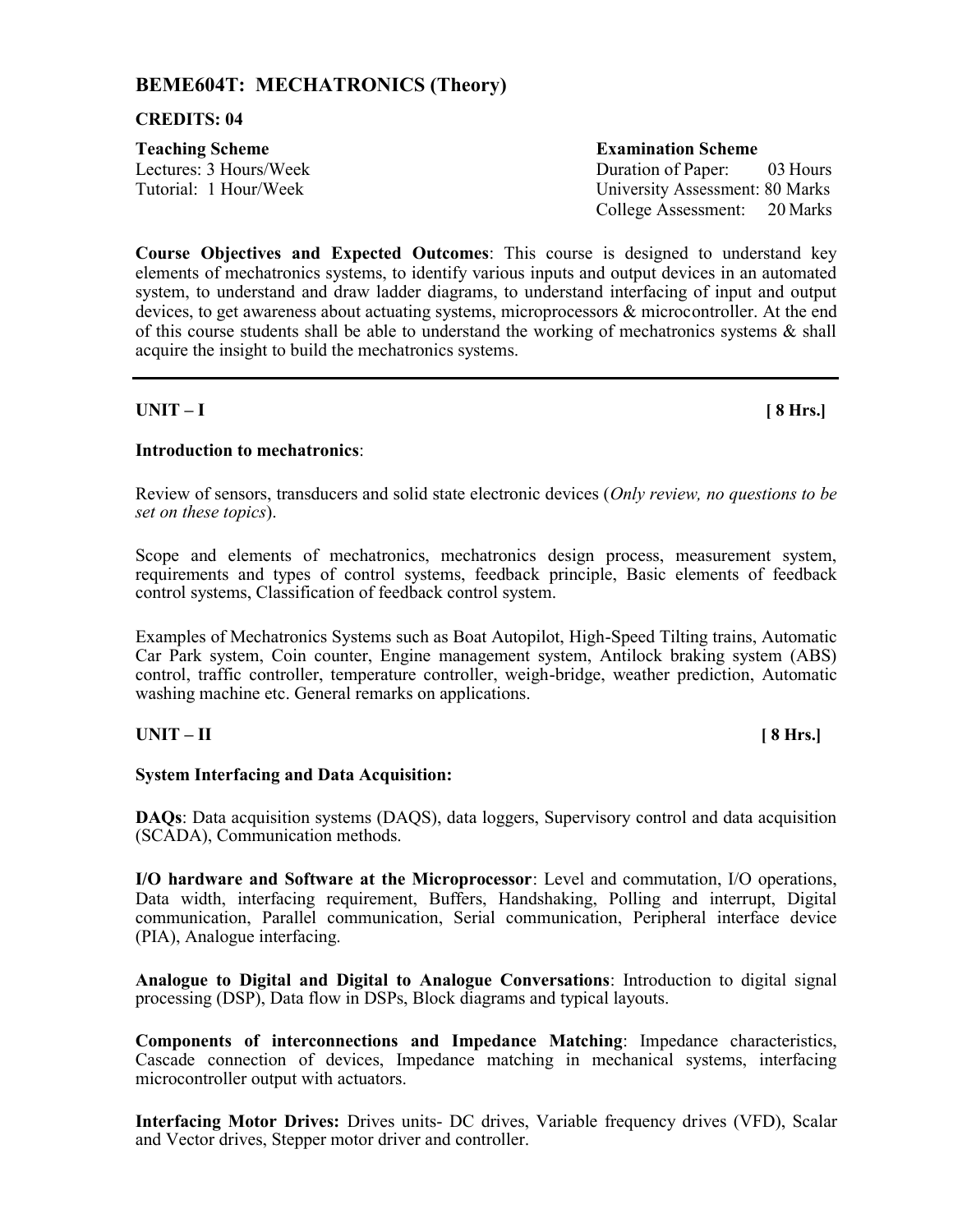#### **Actuating Systems:**

**Review of Mechanical Actuating Systems**: Mechanical systems, Types of motion, Cams, Gears, Ratchet and Pawl, Belt & chain drives, Bearings, Preload, Mechanical aspects of motor selection. (*Only review, no questions to be set on these topics*)

**Electrical Actuating Systems**: Mechanical switches and relays, solenoids, state switchessolenoids, DC Servomotors, Stepper motor, Induction Motors, speed control , pulse fourquadrant servo drives, Pulse width modulation (PWM) frequency drive, vector drive.

**Pneumatics & Hydraulic Actuating Systems**: Pneumatics & Hydraulic Systems, directional control valves, pressure control valves, servo and proportional control valves, Process control valves, cylinder sequencing and cascade control, rotary actuators, Identifications of graphical symbols for Pneumatic and Hydraulic circuits.

#### **UNIT – IV [ 8 Hrs.]**

**Digital logic**: Number system, Logic gates, Boolean algebra, Karnaugh map, Applications of gates, Sequential logic.

**Introduction – Components of Microprocessors:** Number systems, arithmetic operations on binary numbers, 8-bit, 16-bit, 32-bit microprocessors.

**8085 Microprocessor:** Pin configurations of 8085, architecture of the execution unit, memory segmentation in 8085, architecture of bus interface unit of 8085, building of microprocessor subsystems.

### **UNIT – V [ 8 Hrs.]**

**Programmable Logic Controller**: Introduction to PLCs, Basic structure of PLC, Principle of operation, input and output processing, PLC programming language, ladder diagram, ladder diagrams circuits, timer counters, internal relays, master control, jump control, shift registers, data handling, and manipulations, analogue input and output, selection of PLC for application.

**Application of PLC control**: Extending and retracting a pneumatic piston using latches, control of two pneumatic pistons, control of process motor, control of vibrating machine, control of process tank, control of conveyer motor etc.

#### **UNIT – VI**

Introduction to SCADA: Functionality, applications, development, evaluation and benefits of SCADA.

**Introduction to Electronics Interface Subsystems**: Transistor- Transistor logic (TTL), Complimentary metal-oxide semiconductor (CMOS) interfacing, sensor interfacing, motor isolation schemes, buffer IC breakers, over current sensing, resettable fuses.

**Introduction to Micro Electro Mechanical Systems (MEMS):** Fabrication methods - Working and applications of MEMS based accelerometer, pressure sensor and gyroscope.

#### **[ 8 Hrs.]**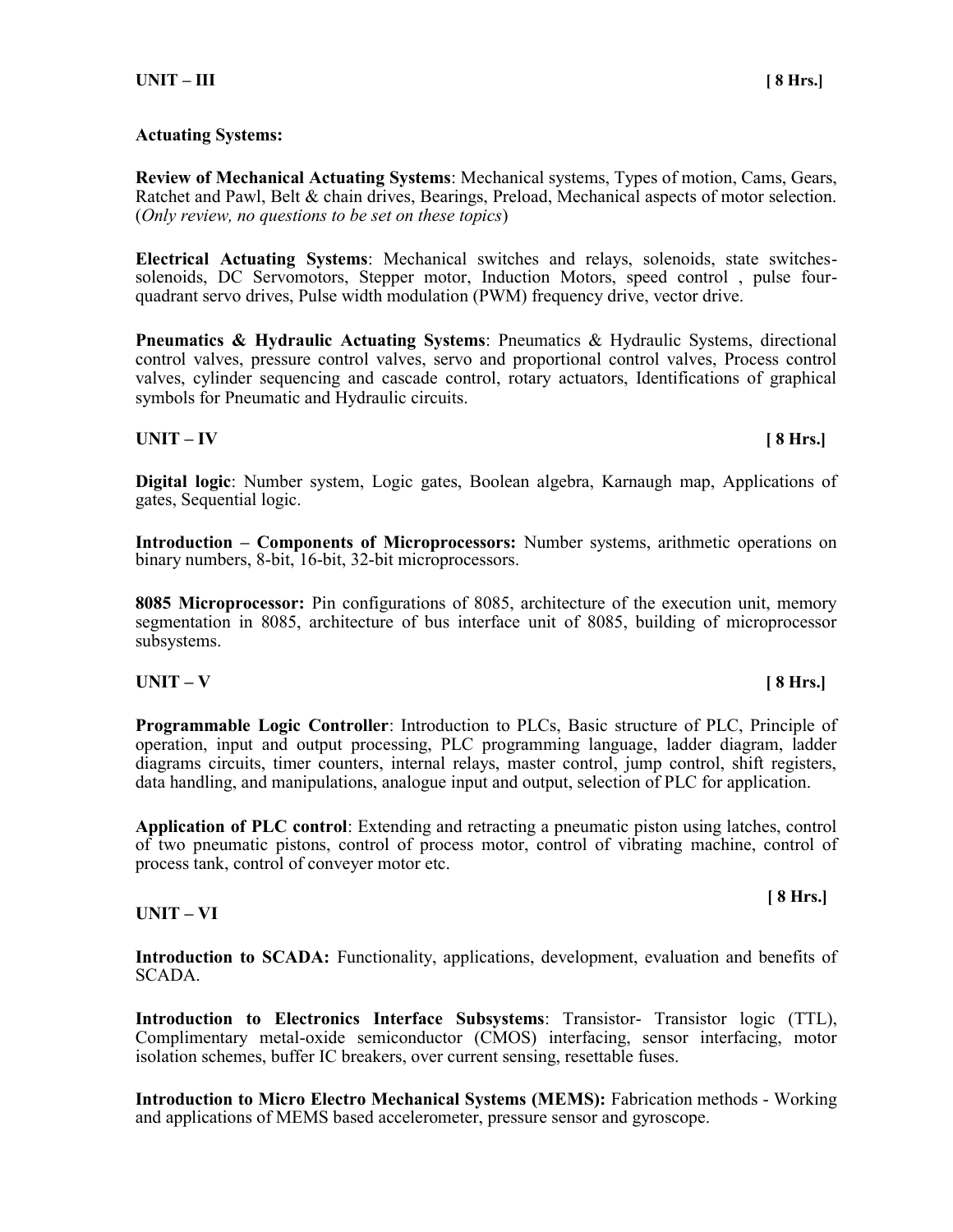- 1. Mechatronics Integrated Mechanical Electronics System, K.P. Ramachandran, Wiley India Pvt. Ltd. New Delhi
- 2. Mechatronics & Microprocessors, K.P. Ramachandran, Wiley India Pvt. Ltd., New Delhi.
- 3. Programmable Logic Controllers, John W Webb and Ronald A Reis, Prentice Hall, Inc., 1999.
- 4. Mechatronics, Bolton W, Pearson Education, Second Edition, 1999.
- 5. Pneumatic Application, Kemprath Reihe, Wemer Depper and Kurt Stoll, Vogel Buch Verlag Wurzbutg, 1987.
- 6. An Introduction to MEMS Engineering, Nadim Maluf & Kirt Willams.
- 7. RF MEMS & their Applications, Vardhan, Willey India Pvt. Ltd.
- 8. MEMS: Introduction and Fundamentals, Mohamed gad-el-hak, CRC Press, 2<sup>nd</sup> ed.

#### **REFERENCE BOOKS:**

- 1. Pneumatic Application, Wemer Deppert and Kurt Stoll, Kemprath Reihe, Vovel Verlag , Wurzburg, 1976.
- 2. Pneumatic Tips, Festo K G, Festo, Germany, 1987.
- 3. Mechatronics, N. P. Mahalik, Mc Graw-Hill Education.
- 4. Mechatronic Systems Fundamentals, Rolf Isermann, Springer, 2003.
- 5. Mechatronics: Introduction, Robert H Bishop, Taylor and Francis, 2006.
- 6. Mechatronics System Design, D. Shetty, Cengage Learning (Indian Ed.)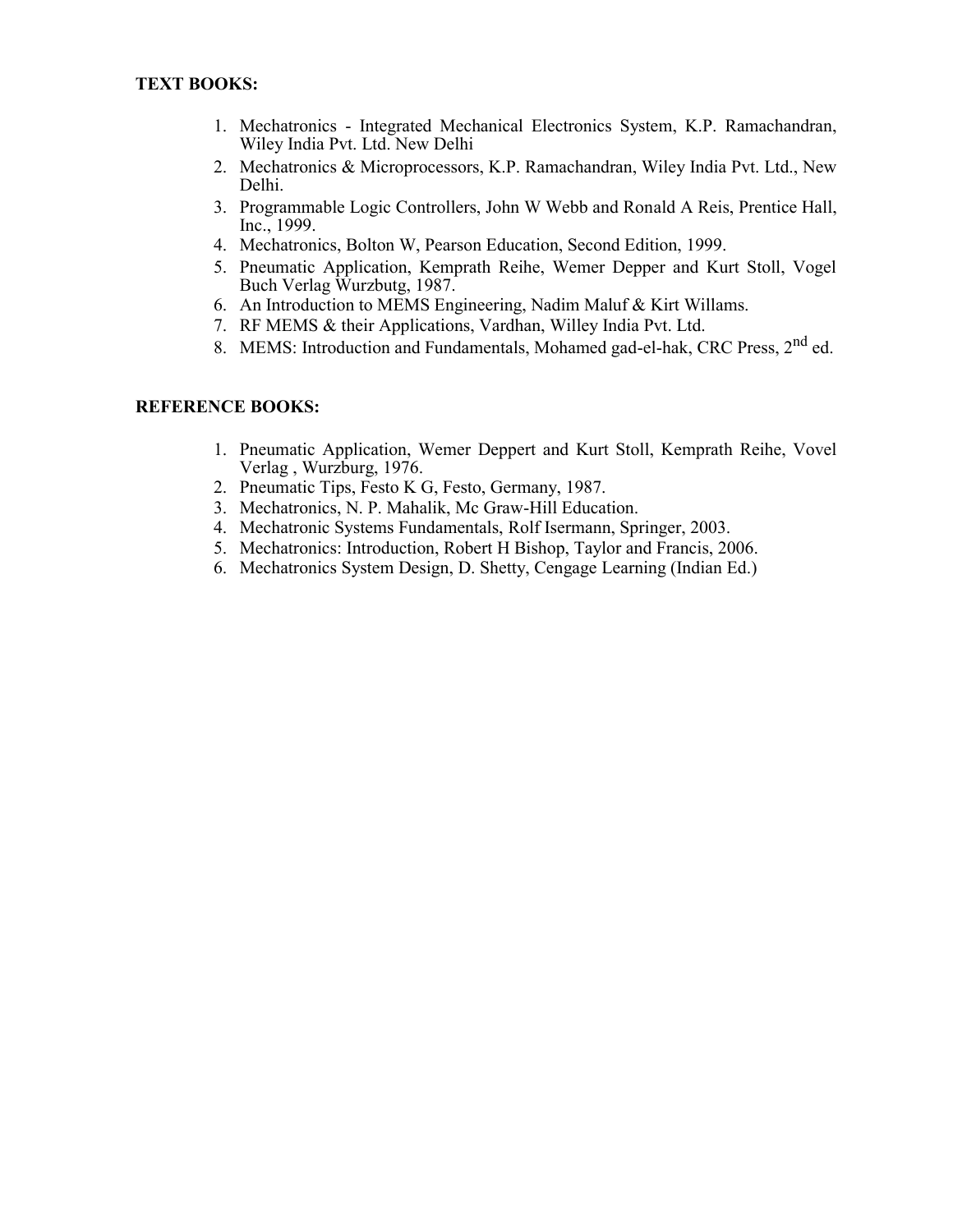# **BEME604P: MECHATRONICS (Practical)**

### **CREDITS: 01**

**Teaching Scheme Examination Scheme**

Practical: 2 Hours/Week University Assessment: 25 Marks College Assessment:25 Marks

# **LIST OF PRACTICALS:**

Minimum Eight practicals out of the following areas shall be performed:

- 1. Identification & study of solid state electronic devices.
- 2. Identification, study & demonstration of different sensors.
- 3. Identification, study & demonstration of different actuators.
- 4. Demonstration of working of various digital to analog and analog to digital Converters.
- 5. Development of ladder diagram, programming using PLC for any of the following.
	- a) Motor start and stop by using two different sensors.
	- b) Simulation of a pedestrian traffic controller.
	- c) Simulation of four road junction traffic controller.
	- d) Lift / elevator control.
	- e) Washing machine control.
	- f) Tank level control.
	- g) Soft drink vending machine control
	- h) Any other suitable application.
- 5. Trace, interpret and demonstrate working of electro pneumatic systems.
- 6. Trace, interpret and demonstrate working of electro hydraulic systems.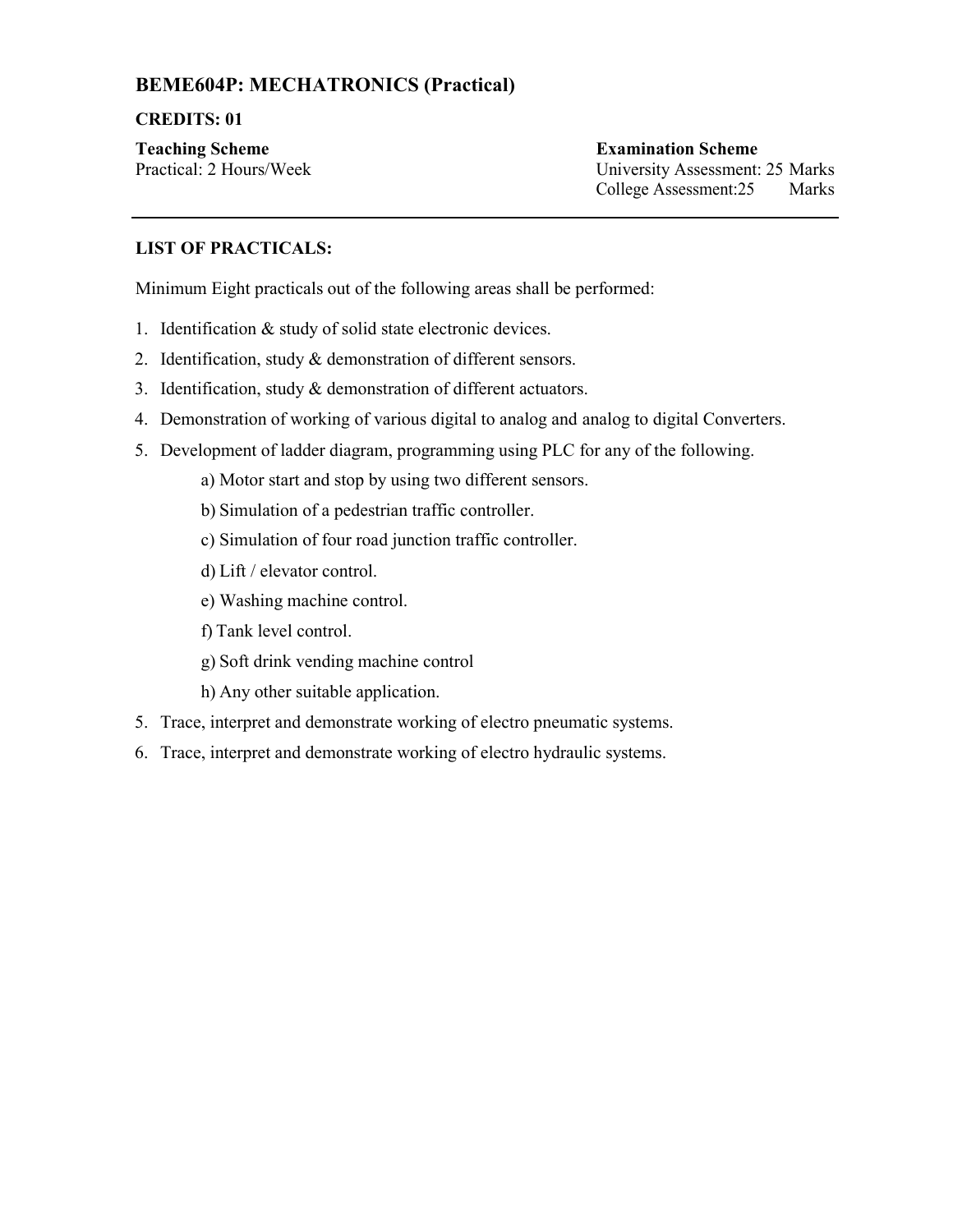# **BEME605T: DYNAMICS OF MACHINES (Theory)**

# **CREDITS: 04**

# **Teaching Scheme Examination Scheme**

Lectures: 3 Hours/Week Duration of Paper: 03 Hours

**Course Objectives and Expected Outcomes**: This course is designed to understand the method of dynamic force analysis of machinery, the concept of vibratory systems and their analysis and also to study the effect of undesirable effects of unbalances in rotors and engines.

# **UNIT – I [ 8 Hrs.]**

Concepts in machine element dynamics. D'Alembert principle. Application of these approaches for simple two degree of freedom systems. Simple precession and gyroscopic couple. Gyroscopic effect on airplane, ship, vehicles and grinding mills.

# **UNIT – II [ 8 Hrs.]**

Dynamic force analysis of planar linkages such as four bar chain and reciprocating mechanism by graphical method, virtual work method. Cam dynamics and jump-off phenomenon.

# **UNIT – III [ 8 Hrs.]**

Static & Dynamic balancing in rotating machines. Balancing machines and field balancing by vector diagram.

Balancing in reciprocating mechanism.

# **UNIT – IV [ 8 Hrs.]**

Turning moment Vs crank angle diagram for single- cylinder and multiple-cylinder engines, punching machines etc. Flywheel selection.

Speed governors, centrifugal and inertia type, Watt, Portal, Proel, Hartnell governors, operating characteristics of governors.

#### . **UNIT – V [ 8 Hrs.]**

Derivation of equation of motion for vibratory system. Free vibration of single-degree-offreedom system with and without damping. Logarithmic decrement and damping estimation. Forced vibration of single-degree-of-freedom system and vibration isolation, whirling of shaft and critical speed of rotors.

# **UNIT – VI [ 8 Hrs.]**

Equation of motion for two-degree-of-freedom system. Natural frequencies and mode shapes, vibration absorber. Torsional oscillation of two-disc and three disc rotors. Introduction to FFT analyzer for vibration measurements.

# Tutorial: 1 Hour/Week University Assessment: 80 Marks College Assessment: 20 Marks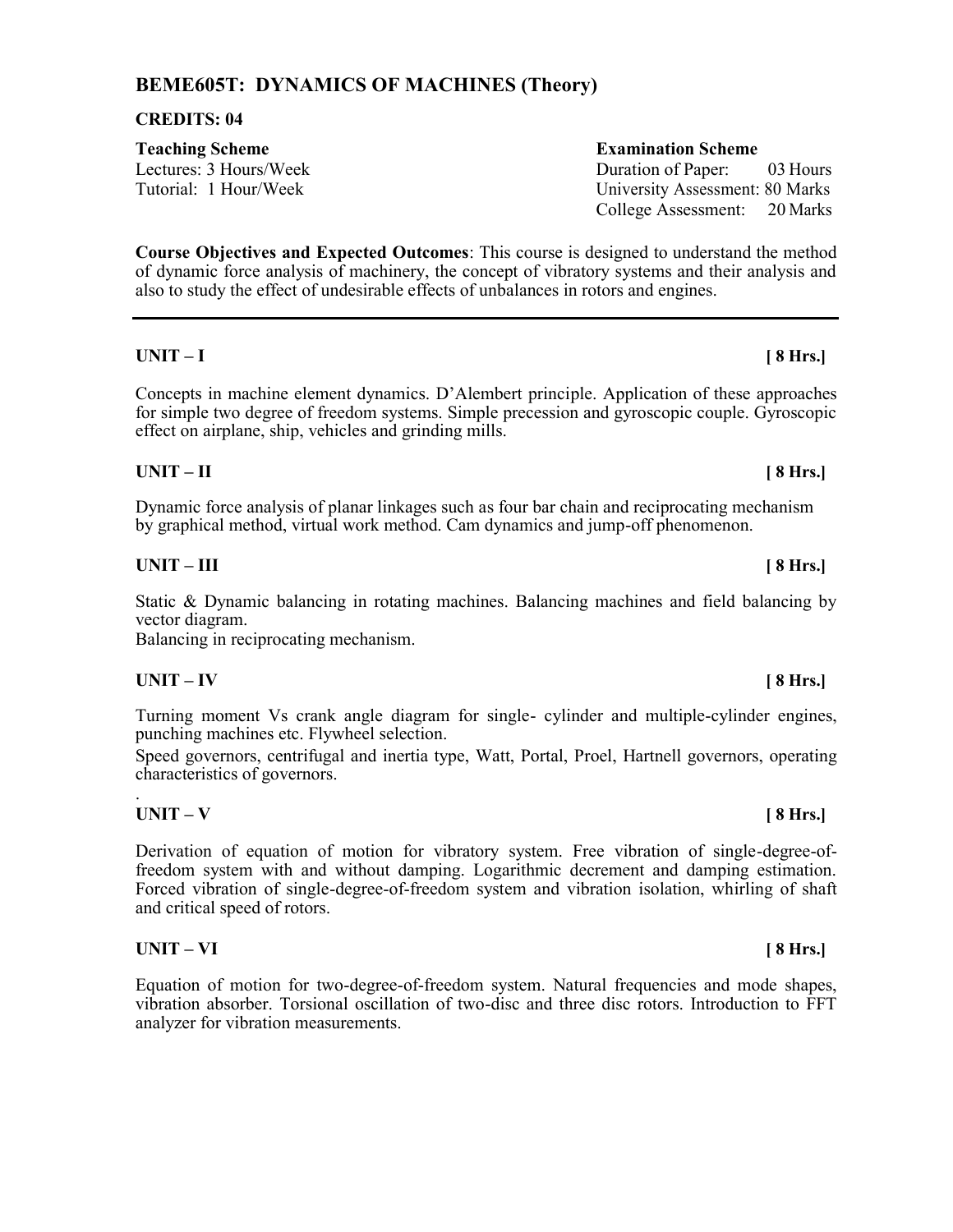- 1. Mechanical Vibrations, S. S. Rao, Addison Wesley Publishing.
- 2. Mechanical Vibrations, V. P. Singh, Dhanpat Rai & Sons.
- 3. Mechanical Vibrations, G. K. Grover, Nem Chand & Bros.
- 4. Fundamentals of Mechanical Vibration, Graham Kelly, Tata McGraw Hill.
- 5. Theory of Machines, Jagdish Lal, Metropolitan Publishers.
- 6. Theory of Machines, Rattan S. S, Tata McGraw Hill Publishing Co. Ltd., New Delhi.
- 7. Vibration and Noise for Engineering, Pujara, K, Dhanpat Rai and Company.
- 8. Theory of Machine, Thomas Bevan, Pearson Publications.
- 9. Mechanics of Machines, V. Ramamurti, Narosa Publications.
- 10. Mechanism & Machine Theory, A.G. Ambekar, PHI Publication.

### **REFERENCE BOOKS:**

- 1. Theory of Mechanisms and Machines, Ghosh A. and Mallick A.K., Affiliated East-West Press Pvt. Ltd., New Delhi, 1988.
- 2. Theory of Machines and Mechanisms, Shigley J.E. and Uicker J.J.,McGraw-Hill, Inc., 1995.
- 3. Mechanism and Machine Theory, Rao J.S. and Dukkipati R.V., Wiley-Eastern Limited, New Delhi, 1992.
- 4. Mechanics of Machines, John Hannah and Stephens R.C., Viva Books.
- 5. Theory of Machines, Sadhu Singh, Pearson Education.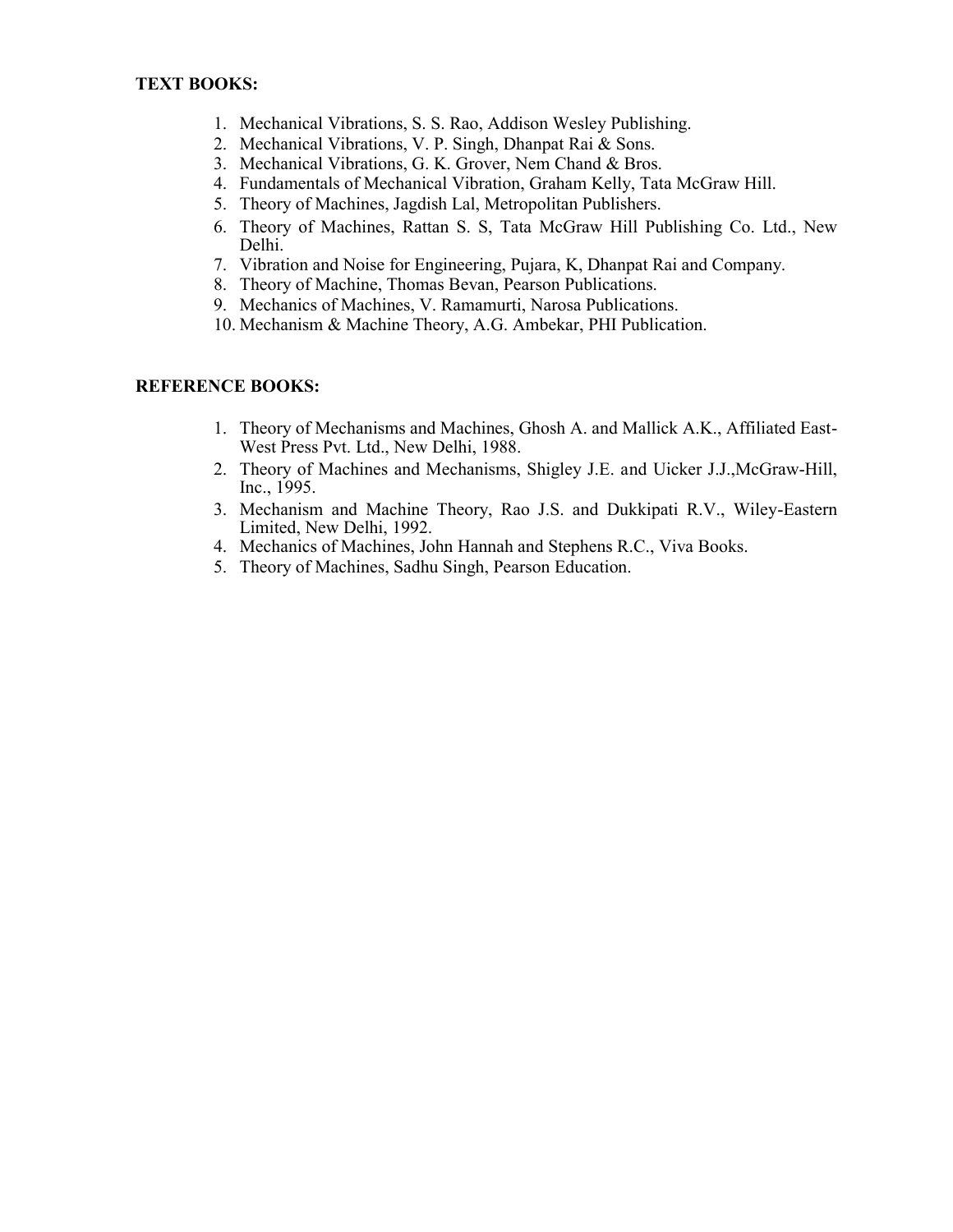# **BEME605P: DYNAMICS OF MACHINES (Practical)**

### **CREDITS: 01**

**Teaching Scheme Examination Scheme**

Practical: 2 Hours/Week University Assessment: 25 Marks College Assessment:25 Marks

## **LIST OF PRACTICALS:**

Minimum eight out of the following shall be performed:

- 1. Determination of jump-of speed of a typical cam- follower system.
- 2. Dynamic balancing of rotating masses(study of wheel balancing machine along with performance by visiting any automobile workshop).
- 3. Balancing of reciprocating mechanism.
- 4. Critical speed of shafts.
- 5. Performance characteristics of Gyroscope.
- 6. Free vibration of single DOF and two DOF spring mass system.
- 7. Natural frequency determination of cantilever beam.
- 8. Damping determination through free vibration logarithmic decay of a simple damped system.
- 9. Natural frequency determination of two and three rotor system.
- 10. Torsional vibration of bifilar or trifilar pendulum.
- 11. Transmissibility of single degree of freedom system
- 12. Dynamic vibration absorber.
- 13. Dynamic force analysis of four bar mechanisms.
- 14. Dynamic force analysis of slider crank mechanism.
- 15. Flywheel selection and parameter design for a typical multi-cylinder engines.
- 16. Performance characteristics of governors.
- 17. Study of any mechanism in workshop/industry..
- 18. Use of FFT analyzer for determination of natural frequencies of machine components.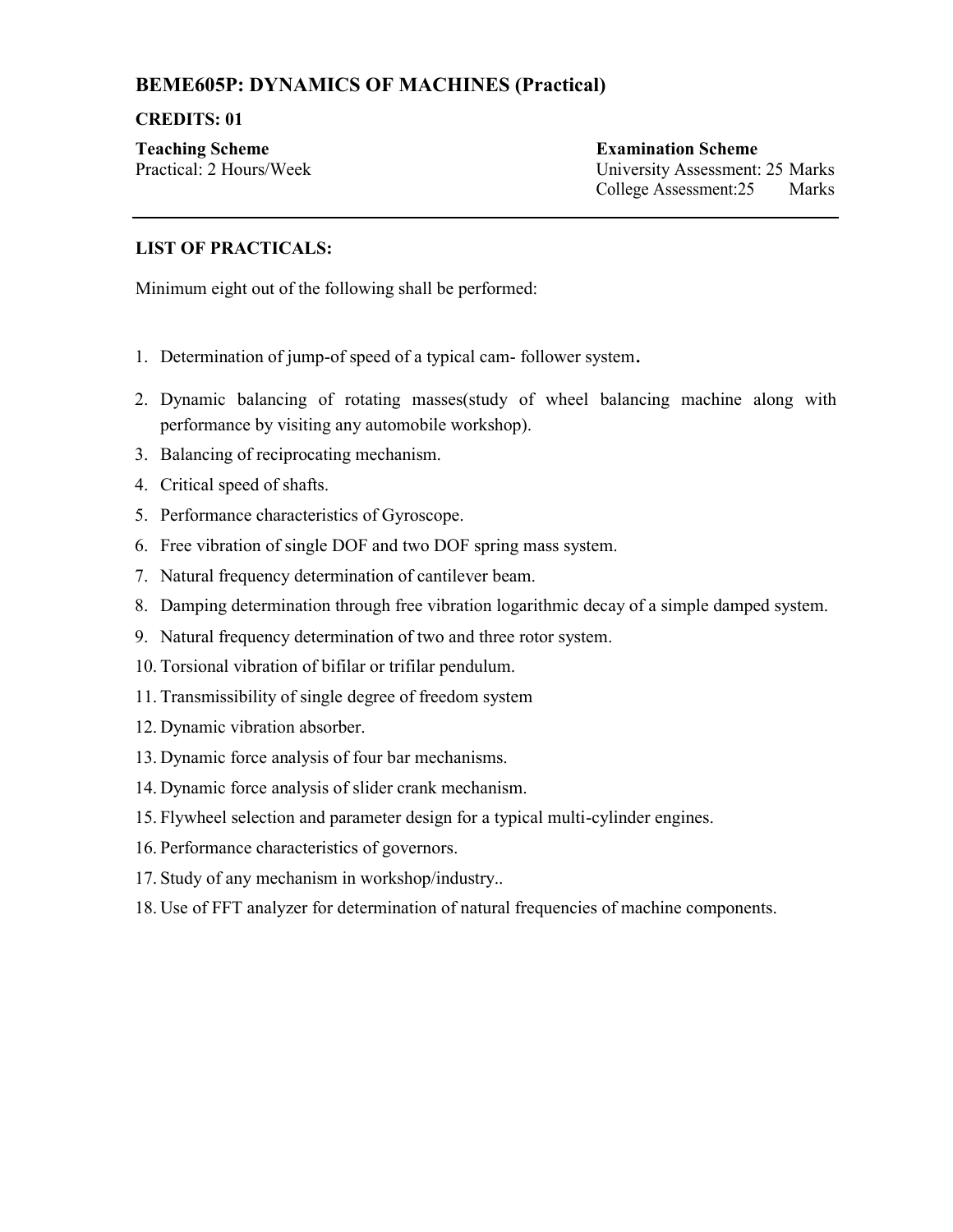| <b>BEME606T</b>       | <b>FUNCTIONAL ENGLISH</b> |                           |       |       |                         |
|-----------------------|---------------------------|---------------------------|-------|-------|-------------------------|
| BEELE607T             | <b>FUNCTIONAL ENGLISH</b> | $L = 2$                   | $T=0$ |       | $Credits = 2$           |
| Examination<br>Scheme | College Assessment        | University<br>Examination |       | Total | Univ. Exam.<br>Duration |
|                       | 10                        | 40                        |       | 50    | 2 Hrs                   |

Syllabus

### **Total Credits: 02**

#### **Teaching Scheme Examination Scheme Theory: 2 hrs per week T** (University): 40 marks **Duration of University Examination :2 hrs T (Internal): 10 marks**

**Objective:** At the end of the semester, students will have enough confidence to face competitive examinations (IELTES/ TOEFL/CAT/ MAT/ XAT/SNAP/GMAT/GATE etc.)to pursue masters degree. They will also acquire language skills required to write their Reviews/Projects/Reports. They will be able to organize their thoughts in English and hence face job interviews more confidently.

Scope: The Curriculum designed is student –centered and it is guidance for their career

#### **Course Structure**

Unit 1. Functional Grammar: *(4 hours) (4 hours)* Common errors, Transformation of Sentences, Phrases, Idioms & Proverbs. [50 sentences of common errors, 50 examples of Transformation of Sentences, (5 each type), 50 noun/prepositional phrases, 50 idioms/proverbs]

#### **Unit II. English for Competitive Exams & Interview Techniques:** (6 hours)

IPA (vowel & consonant phonemes), Word building (**English** words /phrases derived from other languages), Technical Jargons, Synonyms/Antonyms, Analogies, Give one word for, Types & Techniques of Interview

 Assignment : [ 25 Words for teaching IPA, 25 words/phrases of foreign origin, 25 technical jargons, 25 words for Synonyms/ Antonyms, 25 words for Analogies, 50 examples of give one word for ]

#### **Unit III. Formal Correspondence** (4 hours)

Business Letters, e-mail etiquettes [ Orders, Complaints , Enquiries, Job applications and Resume Writing ,Writing Memorandum, Circulars, notices]

#### Unit IV. Analytical comprehension: (4 hours)

[Four fictional & four non-fictional unseen texts]

**Unit V. Technical & Scientific Writing**: (6 hours) Features of Technical Writing, Writing Scientific Projects, Technical Report writing, Writing Manuals, Writing Project Proposals, Writing Research papers. Assignment: (Any one project/review as assignment)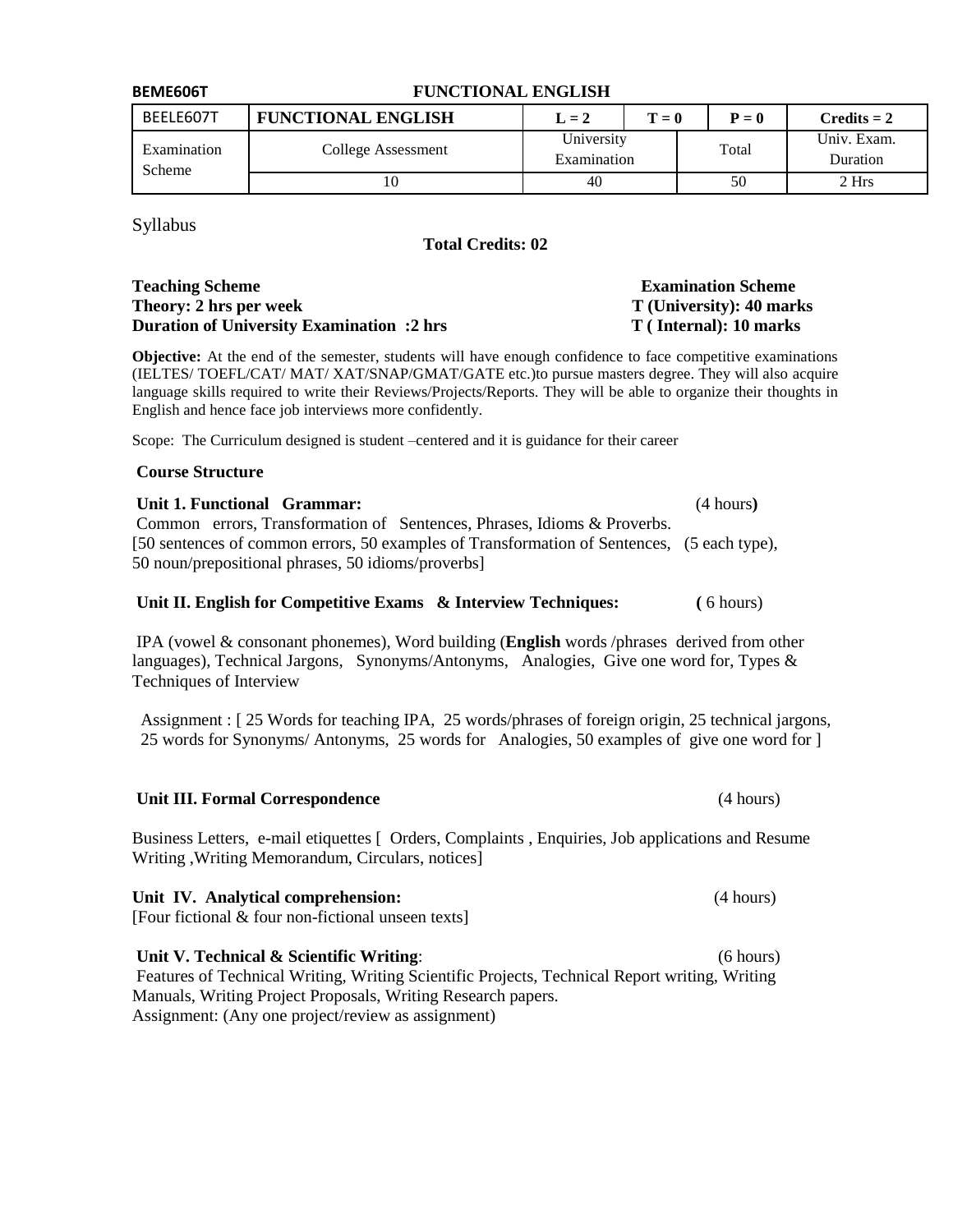#### **RECOMMENDED BOOKS**

#### **Reference Books:**

- **1.** Effective technical Communication by Barun K. Mitra, Oxford University Press,
- **2.** *Technical Communication-Principles and Practice* by Meenakshi Raman & Sharma, Oxford University Press, 2011, ISBN-13-978-0-19-806529-
- **3.** *The Cambridge Encyclopedia of the English Language* by David Crystal , Cambridge University Press
- **4.** *Contemporary Business Communication* by Scot Ober , Published by Biztantra,
- **5.** *BCOM- A South-Asian Perspective* by C.Lehman, D. DuFrene & M. Sinha, Cenage Learning Pvt. Ltd.2012
- **6.** *Business English*, by Dept of English, University of Delhi, Published by Dorling Kindersley (India), Pvt .Ltd.,2009, ISBN 978 81 317 2077 6
- **7.** *How to Prepare a Research Proposal*: Guidelines for Funding and Dissertations in the Social and Behavioral Sciences by Krathwohl & R David
- **8.** *Technical Writing- Process and Product* by Sharon J. Gerson & Steven M. Gerson, 3rd edition, Pearson Education Asia, 2000
- **9.** *Developing Communication* skills by Krishna Mohan & Meera Banerjee

#### **EVALUATION PATTERN:**

Internal Examination: Weightage = 10 marks

- Written Examination: 05 marks
- Project Seminar : 05 marks

External Examination: Weightage = 40 marks

| Unit No    | Q. No  | Question type | No. of Questions      | Weightage  |
|------------|--------|---------------|-----------------------|------------|
| Unit 1     | 1(A)   | objective     | 3 out of 5            | $3+3+4=10$ |
|            | 1(B)   | objective     | 3 out of 5            |            |
|            | 1( C ) | objective     | 4 out of 6            |            |
| Unit 2     | 2(A)   | objective     | 3 out of 5            | $3+3+4=10$ |
|            | 2(B)   | objective     | 3 out of 5            |            |
|            | 2(C)   | subjective    | 1 (no choice)         |            |
| Unit $3 &$ | 3(A)   | Subjective    | 1 set (out of 2 sets) | 5          |
| Unit4      | 3(B)   | subjective    | $1$ (no choice)       | 5          |
| Unit 5     | 4(A)   | subjective    | 1 out of 2            | 5          |
|            | 4(B)   | subjective    | 1 out of 2            | 5          |

#### **Question pattern for end semester examination**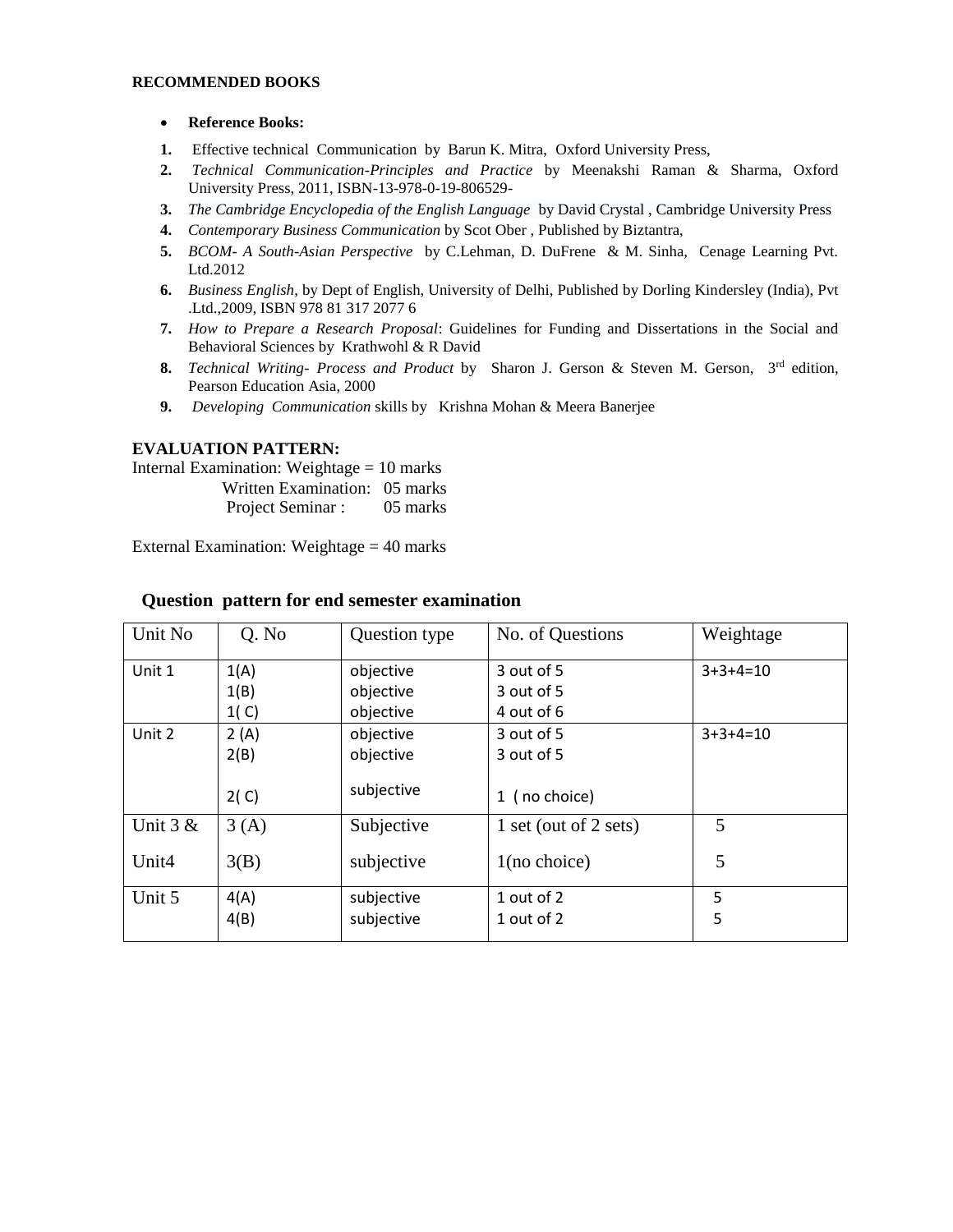# **BEME607P: COMPUTER APPLICATIONS – II (Practical)**

#### **CREDITS: 04**

**Teaching Scheme Examination Scheme**

Practical: 2 Hours/Week University Assessment: 50 Marks Tutorial: 2 Hour/Week College Assessment:50 Marks

**Course Objectives and Expected Outcomes:** This course is designed to give theoretical & practical exposure to DBMS. During this course, students will understand the concepts  $\&$ applications of DBMS.

An Introduction to DBMS, concept and meaning, Disadvantages of file systems. Advantages and Disadvantages of DBMS. Database languages, database administrator & user, system structure.

Entity Relationship Model: Entities and Entity sets, Relationship and sets, Mapping constraints, Keys, E-R diagrams, E-R diagrams diagram to table, Generalization, Aggregation, Design of an E-R database scheme.

Relational database & SQL, set operations, aggregate functions Nested sub queries, derives relations. Modification of the database, Data Definition language (DDL), Embedded SQL.

### **LIST OF PRACTICALS:**

At least eight Practicals in applications like Material Management, Inventory Management, Office automation etc. based on above syllabus shall be conducted using suitable DBMS packages like ORACLE, MS ACCESS etc. or relevant freeware/s.

#### **Note:**

During University practical examination of 50 marks, students are expected to workout problem/s of total 30 marks using DBMS software in two hours duration. Viva-voce of 20 marks shall be conducted during University practical examination.

# **TEXT BOOKS:**

- 1. An Introduction to Database System, C.J. Date, Perarson
- 2. Database and System Concept, A Silberschatz, H F Korth, A Sudarshan., TMH publications
- 3. User/Command/Tutorial manuals of relevant softwares.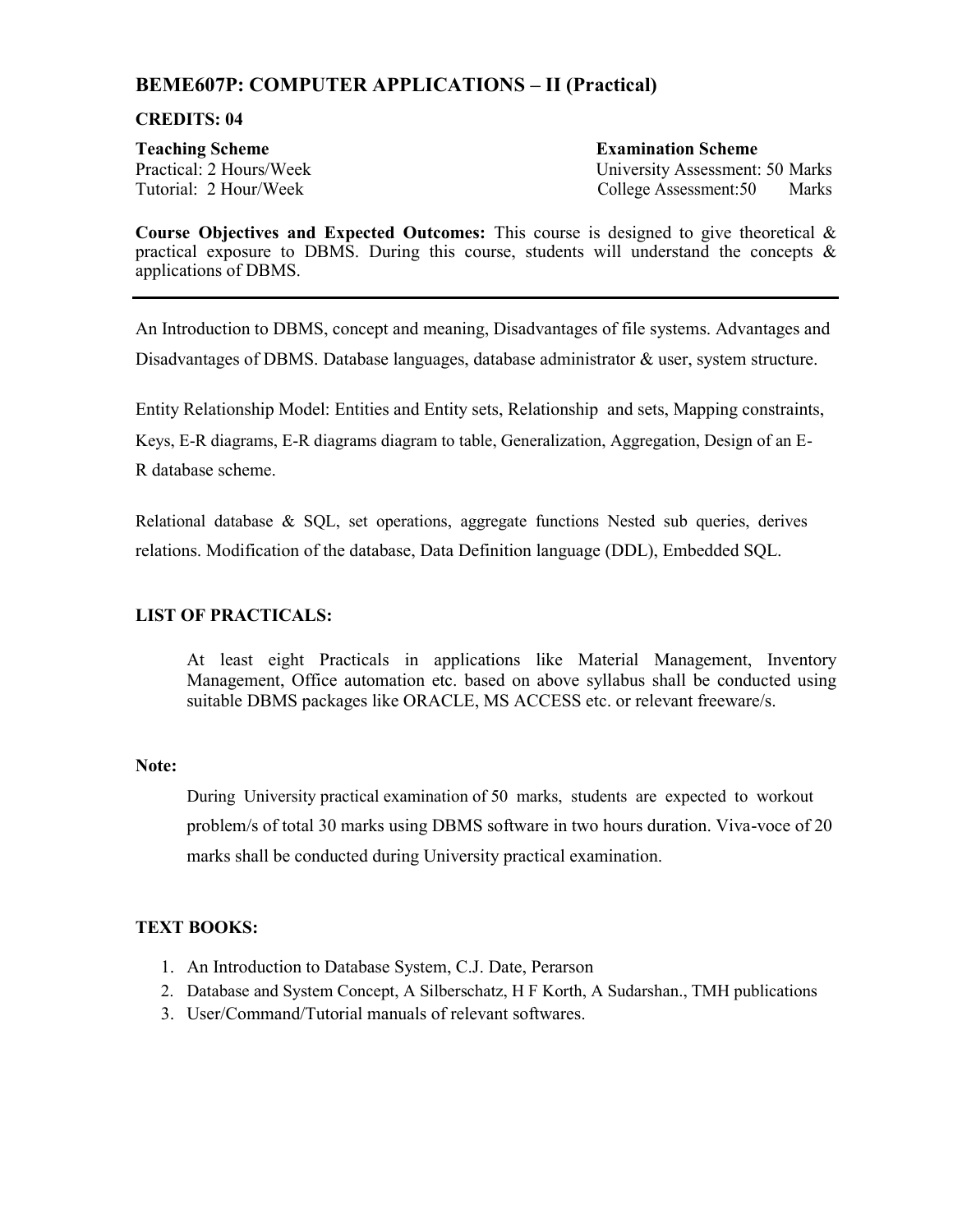# **BEME608P: INDUSTRIAL CASE STUDY**

#### **CREDITS: 02**

**Teaching Scheme Examination Scheme**

Practical: 02 Hour/Week College Assessment: 50 Marks

**Course Objectives and Expected Outcomes:** This course is designed to acquaint the students with various industrial/organizational problems and how they can be solved using methods/techniques/theories etc. studied in curriculum.

Industrial case study should be based on the study of some specific case/issue/problem related to any industrial/business establishment. Data should be collected from industry or organization with objective of studying some specific case/issue/problem. The collected data should be analyzed using one or more theories studied in curriculum. The results should be worked out and conclusions should be drawn. The industrial case study can be also be based on the study of report prepared by any industry/business organization related to issues/problems. Group of students (Max  $09 \&$  Min  $05$ ) can be considered for this study. A report should be submitted. The report should consist of the problem/issue identified, methodology of data collection, data collected, methods of analysis, results and conclusions. Student is expected to give presentation based on this report.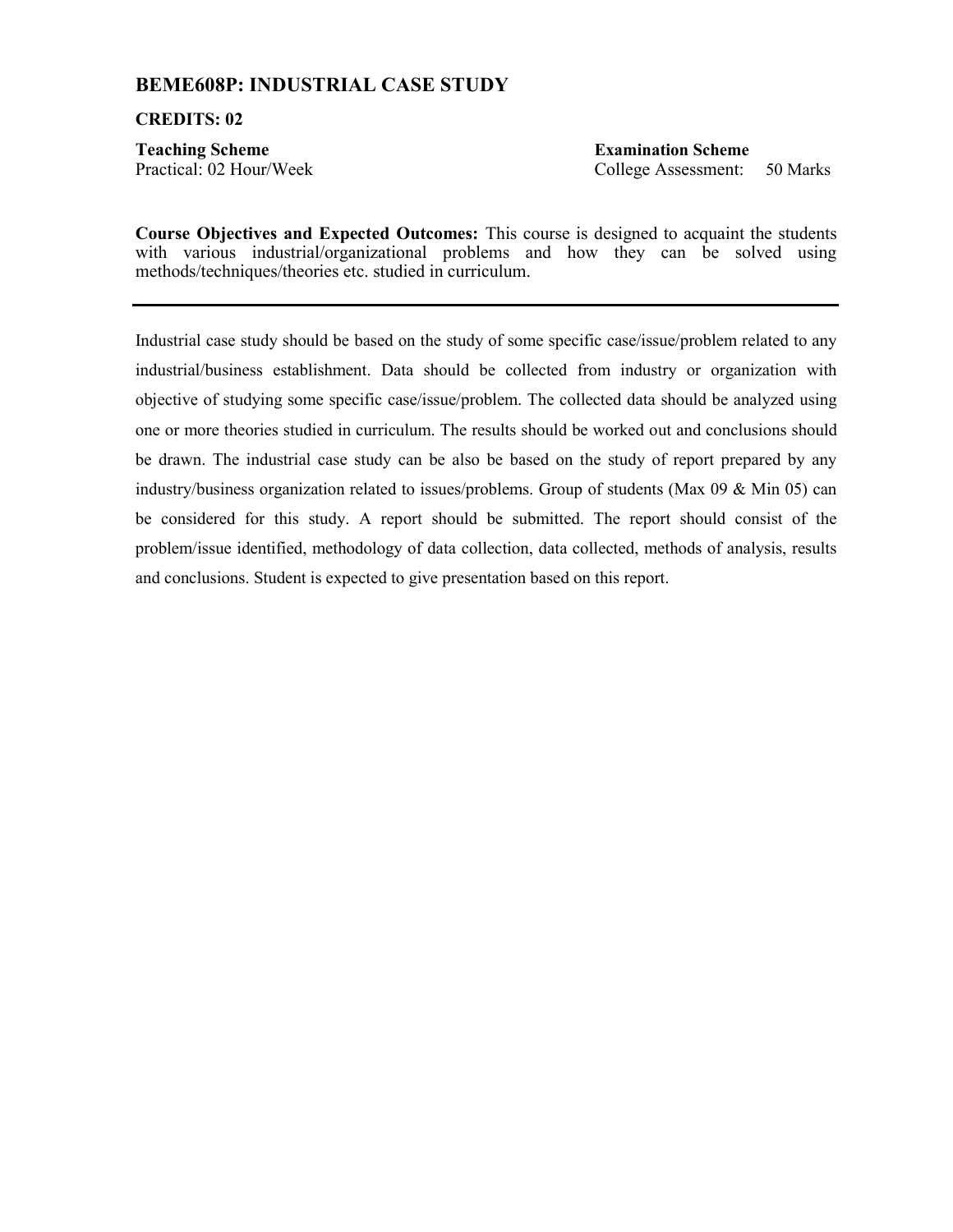COURSE SCHEME EXAMINATION SCHEME ABSORPTION SCHEME *&*  SYLLABUS of Seventh & Eighth Semester (As per Credit Base System)

*Of* 

BACHELOR OF ENGINEERING (B.E.) in MECHANICAL ENGINEERING

*Of* 

RASHTRASANT TUKDOJI MAHARAJ NAGPUR UNIVERSITY, NAGPUR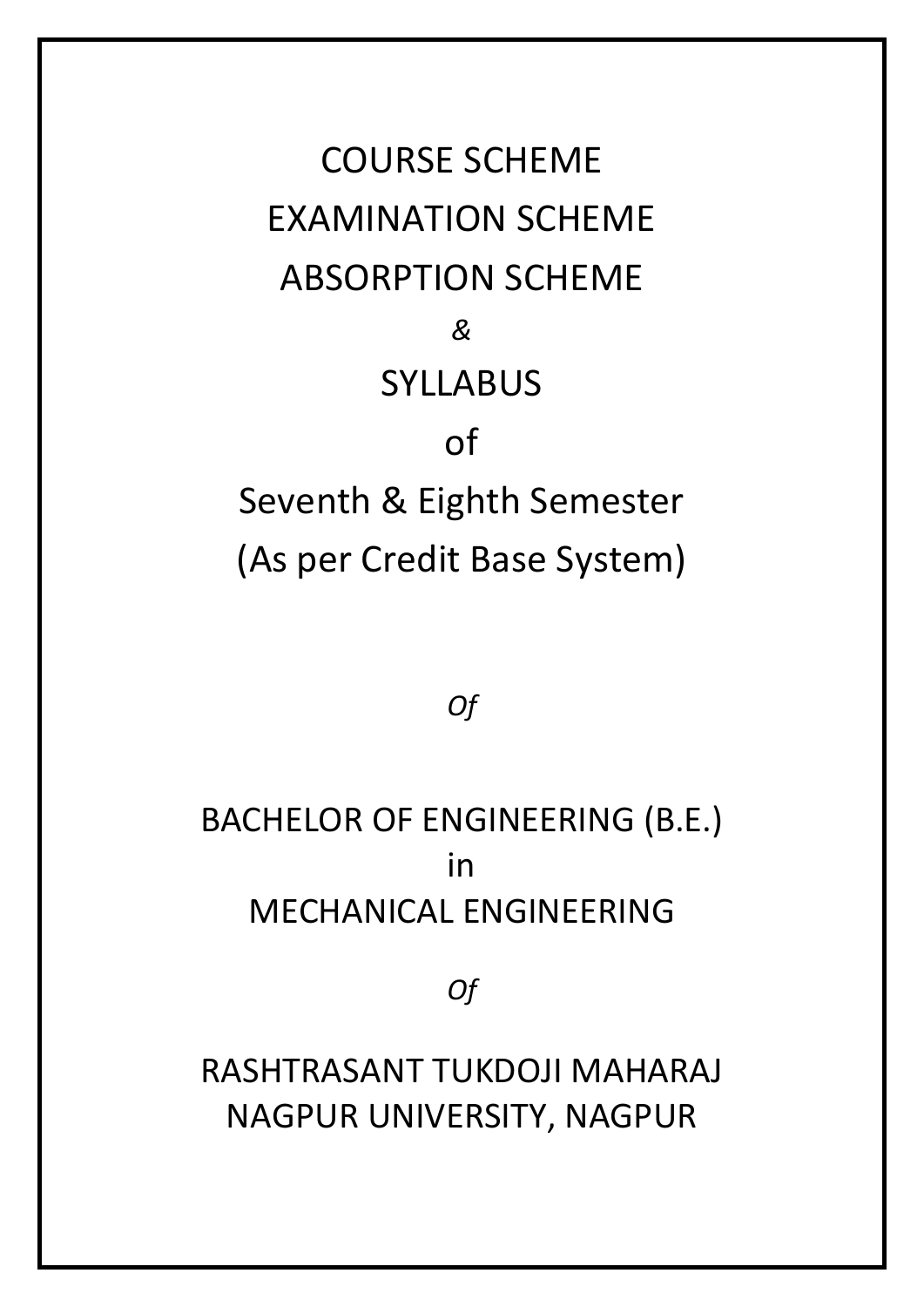#### **Annexure - B**

#### **Rashtrasant Tukdoji Maharaj Nagpur University, Nagpur Faculty of Engineering & Technology Course and Examination Scheme of Bachelor of Engineering (Mechanical Engineering)**

#### **VII Semester B.E. (Mechanical Engineering)**

|                        | <b>Subject</b>                        | <b>Teaching Scheme</b>   |                          |                          |                          | <b>Examination Scheme</b>             |                                                                |                                                             |                              |                                        |                                                         |                                                            |                              |                                        |
|------------------------|---------------------------------------|--------------------------|--------------------------|--------------------------|--------------------------|---------------------------------------|----------------------------------------------------------------|-------------------------------------------------------------|------------------------------|----------------------------------------|---------------------------------------------------------|------------------------------------------------------------|------------------------------|----------------------------------------|
| <b>Subject</b><br>Code |                                       | <b>Hours</b> per<br>week |                          |                          |                          |                                       | <b>Theory</b>                                                  |                                                             | <b>Practical</b>             |                                        |                                                         |                                                            |                              |                                        |
|                        |                                       | L                        | T                        | P                        | No. of<br><b>Credits</b> | <b>Duration</b><br>of Paper<br>(Hrs.) | Max.<br><b>Marks</b><br><b>University</b><br><b>Assessment</b> | Max.<br><b>Marks</b><br><b>College</b><br><b>Assessment</b> | <b>Total</b><br><b>Marks</b> | Min.<br><b>Passing</b><br><b>Marks</b> | Max.<br><b>Marks</b><br>University<br><b>Assessment</b> | Max.<br><b>Marks</b><br><b>College</b><br><b>Assesment</b> | <b>Total</b><br><b>Marks</b> | Min.<br><b>Passing</b><br><b>Marks</b> |
| BEME701T               | <b>Industrial Engineering</b>         | 03                       | 01                       | $\overline{\phantom{a}}$ | 04                       | 03                                    | 80                                                             | 20                                                          | 100                          | 40                                     | $\overline{\phantom{a}}$                                | $\overline{\phantom{a}}$                                   | $\overline{\phantom{a}}$     | $\overline{\phantom{a}}$               |
| BEME702T               | Elective-I                            | 03                       | 01                       | $\sim$                   | 04                       | 03                                    | 80                                                             | 20                                                          | 100                          | 40                                     | $\overline{\phantom{a}}$                                | $\overline{\phantom{a}}$                                   | $\overline{\phantom{a}}$     | ٠                                      |
| BEME703T               | Computer Aided Design                 | 03                       | 01                       | $\sim$                   | 04                       | 03                                    | 80                                                             | 20                                                          | 100                          | 40                                     | ۰                                                       | $\overline{\phantom{0}}$                                   | $\overline{\phantom{a}}$     |                                        |
| BEME703P               | <b>Computer Aided Design</b>          | $\sim$                   | $\overline{\phantom{a}}$ | 02                       | 01                       | $\overline{\phantom{a}}$              | $\overline{\phantom{a}}$                                       | $\overline{\phantom{a}}$                                    | $\overline{\phantom{a}}$     | $\overline{\phantom{a}}$               | 25                                                      | 25                                                         | 50                           | 25                                     |
| BEME704T               | Energy Conversion - II                | 03                       | 01                       | $\overline{\phantom{a}}$ | 04                       | 03                                    | 80                                                             | 20                                                          | 100                          | 40                                     | $\overline{\phantom{a}}$                                | $\overline{\phantom{0}}$                                   | $\overline{\phantom{a}}$     | $\overline{\phantom{a}}$               |
| BEME704P               | Energy Conversion - II                | $\overline{\phantom{a}}$ |                          | 02                       | 01                       | $\overline{\phantom{a}}$              | $\overline{\phantom{a}}$                                       | $\overline{\phantom{a}}$                                    | $\blacksquare$               | $\overline{\phantom{a}}$               | 25                                                      | 25                                                         | 50                           | 25                                     |
| BEME705T               | Design of Mechanical<br><b>Drives</b> | 03                       | 01                       | $\overline{\phantom{a}}$ | 04                       | 03                                    | 80                                                             | 20                                                          | 100                          | 40                                     | $\overline{\phantom{a}}$                                | $\overline{a}$                                             | $\overline{\phantom{a}}$     |                                        |
| BEME705P               | Design of Mechanical<br>Drives        | $\overline{\phantom{a}}$ |                          | 02                       | 01                       | $\overline{\phantom{a}}$              | $\overline{\phantom{a}}$                                       | $\overline{\phantom{a}}$                                    | $\overline{\phantom{a}}$     | $\overline{\phantom{a}}$               | 25                                                      | 25                                                         | 50                           | 25                                     |
| BEME706P               | Project Seminar                       | $\overline{\phantom{a}}$ | $\overline{\phantom{a}}$ | 03                       | 03                       | $\overline{\phantom{a}}$              | $\overline{\phantom{a}}$                                       | $\overline{\phantom{a}}$                                    | $\overline{\phantom{a}}$     | $\overline{\phantom{a}}$               | $\overline{\phantom{a}}$                                | 50                                                         | 50                           | 25                                     |
| <b>Total</b>           |                                       | 15                       | 05                       | 09                       | $\blacksquare$           | $\blacksquare$                        | 400                                                            | 100                                                         | 500                          | $\blacksquare$                         | 75                                                      | 125                                                        | 200                          | $\overline{\phantom{0}}$               |
| <b>Semester Total</b>  |                                       |                          | 29                       |                          | 26                       |                                       |                                                                |                                                             |                              | 700 Marks                              |                                                         |                                                            |                              |                                        |

#### **Elective – I (BEME702T):**

BEME702T4: Power Plant Engineering

BEME702T1: Industrial Robotics BEME702T2: Tool Design BEME702T3: Automobile Engineering BEME702T3: Automobile Engineering BEME702T4: Power Plant Engineering BEME702T5: Synthesis of Mechanisms BEME702T6: Material Handling S

All subjects pertains to Board of Studies in Mechanical Engineering.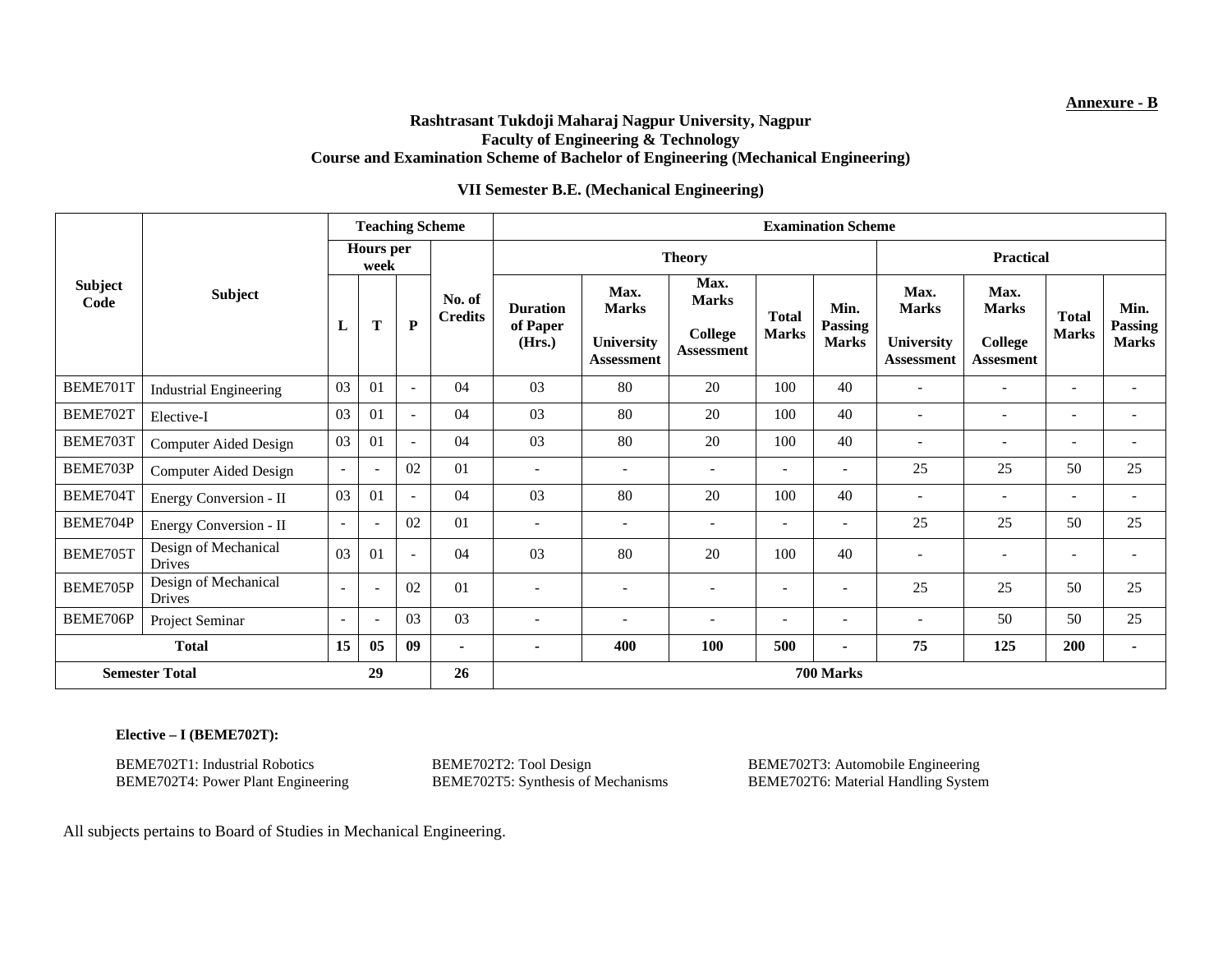#### **Rashtrasant Tukdoji Maharaj Nagpur University, Nagpur Faculty of Engineering & Technology Course and Examination Scheme of Bachelor of Engineering (Mechanical Engineering)**

#### **VIII Semester B.E. (Mechanical Engineering)**

|                        | <b>Subject</b>               | <b>Teaching Scheme</b>   |                |                          |                          | <b>Examination Scheme</b>             |                                                         |                                                             |                                       |                                 |                                                                |                                                     |                              |                                 |
|------------------------|------------------------------|--------------------------|----------------|--------------------------|--------------------------|---------------------------------------|---------------------------------------------------------|-------------------------------------------------------------|---------------------------------------|---------------------------------|----------------------------------------------------------------|-----------------------------------------------------|------------------------------|---------------------------------|
| <b>Subject</b><br>Code |                              | <b>Hours</b> per<br>week |                |                          |                          |                                       | <b>Theory</b>                                           |                                                             |                                       |                                 |                                                                | <b>Practical</b>                                    |                              |                                 |
|                        |                              | L                        | T              | ${\bf P}$                | No. of<br><b>Credits</b> | <b>Duration</b><br>of Paper<br>(Hrs.) | Max.<br><b>Marks</b><br>University<br><b>Assessment</b> | Max.<br><b>Marks</b><br><b>College</b><br><b>Assessment</b> | <b>Total</b><br><b>Marks</b>          | Min.<br>Passing<br><b>Marks</b> | Max.<br><b>Marks</b><br><b>University</b><br><b>Assessment</b> | Max.<br><b>Marks</b><br>College<br><b>Assesment</b> | <b>Total</b><br><b>Marks</b> | Min.<br>Passing<br><b>Marks</b> |
| BEME801T               | <b>Industrial Management</b> | 03                       | 01             | $\overline{\phantom{a}}$ | 04                       | 03                                    | 80                                                      | 20                                                          | 100                                   | 40                              | $\overline{\phantom{a}}$                                       | $\overline{\phantom{a}}$                            | $\overline{\phantom{a}}$     | $\overline{\phantom{a}}$        |
| BEME802T               | $Electric - II$              | 03                       | 01             | $\overline{\phantom{a}}$ | 04                       | 03                                    | 80                                                      | 20                                                          | 100<br>40<br>$\overline{\phantom{a}}$ |                                 |                                                                |                                                     | $\overline{\phantom{a}}$     |                                 |
| BEME802P               | $Electric - II$              | $\overline{\phantom{a}}$ |                | 02                       | 01                       | $\overline{\phantom{a}}$              | $\overline{\phantom{a}}$                                | $\overline{\phantom{a}}$                                    | $\overline{\phantom{a}}$              |                                 | 25                                                             | 25                                                  | 50                           | 25                              |
| BEME803T               | $Electric - III$             | 03                       | 01             | $\overline{\phantom{a}}$ | 04                       | 03                                    | 80                                                      | 20                                                          | 100                                   | 40                              | $\overline{\phantom{a}}$                                       | $\overline{\phantom{a}}$                            | $\sim$                       | $\overline{\phantom{a}}$        |
| BEME804T               | Automation in Production     | 03                       | 01             | $\overline{\phantom{a}}$ | 04                       | 03                                    | 80                                                      | 20                                                          | 100                                   | 40                              | $\overline{\phantom{a}}$                                       | $\overline{\phantom{a}}$                            | $\overline{\phantom{a}}$     | $\overline{\phantom{a}}$        |
| BEME804P               | Automation in Production     | $\overline{\phantom{a}}$ |                | 02                       | 01                       | $\overline{\phantom{a}}$              | $\overline{\phantom{a}}$                                | $\overline{\phantom{a}}$                                    | $\overline{\phantom{a}}$              | $\overline{\phantom{a}}$        | 25                                                             | 25                                                  | 50                           | 25                              |
| BEME805T               | Energy Conversion - III      | 03                       | 01             | $\overline{\phantom{a}}$ | 04                       | 03                                    | 80                                                      | 20                                                          | 100                                   | 40                              | $\overline{\phantom{a}}$                                       | $\overline{\phantom{a}}$                            | $\overline{\phantom{a}}$     | $\overline{\phantom{a}}$        |
| BEME805P               | Energy Conversion - III      | $\overline{\phantom{a}}$ |                | 02                       | 01                       | $\overline{\phantom{a}}$              | $\overline{\phantom{a}}$                                | $\overline{\phantom{a}}$                                    | $\blacksquare$                        | $\overline{\phantom{a}}$        | 25                                                             | 25                                                  | 50                           | 25                              |
| BEME806P               | Project                      | $\overline{\phantom{a}}$ |                | 06                       | 06                       | $\overline{a}$                        |                                                         |                                                             | $\overline{\phantom{0}}$              |                                 | 75                                                             | 75                                                  | 150                          | 75                              |
| Total                  |                              | 15                       | 0 <sub>5</sub> | 12                       |                          | $\blacksquare$                        | 400                                                     | <b>100</b>                                                  | 500                                   | $\blacksquare$                  | 150                                                            | 150                                                 | 300                          | $\overline{\phantom{a}}$        |
| <b>Semester Total</b>  |                              |                          | 32             |                          | 29                       |                                       |                                                         |                                                             |                                       | 800 Marks                       |                                                                |                                                     |                              |                                 |

#### **Elective – II (BEME802T, BEME802P):**

BEME802T1/P1: Finite Element Method BEME802T2/P2: Computer Integrated Manufacturing BEME802T3/P3: Industrial Fluid Power<br>BEME802T4/P4: Management Information Systems BEME802T5/P5: Refrigeration & Air-Conditioning BEME802T6 BEME802T5/P5: Refrigeration & Air-Conditioning

**Elective – III (BEME803T):** 

BEME803T1: Advanced Manufacturing Techniques BEME803T2: Machine Tool Design BEME803T3: BEME803T3: Renewable Energy Systems BEME803T4: Mechanical Vibrations BEME803T5: Advance I.C. Engine BEME803T6: Tribology BEME803T4: Mechanical Vibrations

All subjects pertains to Board of Studies in Mechanical Engineering.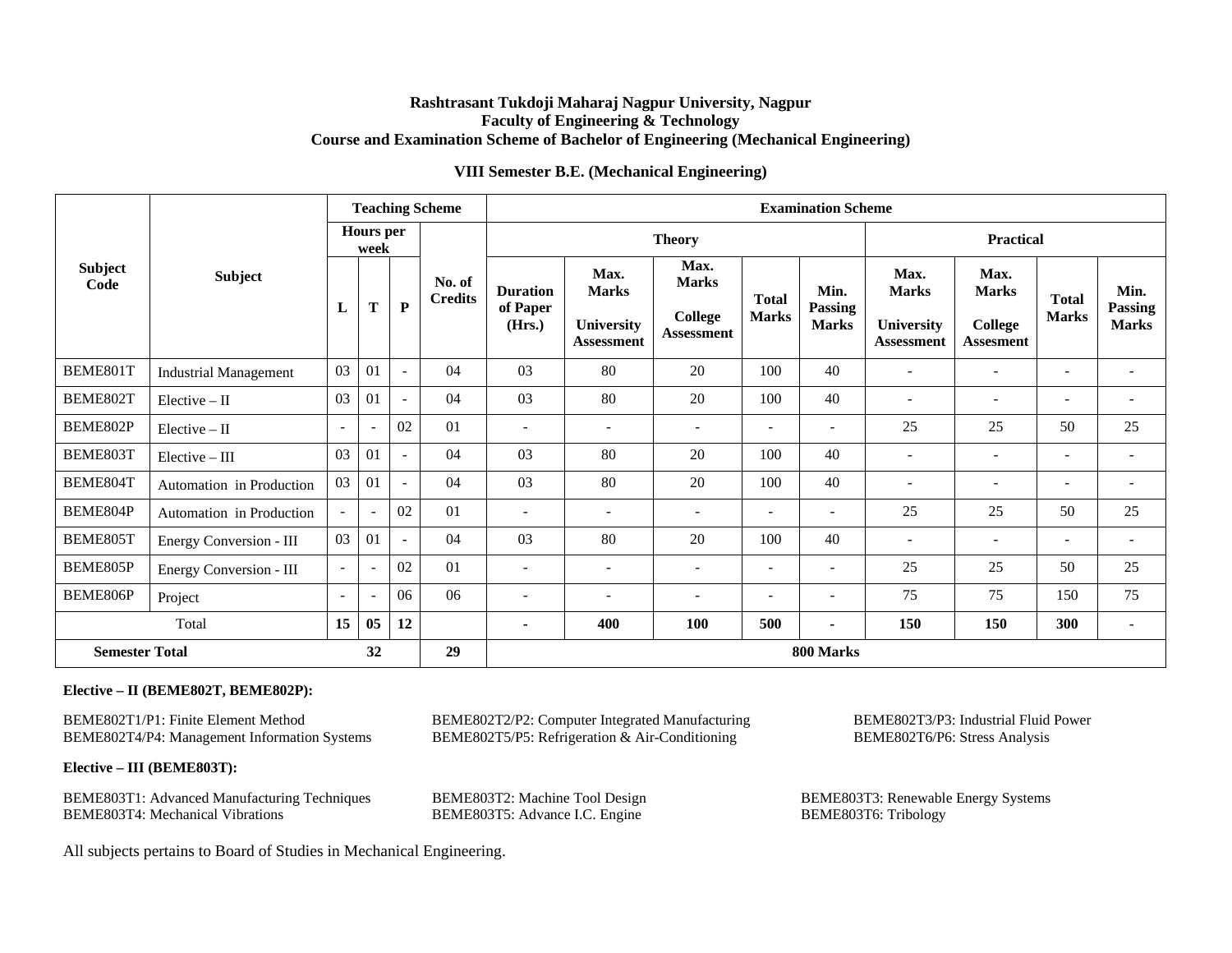# **Rashtrasant Tukdoji Maharaj Nagpur University, Nagpur Faculty of Engineering and Technology**

# **B.E. (MECHANICAL ENGINEERING)**

# **ABSORPTION SCHEME**

|                        | As per Non-Credit Base Scheme (Non-CBS)                    |                             | As Per Credit Base Scheme (CBS) |                                                            |  |
|------------------------|------------------------------------------------------------|-----------------------------|---------------------------------|------------------------------------------------------------|--|
| <b>Subject</b><br>Code | <b>Subject</b>                                             | <b>Theory</b><br>/Practical | <b>Subject Code</b>             | <b>Subject</b>                                             |  |
| 7ME1                   | Production Technology - II                                 | Theory                      | BEME701T                        | <b>Industrial Engineering</b>                              |  |
|                        | $Elective - I$ : Industrial<br>Robotics                    | Theory                      | BEME702T1                       | Elective - I : Industrial<br>Robotics                      |  |
| 7ME <sub>2</sub>       | Elective - I: Tool Design                                  | Theory                      | BEME702T2                       | Elective - I: Tool Design                                  |  |
|                        | Elective - I: Synthesis of<br>Mechanisms                   | Theory                      | BEME702T5                       | Elective - I: Synthesis of<br>Mechanisms                   |  |
|                        | Elective - I: Power Plant<br>Engineering                   | Theory                      | BEME702T4                       | Elective - I: Power Plant<br>Engineering                   |  |
|                        | Elective $-$ I:<br>Project Evaluation and<br>Management    | Theory                      |                                 |                                                            |  |
|                        | Elective - I: Material<br><b>Handling System</b>           | Theory                      | BEME702T6                       | Elective - I: Material<br><b>Handling Systems</b>          |  |
|                        | Elective - I: Advance I.C.<br>Engines                      | Theory                      | <b>BEME803T5</b>                | Elective - I: Advance I.C.<br>Engine                       |  |
| 7ME3                   | Elective - II: Finite Element<br>Method                    | Theory /<br>Practical       | BEME802T1/P1                    | Elective - II: Finite<br><b>Element Method</b>             |  |
|                        | Elective - II: Computer<br><b>Integrated Manufacturing</b> | Theory /<br>Practical       | <b>BEME802T2/P2</b>             | Elective - II: Computer<br><b>Integrated Manufacturing</b> |  |
|                        | Elective - II: Industrial Fluid<br>Power                   | Theory /<br>Practical       | <b>BEME802T3/P3</b>             | $Elective - II$ : Industrial<br><b>Fluid Power</b>         |  |
|                        | Elective - II: Management<br><b>Information System</b>     | Theory /<br>Practical       | <b>BEME802T4/P4</b>             | Elective - II: Management<br><b>Information System</b>     |  |
|                        | Elective - II: Stress Analysis                             | Theory /<br>Practical       | BEME802T6/P6                    | Elective - II: Stress<br>Analysis                          |  |
|                        | Elective - II: Refrigeration<br>& Air-Conditioning         | Theory /<br>Practical       | <b>BEME802T5/P5</b>             | Elective - II: Refrigeration<br>& Air-Conditioning         |  |
| 7ME4                   | Energy Conversion - II                                     | Theory                      | BEME704T                        | Energy Conversion - II                                     |  |
| 7ME4                   | Energy Conversion - II                                     | Practical                   | BEME704P                        | Energy Conversion - II                                     |  |
| 7ME5                   | Machine Design - III                                       | Theory                      | BEME705T                        | Design of Mechanical<br>Drives                             |  |
| 7ME5                   | Machine Design - III                                       | Practical                   | BEME705P                        | Design of Mechanical<br><b>Drives</b>                      |  |
| 7ME <sub>6</sub>       | Project Seminar                                            | Practical                   | BEME706P                        | Project Seminar                                            |  |

# **SEVENTH SEMESTER B.E. (Mechanical Engineering)**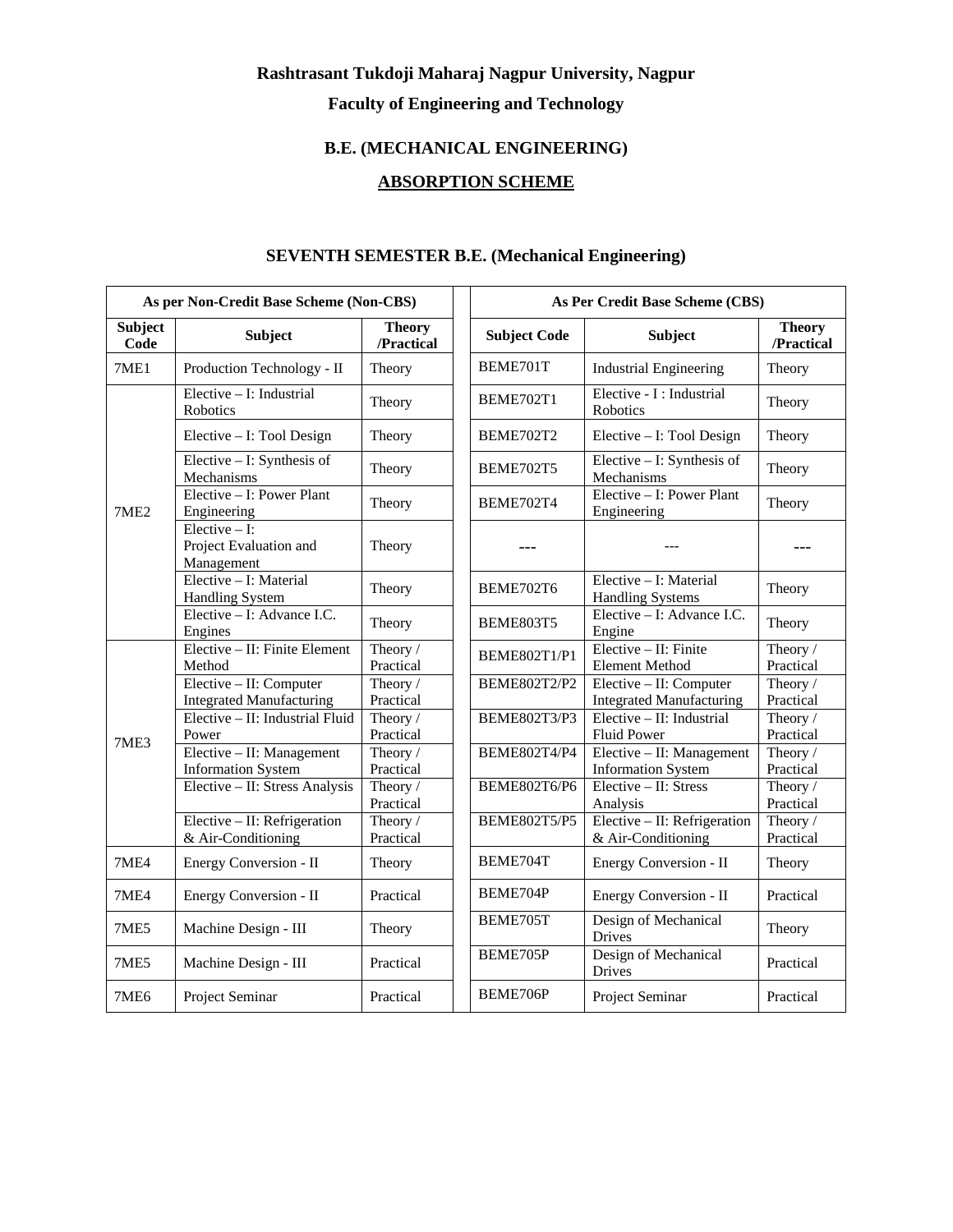|                        | As per Non-Credit Base Scheme (Non-CBS)                     |                             | As Per Credit Base Scheme (CBS) |                                                      |                             |  |
|------------------------|-------------------------------------------------------------|-----------------------------|---------------------------------|------------------------------------------------------|-----------------------------|--|
| <b>Subject</b><br>Code | <b>Subject</b>                                              | Theory/<br><b>Practical</b> | <b>Subject</b><br>Code          | <b>Subject</b>                                       | Theory/<br><b>Practical</b> |  |
| 8ME1                   | <b>Industrial Management</b>                                | Theory                      | BEME801T                        | <b>Industrial Management</b>                         | Theory                      |  |
|                        | Elective – III: Advanced<br><b>Manufacturing Techniques</b> | Theory                      | <b>BEME803T1</b>                | Elective – III: Advanced<br>Manufacturing Techniques | Theory                      |  |
|                        | Elective - III: Machine<br><b>Tool Design</b>               | Theory                      | <b>BEME803T2</b>                | Elective - III: Machine<br><b>Tool Design</b>        | Theory                      |  |
|                        | Elective – III: Renewable<br><b>Energy Systems</b>          | Theory                      | <b>BEME803T3</b>                | Elective – III: Renewable<br><b>Energy Systems</b>   | Theory                      |  |
| <b>8ME2</b>            | Elective $-$ III: Vibrations                                | Theory                      | <b>BEME803T4</b>                | Elective - III: Mechanical<br><b>Vibrations</b>      | Theory                      |  |
|                        | $Elective - III$ :<br>Mechatronics                          | Theory                      |                                 |                                                      |                             |  |
|                        | Elective – III: Automobile<br>Engineering                   | Theory                      | BEME702T3                       | Elective – I: Automobile<br>Engineering              | Theory                      |  |
|                        |                                                             |                             | <b>BEME803T6</b>                | Elective - III: Tribology *                          | Theory                      |  |
| <b>8ME3</b>            | <b>Automation in Production</b>                             | Theory                      | BEME804T                        | <b>Automation in Production</b>                      | Theory                      |  |
| <b>8ME3</b>            | <b>Automation in Production</b>                             | Practical                   | BEME804P                        | Automation in Production                             | Practical                   |  |
| 8ME4                   | Energy Conversion - III                                     | Theory                      | BEME805T                        | Energy Conversion - III                              | Theory                      |  |
| 8ME4                   | Energy Conversion - III                                     | Practical                   | BEME805P                        | <b>Energy Conversion - III</b>                       | Practical                   |  |
| <b>8ME5</b>            | <b>Computer Aided Design</b>                                | Theory                      | BEME703T                        | <b>Computer Aided Design</b>                         | Theory                      |  |
| <b>8ME5</b>            | Computer Aided Design                                       | Practical                   | BEME703P                        | Computer Aided Design                                | Practical                   |  |
| <b>8ME6</b>            | Project                                                     | Practical                   | BEME806P                        | Project                                              | Practical                   |  |

# **EIGHTH SEMESTER B.E. (Mechanical Engineering)**

\* Additional Subjects in CBS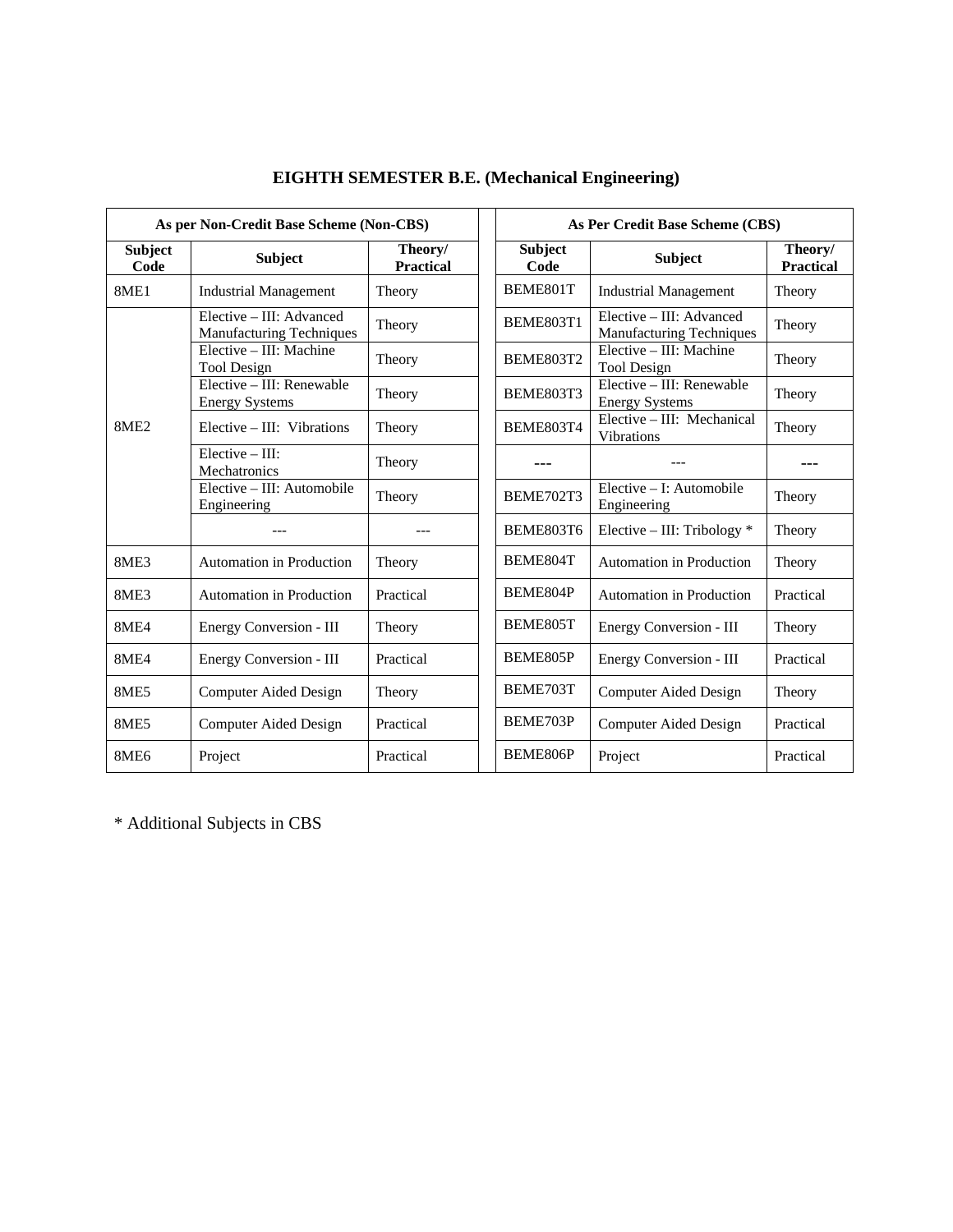# **B.E. (MECHANICAL ENGINEERING): SEVENTH SEMESTER**

# **BEME701T: INDUSTRIAL ENGINEERING (Theory)**

# **CREDITS: 04**

**Teaching Scheme Examination Scheme** 

Lectures: 3 Hours/Week Duration of Paper: 03 Hours

Tutorial: 1 Hour/Week University Assessment: 80 Marks College Assessment: 20 Marks

**Course Objectives and Expected Outcomes:** The course objective is to introduce the discipline and profession of industrial engineering. This course provides knowledge and skills for designing work system as a form of integrated system, planning and controlling of a production system, ability to design a facility lay out, problem and organization of design process and value engineering and skill to apply methods in value engineering to improve the competitiveness of product/service, to apply ergonomics principles in industry and for planning and controlling maintenance system.

# **UNIT – I [ 8 Hrs.]**

Work Study: Productivity – Concept and objectives of productivity, Types of productivity, factors affecting productivity. Tools and techniques to improve productivity, Measurement of productivity. Work study and methods study : Definitions, objectives, steps in method study, process charts, string diagram, motion study, micro motion study, SIMO Chart.

# UNIT – II [ 8 Hrs.]

Work measurement : Objectives, definition, stop watch study, work sampling, PMTs, MTM & Work factor method.

Ergonomics : Objectives, Human factors in Engg., Man machine system, display design, design of controls. Principles of motion economy, work place design.

# UNIT – III [ 8 Hrs.]

Forecasting: Need for forecasting, classification of forecasting methods like judgmental technique, time series analysis, least square method, moving average method, exponential smoothing method.

# **UNIT – IV [ 8 Hrs.]**

Maintenance: Objectives, Types of maintenance, preventive, predictive, break down maintenance. Reliability and maintainability analysis. Failure data analysis, reliability, MTBT, MTTR, Batch tub curve, series parallel and stand by system.

# $UNIT - V$  [ 8 Hrs.]

Quality Control: Definition, function, objective, characteristics. Quality, quality of design quality of conformance, process control charts and process capability. Types of sampling concepts & significance. Acceptance sampling, OC curves, sampling plans, inspection: types & objectives.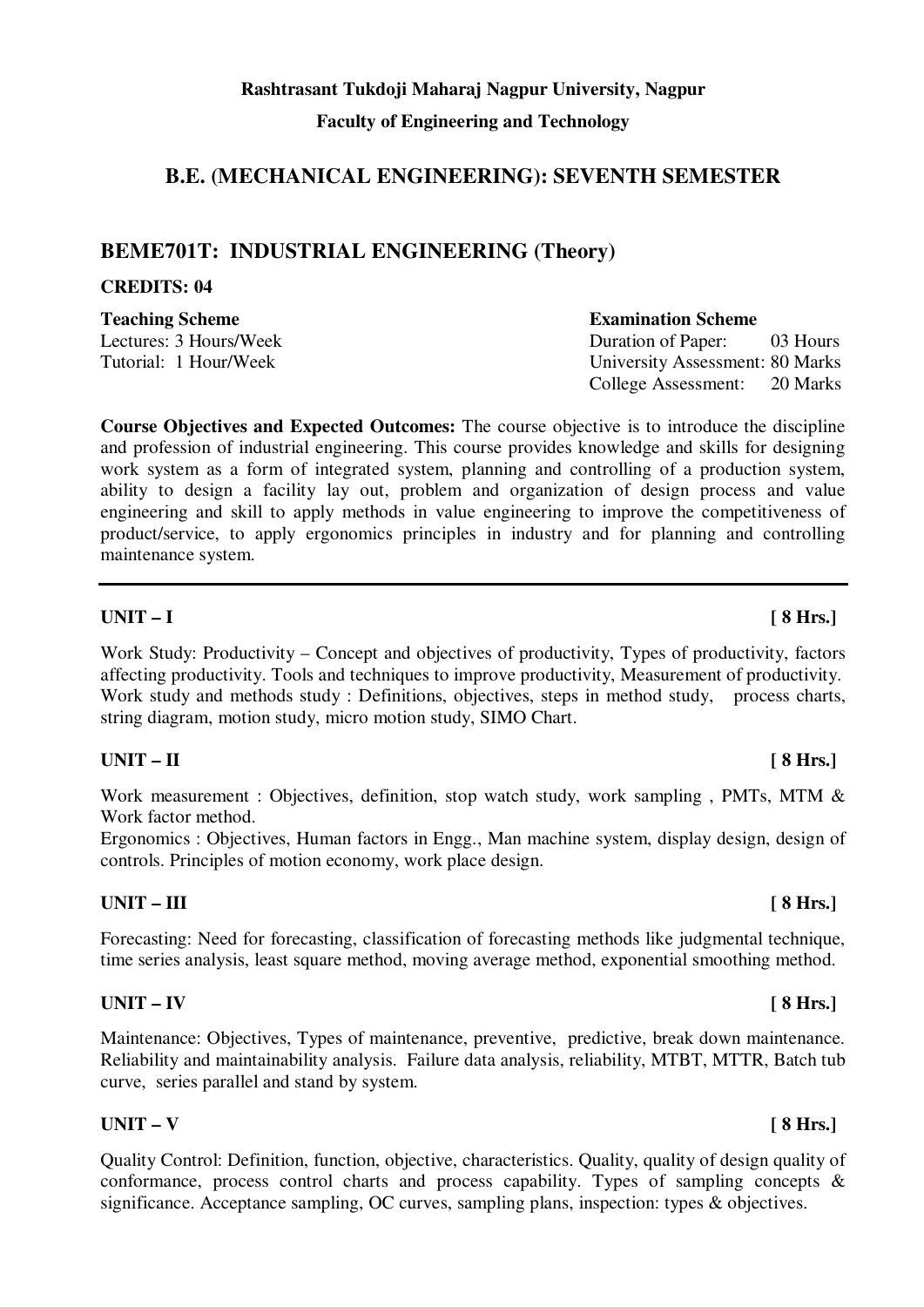Statistical Quality Control: Quality assurance & quality Planning, Quality audit, Vendor quality rating, TQM, ISO: 9000, BIS 14000. Philosophy of Six Sigma, approaches to quality improvement.

**LIST OF TUTORIALS:** Tutorials based on above syllabus.

### **TEXT BOOKS:**

- 1. Industrial Engineering & Production Management, Martand Telsang, S. Chand & co.
- 2. Maynard H.B.: Industrial Engineering Handbook, McGraw Hill.
- 3. Industrial Engineering. & Management, Arun Vishwanath, SciTech Publication.
- 4. Industrial Engineering and Management, N.V.S. Raju, Cengage Publication.
- 5. Statistical Quality Control, E. Grant & R. S. Leavenworth, McGraw Hill.

- 1. Work Study, ILO.
- 2. Motion & Time study by R.M. Barnes, John Wiley.
- 3. Ergonomics by K.F.H. Murell, Springer.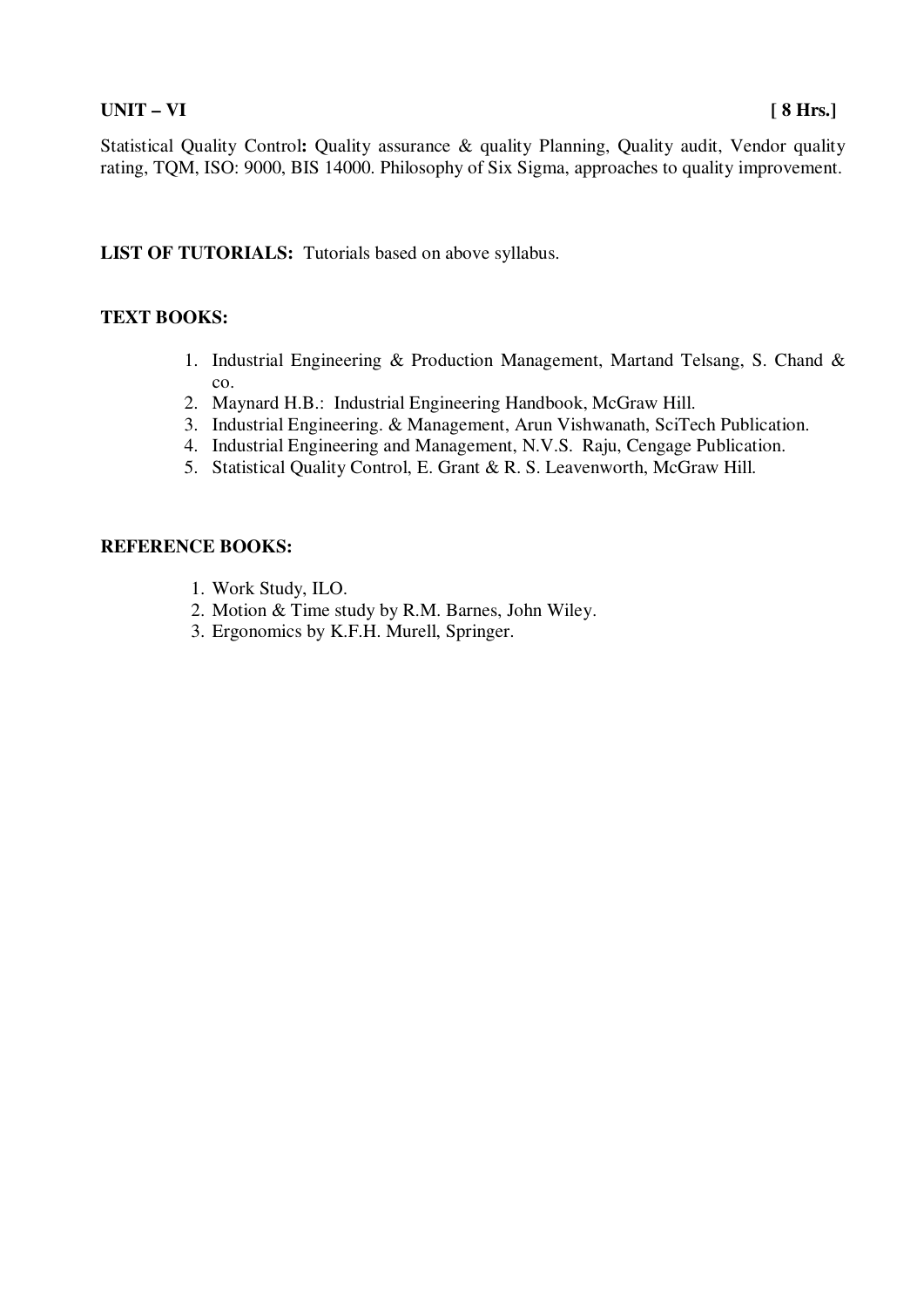# **BEME702T1: ELECTIVE-I: INDUSTRIAL ROBOTICS (Theory)**

### **CREDITS: 04**

**Course Objectives and Expected Outcomes:** This course aimed to understand Robots, their components, functions, programming and applications. During this course students shall be able to describe industrial robot designs and how they are incorporated in industry. Further student will be able to identify robot classification systems, robot components, tooling, sensors and support systems. He will also learn; how robots are interfaced with other machines in the industrial setting and shall utilize learned techniques to program industrial robots, integrate robotics for different tasks.

### **UNIT – I [ 8 Hrs.]**

Fundamentals of Robotics: Introduction Automation & Robotics robot applications robotic systems, robot anatomy and robot configurations, Joint types used in robots, robot wrists, joint notation schemes, work value for various robot anatomies, robot specifications, introduction to robot arm dynamics.

### UNIT – II [ 8 Hrs.]

Robots end-effectors-classification of end-effectors, mechanical grippers, hooking or lifting grippers, grippers for molten metal's, plastics, vacuum cups, magnetic grippers, electrostatic grippers, multiple grippers, internal & external grippers, drive systems for gripers, active & passive grippers.

# UNIT – III [ 8 Hrs.]

Robot Kinematics - Forward & reverse kinematics, forward and reverse transformation of two DOF & three DOF 2-D manipulator, homogeneous transformations. Robot drives & control-pneumatic power drives, hydraulic systems, electric drives, robot controllers-servo and non servo systems, motion control of robots, point to point and continuous path control, teaching of robots, robot programming methods. Basic control system models, slew motion, joint-interpolated motion and straight line motion.

### **UNIT – IV [ 8 Hrs.]**

Robot Sensors: Scheme of robotic sensors, contact type sensors, force, torque, touch, position, velocity sensors, non-contact type sensors, electro-optical imaging sensors, proximity sensors, range imaging sensors, robot environment and robot input/output interfaces, machine intelligence, safety measures in robots.

### $UNIT - V$  [ 8 Hrs.]

Robot cell layouts, multiple robots and machine interface, other considerations in work cell design, work cell control, interlocks, error detection and recovery, work cell controller, robot cycle time analysis.

#### **Teaching Scheme Examination Scheme**

Lectures: 3 Hours/Week Duration of Paper: 03 Hours Tutorial: 1 Hour/Week University Assessment: 80 Marks College Assessment: 20 Marks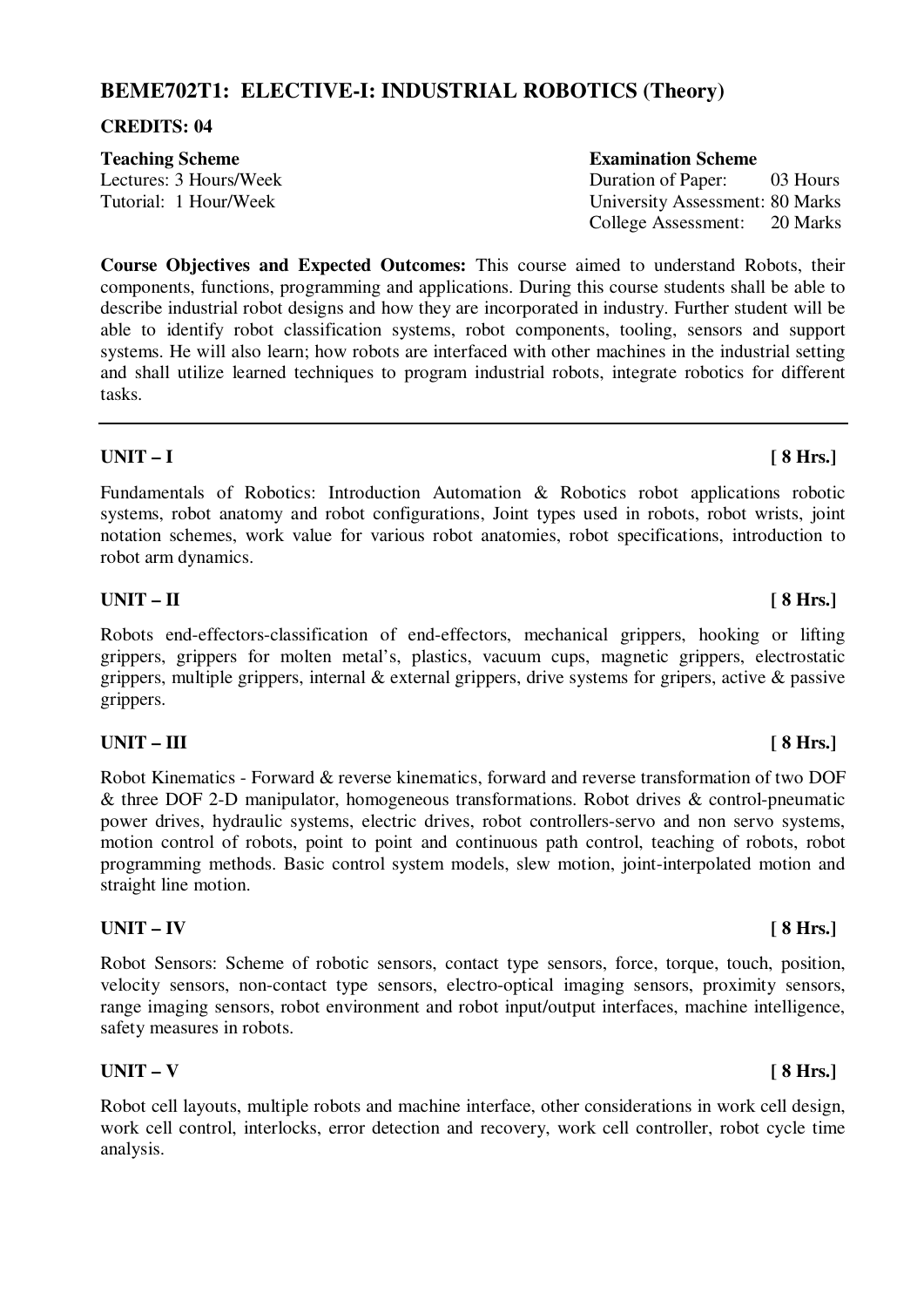#### **UNIT – VI [ 8 Hrs.]**

Quantitative Techniques for economic performance of robots: Robot investment coats, robot operating expenses. General considerations in robot material handling, material transfer applications, pick and place operations, palletizing and related operations, machine loading and unloading, die casting, plastic moulding, forging, machining operations, stamping press operations using robots.

**LIST OF TUTORIALS:** Tutorials based on above syllabus.

### **TEXT BOOKS:**

- 1. Robotics Technology & Flexible Automation, S. R. Deb, Tata McGraw Hill.
- 2. Industrial Robotics, M. P. Groover, McGraw Hill.
- 3. Robotics for Engineers, Y. Koren, McGraw Hill.

- 1. Robots & Manufacturing Automation by Asfahal C. Ray, John Wiley.
- 2. Robotic Engineering, Richard D. Klafter, PHI.
- 3. Robots & Control, Mittal & Nagrath, Tata McGraw Hill.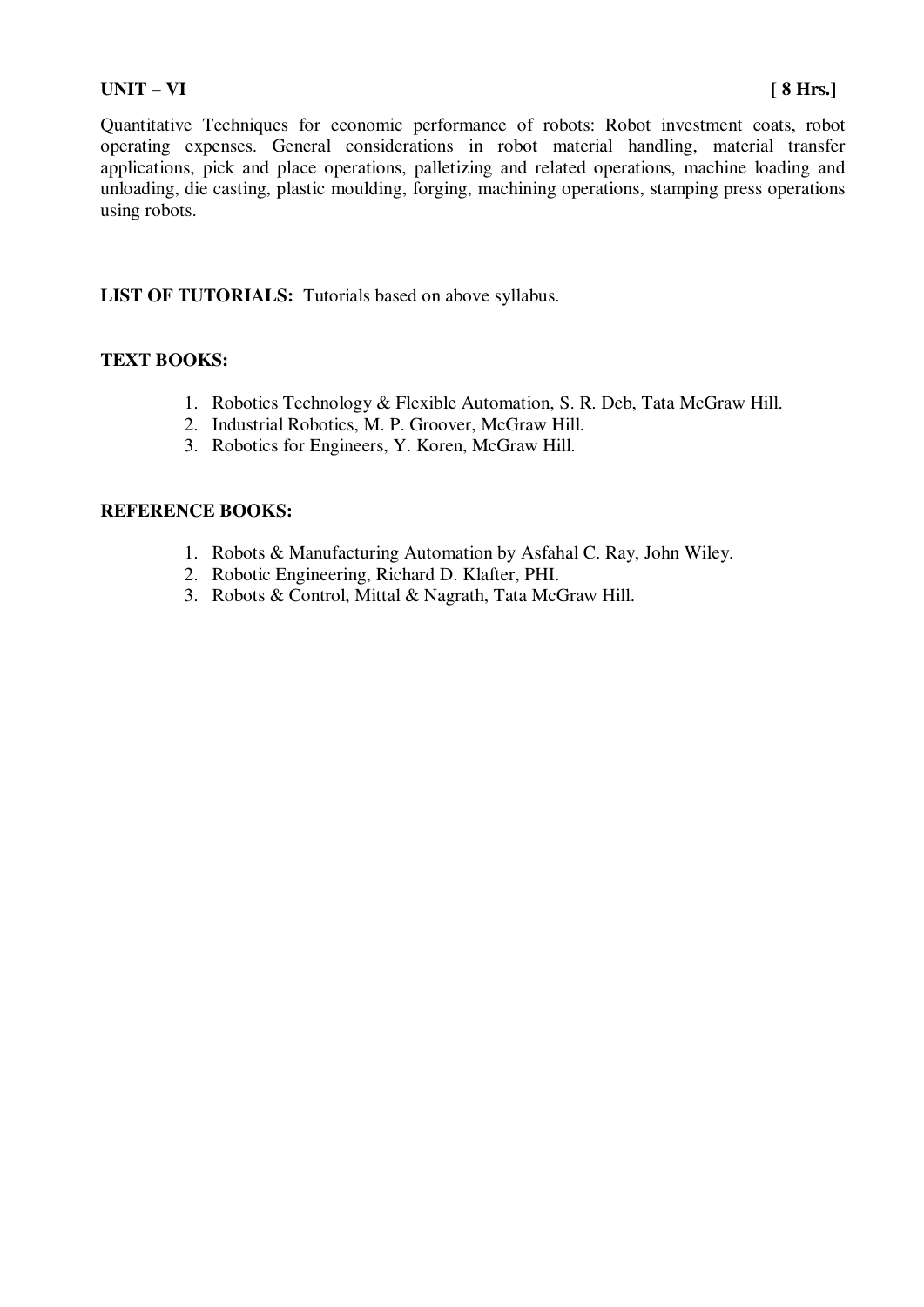# **BEME702T2: ELECTIVE – I: TOOL DESIGN (Theory)**

### **CREDITS: 04**

**Teaching Scheme Examination Scheme** 

Lectures: 3 Hours/Week Duration of Paper: 03 Hours Tutorial: 1 Hour/Week University Assessment: 80 Marks College Assessment: 20 Marks

**Course Objectives and Expected Outcomes:** This course deals with various types of cutting tools, the mechanics of metal cutting, design of gauges, design of metal cutting tools and also to understand various press working operations along with die design for sheet metal working, basics of forging dies and design of jigs and fixtures.

### **UNIT – I [ 8 Hrs.]**

Theory of metal cutting: Introduction, cutting tool materials, different types of cutting tools used for machining, designation of cutting tools, different types of systems used for designating cutting tools, types of chips, Merchant's theory, determination of shear angle, velocity and force relationship, cutting power, energy. Tool wear, tool life criteria, variables affecting tool life, machinability.

# **UNIT – II** [ 8 Hrs.]

Design of cutting tools: Design of single point cutting tools and form tools. Drills- Introduction, types, geometry, design of drills. Milling cutters – Introduction, types, geometry and design of milling cutters. Reamers, taps and broaches – Constructional features only.

# UNIT – III [ 8 Hrs.]

Press working (Cutting operation dies): Introduction, different types of operations performed on presses, different types of presses, capacity calculation of presses. Different types of dies- Simple dies, compound dies, progressive dies, combination dies, transfer dies. Cutting operations, cutting force, methods for reducing cutting forces, cutting clearance, effect of cutting clearance on sheet metal, design of various types of dies for cutting operation.

# **UNIT – IV [ 8 Hrs.]**

Press working (Bending. Forming & Drawing dies):

Bending: Bending terminology, types of bending operation, blank development, spring back and its prevention, bending force and design of bending dies.

Forming: Introduction, types of forming dies - Solid form dies, pad type form dies, curling dies, embossing dies, coining dies and its design.

Drawing: Metal flow in drawing operation, factors affecting metal flow, calculation of number of draws, development of blank, drawing force, blank holding force and design of various types of drawing dies i.e. single action draw die, double action draw die and inverted dies.

### $UNIT - V$  [ 8 Hrs.]

Forging die design: Introduction, classification of forging dies, single impression dies, multiple impression dies. Forging design factors – Draft, fillet and corner radius, parting line, shrinkage and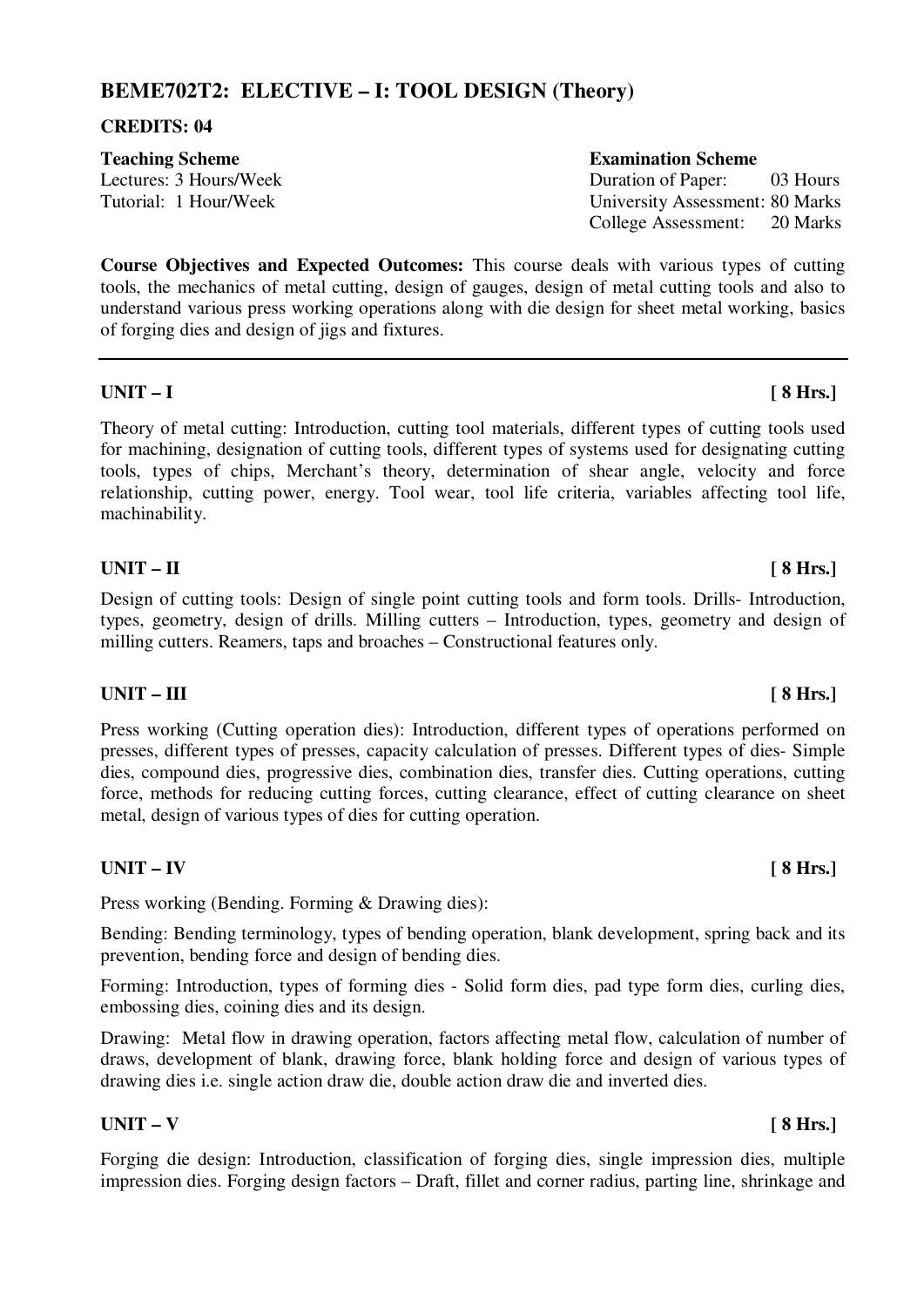die wear, mismatch, finish allowances, webs and ribs. Preliminary forging operations – Fullering, edging, bending, drawing, flattering, blacking, finishing, cut off.

Die design for machine forging - Determination of stock size in closed and open die forging. Tools for flash trimming and hole piercing, materials and manufacture of forging dies.

### UNIT – VI [ 8 Hrs.]

Design of jigs and fixtures: Introduction, concept of degrees of freedom, 3-2-1 principle of location, principles of location and clamping for jig and fixtures design, different types of locators and clamps, jig bushes, its types, materials and heat treatments, different types of jigs and its design.

Essential features of different types of fixtures, design of fixtures, indexing jigs and fixtures. automatic clamping devices.

**LIST OF TUTORIALS:** Tutorials based on above syllabus.

### **TEXT BOOKS:**

- 1. Tool Design, Donaldson, Tata Mc-Graw Hill.
- 2. Fundamentals of Tool Design, Kempster
- 3. Computer Aided Fixture design, Rongi Yeming, Marcel Dekker Inc. NY.
- 4. Unconventional Clamping Systems by Juran and Grant.
- 5. Jigs and Fixtures Design by Joshi, Tata McGraw Hill.
- 6. Tool Design, S. K. Basu, India Book House.

- 1. Fundamentals of Tool Design, Pollock, Reston Publishing Company.
- 2. Fundamentals of Tool Design, ASTME, Tata McGraw Hill.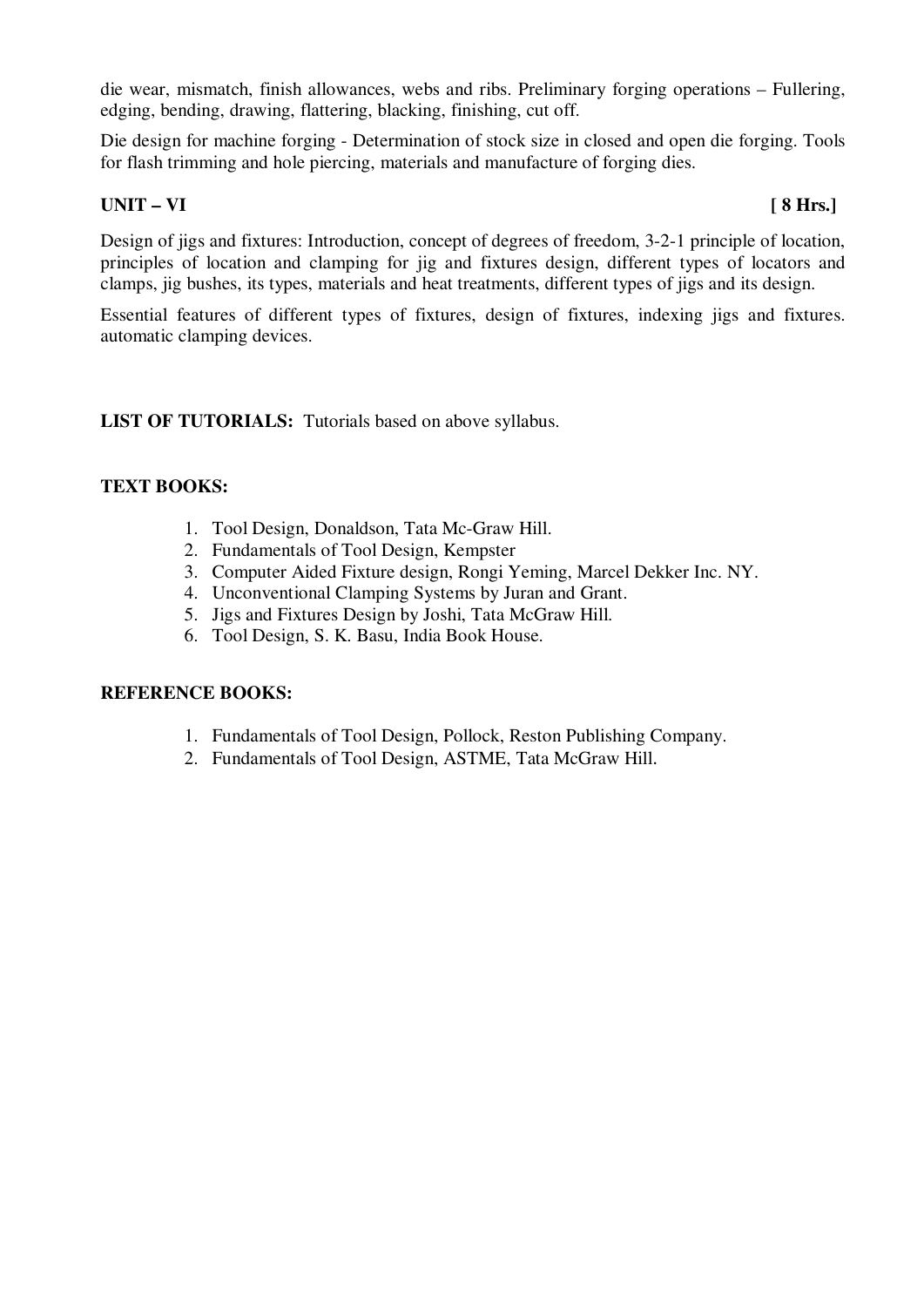# **BEME702T3: ELECTIVE – I: AUTOMOBILE ENGINEERING (Theory)**

### **CREDITS: 04**

**Course Objectives and Expected Outcomes:** This course is designed to understand the basic concepts of automobile and its components. It includes information of different chassis, frame, power plant, clutch, gear box, transmission system, brakes, steering systems, wheels, tyres, suspension systems and electrical systems used in automobile. At the end of this course, students will be able to understand the basics about the vehicle, its components and recent advances in automobiles.

# **UNIT – I [ 8 Hrs.]**

Introduction, Automobile history and development.

Chassis and Frame: Layout of chassis & its main components. Types of frames, conventional frames and unitized chassis, articulated, rigid vehicles, prime movers, hybrid car & electric car. Power Plant: Constructional features of different types of engines used in automobiles. Fuel supply systems, cooling systems, lubrication systems.

### **UNIT – II** [ 8 Hrs.]

Clutch: Necessity, requirements of a clutch system. Types of Clutches, centrifugal clutch, single & multi plate clutch, fluid clutch.

Gear Box: Necessity of transmission, principle, types of transmission, sliding mesh, constant mesh, synchromesh, transfer gear box, gear selector mechanism, lubrication and control. Torque converter, semiautomatic & automatic transmission.

# UNIT – III [ 8 Hrs.]

Transmission system: Propeller shaft, universal joint, Hotchkiss drive, torque tube drive. Differential – Need and types. Rear axles and Front axles.

Brakes: Need & types, mechanical, hydraulic & pneumatic brakes, electrical brakes, engine exhaust brakes, drum and disc brakes, comparison and details of components. Brake adjustment.

# **UNIT – IV [ 8 Hrs.]**

Steering systems: principle of steering, center point steering, steering linkages, steering geometry and wheel alignment, power steering.

Suspension systems: Function of spring and shock absorber, conventional and Independent suspension system, Telescopic shock absorber, linked suspension systems, rubber, plastic, hydro & pneumatic suspension system.

#### **. UNIT – V [ 8 Hrs.]**

Electrical systems: Battery construction, maintenance, testing and charging, cutout, lighting circuit, horn, side indicator, wiper and panel board instruments. Battery, magneto and electronic ignition systems. Automobile air-conditioning.

### **Teaching Scheme Examination Scheme**

Lectures: 3 Hours/Week Duration of Paper: 03 Hours Tutorial: 1 Hour/Week University Assessment: 80 Marks College Assessment: 20 Marks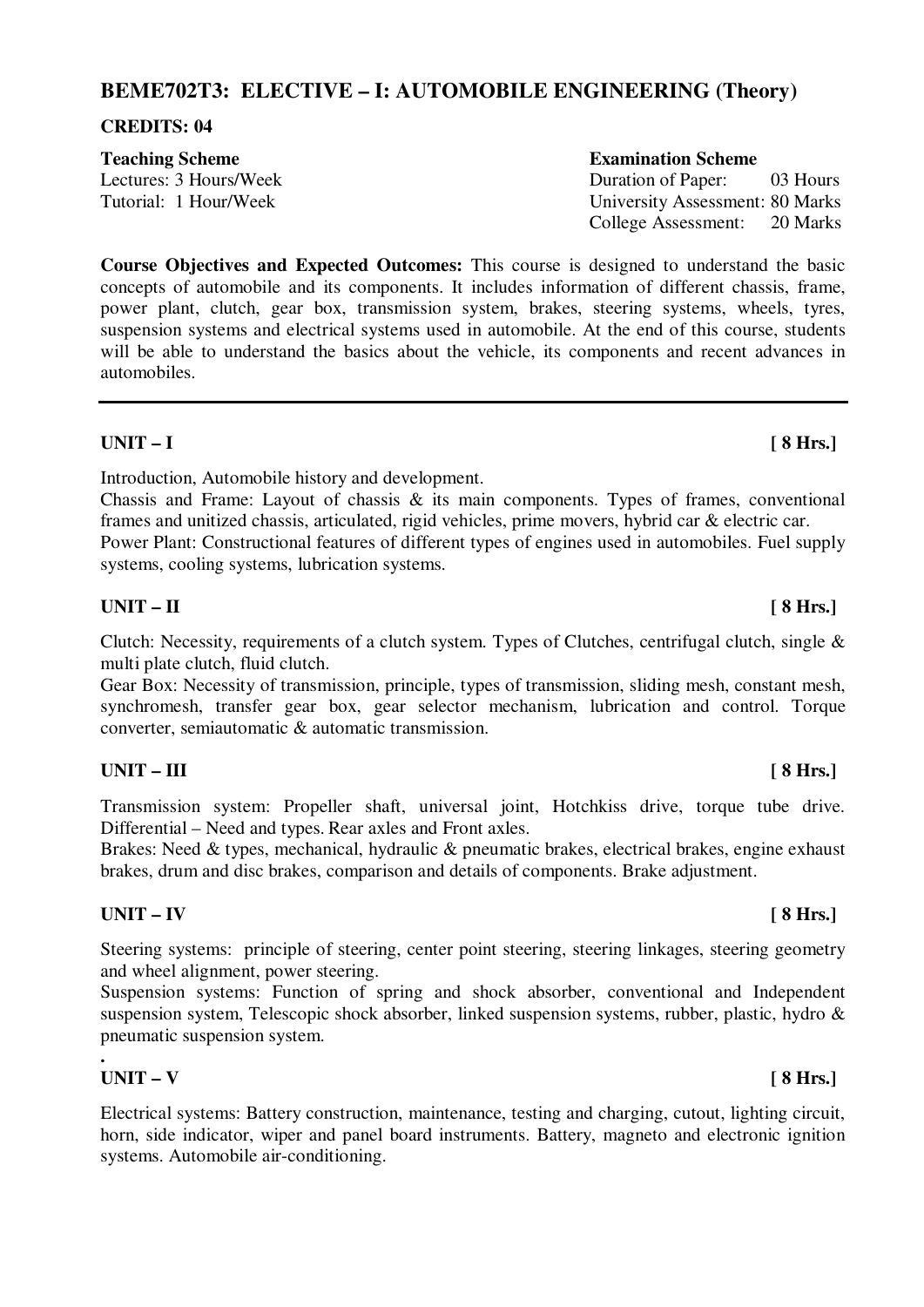Wheels and Tyres: Types of wheels, wheel dimensions, tyre, desirable tyre properties, types of tyres, comparison of radial and bias-ply tyres, tyre construction, tyre materials, factor affecting tyre life, precautions regarding the tyres and wheel balancing.

# **UNIT – VI [ 8 Hrs.]**

Body and Safety Considerations and Modern Developments in Automobiles: Requirements of automobile body, materials for body work, safety considerations, crash worthiness. Recent advances in automobiles such as ABS, electronic power steering, Active suspension, collision avoidance, intelligent lighting, navigational aids and electronic brake distribution system.

### **LIST OF TUTORIALS: (Minimum 8)**

- 1) Introduction, automobile history and development.
- 2) Study of different types of frames, conventional frames & unitized Chassis.
- 3) Study of different types of engines used in automobiles.
- 4) Discussion and demonstration of Clutches.
- 5) Discussion and demonstration of Gear box.
- 6) Discussion and demonstration of Brakes.
- 7) Discussion on different steering systems.
- 8) Discussion on precautions regarding the tyres and wheel balancing.
- 9) Study of automobile air-conditioning.
- 10) Safety considerations, crash worthiness.
- 11) Recent advances in automobiles.
- 12) Visit to automobile service station/Industry.

### **TEXT BOOKS:**

- 1. Automobile Engineering Vol. I & II, Kirpal Singh, Standard Publishers.
- 2. Automotive Mechanics, Joseph Heitner, East West Press.
- 3. Automobile Engineering, R.K.Rajput, Laxmi Publications.
- 4. Automobile Engineering R.B. Gupta, Satya Prakashan New Delhi
- 5. Course in Automobile Engineering, Sharma R. P, Dhanpat Rai and Sons.
- 6. Automobile Engineering, Ramakrishna, PHI Learning Pvt. Ltd.

- 1. Automobile Mechanics, Crause, W.H., Tata McGraw Hill.
- 2. Vehicle and Engine Technology, Heinz Heisler, Arnold London.
- 3. Automotive Engines, Srinivasan S., Tata McGraw Hill.
- 4. Motor Vehicle Technology, J.A. Dolan, Heinemann Educational Books.
- 5. Automobile Engineering Vol. I, II & III, P. S. Gill, Kataria and Sons.
- 6. Automobile Engineering, K.K. Jain, R.B. Asthana, Tata McGraw Hill.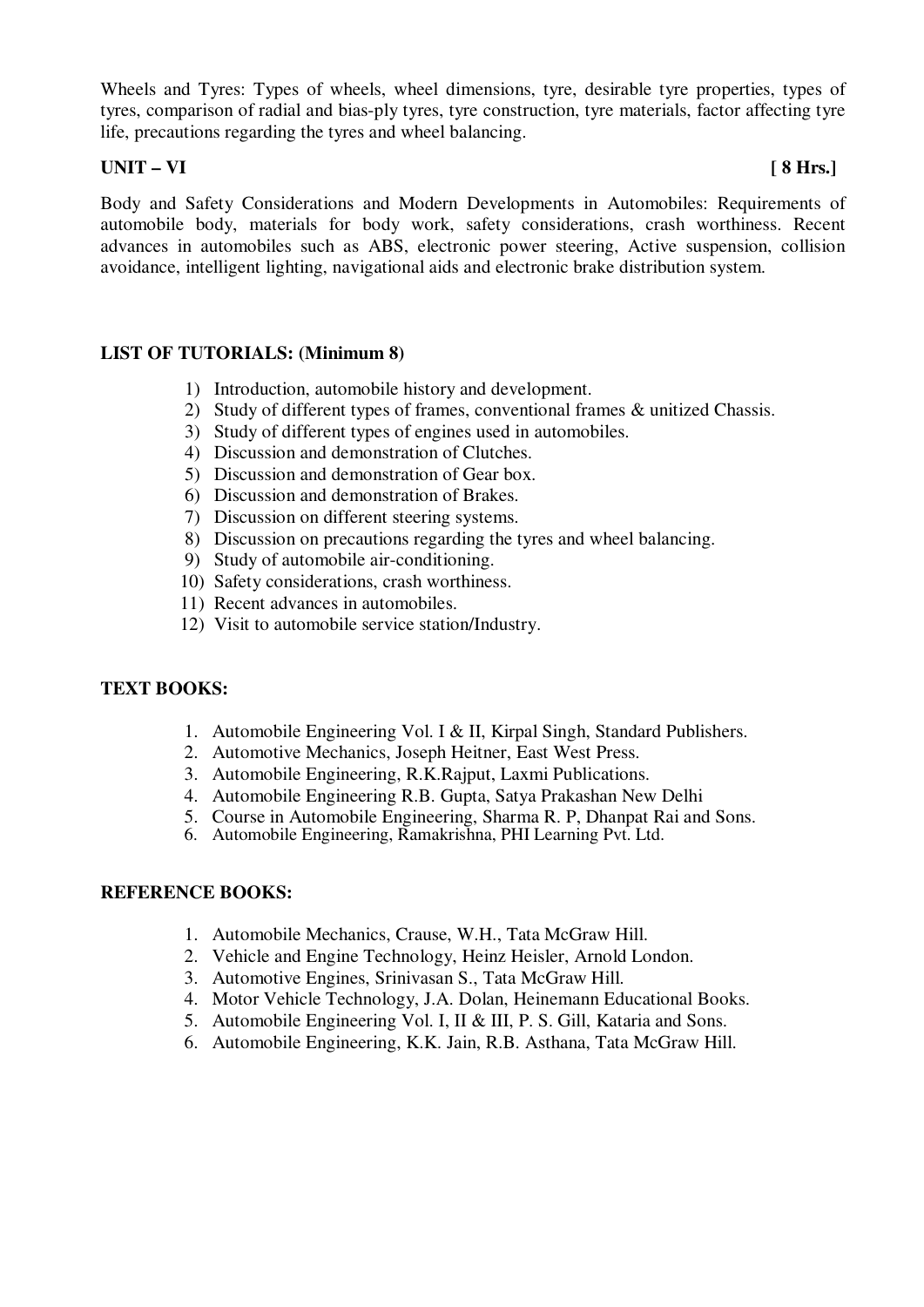# **BEME702T4: ELECTIVE – I: POWER PLANT ENGINEERING (Theory)**

### **CREDITS: 04**

| <b>Teaching Scheme</b> | <b>Examination Scheme</b>       |          |
|------------------------|---------------------------------|----------|
| Lectures: 3 Hours/Week | Duration of Paper:              | 03 Hours |
| Tutorial: 1 Hour/Week  | University Assessment: 80 Marks |          |
|                        | College Assessment: 20 Marks    |          |

**Course Objectives and Expected Outcomes:** This course aims to cover the detailed coverage of steam, hydro, nuclear, diesel and gas turbine power plant. It also introduces emerging technology in power generation like wood/biomass power plant, waste fire power plant. Considering current global environmental scenario, emphasis is stressed over solar hydrogen systems and fuel cell. It also aims to make the students aware about fluidised bed combustion which is one of the best clean coal technology which provides option for biomass conversion. It includes analytical and theoretical treatment of concepts with the right blend of theory design and practice of power stations along with detailing of combined cycle mode of power generation, in depth coverage of thermal, hydroelectric, nuclear, gas turbine and diesel power plant, in depth knowledge of emerging technologies (alternative power plants).

# **UNIT – I [ 8 Hrs.]**

### ECONOMICS AND POWER GENERATION:

Energy Introduction: - power and energy, sources of energy, Indian energy scenario.

Fluctuating loads: - Load curves, various terms and definitions, effect of fluctuating loads, Power and energy, sources of energy, numerical.

Economic analysis; - Tarrif load divison, cost of electricity, power plant economics, economic scheduling principle, numerical.

### **UNIT – II** [ 8 Hrs.]

STEAM POWER PLANT:-**.** 

Analysis of steam cycles: Ideal working fluid for vapour power cycles, Rankine cycle with regeneration and reheating, optimum degree of regeneration, feed water heaters.

Combine cycle power generation:-Binary vapour power cycles, combined cycle plants, gas turbine, steam turbine power plant, cogeneration.

### UNIT – III [ 8 Hrs.]

### COAL COMBUSTION AND STEAM GENERATORS:-

Coal –its properties, coal analysis, combustion reactions , actual air fuel ratio, draught, fans.

Combustion equipment for burning coal: - stoker, crushers, pulveriser, cyclone furnace, fuel firing methods, fluidized bed combustion.

Steam generators:- High pressure boilers, economiser, super heater, reheater, air preheater, electrostatic precipitator, fabric filter and bag houses, ash handling system, feed water treatment, steam turbine, condenser, cooling tower, steam power plant layout, pollution from steam power plant.

# **UNIT – IV [ 8 Hrs.]**

### HYDROELECTRIC POWER PLANT:-

Hydrology: - Rainfall runoff, hydrograph, flow duration curve, mass curve.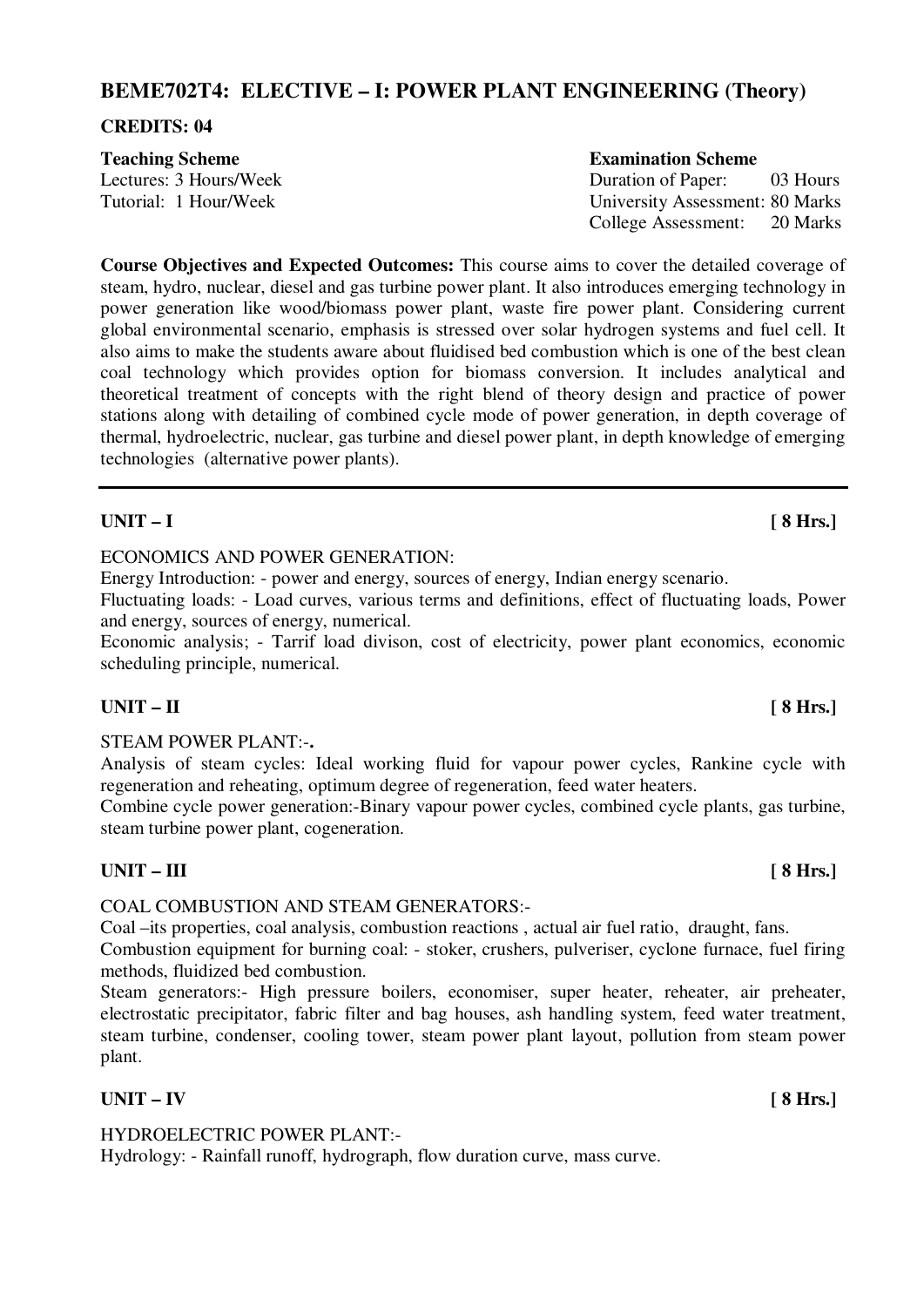Hydroelectric power plant: - Site selection classification of hydroelectric power plant, details of different component, prime movers, governing, advantages and comparison with other power plants.

### $UNIT - V$  [ 8 Hrs.]

### NUCLEAR POWER PLANT:-

Introduction to nuclear power plant: - Binding energy, energy release, nuclear reaction and its initiation, fission, component of nuclear reactors and its material, numerical based on energy release.

Nuclear reactor: - Types of reactor, PWR, BWR CANDU, gas cooled liquid metal fast breeder reactor, heavy water reactor and fusion power reactor.

Nuclear waste disposal: - Effect of nuclear waste on environment, its disposal to soil, water, air, sea etc., comparison with other power plants.

# **UNIT – VI [ 8 Hrs.]**

Gas turbine power plant: Introduction, classification, various components, different arrangement, governing, methods to improve efficiency, comparison with other power plants.

Diesel power plant: - Introduction, outline type of engines, different components, performance, plant layout, comparison with other power plant.

Emerging technologies (alternative plants): Solar thermal conversion, photovoltaic power generation, solar hydrogen energy, fuel cell, wind energy, ocean energy, tidal energy, geothermal energy, MHD power generation. Wood/biomass power plant.

**LIST OF TUTORIALS:** Tutorials based on above syllabus.

### **TEXT BOOKS:**

- 1. Power Plant Engineering, P. K. Nag, Tata McGraw Hill publication.
- 2. Power Plant Engineering, Domkundwar, Dhanpat Rai & Sons.

- 1. Power Plant Technology, M. M. EI-Wakil, McGraw Hill publication.
- 2. Power Plant Engineering, S.Gautam, Vikas Publication Pvt. Ltd.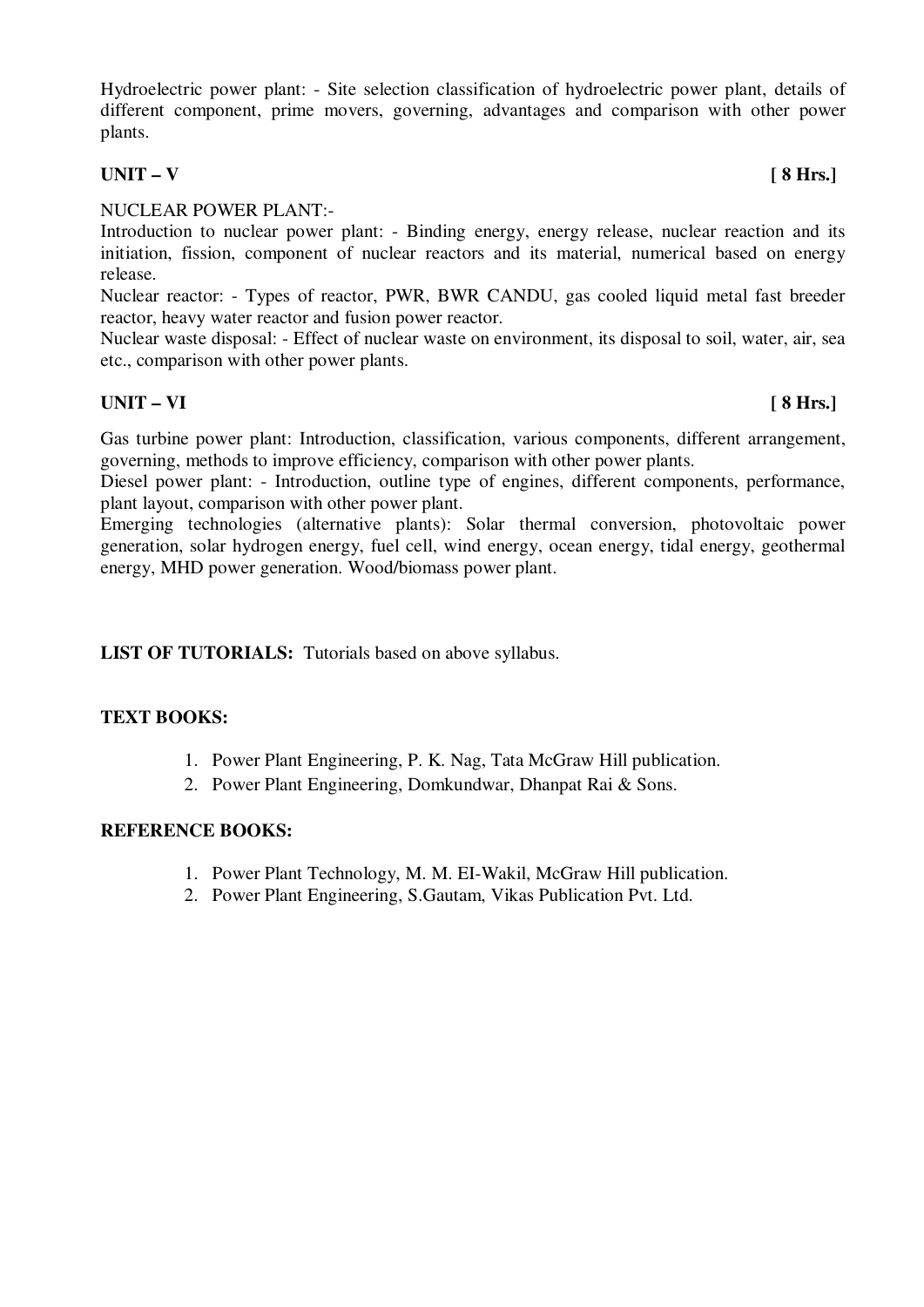# **BEME702T5: ELECTIVE – I: SYNTHESIS OF MECHANISMS (Theory)**

### **CREDITS: 04**

### **Teaching Scheme Examination Scheme**

Lectures: 3 Hours/Week Duration of Paper: 03 Hours

**Course Objectives and Expected Outcomes:** This course is designed to understand the basic concepts of different mechanisms and its applications. The course also develops competency in graphical and analytical methods in solving problems of quantitative kinematic synthesis of mechanism. It also makes the students conversant with concepts of Kinematic synthesis, Path generation, Motion generation and Function generation. At the end of this course, students will be able to synthesize and develop the suitable mechanisms for various purposes/applications.

### **UNIT – I [ 8 Hrs.]**

Introduction to Kinematic Synthesis:

Area of synthesis- Type, number and dimensional synthesis, mobility, Grublers criterion, class I & class II chain, Task of kinematic synthesis - function generation, path generation & motion generation problems with practical applications, concept of transmission angle, limiting conditions, toggle positions, circuit and branches in linkages, Grashof condition, coupler curves, Cognate-Robort-Chebyshev theorem.

# **UNIT – II** [ 8 Hrs.]

Graphical Linkage Synthesis:

P recision points, structural error, mechanical error, Chebyshev spacing, selection of precision points, point position reduction technique, inversion technique, circle point curve, centre point curve, pole triangle, 3 position synthesis for the task of the kinematic synthesis. Path curvature theory- Eular-Savary equation, inflection points & inflection circle, Bobillier construction, Hartmann's construction, 4-position synthesis - point position reduction.

# UNIT – III [ 8 Hrs.]

Analytical Linkage Synthesis:

complex number method- Modelling linkages with dyads for the task of kinematic synthesis, ground pivot specifications , Freudenstein's equation, Bloch's method of synthesis, matrix method approach, computer approach for the above problem.

# **UNIT – IV [ 8 Hrs.]**

Optical Synthesis of a Planer Mechanisms:

Powell's search method, least square approximation, formulation for the task of kinematic synthesis.

# $UNIT - V$  [ 8 Hrs.]

Kinematic analysis of spatial mechanisms: Kinematic analysis for linkages like RSSR, RRSS, RCCC Mechanism etc.

Tutorial: 1 Hour/Week University Assessment: 80 Marks College Assessment: 20 Marks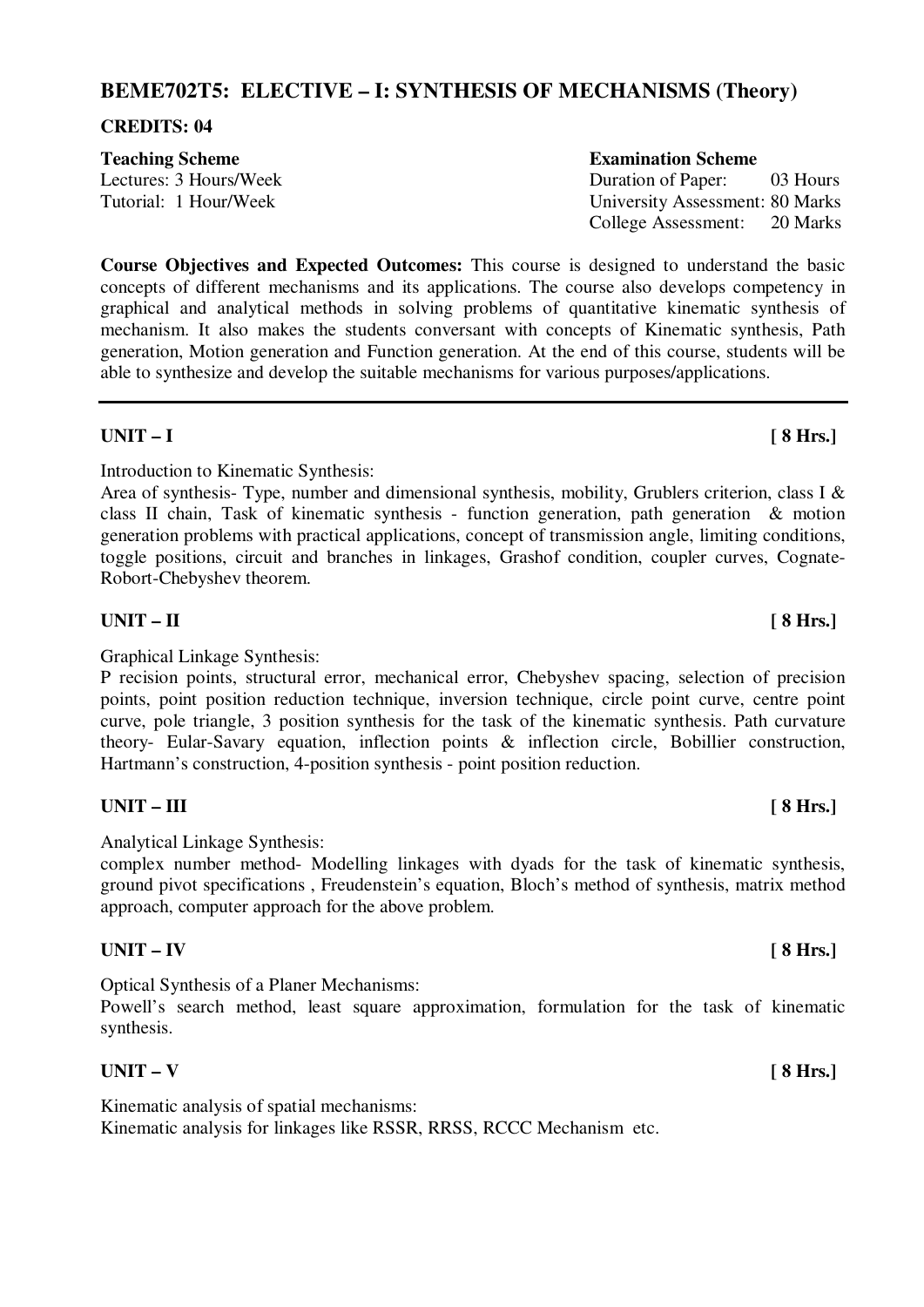### **UNIT – VI [ 8 Hrs.]**

Introduction to kinematics synthesis of Robot arms**:** Identification of task of mechanism for Robot, procedure and steps involved in kinematic synthesis in robotic applications.

### **LIST OF TUTORIALS:**

- 1) Two problems on Path Generation Problem (Graphical approach).
- 2) Two problems on Motion Generation Problem (Graphical approach).
- 3) Two problems on Function Generation Problem (Analytical approach).
- 4) Two problems on Path Generation Problem (Analytical approach).
- 5) Two problems on Motion Generation Problem (Analytical approach).
- 6) Two problems on Function Generation Problem (Freudenstein Equation).
- 7) Complex number modeling for the mechanism synthesis problem. (Numerical).
- 8) Formulation for Optimal Synthesis of Function Generation Problem.
- 9) Formulation for Optimal Synthesis of Path Generation Problem.
- 10) Formulation for Optimal Synthesis of Motion Generation Problem.

### **TEXT BOOKS:**

- 1. Theory of Machines and Mechanisms, J. E. Shigley and J. J. Uicker, McGraw-Hill.
- 2. Design of Machinery: An Introduction to the Synthesis and Analysis of Mechanisms and Machines, Robert L.Norton, Tata McGraw Hill.

- 1. Advanced Mechanism Design–Analysis and Synthesis Vol. I and II, A.G.Erdman and G.N. Sandor, Prentice – Hall.
- 2. Kinematics and Mechanism Design, C.H. Suh and C.W. Radcliffe, John Wiley & Sons.
- 3. Kinematics and Linkage Design, Hall, A.S., Balt Publishers.
- 4. Kinematic Synthesis of Linkages, R.S. Hartenberg and J. Denavit, McGraw Hill.
- 5. Kinematics and Dynamics of Machinery, R L Norton, McGraw Hill.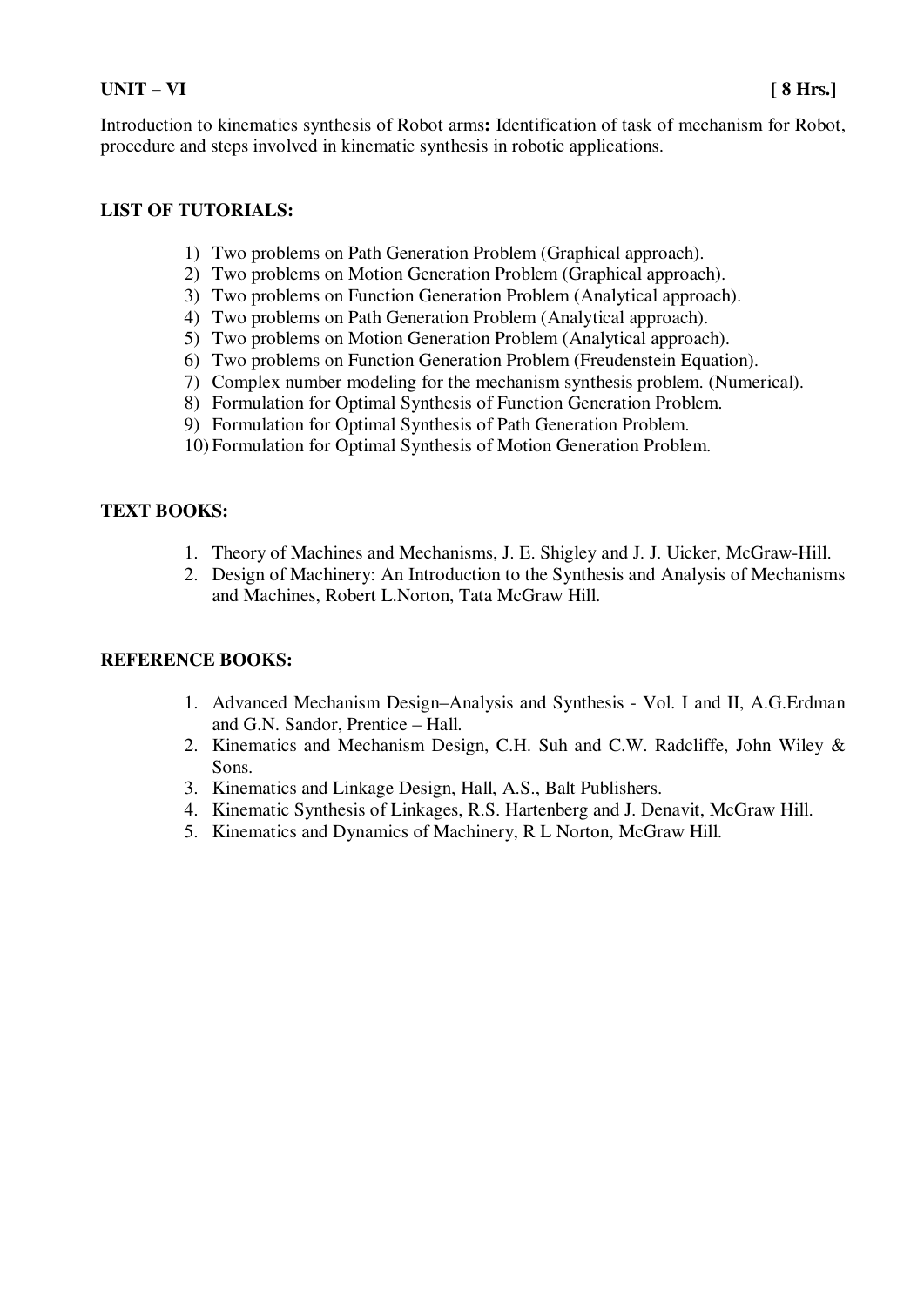# **BEME702T6: ELECTIVE – I: MATERIAL HANDLING SYSTEM (Theory)**

### **CREDITS: 04**

**Course Objectives and Expected Outcomes:** This course is designed to understand the basic concepts of materials handling, selection and design of materials handling systems, cost analysis for design of components of material handling systems, objectives of storage, bulk material handling, gravity flow of solids through slides and chutes, storage and warehouse planning and computerized warehouse planning. At the end of this course, student will be able to understand and design the various material handling systems as per requirements.

### **UNIT – I [ 8 Hrs.]**

Elements of Material Handling System:-

Importance, terminology, objectives and benefits of better Material Handling; Principles and features of Material Handling System; Interrelationships between material handling and Plant layout, physical facilities and other organizational functions; Classification of Material Handling equipments.

### UNIT – II [ 8 Hrs.]

Selection of Material Handling Equipments:-

Factors affecting for selection; Material Handling equation; choices of Material Handling equipment; general analysis procedures; basic analytical techniques; the unit load concept; selection of suitable types of systems for applications; activity cost data and economic analysis for design of components of Material Handling Systems; functions and parameters affecting service; packing and storage of materials.

# UNIT – III [ 8 Hrs.]

Design of Mechanical Handling Equipments:-

[A] Design of Hoists:- Drives for hoisting, components, and hoisting mechanisms; rail traveling components and mechanisms; hoisting gear operation during transient motion; selecting the motor rating and determining breaking torque for hoisting mechanisms.

[B] Design of Cranes:- Hand-propelled and electrically driven EOT overhead traveling cranes; Traveling mechanisms of cantilever and monorail cranes; design considerations for structures of rotary Cranes with fixed radius; fixed post and overhead traveling cranes; Stability of stationary Rotary and traveling rotary cranes.

### **UNIT – IV [ 8 Hrs.]**

Design of load lifting attachments:-

Load chains and types of ropes used in Material Handling System; Forged, Standard and Ramshorn Hooks; Crane Grabs and Clamps; Grab Buckets; Electromagnet; Design consideration for conveyor belts; Application of attachments.

### $UNIT - V$  [ 8 Hrs.]

Study of systems and Equipments used for Material Storage:-

### **Teaching Scheme Examination Scheme**

Lectures: 3 Hours/Week Duration of Paper: 03 Hours Tutorial: 1 Hour/Week University Assessment: 80 Marks College Assessment: 20 Marks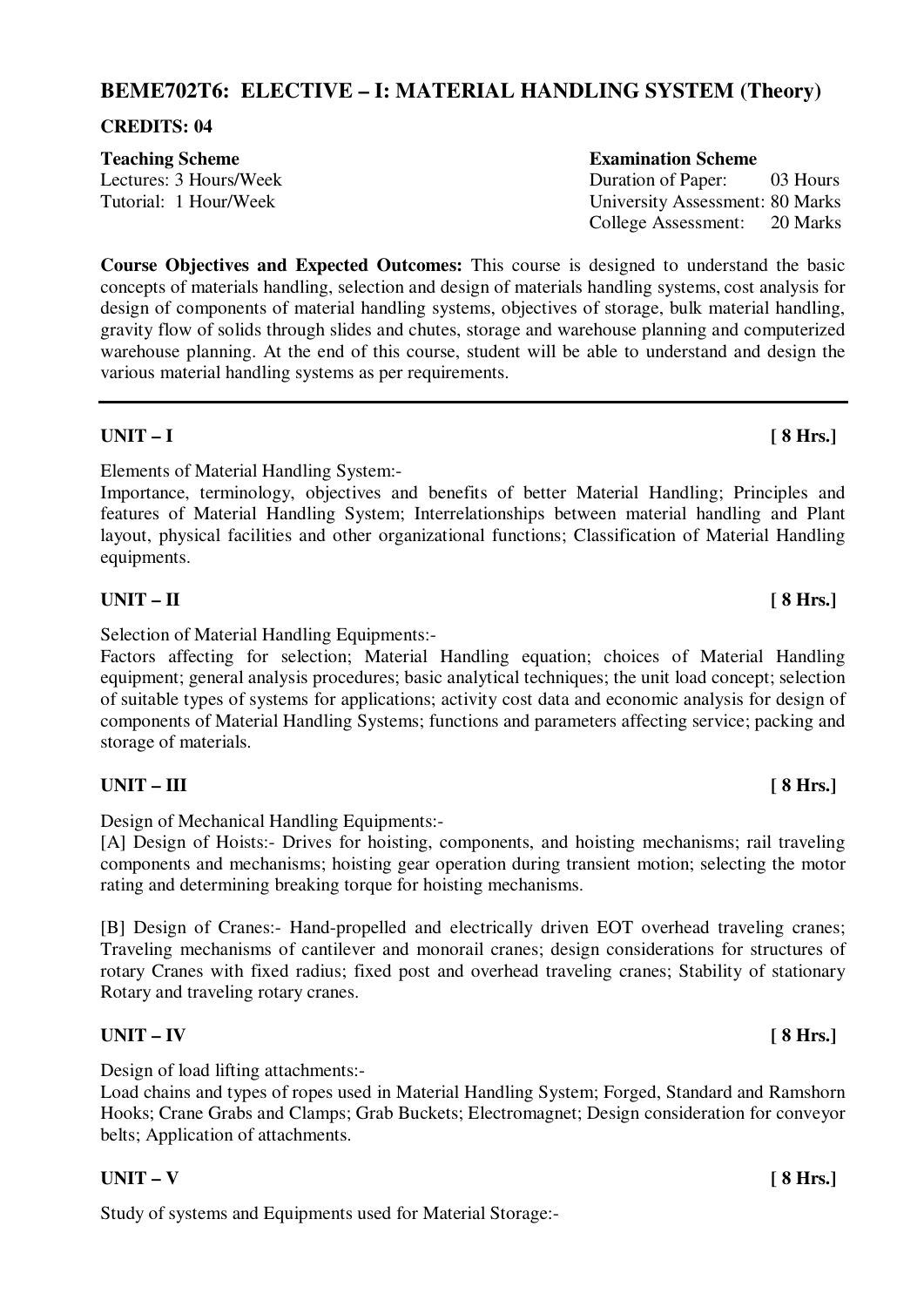Objectives of storage; Bulk material handling; Gravity flow of solids through slides and chutes; Storage in bins and hoppers; Belt conveyors; Bucket-elevators; Screw conveyors;Vibratory Conveyors; Cabin conveyors; Mobile racks etc.

### **UNIT – VI [ 8 Hrs.]**

Material Handling / Warehouse Automation and Safety considerations:-

[A] Storage and warehouse planning and design; computerized warehouse planning; Need, Factors and Indicators for consideration in warehouse automation; Levels and Means of Mechanizations. [B] Safety and design; Safety regulations and discipline.

**LIST OF TUTORIALS:** Tutorials based on above syllabus.

### **TEXT BOOKS:**

- 1. Material Handling Equipments, N. Rudenko, Peace Publishers.
- 2. Material Handling System Design, James M. Apple, John-Willey and Sons Publication.
- 3. Material Handling, John R. Immer, McGraw Hill Co. Ltd.
- 4. Material Handling in Machine Shops, Colin Hardi, Machinery Publication Co. Ltd.
- 5. Material Handling Equipment, M .P. Nexandrn, MIR Publishers.
- 6. Conveying Machines Volumes I and II, Spivakovsy A.O. and Dyachkov V.K., MIR Publishers.
- 7. Design Data Book, PSG.

- 1. Bulk Solid Handling, C. R. Cock and J. Mason, Leonard Hill Publication Co. Ltd.
- 2. Material Handling Hand Book, Kulwiac R. A., John Wiley Publication.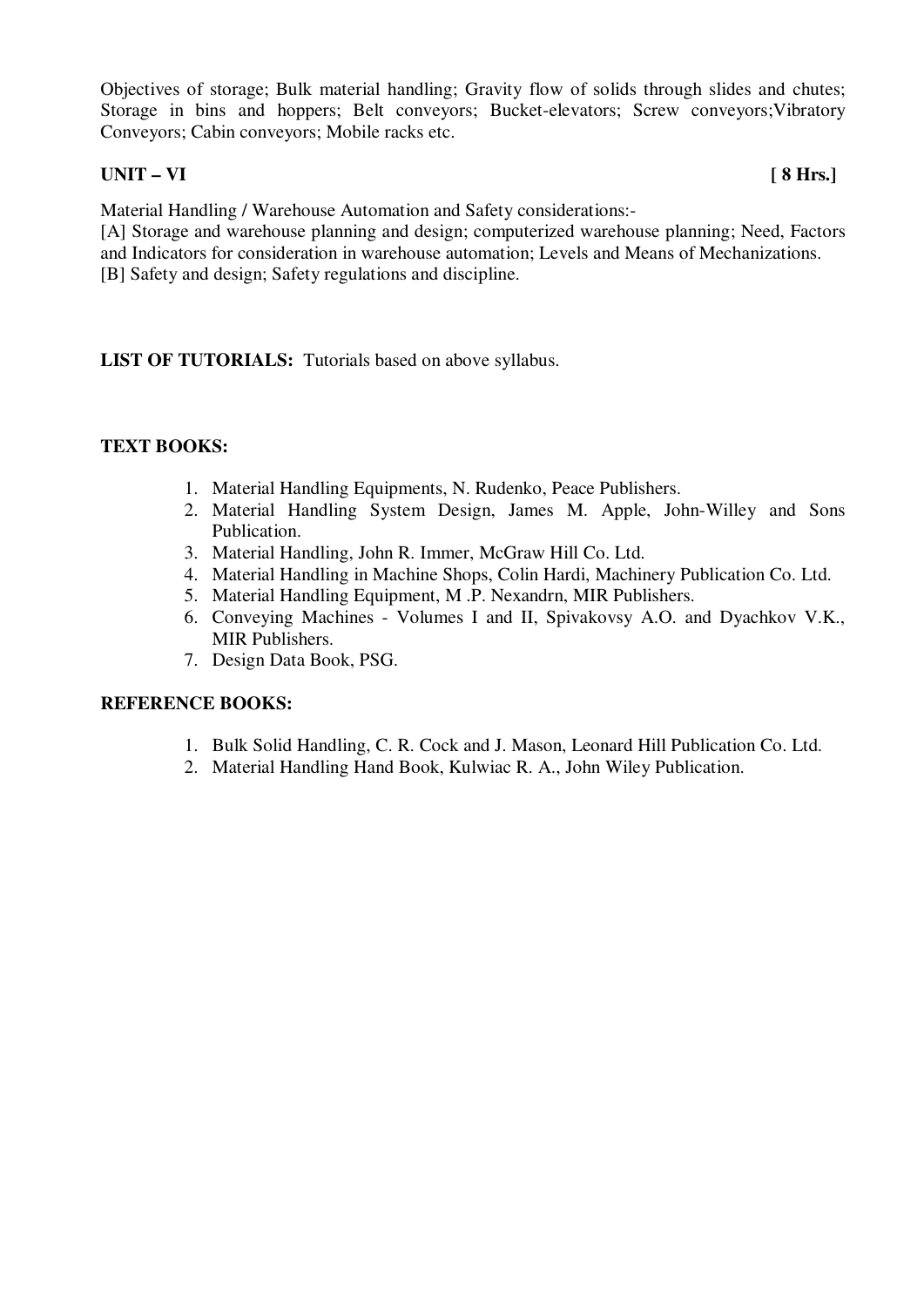# **BEME703T: COMPUTER AIDED DESIGN (Theory)**

### **CREDITS: 04**

| <b>Teaching Scheme</b> | <b>Examination Scheme</b>       |
|------------------------|---------------------------------|
| Lectures: 3 Hours/Week | Duration of Paper:<br>03 Hours  |
| Tutorial: 1 Hour/Week  | University Assessment: 80 Marks |
|                        | College Assessment: 20 Marks    |

**Course Objectives and Expected Outcomes:** This course is aimed to develop; a framework where the designer works with computer to develop an Engineering system, CAD system that leads to effective use of computers in the entire design process, computer graphics & procedure about the geometrical modeling of engineering objects, controls on modeling parameter and graphics visualization techniques using computer. Further application of numerical method (FEA) for the analysis of mechanical elements is also included. At the end of this course, student will appreciate the importance of computers, computer graphics & numerical methods and will be able to use them for modeling, designing & analysis of mechanical components.

# **UNIT – I [ 8 Hrs.]**

Introduction of CAD, Difference between Conventional & CAD design, Rasterisation techniques frame buffer, N-bit plane buffers, Simple color frame buffer algorithm for the generation of basic geometric entities like line, circle & ellipse by using parametric & non-parametric equations.

### UNIT – II [ 8 Hrs.]

Introduction to windowing & clipping (excluding algorithm), Window and Viewport, line clipping & polygon clipping

2D transformation: Translation, Scaling, Rotation, Reflection & Shear, Concept of homogeneous representation & concatenation. Inverse Transformation (enumeration of entity on graph paper)

3D Transformation ; Translation, Scaling, Rotation, Reflection etc.

# UNIT – III [ 8 Hrs.]

Techniques for Geometric Modeling:

Graphic standards, parametric representation of geometry, Bezier curves, Cubic spline curves, B-Spline curves, constructive solid geometry, Feature Based modeling, Feature recognition, Design by feature, Wire frame modeling, solid modeling of basic entities like box, cone, cylinder. CSG & B- representation technique using set theory.

Assembly modeling: Representation, mating conditions, representation schemes, generation of assembly sequences and importance of precedence diagram.

# **UNIT – IV [ 8 Hrs.]**

Finite Element Analysis:

One Dimensional Problem: Fundamental concept of finite element method, Plain stress and strain, Finite Element Modeling, Potential Energy Approach, Galerkin Approach, Coordinate and Shape function, Assembly of Global Stiffness Matrix and Load Vector, Properties of Stiffness Matrix, Finite Element Equations, Quadratic Shape Function, Temperature Effects, Torsion of a circular shaft.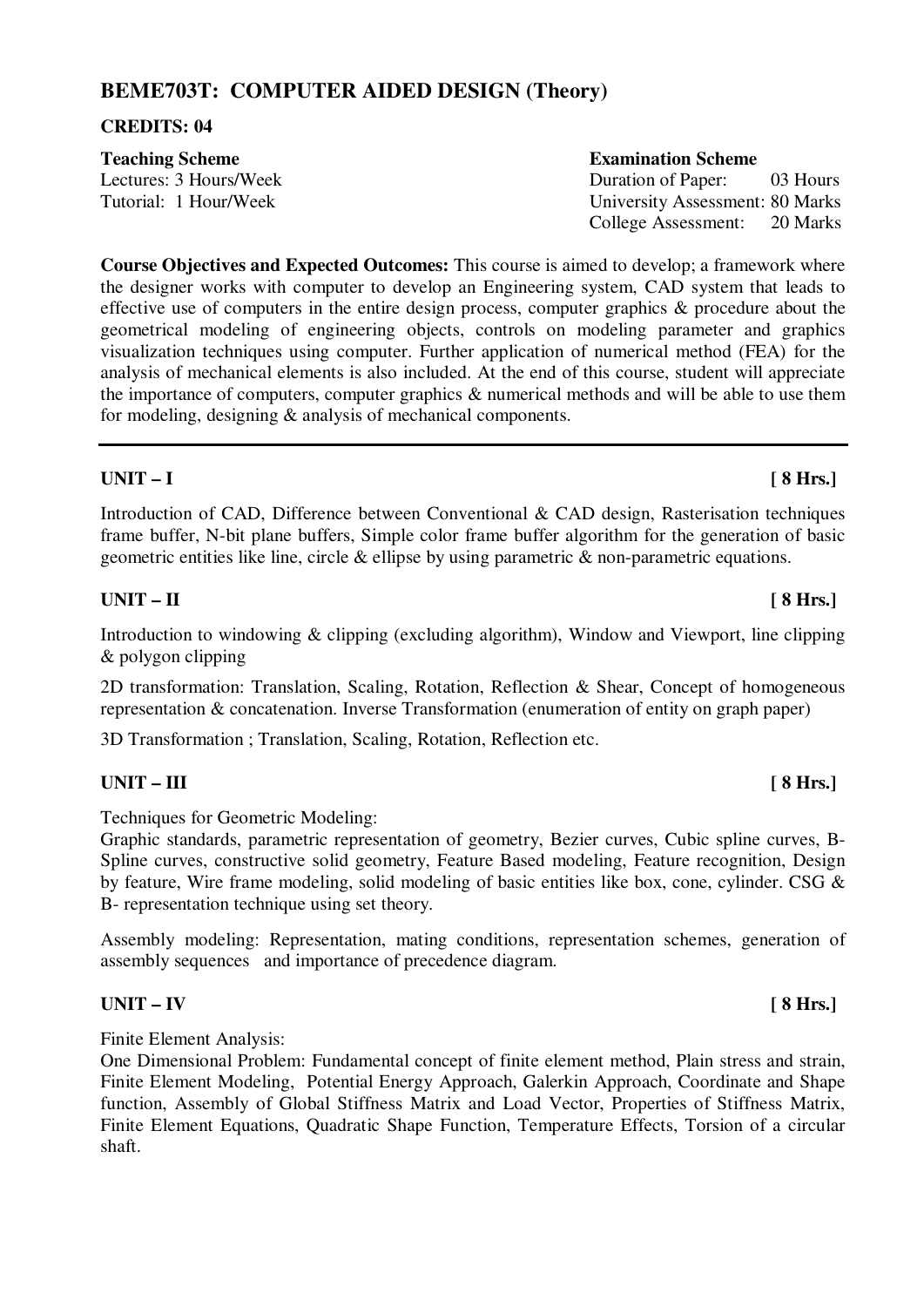# $UNIT - V$  [ 8 Hrs.]

Plane truss problems, two dimensional problems using Constant strain triangle. Derivation of shape functions for CST element. Formulation of stiffness matrices for Truss and CST element. Preprocessing and Post processing.

# **UNIT – VI [ 8 Hrs.]**

# Optimization in Design:

Objectives of optimum design, adequate and optimum design, Johnson's Method of optimum design, primary design equation, subsidiary design equations and limit equations, optimum design with normal and redundant specifications of simple machine elements like: tension bar, transmission shaft and helical spring.

# **LIST OF TUTORIALS: (at least Six)**

- 1) Introduction to CAD softwares and DDA algorithm for Line generation.
- 2) Algorithm, flow chart and C-Program for Bressenham's Line generation
- 3) Algorithm, flow chart and C-Program for Bressenham's Circle generation
- 4) Algorithm, flow chart and C-Program for Bressenham's Ellipse generation or Ellipse generation using parametric equations.
- 5) Algorithm, flow chart and C-Program for Bezier Curve generation.
- 6) Two examples of two dimensional transformations.
- 7) Two examples on three dimensional transformations.
- 8) FE problems using one dimensional element (bar, temperature effect, torsion).
- 9) FE problems using plane truss element.
- 10) FE problems on two dimensional CST element.
- 11) Two numerical on optimization.

### **TEXT BOOKS:**

- 1. CAD/CAM Theory and Practice, Zeid Ibrham, Tata McGraw Hill.
- 2. CAD/CAM, Principles and Applications, P.N. Rao, McGraw Hill.
- 3. Computer Aided design and Manufacturing, Lalit Narayan, Rao & Sarcar, PHI pub.
- 4. Introduction to Finite Elements in Engineering, Chandrupatla T. R. and Belegunda A.D., Prentice Hall India.
- 5. Finite Element Method with application in Engineering, Y.M. Desai, T.I. Eldho, A.H. Shah, Pearson publication.
- 6. Optimization: Theory and Practice, Joshi M.C, Narosa Publication.

- 1. Computer Graphics, D. Hearn & M.P. Baker, Pearson.
- 2. Computer Graphics, S. Harrington, McGraw Hill.
- 3. Computer Control of Manufacturing Systems, Yoram Koren, McGraw Hill.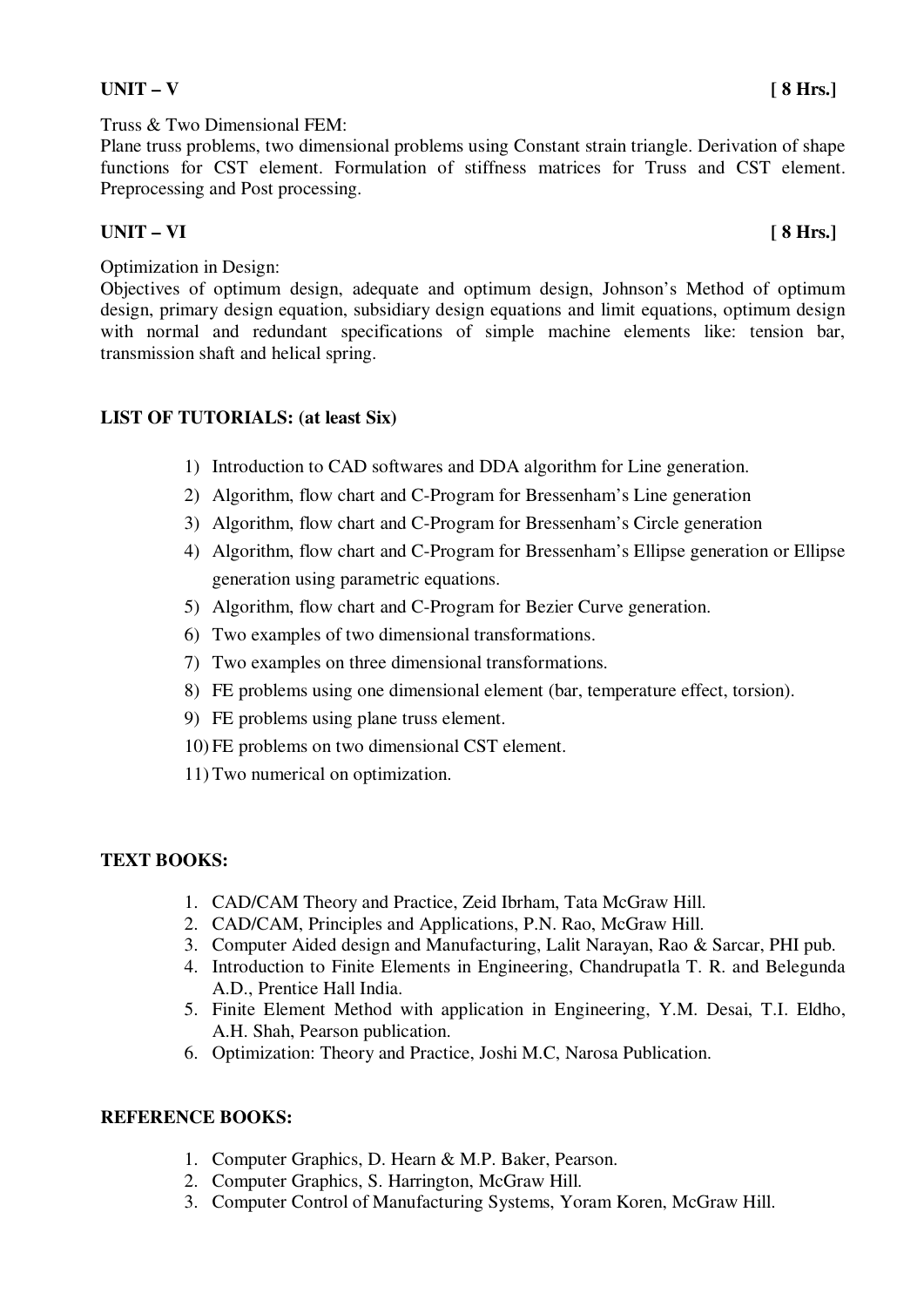- 4. First Course in the Finite Element Method, Daryl Logan, Cengage Learning.
- 5. Mathematical Elements for Computer Graphics, Dravid F Rogers, J. Alan Adams, McGraw Hill.
- 6. Schaum's Outline Series: Theory & Problems of Computer Graphics, Roy A. Plastock, Gordon Kalley, McGraw Hill.
- 7. Computer Graphics & Product Modeling for CAD / CAM, S.S. Pandey, Narosa publication.
- 8. Optimum Design of Mechanical Elements, R. C. Johnson, John Wiley & Sons.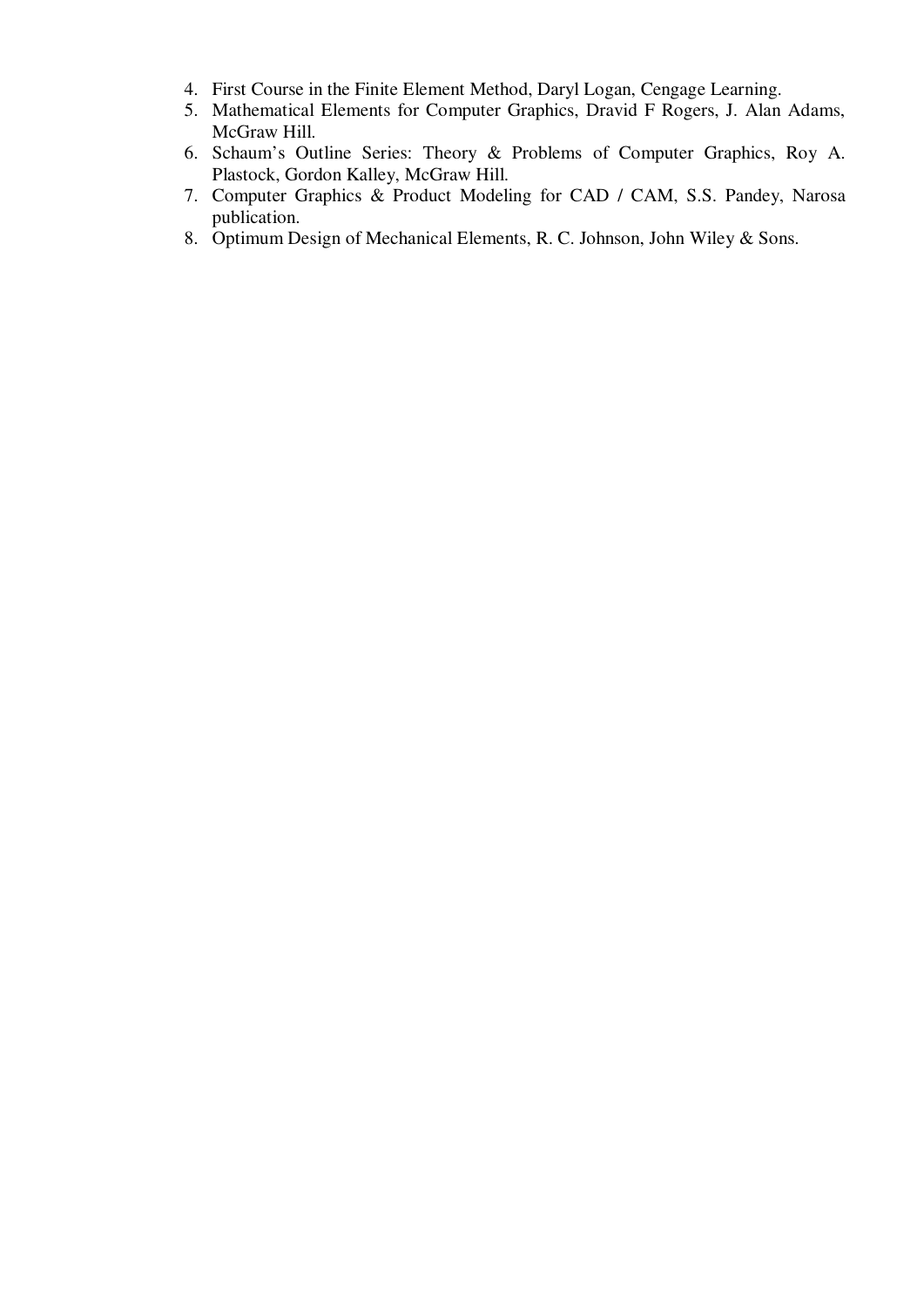# **BEME3703P: COMPUTER AIDED DESIGN (Practical)**

# **CREDITS: 01**

**Teaching Scheme Examination Scheme** 

Practical: 2 Hours/Week University Assessment: 25 Marks College Assessment: 25 Marks

# **LIST OF PRACTICALS:**

Minimum **Six** Practicals out of following on the standard CAD/CAE packages like ANSYS / NASTRAN/ UNIGRAPHICS/ CATIA / PRO-E / any other suitable software:

- 1. 2-D Geometric modeling of an Engineering object, demonstrating Boolean operations like add, subtract and PAN, ZOOM, ROTATE commands
- 2. 3-D Geometric Modeling of an Engineering object, demonstrating extrude, revolve and loft commands.
- 3. Generation of at least two simple solid models showing geometric properties using any CAD software.
- 4. Generation of any Assembly model along with animation.
- 5. Static structural analysis using 1-D bar element by standard FE package.
- 6. Static structural analysis using 1-D truss element by standard FE package.
- 7. Static structural analysis using 2-D CST element by standard FE package.
- 8. Program for any one of optimization method.
- 9. Programs for generation of entities like Line, Circle, Ellipse using Bressenham's algorithms.
- 10. Programs for 2-D & 3-D transformations.
- 11. Program for Bezier Curve generation.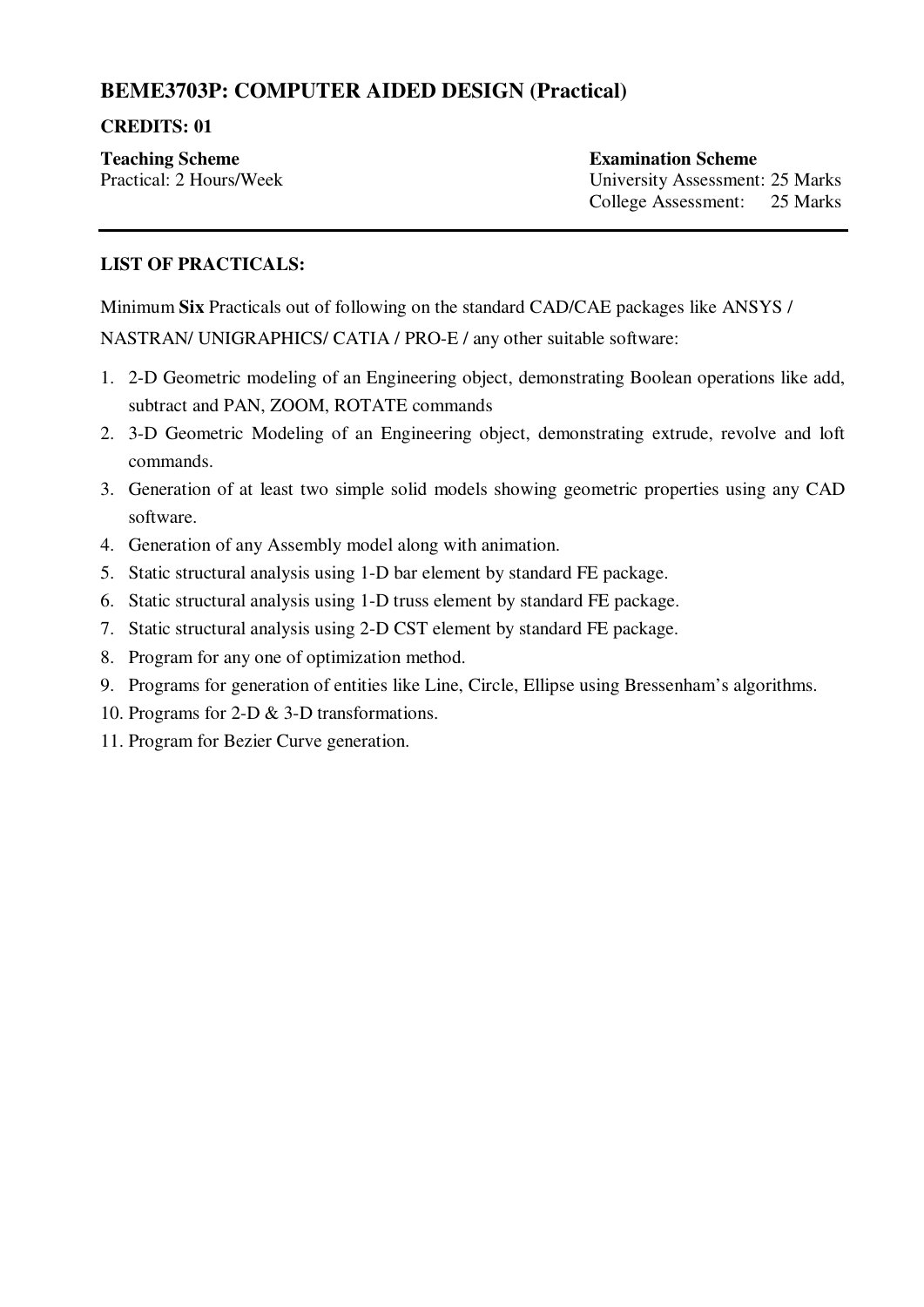# **BEME704T: ENERGY CONVERSION - II (Theory)**

#### **CREDITS: 04**

| <b>Teaching Scheme</b> | <b>Examination Scheme</b>           |
|------------------------|-------------------------------------|
| Lectures: 3 Hours/Week | Duration of Paper:<br>03 Hours      |
| Tutorial: 1 Hour/Week  | University Assessment: 80 Marks     |
|                        | $C_2$ llaga Assossment: $20$ Morles |

**Course Objectives and Expected Outcomes:** This course is designed to study the energy conversion systems and power generation systems. It includes the construction, operation and analysis of air compressors, internal combustion engines. Introduction to conventional refrigeration and air conditioning is also included. At the end of this course, students will be able to analyze the performance of air compressors, internal combustion engines and refrigeration and air conditioning installations.

### **UNIT – I [ 8 Hrs.]**

Air Compressors:- Introduction, classification, applications.

### Positive displacement Compressors:-

Reciprocating compressors: - Construction and working, isothermal, polytropic & adiabatic compression process, work done with and without clearance, P-V diagram, volumetric efficiency, effect of clearance, isothermal efficiency, methods for improving isothermal efficiency, volumetric efficiency, mechanical efficiency, multistage compression, intercooling, condition for minimum work input.

# **UNIT – II** [ 8 Hrs.]

Rotary compressors:-

Positive displacement rotary compressors- Roots blower & vane blower: - Principle, operation, parts, indicator diagram, work done, roots efficiency, vanes efficiency. (No analytical treatment expected)

Centrifugal compressor:- Principle, operation, parts, velocity diagrams, static & total head quantities, work done by impeller, isentropic efficiency, width of impeller and diffuser blades, slip factor, pressure coefficient, power input factor.

Axial flow compressor:- Principle, operation, parts, velocity diagrams, work done, degree of reaction, stage efficiency compressor characteristics, surging, chocking, stalling, polytropic efficiency.

### UNIT – III [ 8 Hrs.]

Internal Combustion Engines: Introduction, classification, components of I.C.Engines, working of two stroke and four stroke S.I. and C.I. Engines, valve and port timing diagram. Advantages and disadvantages, applications.

Combustion in I. C. Engines: Combustion in S. I. Engine, stages of combustion, ignition lag, detonation. Combustion in C. I. Engine, stages of combustion, delay period, diesel knock, abnormal combustion in S.I. and C.I. engines, detonation and knocking.

Fuel injection in I. C. Engines:

Fuel supply to S. I. Engine, carburetion, simple carburetor, components, operation, MPFI.

College Assessment: 20 Marks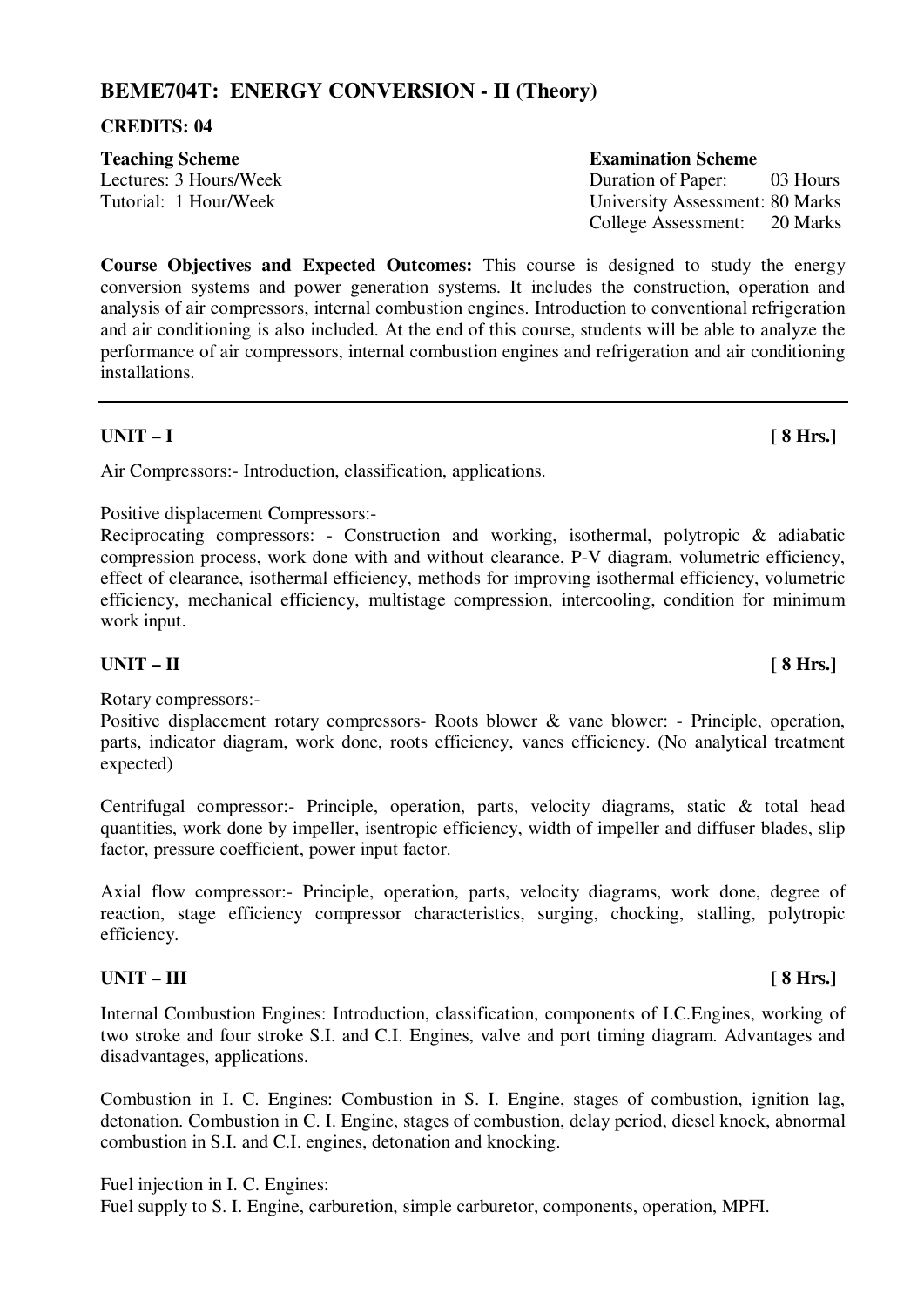Fuel supply to C. I. Engine, air injection system, solid injection, fuel pump & fuel injector. (Analytical treatment not expected)

# **UNIT – IV [ 8 Hrs.]**

Testing of I. C. Engines:- Performance parameters, measurement of indicated, friction & brake power, measurement of speed, fuel & air consumption, calculation of indicated & brake thermal efficiency, volumetric efficiency, relative efficiency and mechanical efficiency, percentage of excess air, Heat balance sheet, exhaust gas calorimeter, exhaust analysis, performance characteristics, factors influencing the performance of I.C. engines, performance analysis of single and multi cylinder I. C. engines.

# $UNIT - V$  [ 8 Hrs.]

Refrigeration: Introduction, definition & unit of refrigeration, single stage vapour compression refrigeration system, effect of subcooling and superheating on COP with P-h and T-S diagram, Vapor absorption refrigeration system (concept only), refrigerants, refrigerants nomenclature, air refrigeration systems.

# **UNIT – VI [ 8 Hrs.]**

Air conditioning: Introduction, psychrometric properties and processes, human comfort and factors affecting comfort, Bypass factor, application of Psychrometrics to simple air conditioning systems, typical summer and winter air conditioning system(concept only), evaporative cooling, working of air washer.

# **LIST OF TUTORIALS:**

- 1) Analysis of single stage reciprocating compressors.
- 2) Analysis of multistage reciprocating compressors
- 3) Analysis of double acting reciprocating compressors
- 4) Performance analysis of centrifugal compressor.
- 5) Performance analysis of axial flow compressor.
- 6) Numerical on Morse test.
- 7) Analysis of multicylinder engines.
- 8) Numerical on heat balance sheet.
- 9) Analysis of simple vapour compression refrigeration system.
- 10) Analysis of VCRS with superheating & sub cooling system.
- 11) Analysis of Air Conditioning systems.

### **TEXT BOOKS:**

- 1. Thermal Engineering, P.L.Ballaney, Khanna publishers.
- 2. Thermal Engineering, R. K. Rajput, Laxmi publications.
- 3. IC Engine, V. Ganesan, McGraw Hill education.
- 4. Refrigeration and & Air conditioning, Domkundwar, Arora, Dhanpat Rai & Sons.
- 5. Thermal Engineering, M.M. Rathore, TMH
- 6. Refrigeration & Air conditioning, C. P. Arora, PHI Learning.

### **REFERENCE BOOKS:**

1. Internal Combustion Engines, E. Obert, Intex educational publication.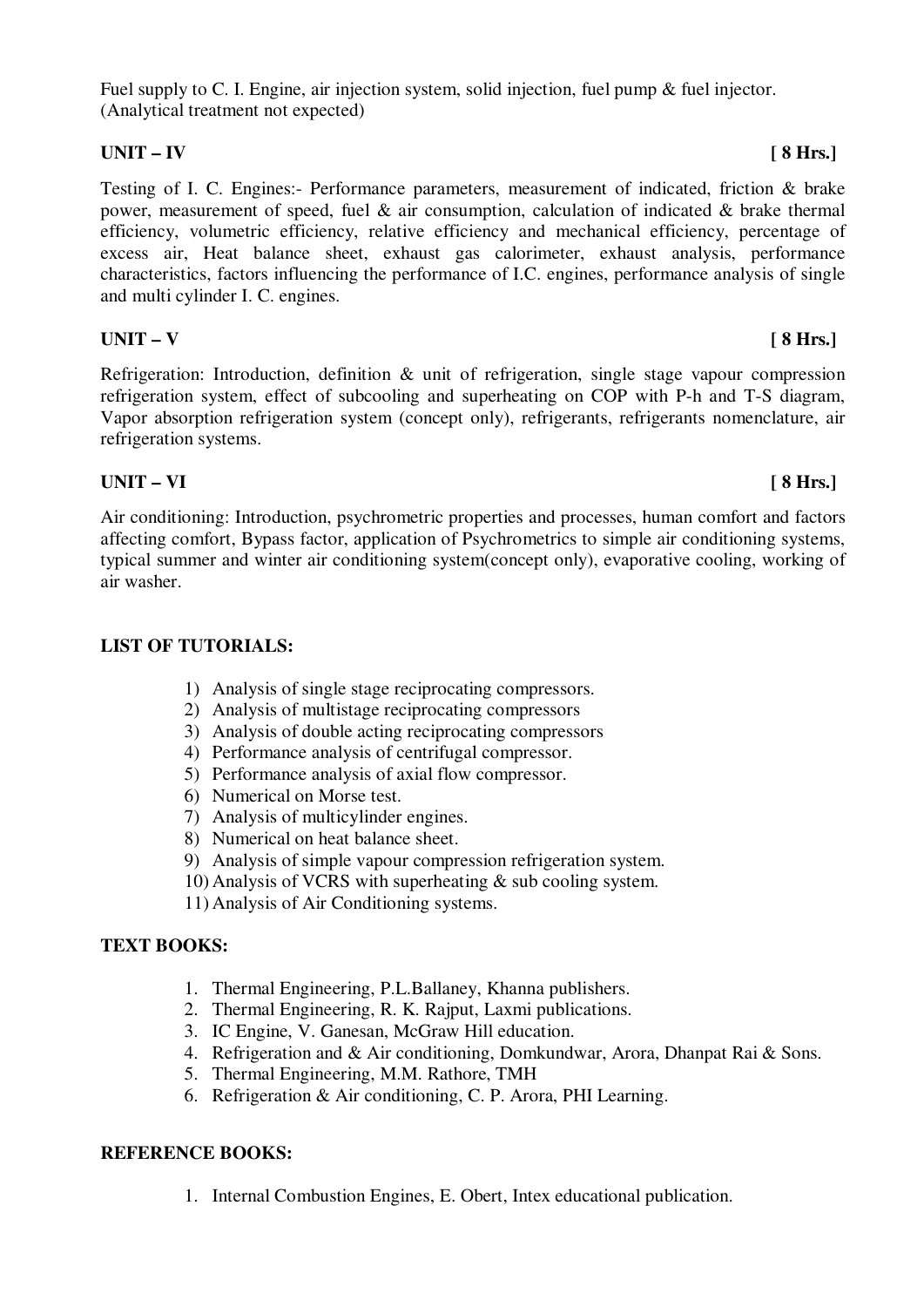# **BEME704P: ENERGY CONVERSION - II (Practical)**

### **CREDITS: 01**

**Teaching Scheme Examination Scheme** 

Practical: 2 Hours/Week University Assessment: 25 Marks College Assessment: 25 Marks

# **LIST OF PRACTICALS:**

Minimum Eight out of the following shall be performed (out of which six must be experimental**)**:

- 1. Performance analysis of reciprocating compressor.
- 2. Study of performance characteristics of rotary compressor.
- 3. Study and demonstration of internal combustion engine and its components.
- 4. Study and demonstration of fuel injection systems and ignition systems of I. C. Engines.
- 5. Performance testing of a single cylinder I.C. Engine.
- 6. Study and demonstration of engine cooling and lubrication systems.
- 7. Performance analysis of multicylinder engine with energy balance sheet.
- 8. Exhaust gas analysis of I. C. Engine.
- 9. Conduction of Morse test on multicylinder I.C. engine.
- 10. Performance on vapour compression refrigeration system.
- 11. Study & demonstration on household refrigerator.
- 12. Study of vapour absorption refrigeration system.
- 13. Study of Psychometric Processes on mini-air conditioning tutor.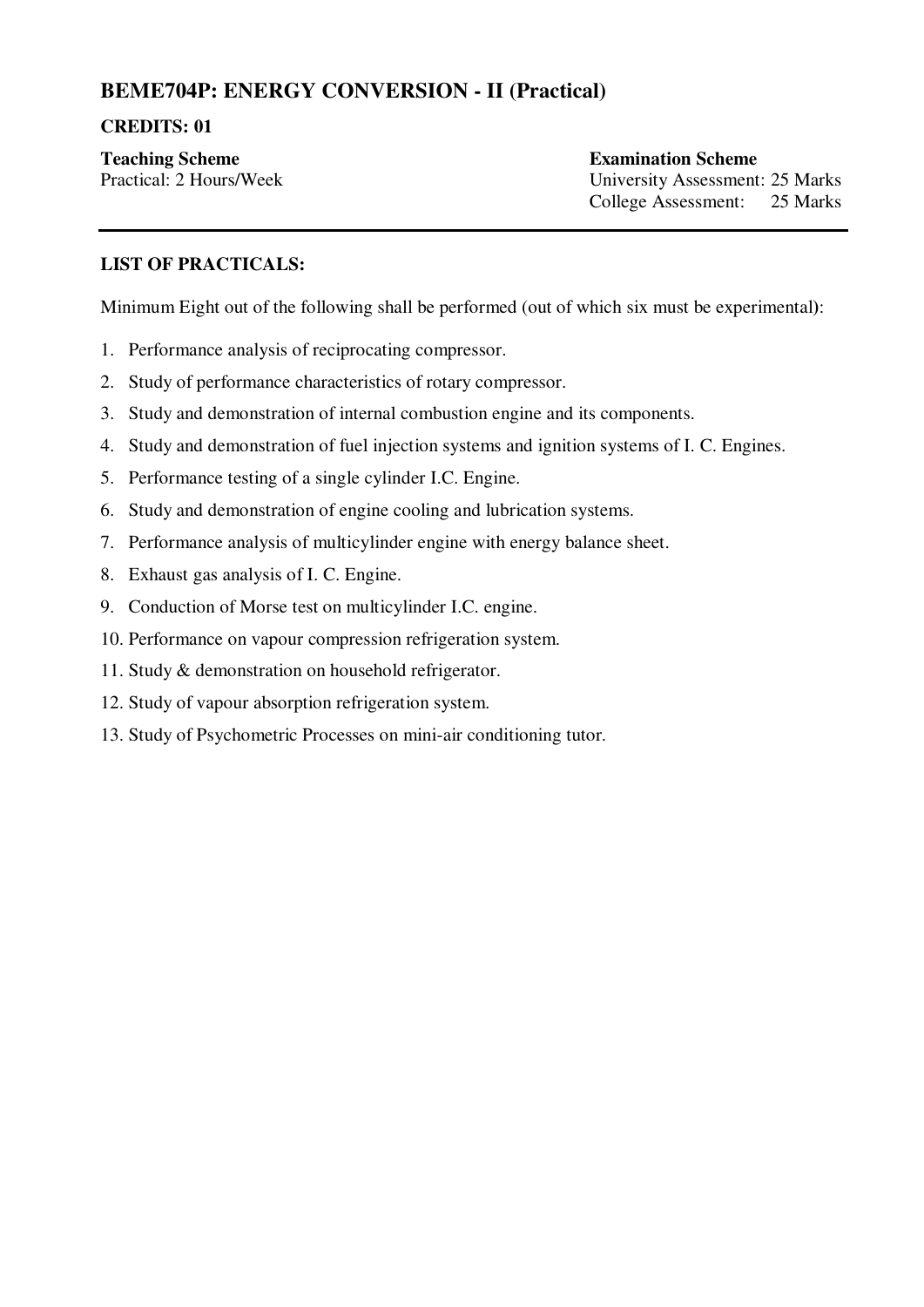# **BEME705T: DESIGN OF MECHANICAL DRIVES (Theory)**

#### **CREDITS: 04**

#### **Teaching Scheme Examination Scheme**

Lectures: 3 Hours/Week Duration of Paper: 03 Hours Tutorial: 1 Hour/Week University Assessment: 80 Marks College Assessment: 20 Marks

**Course Objectives and Expected Outcomes:** This course is aimed to make the students conversant with design principles & design procedure of mechanical drives like coupling, flywheel, belt drive, chain drive, gear drive, wire rope etc. Design of journal bearing, IC engine components & selection of antifriction bearings is also included. At the end of this course, student will be able to select and design appropriate mechanical drive/s.

### UNIT – I [ 12 Hrs.]

Design of Coupling**:** Types of shaft coupling, design of flange coupling, flexible bush coupling.

Design of Flywheel: Functions, Coefficient of fluctuation of energy and Coefficient of fluctuation of speed, energy storage in flywheel, stresses in flywheel, design of flywheel.

Design of Bearings: Lubrication, Types of Lubrication, oil seals, design of hydrodynamic journal bearings for radial loads, selection of ball and roller bearing for radial and thrust loads. Failures of antifriction bearing, bearing housing.

### $UNIT - II$  [ 12 Hrs.]

Design of Flat belt drive: Types of belts & belt material, analysis of belt tension, condition for transmitting maximum power, design of flat belt, flat belt pulley.

Design of V belt drive: Types of V-belt, analysis of V-belt tension, design of V belt & pulley.

Design of Roller chain drive: Velocity ratio and length of chain, design of chain, dimensions of tooth profile, design of sprocket.

Design of wire rope drive: Introduction to wire rope, stresses in hoisting wire rope. Design of wire rope, sheave and drum.

### **UNIT – III** [ 12Hrs.]

Design of Gears: Review of kinematics of gears & terminology, interference, tooth profiles, formative number of teeth etc. Design of Spur Gear drive, Helical Gear drive.

Design of Bevel Gear Drive: Types of bevel gear, proportions of bevel gear, force analysis of bevel gear drive, design of bevel gear drive.

# **UNIT – IV [ 12Hrs.]**

Design of Worm Gear Drive: Worm Gearing—AGMA Equation; Worm-Gear force analysis Designing a Worm-Gear Mesh; Buckingham Wear Load.

Design of I. C. Engine components, Introduction to selection of material for I. C. engine components, Design of cylinder and cylinder head, design of piston and piston-pins, piston rings.

**LIST OF TUTORIALS:** Tutorials based on above syllabus.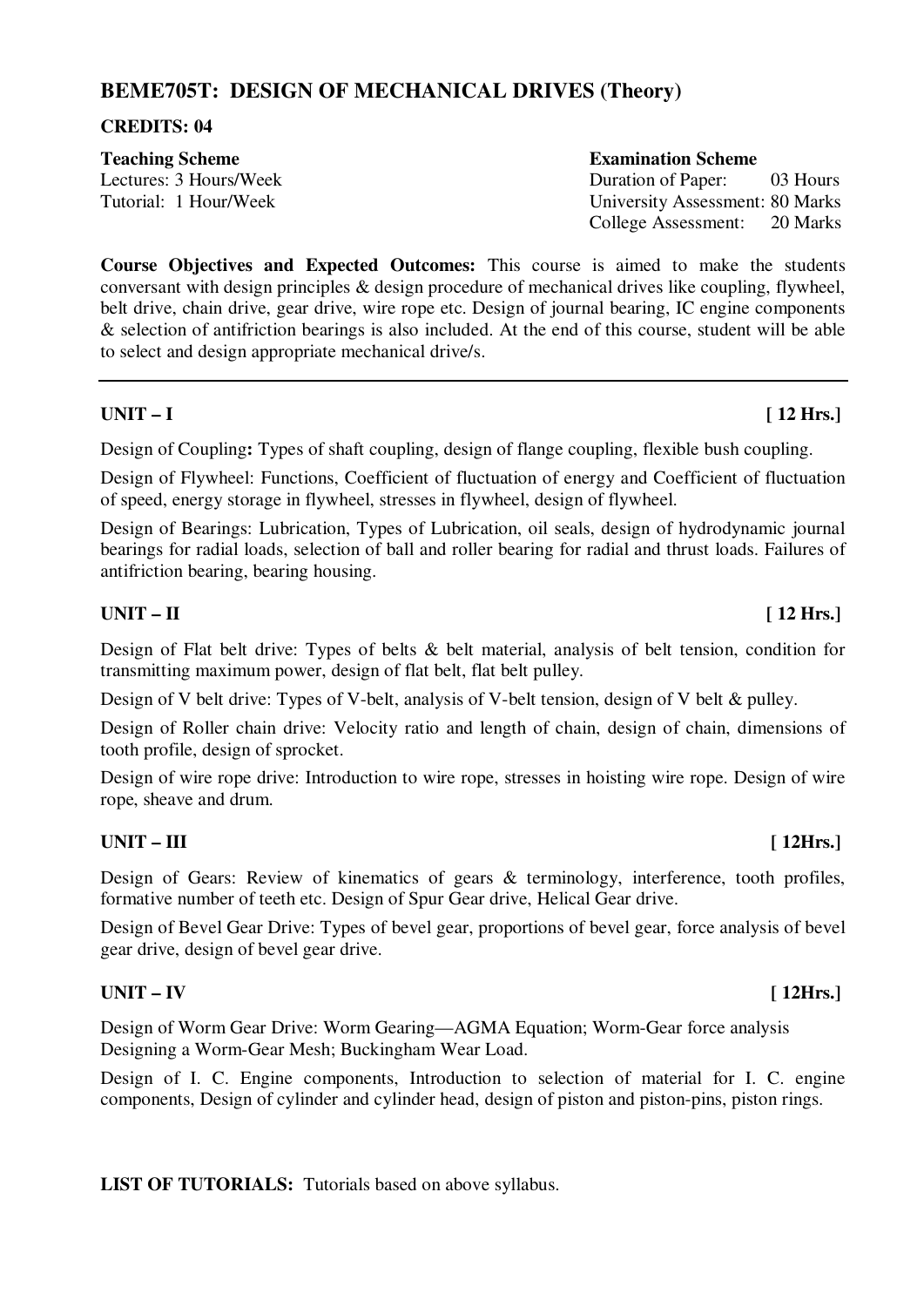- 1. Machine Design, Maleev & Hartman, CBS publishers.
- 2. Machine Design, P.H. Black, TMH.
- 3. Mechanical Engg. Design, Shigley, TMH.
- 4. Design Data book, B.D. Shiwalkar, Central Techno publications.
- 5. Design data book for engine parts, Khandare, Kale, Akshaya publications, Nagpur.
- 6. Design of Machine Elements, V. B. Bhandari., McGraw Hill education.
- 7. Design of Machine Elements, B.D. Shiwalkar. Central Techno publications.
- 8. Elements of Machine Design, Pandya N. C. and Shah C. S., Charoter publishing.
- 9. Mechanical Design Analysis, M. F. Spotts, Prentice-Hall.
- 10. Design of Machine Elements, Sharma & Purohit, PHI.
- 11. Machine Component Design, Robert C. Juvinall, Kurt M. Marshele, Wiley.
- 12. Design Data Hand Book, Mahadevan, CBS publishers.
- 13. Design Data Book, PSG.

- 1. Hand book of Machine Design, Shigley & Mischke, McGraw Hill.
- 2. Mechanical Engineering Hand book Vol 1 & 2, Kent, John Willey & Sons.
- 3. Machine Tool Design Data Book, CMTI.
- 4. Engineering Design, Dieter G E., McGraw Hill education.
- 5. Machine Design, Robert L.Norton, Pearson.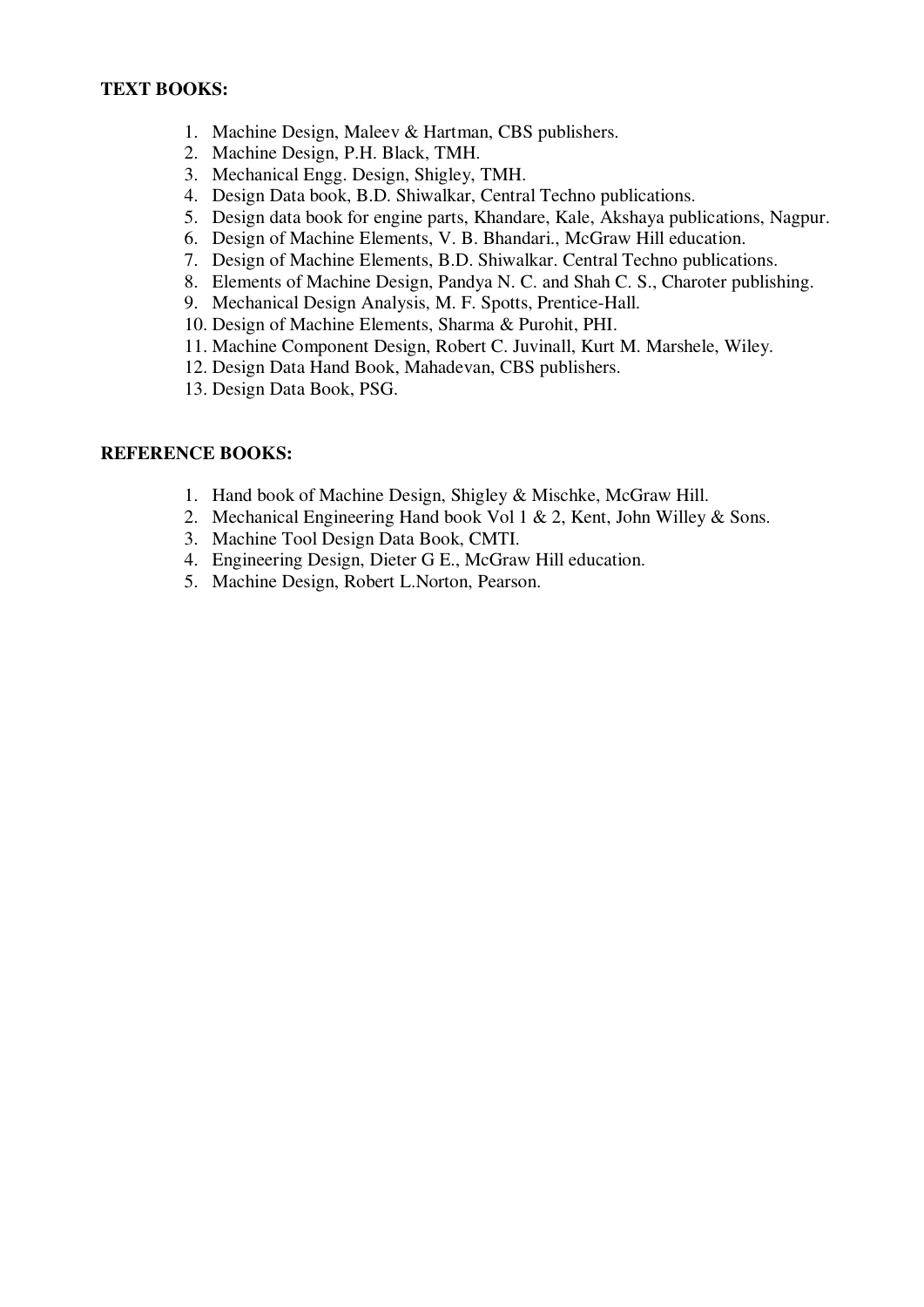# **BEME705P: DESIGN OF MECHANICAL DRIVES (Practical) CREDITS: 01**

# **Teaching Scheme Examination Scheme**

Practical: 2 Hours/Week University Assessment: 25 Marks College Assessment: 25 Marks

# **LIST OF PRACTICALS:**

A) Design problems (at least 8 problems should be included in the Journal)

- 1. Design of fly wheel.
- 2. Design of coupling.
- 3. Design of Journal Bearing.
- 4. Design & Selection of Antifriction bearing.
- 5. Design of Belt drive.
- 6. Design of chain drive.
- 7. Design of Wire rope.
- 8. Design of I C engine Components.
- 9. Design of Spur Gear drive.
- 10. Design of Helical Gear drive.
- 11. Design of Bevel Gear drive.
- 12. Design of Worm Gear drive.

B) Student shall submit one assembly design report along with the drawing for assembly/sub assembly for any mechanical system consisting of not less than four members included in the syllabus. Submission mentioned in  $(A)$  &  $(B)$  are compulsory.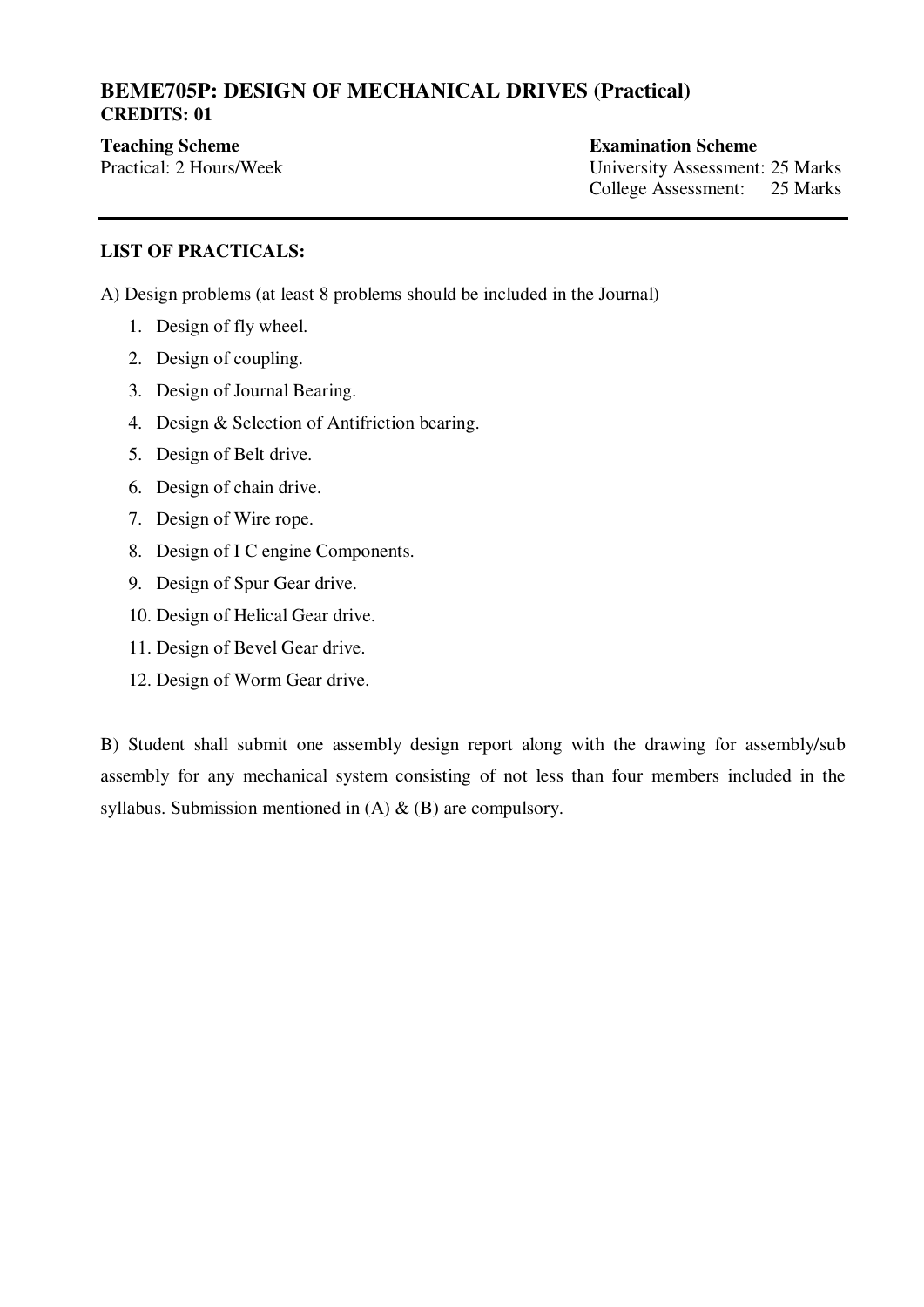# **BEME706P: PROJECT SEMINAR**

#### **CREDITS: 03**

.

**Teaching Scheme Examination Scheme** 

Practical: 03 Hour/Week College Assessment: 50 Marks

**Course Objectives and Expected Outcomes:** This course is designed to inculcate the habit of learning and work execution as a member of the team to achieve the final objective. This course includes identification of a project topic, collection of literature, schedule preparation and report preparation with seminar delivery.

It is expected to select project topic as per the guidelines of the project to be undertaken in the 8th semester. It is also expected to carry out the literature survey for their project work and finalize the methodology and schedule of the project. Each student of the concerned project batch shall work on project topic under the Project guide and shall present a seminar using audio-visual aids of about 15 minute duration on their project methodology and schedule of completion. Seminar delivery will be followed by question-answer session. Students shall also be required to submit detailed type written report on his work. Group of students shall be considered for this task.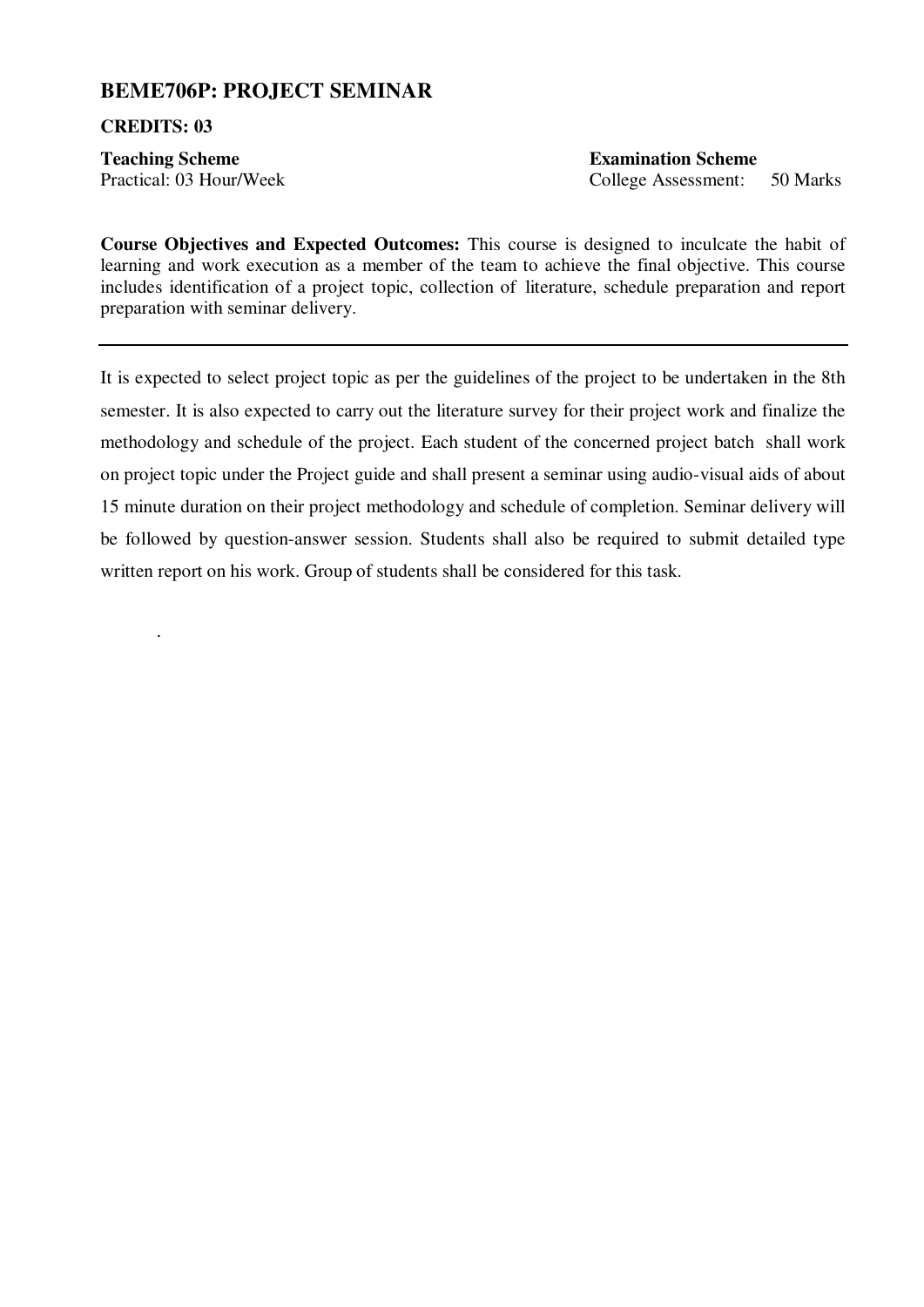# **B.E. (MECHANICAL ENGINEERING): EIGHTH SEMESTER**

# **BEME801T: INDUSTRIAL MANAGEMENT (Theory)**

#### **CREDITS: 04**

**Teaching Scheme Examination Scheme Examination Scheme** 

**Course Objectives and Expected Outcomes :** This course is designed to understand the concept of administration & management; basic Management Functions, the recruitment, man power planning at industry as well as various aspect governing with industrial acts, to understand plant management, Lay-outs, Industrial safety programes, classification of production systems. This course shall also explore the core concept in marketing, Product Life cycle, Pricing, Channel of product distribution, concept of material management, Purchase function, Vender Selection, Ethics in purchasing and various codifications. It will also aware the students regarding concept of finance management, various sources of generating the finance and to understand the books of account  $\&$ also about recent trends in management.

### **UNIT – I [ 8 Hrs.]**

Principles of management, Concepts of management, development of scientific management, principles of Fredric W. Taylor, principles of Henry Fayol & functions such as planning, organizing, staffing, leading, motivating, communicating, controlling, decision making, span of control, delegation of authority.

### **UNIT – II [ 8 Hrs.]**

Personal management, meaning, functions of personal management, manpower planning, selection, arbitration, collective bargaining, wages & salary administration, labor welfare, training, trade unions, Trade union act & Labor Legislation.

#### UNIT – III [ 8 Hrs.]

Marketing management, Definition, selling & modern concept of marketing, market research, marketing mix, new product development, product life cycle, new product launching, sales promotion, pricing, channels of distribution, advertising, market segmentation.

### **UNIT – IV [ 8 Hrs.]**

Financial management, Sources of finance, financing organizations, types of capital, elements of costs  $\&$  allocation of indirect expenses, cost control, break even analysis, budgets  $\&$  budgetary control, equipment replacement policy, make or buy analysis, balance sheet, ratio analysis, profit & loss statement.

Lectures: 3 Hours/Week Duration of Paper: 03 Hours Tutorial: 1 Hour/Week University Assessment: 80 Marks College Assessment: 20 Marks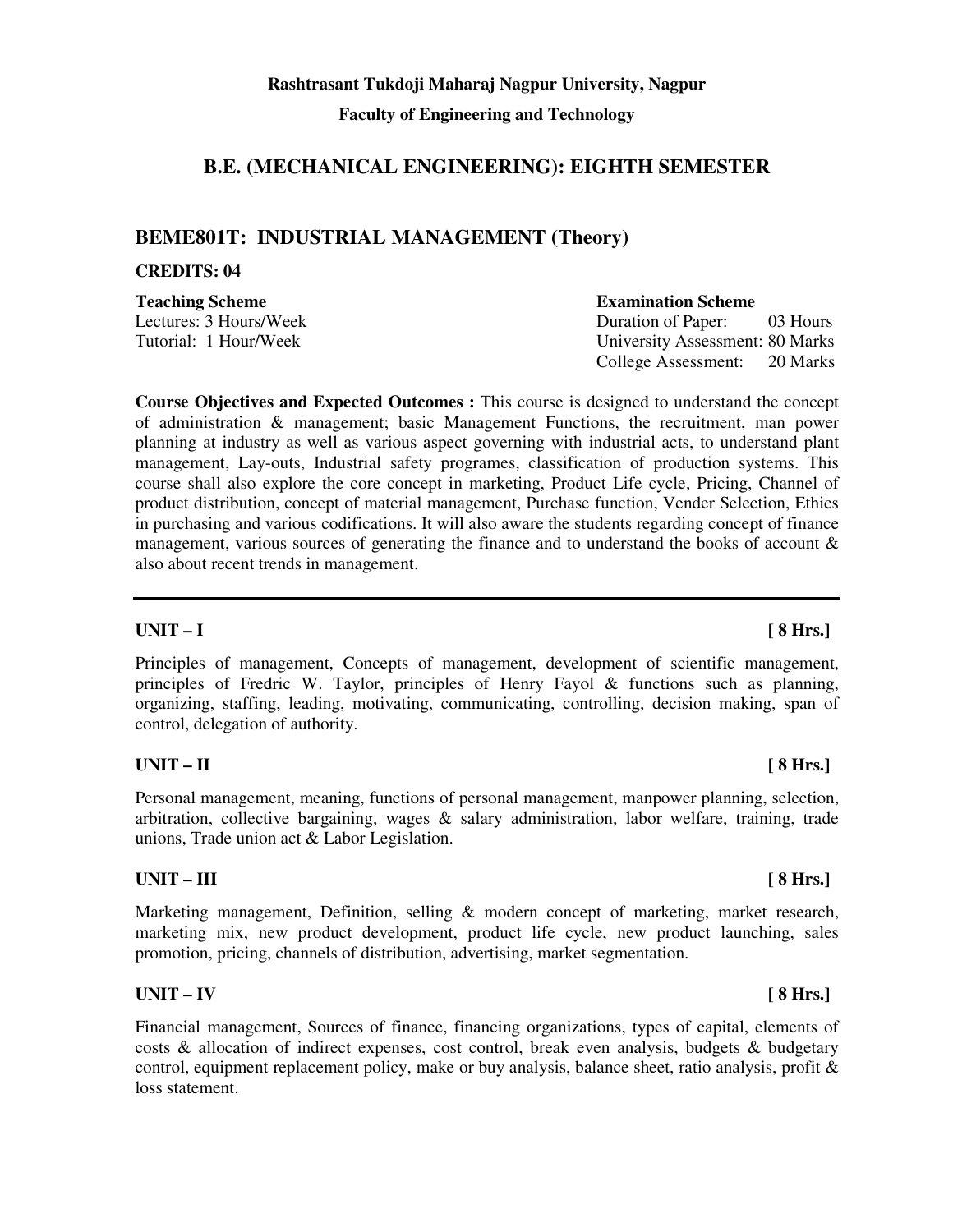Plant management, Plant location, plant layout, Material handling objectives, principles & selection of material handling equipments types. Industrial safety, causes & cost of accidents, accident biorhythms, safety programs, job, batch & process type of production.

### **UNIT – VI [ 8 Hrs.]**

Recent treads in production and operation management like Lean Manufacturing, World Class Manufacturing, Retail Management, Supply Chain Management, Value Engineering, Re-engineering, Reverse Engineering, Business Process Re-engineering, Quality Circle, Just in Time (JIT), Kaizen, Poka Yoke.

LIST OF TUTORIALS: Tutorials based on above syllabus.

### **TEXT BOOKS:**

- 1. Industrial Organization & Engineering Economics, Banga T. R., Sharma S.C., Khanna publications.
- 2. Industrial Management, Dr. D. K. Bhattacharya, Vikas Publication.
- 3. Financial Management, Kuchal S.C, Chaitanya Publishing House.
- 4. Principles of Marketing Management, Kotler P., Stauton William, Prentice Hall.
- 5. Industrial Engineering Management, N.V.S Raju, Cengage Learning.

### **REFERENCE BOOKS:**

1. Principles of management, Koontz, O Daniall, McGraw Hill.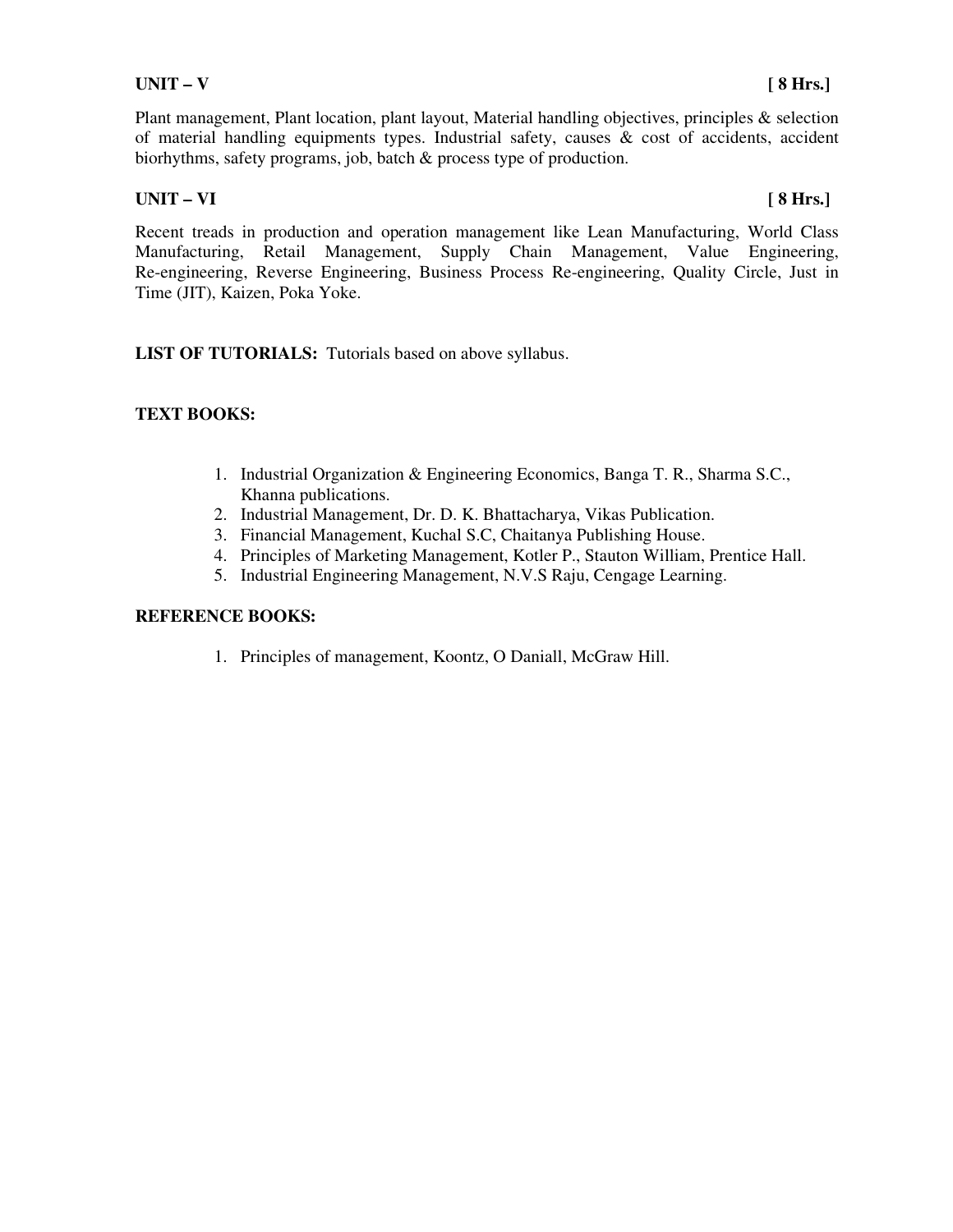# **BEME802T1: ELECTIVE-II: FINITE ELEMENT METHOD (Theory)**

#### **CREDITS: 04**

**Teaching Scheme Examination Scheme Examination Scheme** 

Lectures: 3 Hours/Week Duration of Paper: 03 Hours Tutorial: 1 Hour/Week University Assessment: 80 Marks College Assessment: 20 Marks

**Course Objectives and Expected Outcomes:** The objective of the course is to teach the fundamentals of finite element method with emphasize on the underlying theory, assumption, and modeling issues as well as providing hands on experience using finite element software for modeling & analyzing stresses, strains, deformations, natural frequencies, modal shapes etc. for machine/structural components.

#### UNIT – I: Introduction **and Contact Contact Contact Contact Contact Contact Contact Contact Contact Contact Contact Contact Contact Contact Contact Contact Contact Contact Contact Contact Contact Contact Contact Contact Co**

**Theoretical background** - Brief History of FEM, General FEM procedure, Applications of FEM in various fields, Advantages and disadvantages of FEM.

**Review of Matrix Algebra** - Determinants, Matrices, Bandwidth, Inverse of a Matrix, Eigen values, Solutions of simultaneous equations – banded skyline solutions.

**Review of Solid Mechanics** – Stress equilibrium equations, Strain-Displacement equations, Stress-Strain-Temperature Relations, Plane stress, plane strain and axisymmetric problems, Strain energy, Total potential energy, Essential and natural boundary conditions

Governing differential equations, Variational and Weighted Residual methods, weak formulation.

**Finite element modeling** - Node, Element, different types of element – spring, bar, truss, beam, frame, plane stress/strain (CST element) and axi-symmetric elements, Coordinate systems – global, local and natural coordinate systems, Order of element, internal and external node(s), Degrees of freedom, primary and secondary variables, shape functions – linear, quadratic and cubic, properties of shape functions. Assembly of global stiffness matrix and load vector, Properties of stiffness matrix, half bandwidth, Numbering system to reduce bandwidth, Boundary conditions – elimination method and penalty approach, Symmetric boundary conditions, Calculation of elemental stiffness matrix and load vector (mechanical and thermal load) using energy method Stress calculations. FE Problems on Solid mechanics 1D bar element, composite element, Thermal stress, Torsion of Circular shaft.

#### UNIT – II: FEM for Plane Truss, Beam and Frames [12 Hrs.]

Introduction, Plane truss formulation of stiffness matrix for truss, problem on truss, temperature stress, Introduction to space truss, formulation of stiffness matrix for space truss.

FEM for Beams and plane frame – Introduction, element formulation, load vector, boundary conditions, shear force and bending moment, Beam on elastic support, Plane frame analysis, problem on beams, problem simple plane frame (max. 2 elements/member).

### **UNIT – III: Multipoint Constraints 1D Element, 2D CST Element and Isoparametric Elements and Formulations [ 12 Hrs.]**

Problems on Multipoint constraint 1D element**.** 

**CST ELEMENT -** Coordinate mapping Natural coordinates, Area coordinates (for triangular elements), Formulation of stiffness matrix, load vector. Quadrilateral element.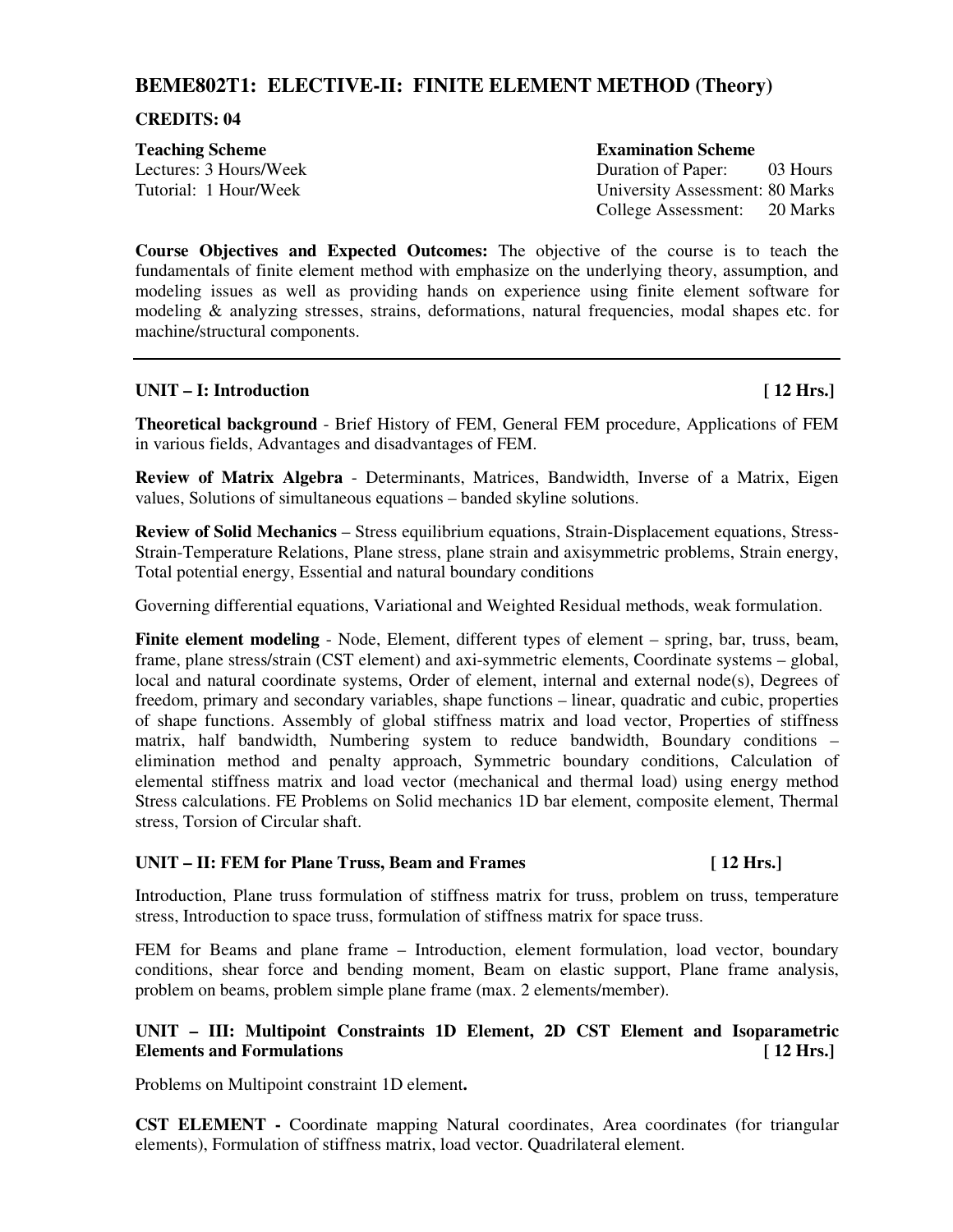**ISOPARAMETRIC ELEMENTS -** Isoparametric formulation, coordinate transformation , super parametric and subparametric. Convergence requirements – patch test, Uniqueness of mapping - Jacobian matrix. Formulation of element equations (stiffness matrix and load vector). Numerical integration.

**FE Discretisation** - Higher order elements vs. refined mesh (p vs h refinements).

#### **UNIT – IV: Steady State Heat Transfer, Dynamic Consideration and Computer Implementation of Finite Element Method** [ 12 Hrs.]

**Steady State Heat Transfer Problems -** Introduction, steady state heat transfer – 1D and 2D heat conduction and convection Governing differential equation, boundary conditions, formulation of element.

**Dynamic Considerations (Undamped Free Vibration) -** General dynamic equation of motion, Formulation for point mass and distributed masses – Consistent and lumped element mass matrices for bar element, truss element, beam element, CST element, axisymmetric triangular element and quadrilateral element.

Generalized eigen value problem, Evaluation of eigen values and eigenvectors, Applications to bars, stepped bars and beams for axial, transverse and torsional loading.

**Computer Implementation of the Finite Element Method - Pre processing**: Model definition – Nodal coordinates, element connectivity, material and element type and property definitions, type of analysis (static/dynamic), loading and boundary conditions.

**Meshing techniques** - free and mapped meshing, Quality checks – aspect ratio, warp angle, skew, distortion, stretch, included angle, taper.

**Processing**: Element level calculations, Equation assembly, Equation solver (sparse solvers, factorization, numerical/computational issues).

**Post Processing**: Strain and stress recovery (integration and nodal points), interpretation of results (results validation and data interpretation) and design modification.

#### **LIST OF TUTORIALS: (at least Six)**

- 1) Matrix Inverse and solution of matrix by Elimination and Penalty methods.
- 2) A numerical using Variational Methods.
- 3) A numerical using Weighted Residual method.
- 4) Any two numerical using Galerkin and Rayleigh-Ritz method.
- 5) A numerical using Principle of Minimum Potential Energy method.
- 6) Derivation of Lagrange's shape functions for 1-D (Linear, Quadratic and Cubic) element.
- 7) Determinations of primary and secondary variables for bar.
- 8) Determinations of primary and secondary variables for truss.
- 9) One numerical on heat transfer.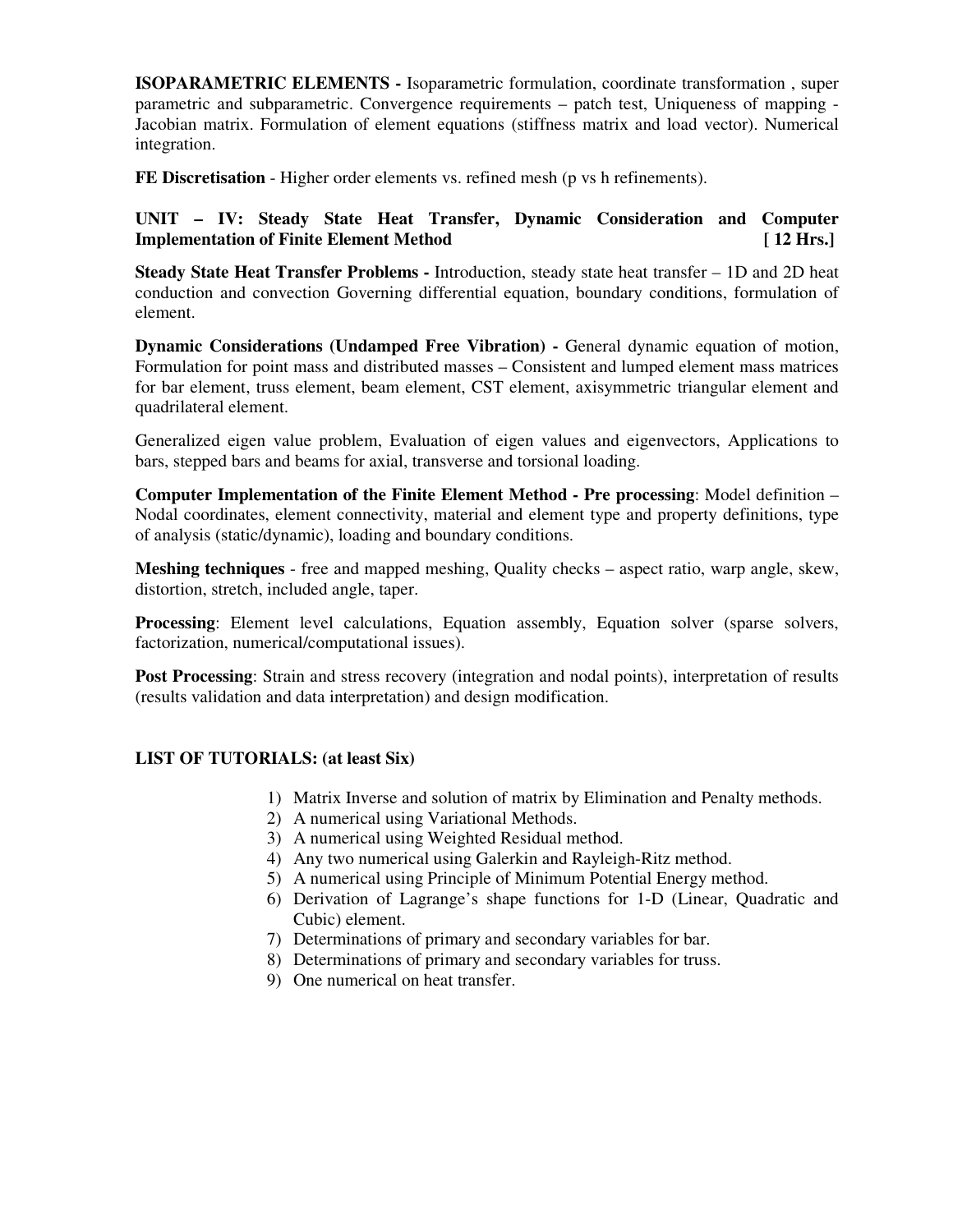- 1. Introduction to Finite Elements in Engineering, Chandrupatla T. R. and Belegunda A. D., Prentice Hall.
- 2. Finite Element Analysis, Bhavikatti S. S., New Age International Publishers.
- 3. Text book of Finite Element Analysis, Chanakasava Alavala, PHI Learning Private Ltd.
- 4. Finite Element Method with Application in Engineering, Y.M.Desai, T.I.Eldho, A.H. Shah, Pearson publication.
- 5. First Course in the Finite Element Method, Daryl Logan, Cengage Learning,
- 6. An Introduction to the Finite Element Method, J. N. Reddy, McGraw Hill.
- 7. The Finite Element Method in Engineering, S. S. Rao, Butterworth-Heinemann.
- 8. Text book of Finite Element Analysis, Seshu P., PHI Learning.

- 1. Finite Element Procedures, Bathe K. J., Prentice-Hall of India.
- 2. Finite Element Analysis, Theory and Practice, Fagan M. J., Pearson Education Limited.
- 3. Finite Element Modeling for Stress Analysis, Cook R. D., John Wiley and Sons Inc.
- 4. Kwon Y. W., Bang H., Finite Element Method using MATLAB, CRC Press.
- 5. Finite Element Analysis, Theory and Application with Ansys, S. Moaveni, Pearson.
- 6. Fundamental Finite Element Analysis and Applications, Asghar Bhatti, John Wiley and Sons Inc.
- 7. Fundamental of Finite Element Analysis, David V. Hutton, Tata McGraw Hill Education Pvt. Ltd.
- 8. The Finite Element Method, Zienkiewicz O. C., Taylor R. I., Butterworth-Heinemann.
- 9. Finite Element Application, G. Lakshmi Narasaiah, BS Publications.
- 10. Practical Finite Element Analysis, Gokhale N. S., Deshpande S. S., Bedekar S. V. and Thite A. N, Finite to Infinite, Pune.
- 11. Introduction to Finite Elements Method, Desai and Abel, CBS Publication.
- 12. Introduction to Finite Element Analysis Using MATLAB® and Abaqus, Amar Khennane, CRC press.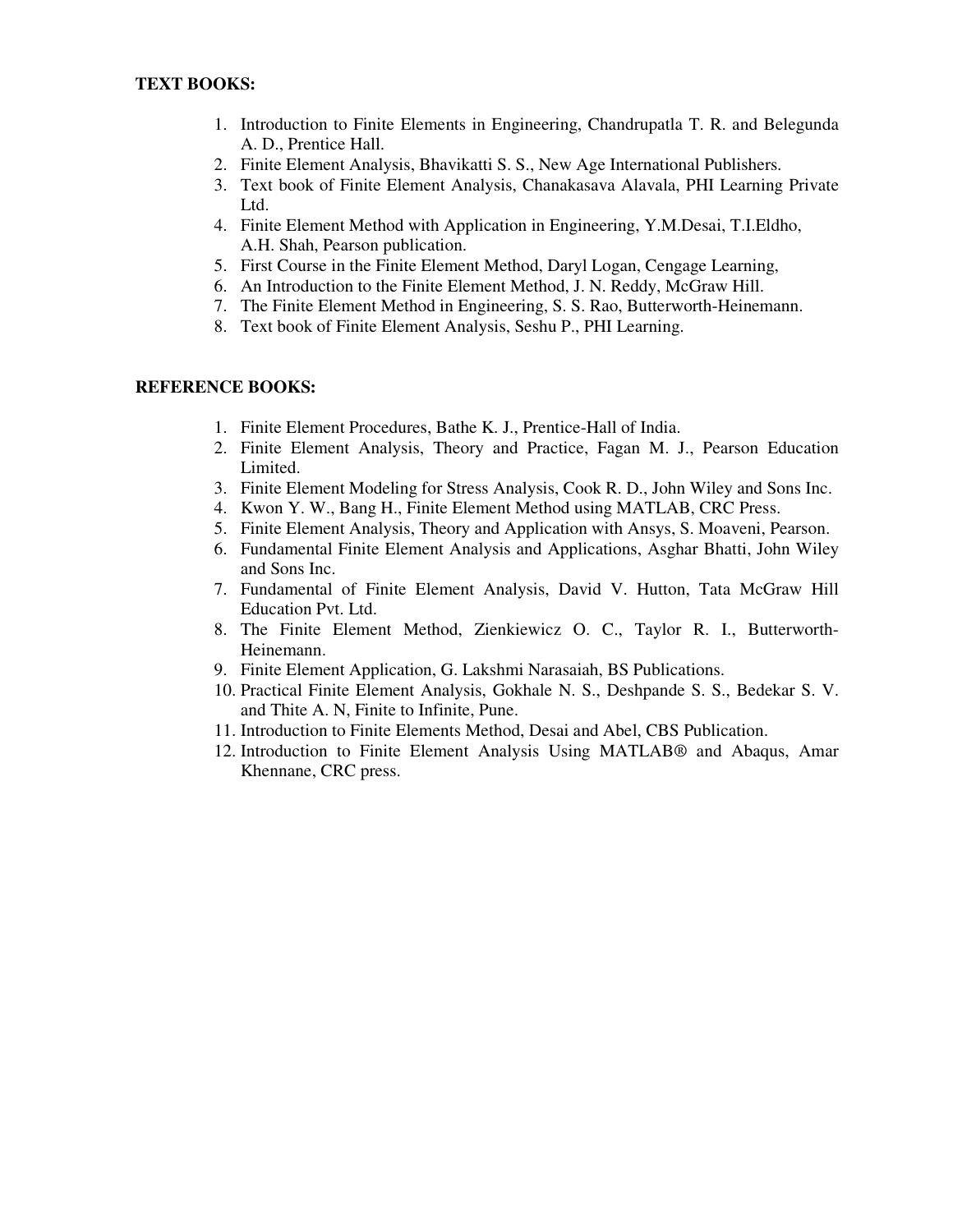### **BEME802P1: ELECTIVE-II: FINITE ELEMENT METHOD (Practical)**

#### **CREDITS: 01**

**Teaching Scheme Examination Scheme Examination Scheme** 

Practical: 2 Hours/Week University Assessment: 25 Marks College Assessment: 25 Marks

#### **LIST OF PRACTICALS:**

Minimum **Six** Practicals on the standard CAE packages like ANSYS, NASTRAN, ABAQUS, MATLAB, CATIA, UNIGRAPHICS, PRO-E or any other relevant software or freeware.

- 1. Static structural analysis of bar with 1-D elements using standard FEA package.
- 2. Static structural analysis of truss with 2-D elements using standard FEA package.
- 3. Static structural analysis with 2-D CST element using standard FEA package.
- 4. Static structural analysis with 2-D Axi-symmetric element using standard FEA package.
- 5. Static structural analysis of a beam in transverse loading using standard FEA package.
- 6. Dynamic structural analysis to determine natural frequency and mode shapes, using standard FEA package.
- 7. Thermal analysis to estimate nodal temperatures using standard FEA package.
- 8. Application of finite element analysis in the areas like Contact Mechanics, drop test, Crash Analysis, MEMS etc.
- 9. Finite Element Analysis of live problem/case reported or identified by an Industry.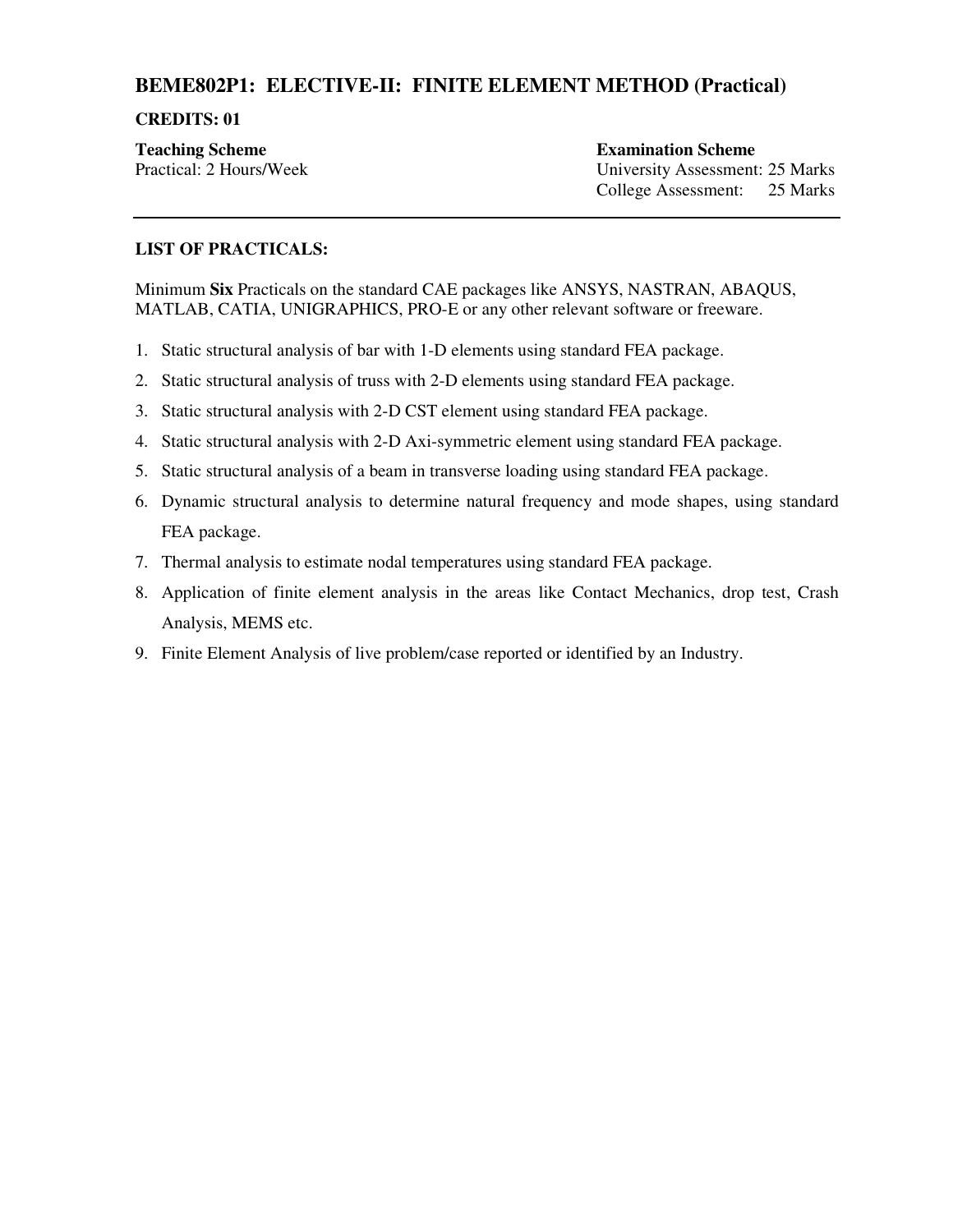# **BEME802T2: ELECTIVE – II : COMPUTER INTEGRATED MANUFACTURING (Theory)**

#### **CREDITS: 04**

**Course Objectives and Expected Outcomes :** This course is designed to acquaint the students with data bases and numerical analysis related to CIM. Students will understand Computer Aided Manufacturing (CAM) systems. Students will also get introduced with Computer Aided Process Planning (CAPP) Systems, Robotic Systems, Group Technology and Cellular Manufacturing Systems. Students will cultivate understanding about Automated Material Handling Systems, Automated Inspection Systems, Flexible Manufacturing Systems (FMS).

#### **UNIT – I [ 8 Hrs.]**

Evolution of CIM, Concept and scope of CIM, Definition of CIM, Components of CIM, benefits, limitations, Difference between Automation and CIMS, Basic Concept of Concurrent Engineering.

#### **UNIT – II [ 8 Hrs.]**

Introduction to NC, CNC & DNC, Basic Components of an NC System, classification of CNC machine tools: Based on the motion type, control loops, number of axes  $\&$  power supply, Major Components of CNC system, CNC Tooling, constructional and operational features, CNC manual part programming, application, advantages & limitation of CNC.

#### UNIT – III [ 8 Hrs.]

Introduction to Group Technology, Limitations of traditional manufacturing systems, characteristics and design of groups, benefits of GT and issues in GT. Part families, classification and coding, Production flow analysis, Machine cell design, Benefits.

#### **UNIT – IV [ 8 Hrs.]**

Introduction to flexible manufacturing systems: Definition of FMS, Types of FMS: by number of machines, Level of Flexibility. FMS components: Workstations, Material handling & storage system, and computer control systems. FMS Layout Configurations. Application, advantages & disadvantage of FMS.

### **UNIT – V [ 8 Hrs.]**

Manufacturing Planning:

Computer aided process planning (CAPP), Retrieval & Generative CAPP systems. Production Planning: Aggregate Production Planning, Master production schedule, Materials requirement planning(MRP), Capacity planning, Manufacturing Resources planning (MRP II), ERP.

#### **UNIT – VI [ 8 Hrs.]**

Manufacturing system control: Computerized statistical process control, Shop floor control, Shop floor data collection techniques, Inventory control, Pull system of Production control. CAQC, Introduction to Automated inspection devices: Coordinate Measuring Machine (CMM), Inspection probes etc.

#### **Teaching Scheme Examination Scheme Examination Scheme**

Lectures: 3 Hours/Week Duration of Paper: 03 Hours Tutorial: 1 Hour/Week University Assessment: 80 Marks College Assessment: 20 Marks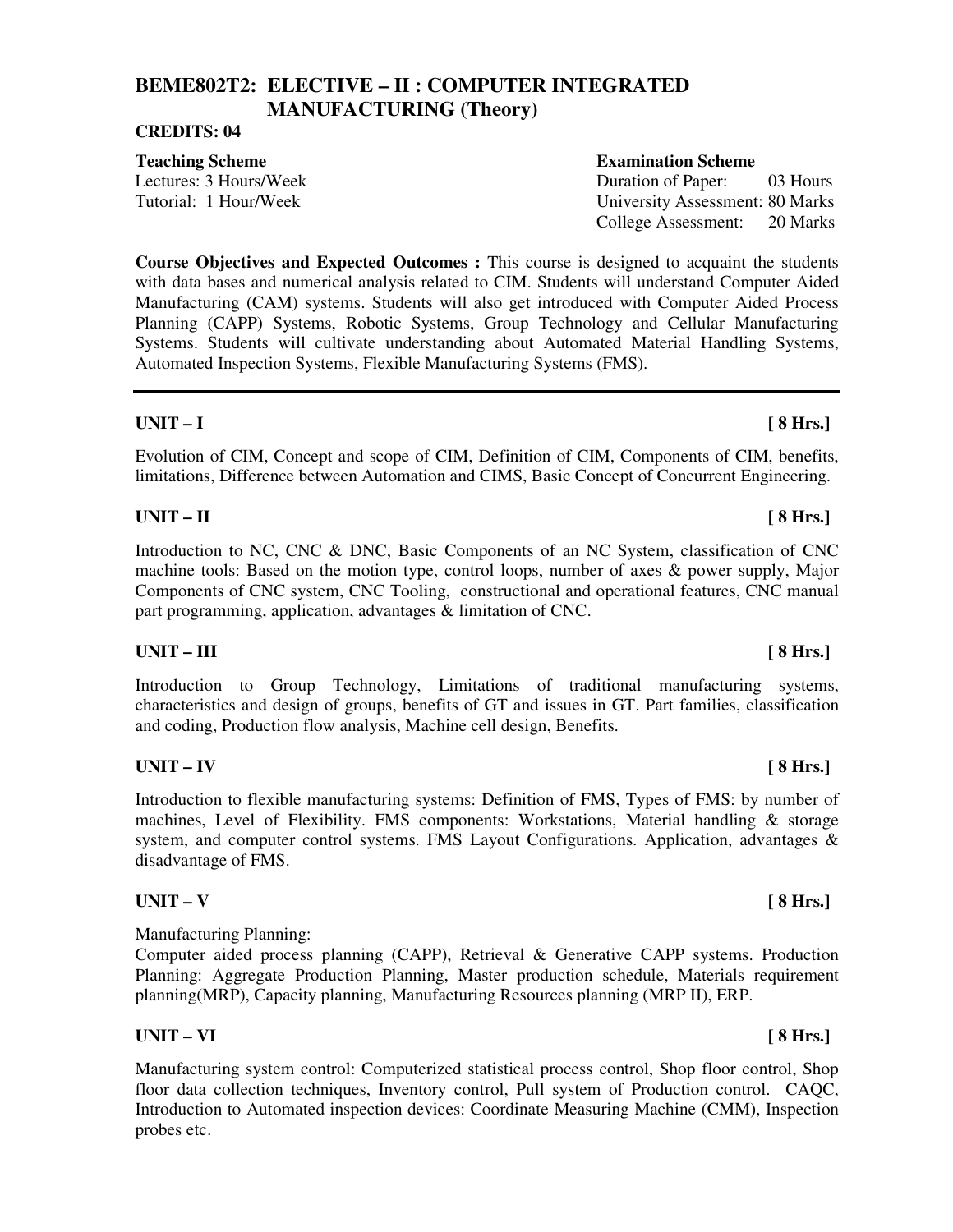**LIST OF TUTORIALS:** Tutorials based on above syllabus.

#### **TEXT BOOKS:**

- 1. Automation, Production Systems and Computer Integrated Manufacturing, M. P. Groover, Prentice Hall publication.
- 2. CAD, CAM, CIM, P. Radhakrishnan and S. Subramanyam, New Age International Pvt. Ltd.
- 3. Computer Integrated Design and Manufacturing, David Bedworth, et. al, McGraw Hill Book Co.
- 4. Computer Aided Design and Manufacturing, Mikell P. Groover and Zimmers E.W, Prentice Hall Publication.
- 5. Fundamentals of CAD/CAM/CIM, Vikram Sharma, S.K. Kataria & Son's publication.
- 6. Robotics Technology & Flexible Automation, S. R. Deb, et. al., McGraw Hill Book Co.
- 7. Introduction to Robotics, John J. Craig, Pearson Publication.

- 1. Computer Integrated Manufacturing Handbook, Eric Teicholz and Joel orr, McGraw Hill Book Co.
- 2. Computer Integrated Manufacturing, Paul G. Ranky, PHI.
- 3. CAD/CAM theory & practice, Ibrahim Zeid, Tata McGraw Hill Publication.
- 4. Computer Aided Manufacturing, P.N. Rao, N.K. Tewari and T.K.Kundra, Tata McGraw Hill Publication.
- 5. Systems Approach to Computer Integrated Design and Manufacturing, Nanua Singh, John Wiley publication.
- 6. Computer Control of Manufacturing Systems, Yoram Koren, McGraw Hill publication.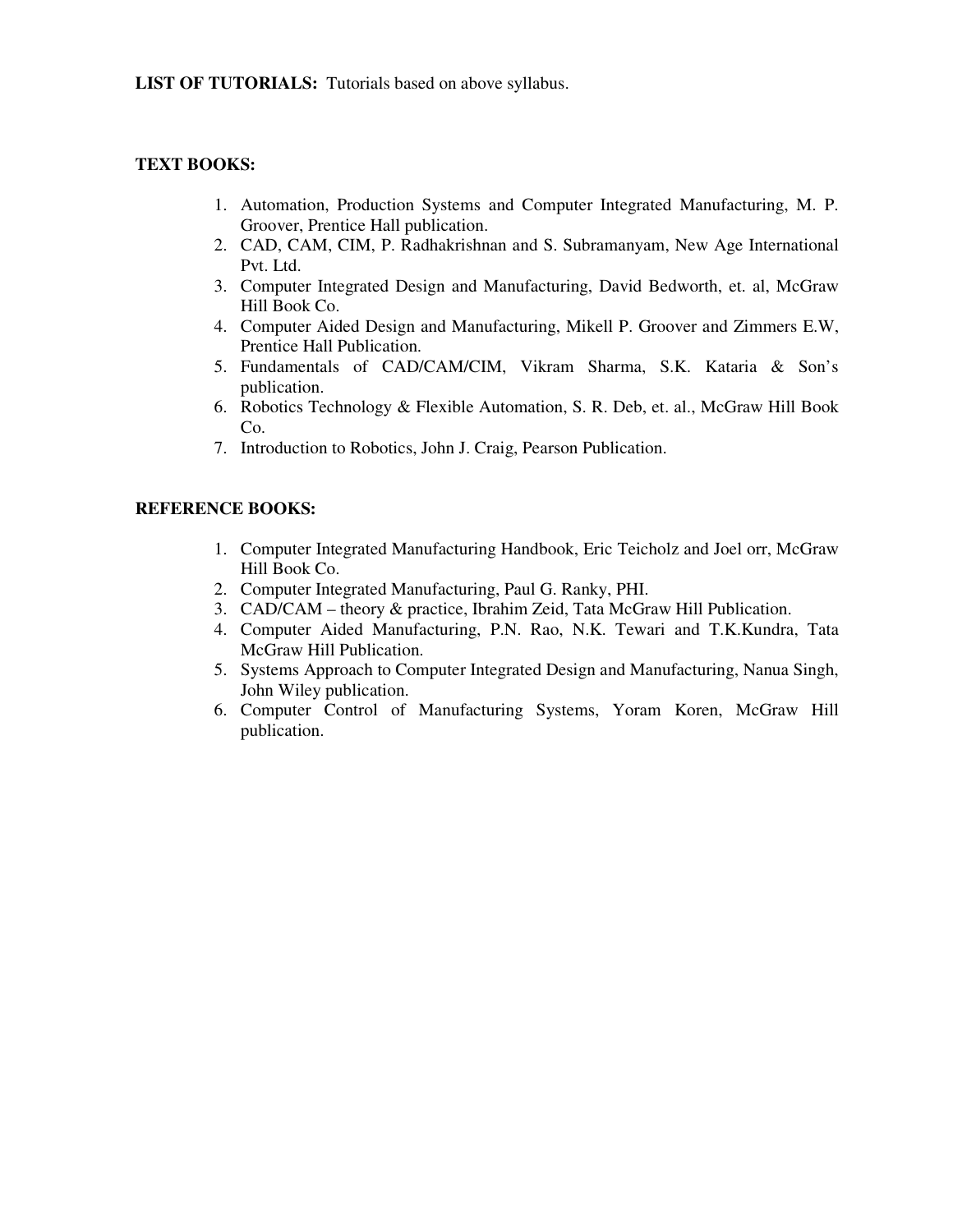## **BEME802P2: ELECTIVE – II : COMPUTER INTEGRATED MANUFACTURING (Practical)**

#### **CREDITS: 01**

**Teaching Scheme Examination Scheme Examination Scheme** Practical: 2 Hours/Week University Assessment: 25 Marks College Assessment: 25 Marks

#### **LIST OF PRACTICALS:**

Minimum Eight out of the following shall be performed (out of which six must be experimental**)**:

- 1. Introduction to CIM. (Product Development Cycle, CIM Wheel)
- 2. Introduction to NC. (Basic components, classification)
- 3. Manual Part Programming Lathe.
- 4. Manual Part Programming Milling.
- 5. Manual Part Programming by using Sub routine & Canned Cycles.
- 6. Part classification and Coding using G.T.
- 7. Study of F. M. S.
- 8. Study of CAPP Systems. (Retrieval & Generative)
- 9. Study of different quality measurement tools.
- 10. Assignment on implementation of CIM in Industry.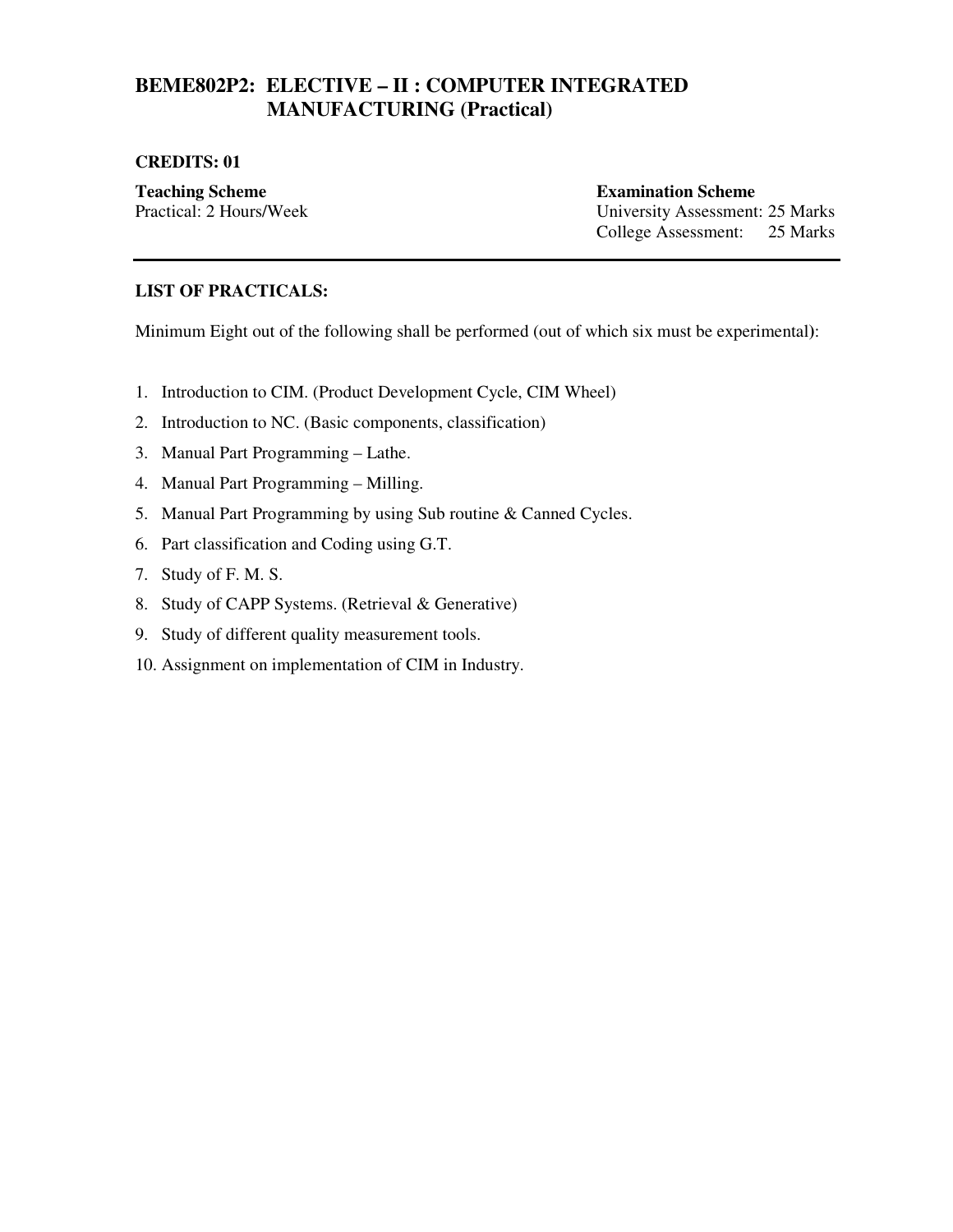## **BEME802T3: INDUSTRIAL FLUID POWER (Theory)**

#### **CREDITS: 04**

| <b>Teaching Scheme</b> | <b>Examination Scheme</b>              |
|------------------------|----------------------------------------|
| Lectures: 3 Hours/Week | Duration of Paper:<br>03 Hours         |
| Tutorial: 1 Hour/Week  | <b>University Assessment: 80 Marks</b> |
|                        | College Assessment: 20 Marks           |

**Course Objectives and Expected Outcomes :** Oil Hydraulic systems & pneumatic systems are widely used in all fields of engineering as clean source of motive power. Low cost automation systems with the use of pneumatics have become popular as manufacturing aids. Mechanical engineers come across such systems in all segments of industries.

This course is designed to understand the basic concepts of various components of hydraulic & pneumatic systems, the working principles of various components used for hydraulic & pneumatic systems, selection of appropriate components required for simple hydraulic and pneumatic circuits, listing probable causes of faults or defects in the components of hydraulic & pneumatic circuits. At the end of this course, students will be able to understand, discuss  $\&$  apply the hydraulic  $\&$ pneumatic systems in industries/applications.

### **UNIT – I [ 8 Hrs.]**

Fluid power systems: Components, advantages, applications in the field of Machine tools, material handling, hydraulic presses, mobile and stationary machines, clamping and indexing devices, Transmission of power at static and dynamic states. Types of Hydraulic fluid petroleum based, synthetic and water based. Properties of fluids, selection of fluids, additives, effect of temperature & pressure on hydraulic fluids. Seals sealing materials, selection of seals, filters, strainers, sources of contamination of fluid & its control. Hydraulic and pneumatic symbols.

### **UNIT – II [ 8 Hrs.]**

Pumps – Types of Pumps, vane pump, gear pump, gerotor pump, screw pump, radial and axial piston pumps. Power and efficiency calculations, selection of pumps for hydraulic power transmission.

Accumulators & Intensifiers: Types and functions of accumulators, intensifiers, applications, selection and design procedure.

### UNIT – III [ 8 Hrs.]

Valves – Necessity of pressure control valves, direction control valves and flow control valves. Construction, working and symbols of pressure control valves – pressure relief valve, pressure reducing valve, pressure unloading valves and method of actuation of valves.

Direction control valves – Check valves, types of DC valves, poppet valve, spool valve, 2 way 2 position DC valve, 3 way 2 position DC Valve, 4 way 2 position D.C, 4 way 3 position D.C valves, rotary spool valves, open center, close center, and tandem center valves. Sequence valves, method of actuation of valves, manually operated, pilot operated and solenoid operated valves.

Flow control valves – Principle of operation, pressure compensated, non pressure compensated flow control valve, temperature compensated flow control valves. Meter in  $&$  meter out flow control circuits, bleed off circuits.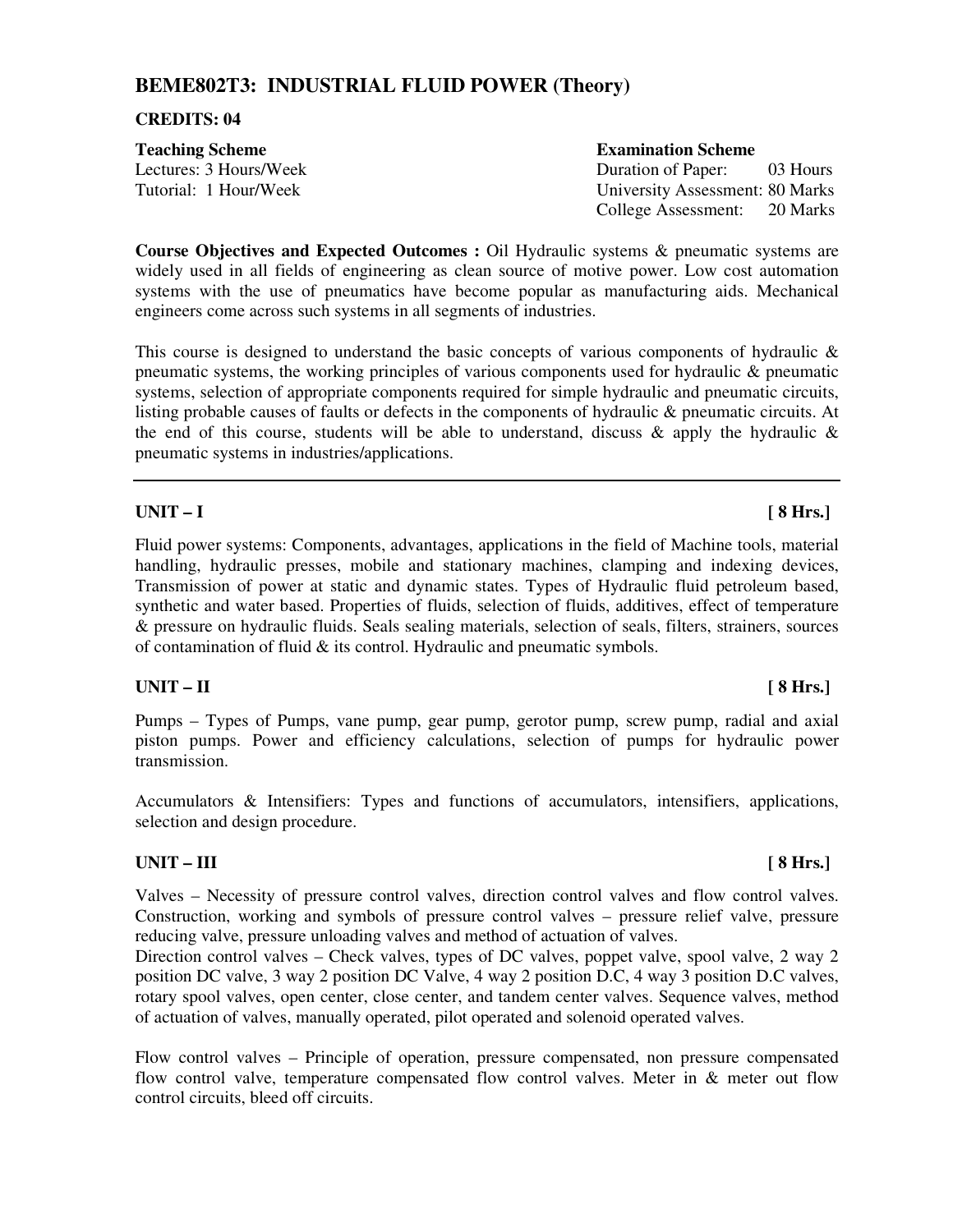# Linear Actuators – Cylinders - Single acting, double acting, method of control of acceleration and

deceleration. Calculation of piston velocity, thrust under static & dynamic applications. Accessories – Pipes, hoses, fittings, oil filters, seals and gaskets.

Actuators- Construction, working and symbols of rotary actuators. Hydraulic motors.

## **UNIT – V [ 8 Hrs.]**

Design of hydraulic circuits: Meter in, meter out circuits, bleed off circuit, sequencing circuit – travel dependant, pressure dependant hydraulic circuits for Milling machine & Shaper machine, motion synchronization circuit. Hydraulic circuits using sequence valves, counter balancing valves, unloading valves with the use of electrical controls. Trouble shooting and maintenance of hydraulic circuits.

## **UNIT – VI [ 8 Hrs.]**

Introduction to pneumatic systems. Applications of pneumatic system, general layout of pneumatic system, merits and limitations of pneumatic systems**.** 

Control Valves – Pressure regulating valves, flow Control valves, direction control valves. Actuators – Rotary - Air motors, types, construction, working principle. Linear- Cylinders- Types, construction & working principle. Accessories – Pipes, Hoses, Fittings, FRL unit.

## **LIST OF TUTORIALS:**

- 1) Study of hydraulic systems.
- 2) Demonstration of pneumatic systems.
- 3) Study of directional control valves.
- 4) Study of actuators.
- 5) Study of troubleshooting & maintenance of hydraulic circuit.
- 6) Study of troubleshooting & maintenance of pneumatic circuit.
- 7) Demonstration on meter in and meter out circuit.
- 8) Study of hydraulic circuit of Shaper machine.

## **TEXT BOOKS:**

- 1. Oil Hydraulic system- Principle and maintenance, S.R Majumdar, Tata Mcgraw Hill Company.
- 2. Pneumatics Systems Principles and Maintenance, S.R Majumdar, Tata Mcgraw Hill Company.

## **REFERENCE BOOKS:**

- 1. Introduction to Hydraulic & Pneumatics, S. Lango & V. Soundarajan, Prentice Hall of India.
- 2. Hydraulics and Pneumatics, H.L. Stewart, Industrial Press.
- 3. Fluid Power Design Handbook, Frank Yeaple, CRC Press.

## **UNIT – IV [ 8 Hrs.]**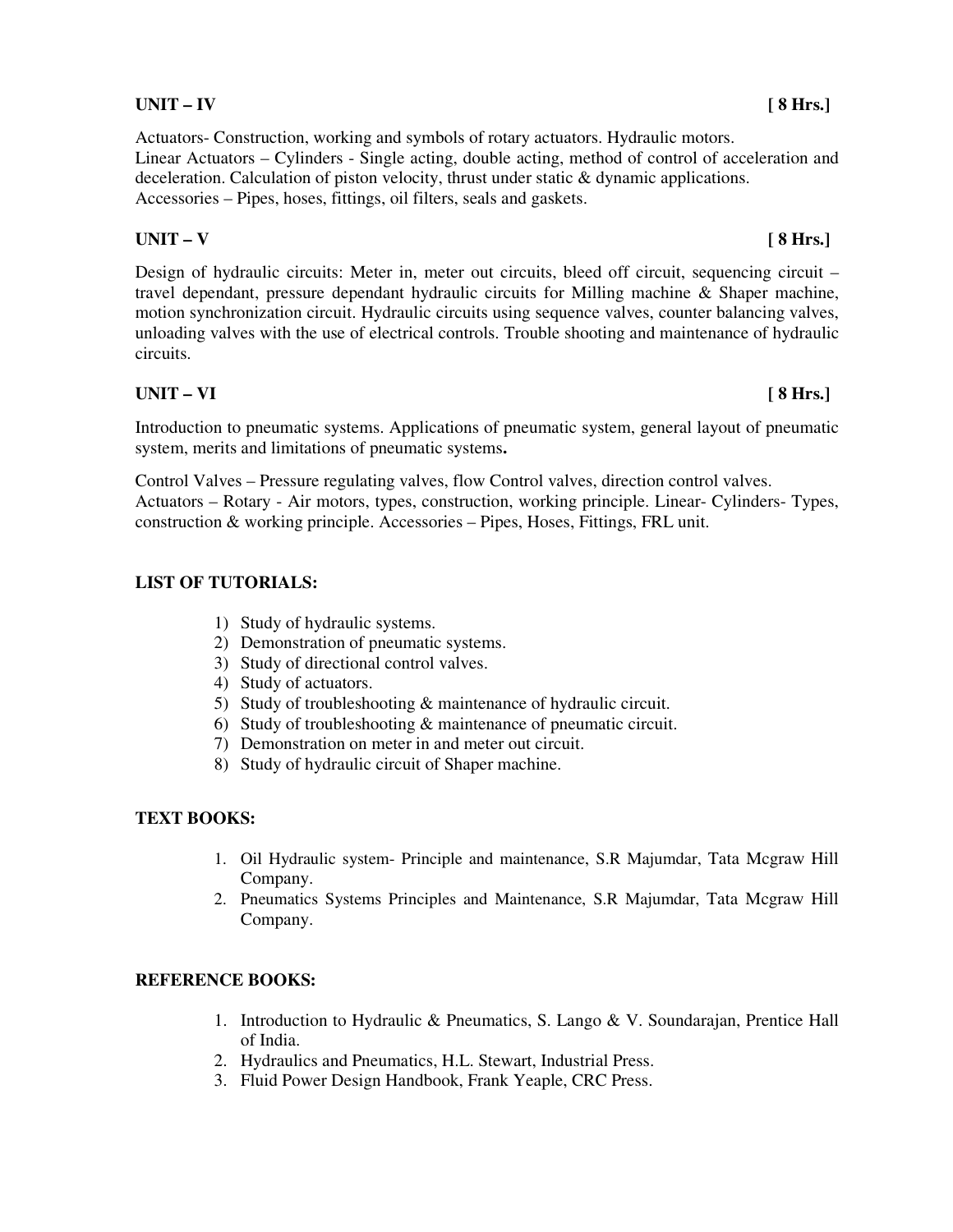## **BEME802P3: ELECTIVE-II: INDUSTRIAL FLUID POWER (Practical)**

#### **CREDITS: 01**

**Teaching Scheme Examination Scheme Examination Scheme** 

Practical: 2 Hours/Week University Assessment: 25 Marks College Assessment: 25 Marks

#### **LIST OF PRACTICALS:**

Minimum Eight out of the following areas shall be performed:

- 1. Demonstration of Working of various types of Valves.
- 2. Demonstration of working of various types of Hydraulic Actuators.
- 3. Demonstration of meter in and meter out circuit.
- 4. Demonstration of sequencing circuit.
- 5. Demonstration of hydraulic circuit for shaper machine.
- 6. Demonstration of pneumatic circuit for speed control of double acting cylinders.
- 7. Demonstration of pneumatic circuit for speed control of pneumatic motor.
- 8. Study of trouble shooting procedures of various hydraulic and pneumatic circuits.
- 9. Study on selection of circuit components for simple hydraulic and pneumatic circuits.
- 10. Case study based on industrial visit to any industry/organization having Hydraulic or Pneumatic Applications.(Preferable)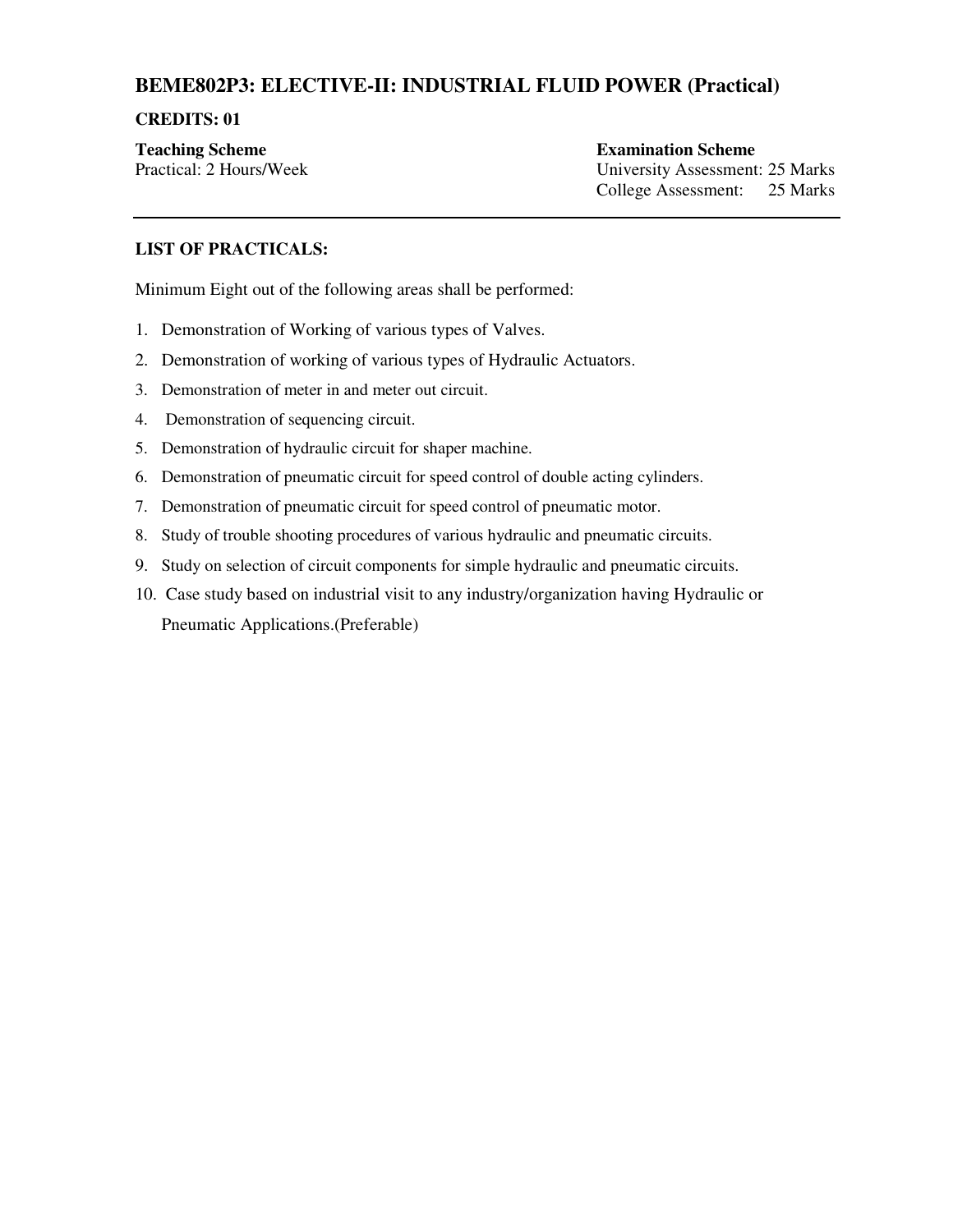## **BEME802T4: ELECTIVE-II: MANAGEMENT INFORMATION SYSTEMS (Theory)**

#### **CREDITS: 04**

**Teaching Scheme Examination Scheme Examination Scheme** Lectures: 3 Hours/Week Duration of Paper: 03 Hours

**Course Objectives and Expected Outcomes :** This course is designed to understand the basic concepts of management information systems which includes system analysis, system design, system implementation & evaluation, system development etc. At the end of the course student will be able to understand & discuss the roles played by information technology in today's business and define various technology architectures on which information systems are built.

### **UNIT – I [ 8 Hrs.]**

Introduction to MIS:

System & Its components, System Concepts, system control, Types of systems, Date & Information, Nature and scope, Character function & applications, system life cycle design.

### **UNIT – II [ 8 Hrs.]**

System Analysis:

System planning, Information gathering, Structure analysis tools, Feasibility study, cost/benefit analysis.

### UNIT – III [ 8 Hrs.]

System Design: Stages of system design, Input/Output & form design, Database design, Design documentation.

### **UNIT – IV [ 8 Hrs.]**

System Implementation & Evaluation: System testing, implementation, detailed evaluation, System maintenance.

### **UNIT – V [ 8 Hrs.]**

Systems Development, Business Information Systems, Data Warehousing and Decision Support Systems.

Concepts & Philosophy of DSS, Deterministic System, Artificial Intelligence(AI), Knowledge Based Expert system(KBES). Business Intelligence Systems, CRM.

### **UNIT – VI [ 8 Hrs.]**

M IS Tools & Packages/Areas of MIS: ERP (Enterprise Resource Planning) SCM (Supply Chain Management) CRM (Customer Relationship Management) Concept of data ware housing and data mining. SAP

Tutorial: 1 Hour/Week University Assessment: 80 Marks College Assessment: 20 Marks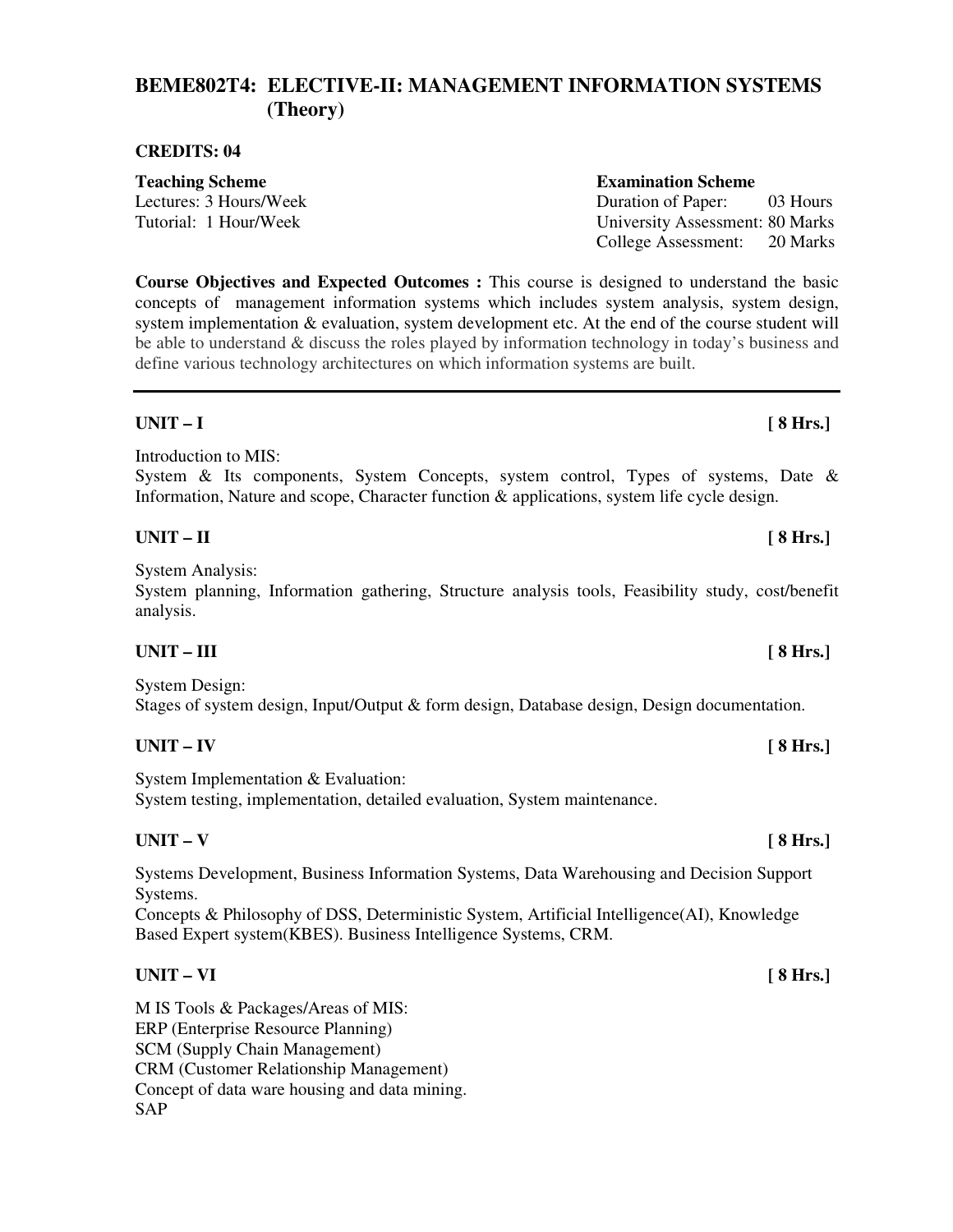**LIST OF TUTORIALS:** Tutorials based on above syllabus.

### **TEXT BOOKS:**

- 1. Management information systems, WS Jawadekar, McGraw Hill education.
- 2. Management information systems, D. P. Goyal, Laxmi publications.
- 3. System Analysis and Design, Elias M. Awad, Galgotia publishers.
- 4. MIS, Nilanjan Chattopadhyay, Bidgoli Hossein**,** Cengage Learning.
- 5. Management Information System, Bagchi N., Vikas Publication

- 1. System Analysis and Design, Don Yeates, Prentice Hall.
- 2. Management Information System, Effy oz, Course Technology Ptr(Sd).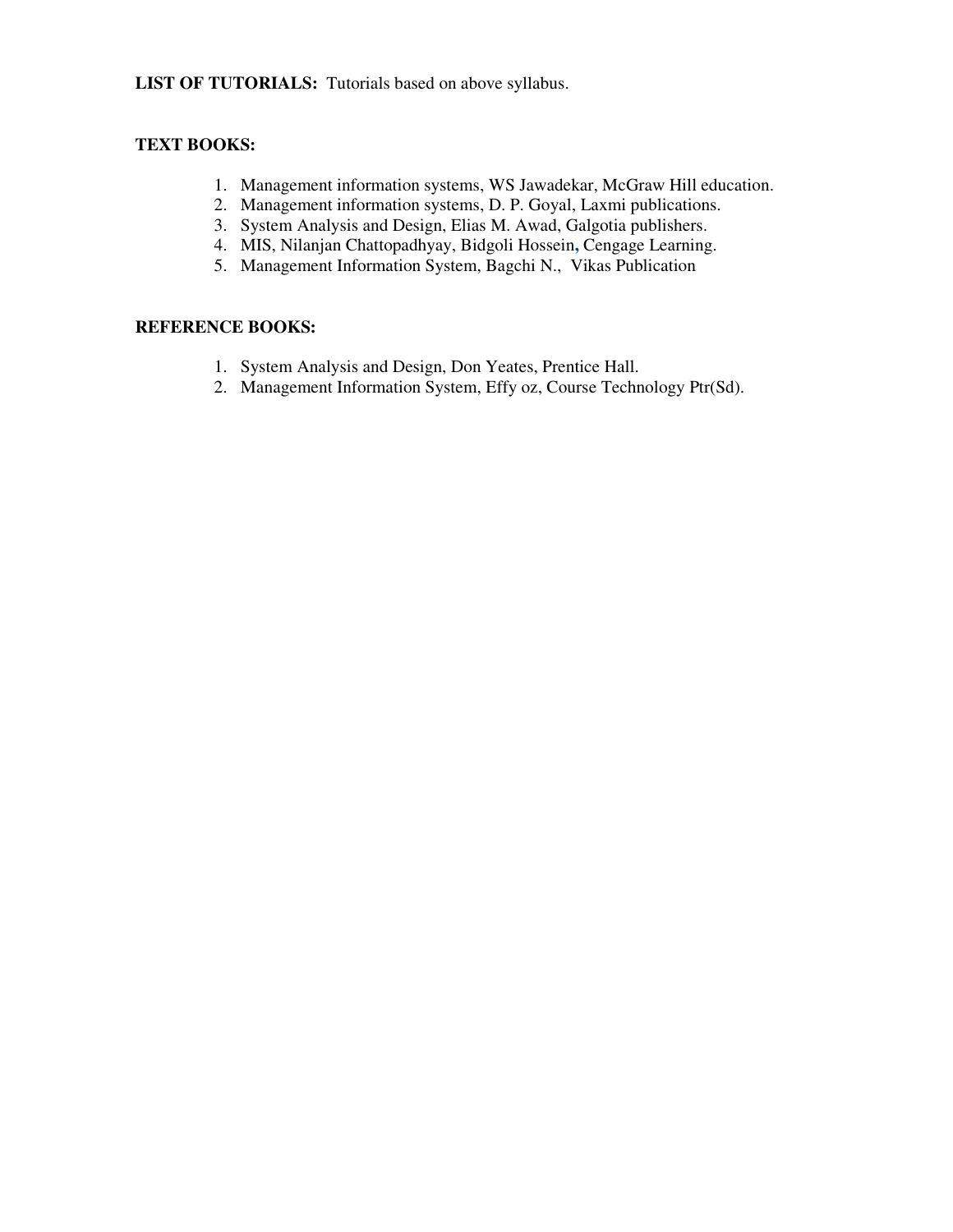## **BEME802P4: ELECTIVE-II: MANAGEMENT INFORMATION SYSTEMS (Practical)**

#### **CREDITS: 01**

**Teaching Scheme**<br> **Fractical: 2 Hours/Week**<br> **Examination Scheme**<br> **Examination Scheme**<br> **Examination Scheme**<br> **Examination Scheme** 

University Assessment: 25 Marks College Assessment: 25 Marks

#### **LIST OF PRACTICALS:**

Minimum Eight shall be performed on Inventory control, MRP, Office Automation by using: MS-ACCESS, VISUAL BASIC, ORACLE or any other database Languages. Software to be introduced on ERP package of SAP.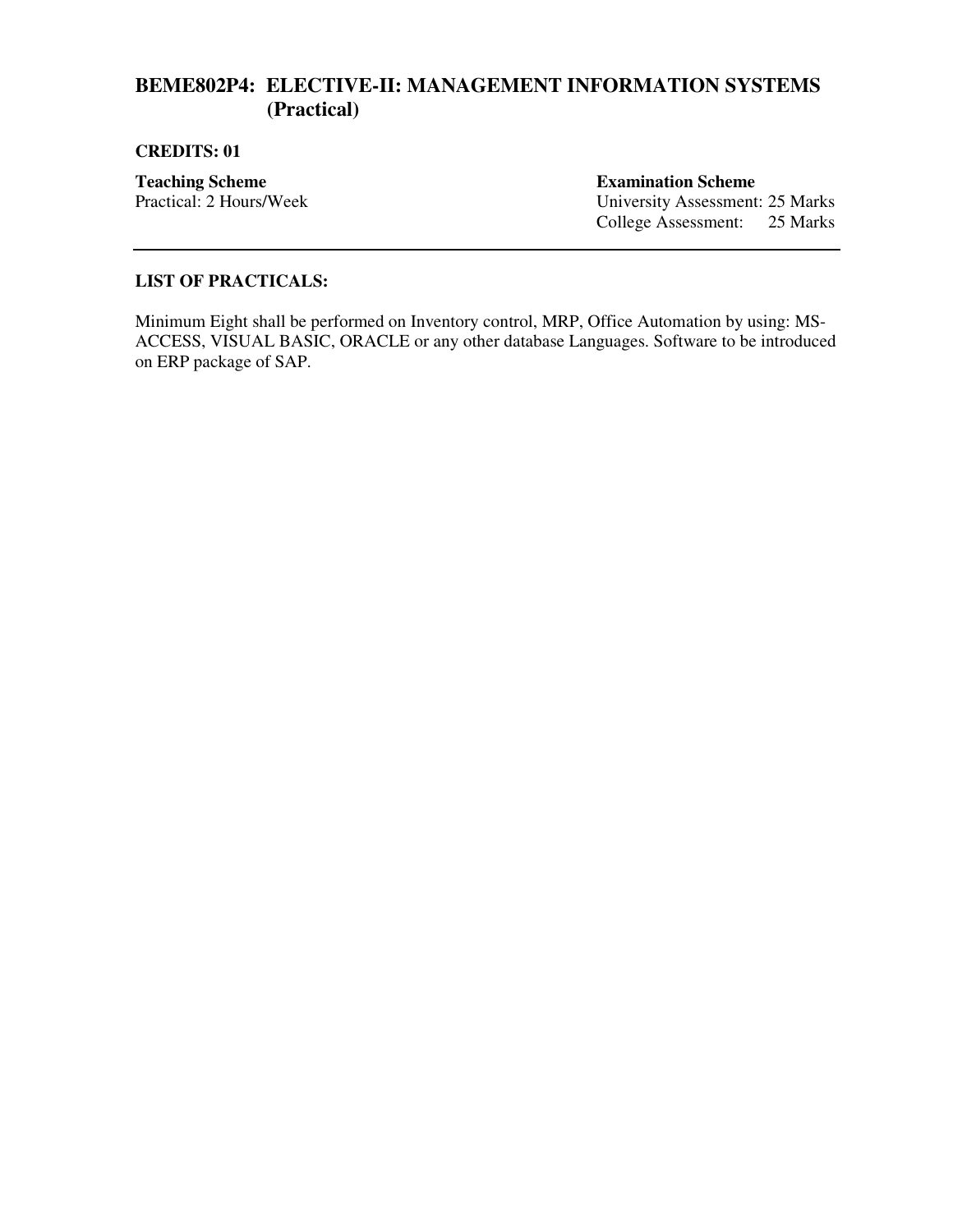## **BEME802T5: ELECTIVE – II: REFRIGERATION AND AIRCONDITIONING (Theory)**

#### **CREDITS: 04**

**Teaching Scheme Examination Scheme Examination Scheme** 

Lectures: 3 Hours/Week Duration of Paper: 03 Hours Tutorial: 1 Hour/Week University Assessment: 80 Marks College Assessment: 20 Marks

**Course Objectives and Expected Outcomes :** This course is designed to understand the basic concept of refrigeration and air conditioning. Students will be able to understand the non conventional refrigeration system and cryogenics through the knowledge of air conditioning which includes psychometric, heat load calculations, design of air conditioning system & transmission and distribution of conditioned air. This will also enhance their knowledge about environmental impact of refrigerants and alternative refrigerants. At the end of the course, students will be conversant with domestic, commercial and industrial applications of refrigeration and air conditioning.

### **UNIT – I [ 8 Hrs.]**

**Refrigeration:** Introduction, unit of refrigeration, analysis of simple vapour compression refrigeration system, effect of sub cooling, superheating on coefficient of performance.

Study of Vapour Absorption Refrigeration System: Aqua Ammonia, Lithium Bromide- Water system, Refrigerants – Properties, classification, nomenclature, its global warming & ozone depletion potential, montreal protocol, kyoto protocol, alternate refrigerants.

### **UNIT – II [ 8 Hrs.]**

**Compound Vapour Compression Refrigeration system and multiple evaporator system:-**  Compound vapour compression refrigeration system, multiple evaporator system, types of compressor, condenser, evaporator, expansion devices, hermatic compressors, methods of defrosting. Refrigeration controls.

### UNIT – III [ 8 Hrs.]

#### **Air cycle refrigeration:**

Air cycle refrigeration & its application, types of air refrigeration system, vortex tube, thermoelectric refrigeration, steam jet refrigeration. (Analytical treatment is expected on air refrigeration system).

#### **UNIT – IV [ 8 Hrs.]**

**Cryogenics:** Introduction, application of cryogenics, cascade system, Joules Thomson coefficient, inversion curve, methods of liquefaction of air with analytical treatment.

#### **UNIT – V [ 8 Hrs.]**

#### **Advanced Psychometric & Heat Load Calculations:**

Introduction to psychometric properties and processes of air. Classification of air conditioning systems, Applications of psychometry to various air conditioning systems, RSHF, ESHF, GSHF, air washers, air coolers.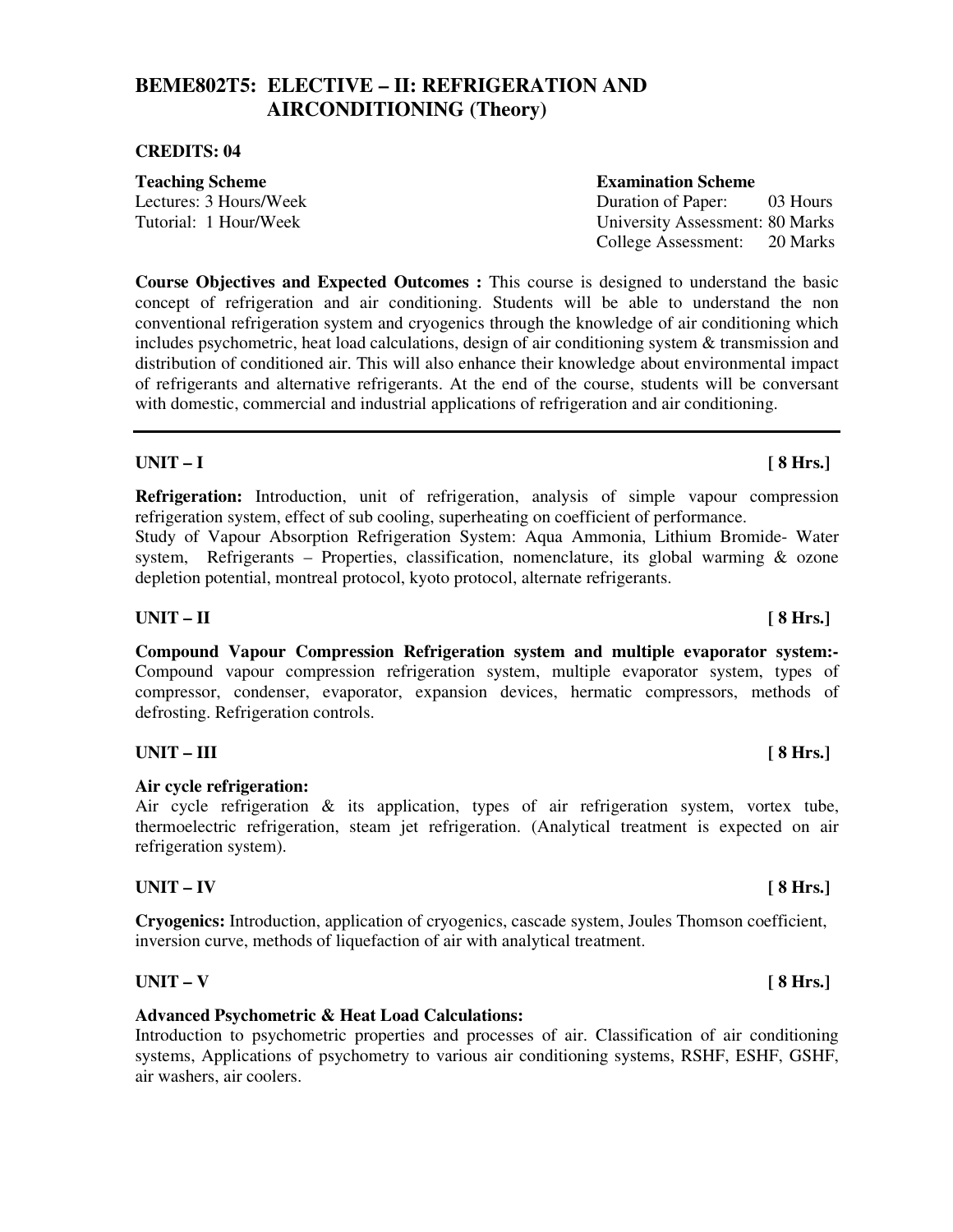Heat Load Calculations: Data collection for load calculation, various components of heat load, heat load estimate, cooling load calculations.

### **UNIT – VI [ 8 Hrs.]**

Air Transmission & Distribution: Principle of air distribution, types of grilles & diffusers & their selection criteria, air filtration, types of air filters, distribution of air through ducts, pressure losses in ducts, methods of duct design, duct friction chart, air conditioning controls.

### **LIST OF TUTORIALS:** Tutorials based on above syllabus.

#### **TEXT BOOKS:**

- 1. Refrigeration & Air conditioning, Stocker & Jones, McGraw Hill Publication.
- 2. Refrigeration and Air Conditioning, S.N. Sapali, PHI.
- 3. Refrigeration and Air Conditioning, R.S.Khurmi, S.Chand and Company.
- 4. Refrigeration and Air Conditioning, Arora and Domkundwar, Dhanpat Rai and Sons.
- 5. Refrigeration and Air Conditioning, Arora C P, Tata McGraw Hill.

- 1. Principles of Refrigeration, Roy Dossat, Pearson Education.
- 2. Commercial Refrigeration, Edwin P. Anderson, Taraporevala Sons & Co.
- 3. ASHRAE Hand Books, Air Conditioning Engineers.
- 4. Handbook of Refrigeration and Air Conditioning, Shan Wang, McGraw Hill Publications.
- 5. Refrigeration and Air Conditioning, P.N. Ananthnarayan, Tata McGraw Hill.
- 6. Air Conditioning Principle and System, PITA, PHI publication.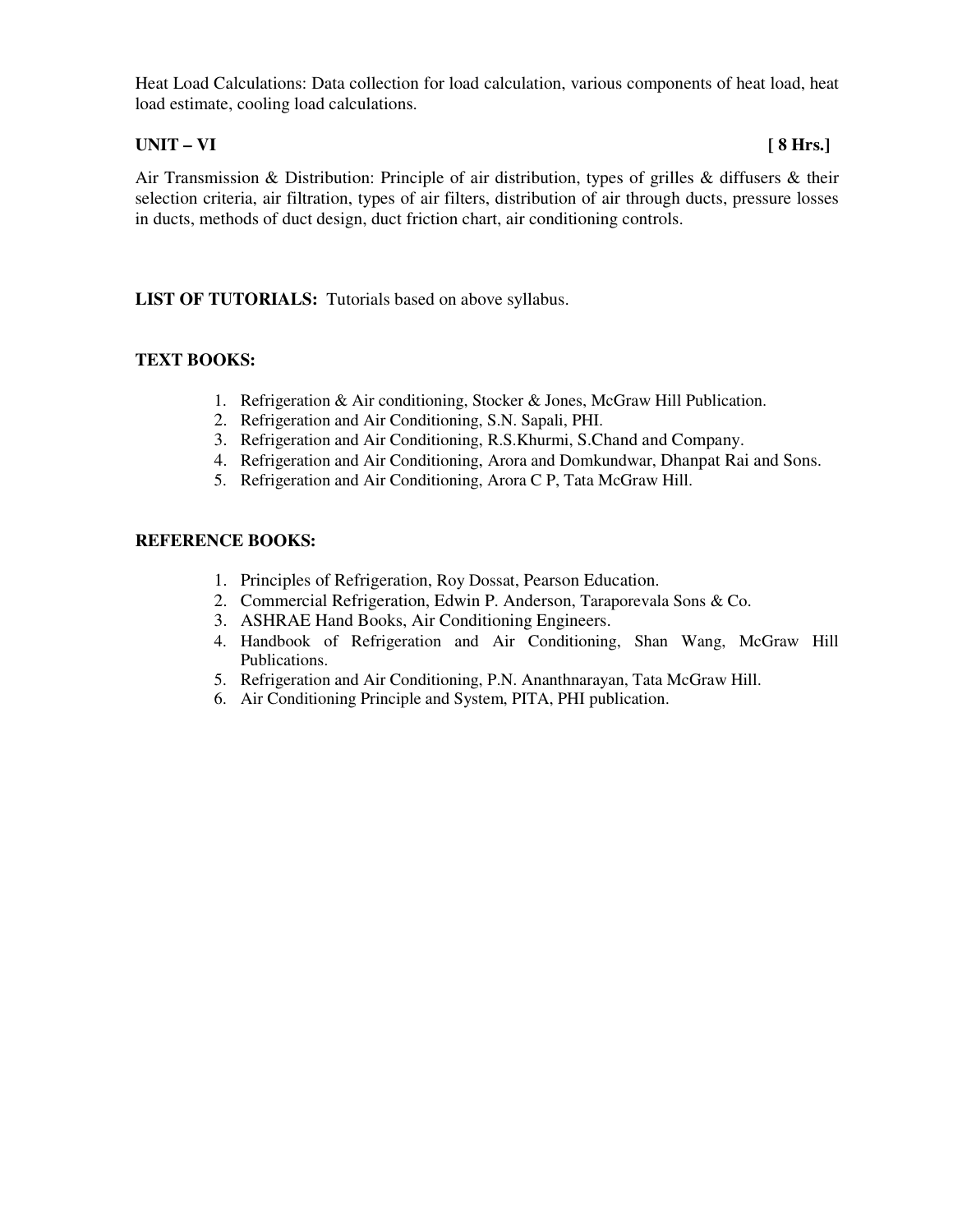## **BEME802P5: ELECTIVE – II: REFRIGERATION AND AIRCONDITIONING (Practical)**

#### **CREDITS: 01**

**Teaching Scheme Examination Scheme Examination Scheme** Practical: 2 Hours/Week University Assessment: 25 Marks College Assessment: 25 Marks

#### **LIST OF PRACTICALS:**

Minimum Eight out of the following shall be performed (out of which six must be experimental**)**:

- 1. To perform experiments on vapour compression test rig to determine COP of the system.
- 2. Study of various types of compressor.
- 3. Study of various types of condenser, expansion devices and evaporators used in RAC.
- 4. Study of various types of air conditioning systems
- 5. To perform experiments on Air-conditioning test rig.
- 6. Study & performance of window air conditioner.
- 7. To perform experiments on desert cooler to evaluate its performance.
- 8. Demonstration of use of various tools and equipments used for installation, maintenance & repair of refrigeration systems.
- 9. Testing and charging of vapour compression refrigeration system.
- 10. Report on visit to refrigeration plant/AC plant/cold storage plant.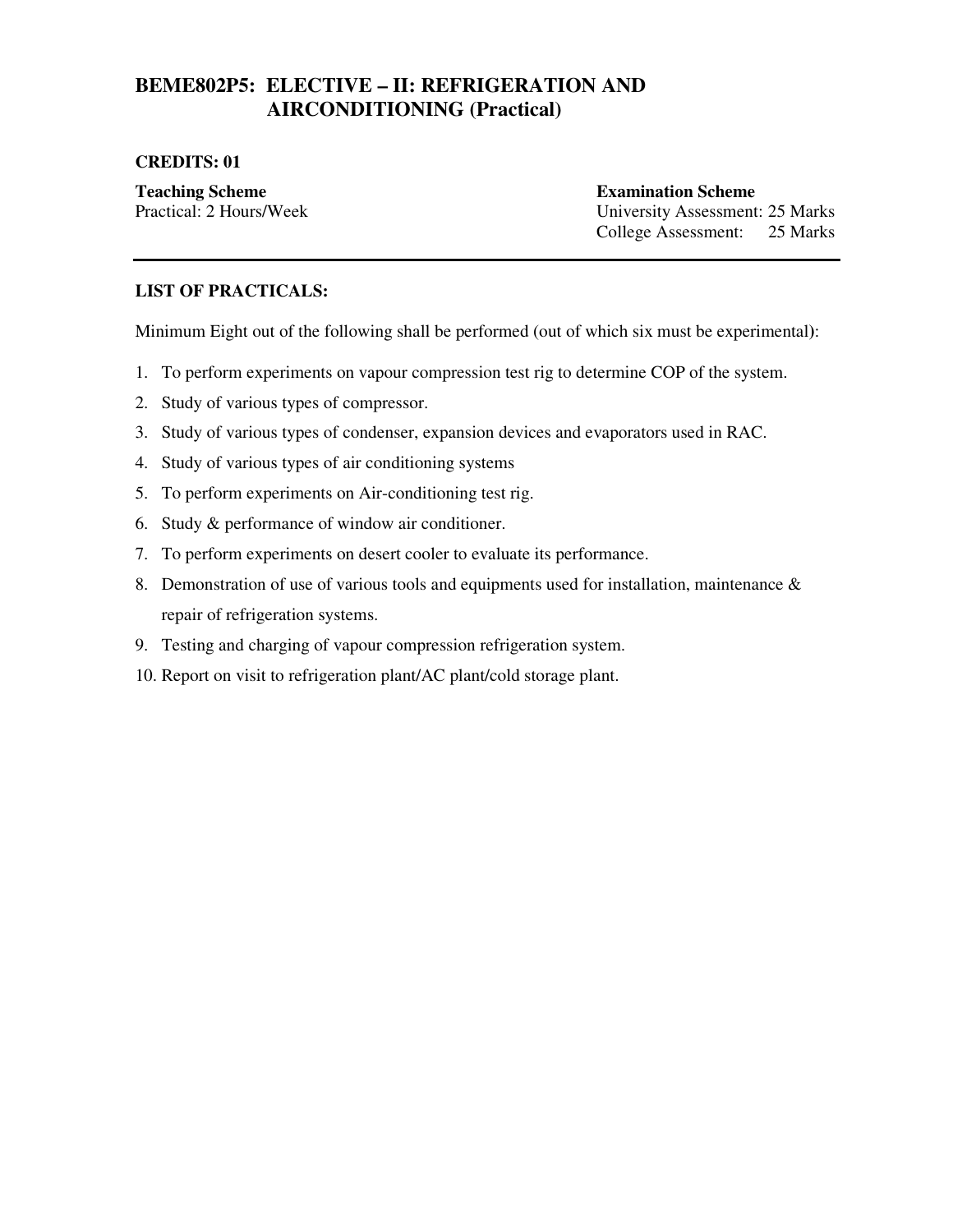## **BEME802T6: ELECTIVE-II: STRESS ANALYSIS (Theory)**

#### **CREDITS: 04**

**Teaching Scheme Examination Scheme Examination Scheme** 

Lectures: 3 Hours/Week Duration of Paper: 03 Hours Tutorial: 1 Hour/Week University Assessment: 80 Marks College Assessment: 20 Marks

**Course Objectives and Expected Outcomes :** This course includes the approach and application of Theory of Elasticity to solve the stress analysis problems. It also covers the experimental techniques for stress & strain analysis like Photoelasticity, Strain gage, Brittle coating etc. At the end of this course, student will be able to analyze and predict the stresses & strains in machine components using analytical & experimental approaches.

### **UNIT – I [ 8 Hrs.]**

Two Dimensional Problems in Cartesian Coordinate system – Fundamentals of stress & strain, stress-strain relationship, Elastic constant, Plane stress, Plane strain, differential equation of equilibrium , Boundary conditions, Saint Venant`s principle, Compatibility equation, Airys stress function, Stress analysis of cantilever subjected to end point loading.

### **UNIT – II [ 8 Hrs.]**

Two dimensional problem in polar coordinate systems – General equations of equilibrium in polar coordinate compatibility equation, stress distribution about symmetric axis, stress analysis of cylinder subjected to – internal & external pressure, Pure bending of curved beams, effect of hole on the stress distribution in plates, Stress analysis of rotating circular disk.

## UNIT – III [ 8 Hrs.]

Two Dimensional Photo elasticity – Introduction to basic optics related to photo elasticity, stress optic law, plane & circular polariscope arrangements, effect of stressed model in plane & circular polariscope, Isoclinic & Isochromatics, stress trajectories, calibration of photo elastic material ( determination of fringe constant ), various photo elastic materials & their properties. Casting of photo elastic models, Tardy`s compensation technique, Separation techniques like, shear difference, oblique incidence & electrical analogy.

Introduction to 3 – D photo elasticity – Phenomenon of Stress freezing, Method of stress freezing, slicing techniques, determination of material fringe constant at critical temperature. Scaling Model – Prototype relations. Birefrigerent coating method – Reflection polariscope. Introduction to fringe sharpening & fringe multiplication.

### **UNIT – IV [ 8 Hrs.]**

Strain gage technique for stress & strain analysis – Introduction to electrical resistance strain gage, gage factor, bridge circuit, bridge balance, output voltage of Wheatstone bridge, balancing of bridge, temperature compensation, various bridge configurations, bonding of strain gages to the specimen, determination of principle strains & stresses using strain rosettes. Environmental effects on performance of strain gages, Strain gages response to dynamic strains, Effect of lead wires.

Introduction to Strain measurement on rotating components, Static & Dynamic Strain measurement, Introduction to semiconductor gages, high temperature strain gages & self– temperature compensated gages, Introduction to commercial strain indicators.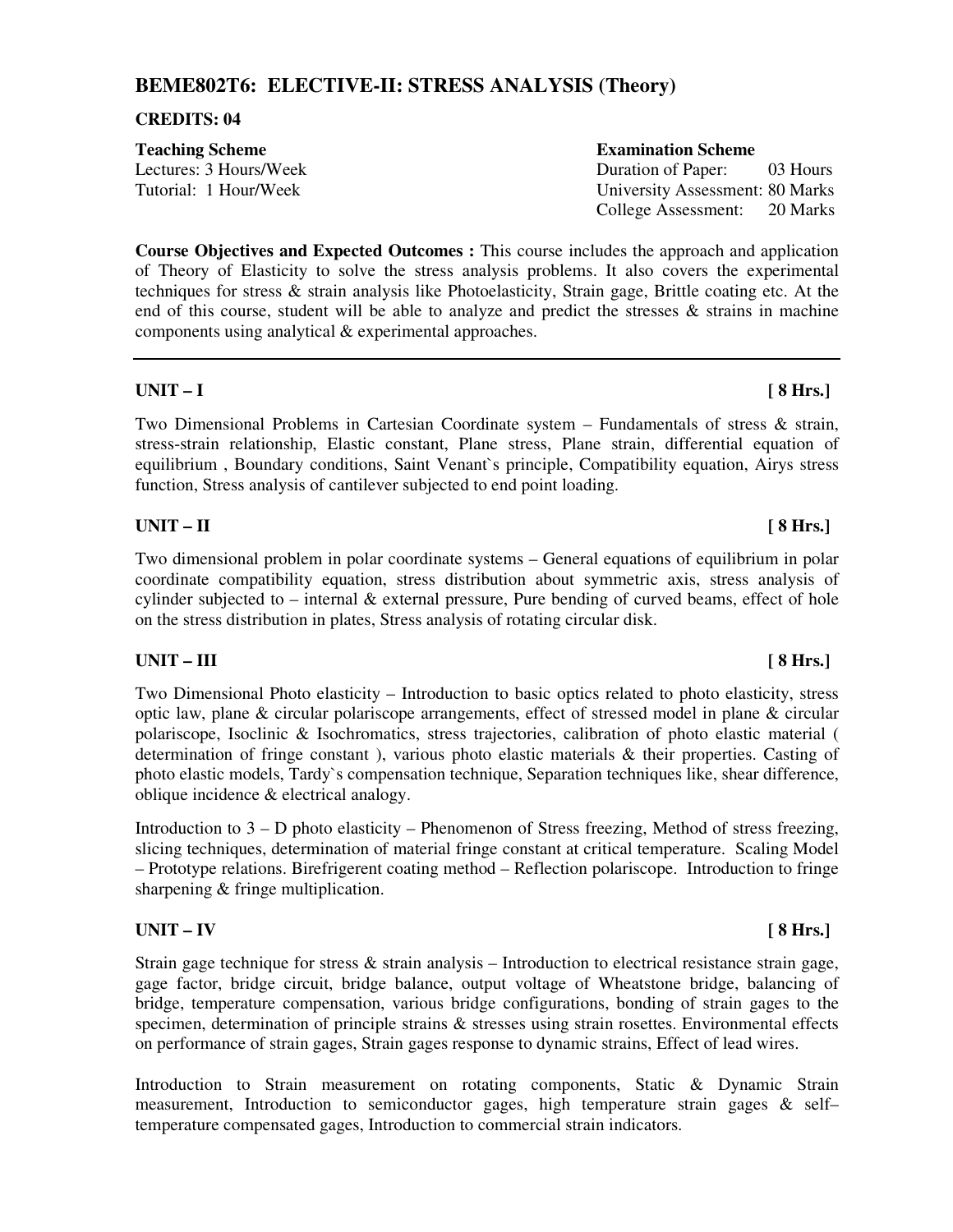Brittle coating method for stress & strain analysis. Introduction to Moire fringe method for stress & strain analysis.

**LIST OF TUTORIALS:** Tutorials based on above syllabus.

### **TEXT BOOKS:**

- 1. Theory of Elasticity, S.P. Timoshenko, McGraw Hill.
- 2. Theory of Elasticity, Sadhu Singh, Khanna publishers.
- 3. Experimental Stress Analysis, T.K. Ray, S. Chand publications.
- 4. Experimental Stress Analysis, U.C. Jindal, Pearson publications.
- 5. Experimental Stress Analysis, Sadhu Singh. Khanna publishers.
- 6. Experimental Stress Analysis, Mubeen, Dhanpat Rai & Sons.

- 1. Experimental Stress Analysis, L.S. Srinath, Tata McGraw Hill.
- 2. Experimental Stress Analysis, Daily & Riley, McGraw Hill.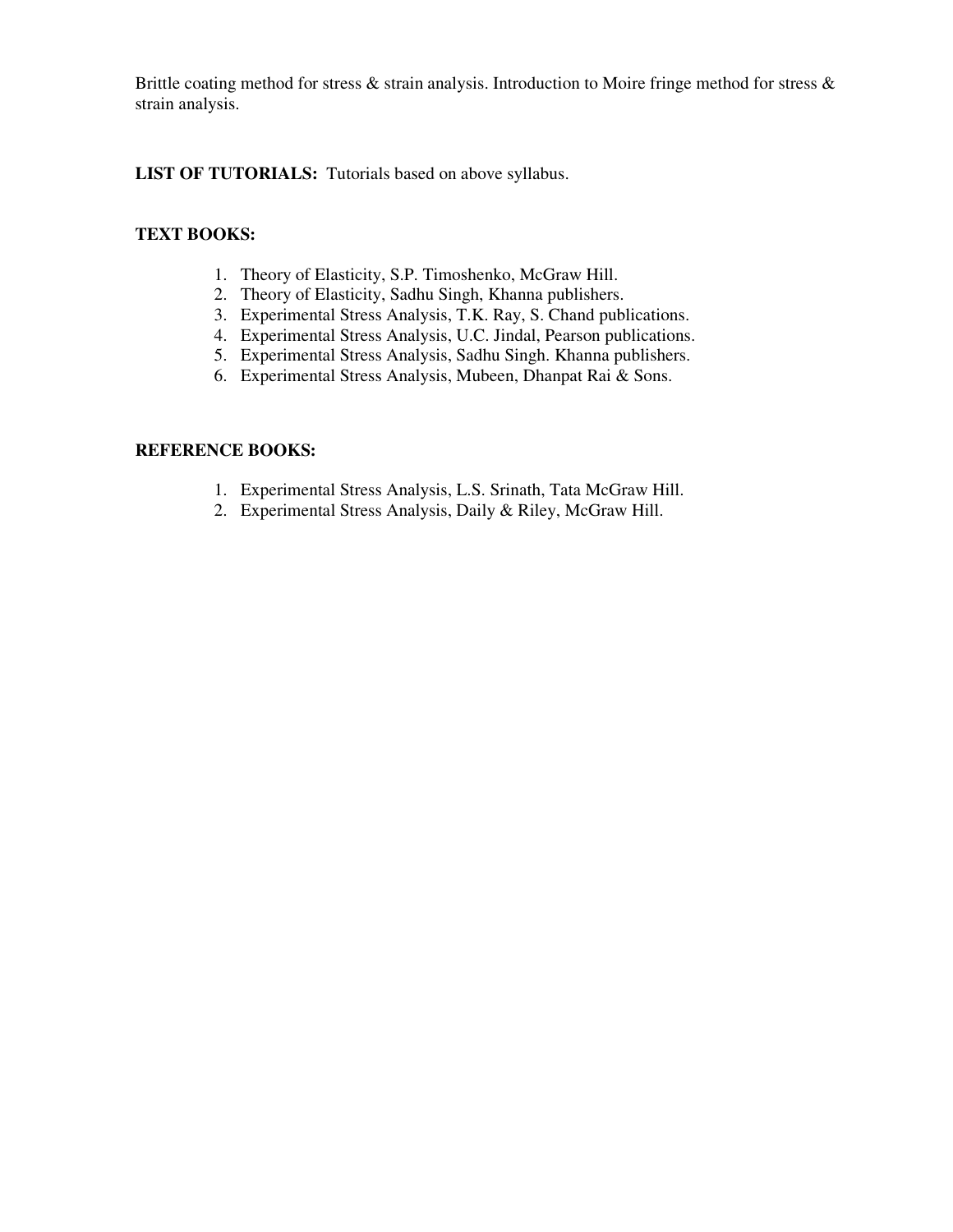## **BEME802P6: ELECTIVE-II: STRESS ANALYSIS (Practical)**

#### **CREDITS: 01**

**Teaching Scheme Examination Scheme Examination Scheme** 

Practical: 2 Hours/Week University Assessment: 25 Marks College Assessment: 25 Marks

### **LIST OF PRACTICALS:**

Minimum Eight out of the following areas shall be performed:

- 1. Casting of photoelastic sheet.
- 2. Preparation of circular disk or any model from photoelastic sheet.
- 3. Determination of fringe constant using circular disk.
- 4. Determination of stresses using at least three photoelastic models.
- 5. Separation of principle stresses using any method of stress separation.
- 6. Stress freezing of photoelastic model.
- 7. Fixing of strain gages to the specimen.
- 8. Stress & strain measurement in cantilever beam using strain gages.
- 9. Study & demonstration of Reflection Polariscope.
- 10. Study & demonstration of Fringe Sharpener & Multiplier.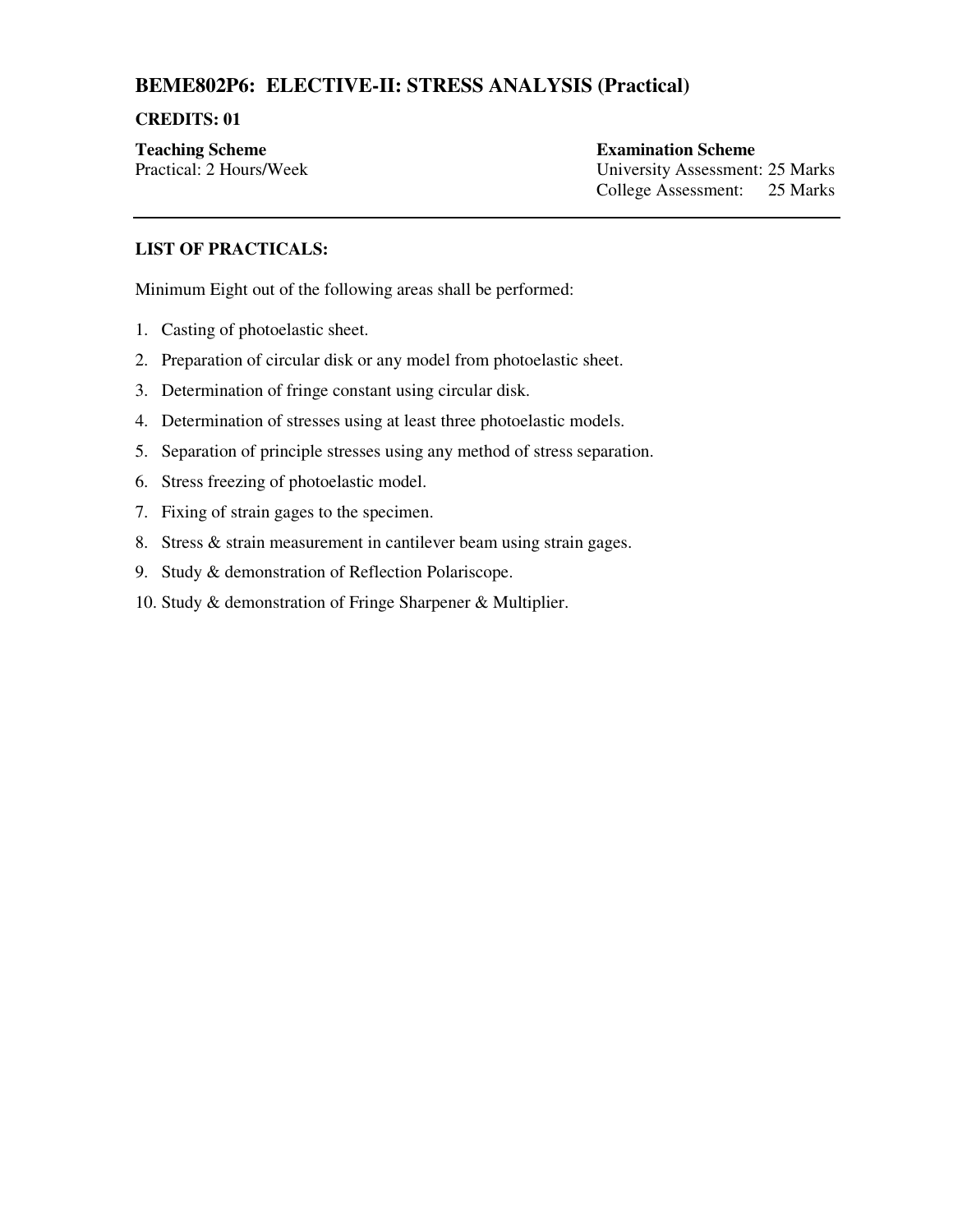## **BEME803T1: ELECTIVE-III: ADVANCED MANUFACTURING TECHNIQUES (Theory)**

#### **CREDITS: 04**

**Teaching Scheme Examination Scheme Examination Scheme** 

Lectures: 3 Hours/Week Duration of Paper: 03 Hours Tutorial: 1 Hour/Week University Assessment: 80 Marks College Assessment: 20 Marks

**Course Objectives and Expected Outcomes:** This course is designed to provide students with an overview of a wide variety of non traditional machining processes for processing of engineering materials. Students will learn principles, operations, capabilities, process parameters, economics and application of various non traditional machining processes, various unconventional welding techniques, control parameters & also High Energy Rate Forming Process. Upon completion of this course, students shall understand the importance of non traditional machining processes, unconventional welding techniques and be able to select and apply suitable processes for an engineering product.

### **UNIT – I [ 8 Hrs.]**

Non Traditional Machining process: Need, classification & historical development. Economics & application of Non-Traditional process for machining. High speed grinding. Hot & Cold machining.

### **UNIT – II [ 8 Hrs.]**

Abrasive Jet Machining, Mechanics of AJM-process parameters & Machining parameters. Ultrasonic Machining process, mechanics, process parameters & control, effect of USM on materials. Water Jet Machining.

### UNIT – III [ 8 Hrs.]

Electro-Chemical Machining: Electrochemistry of ECM. Electrochemical Grinding. Electric Discharge Machining. Electron Beam, Laser Beam and Plasma Arc Machining.

### **UNIT – IV [ 8 Hrs.]**

Unconventional welding techniques such as Inert Gas (MIG  $\&$  TIG), Electric Resistance welding, Oxyacetylene pressure welding, Laser Beam welding, Electron Beam welding, Plasma Arc welding, Atomic Hydrogen welding & Submerged Arc welding, Stud welding.

#### **UNIT – V [ 8 Hrs.]**

Solid Phase welding techniques such as Ultrasonic welding, Friction welding, Friction welding with recent development in Welding, Economics and application of Non-Traditional processes for welding.

#### **UNIT – VI [ 8 Hrs.]**

Advance casting process: Metal mould casting, continuous casting, squeeze casting, vacuum mould casting, evaporative pattern casting, ceramic shell casting, centrifugal casting, slush casting.

**LIST OF TUTORIALS:** Tutorials based on above syllabus.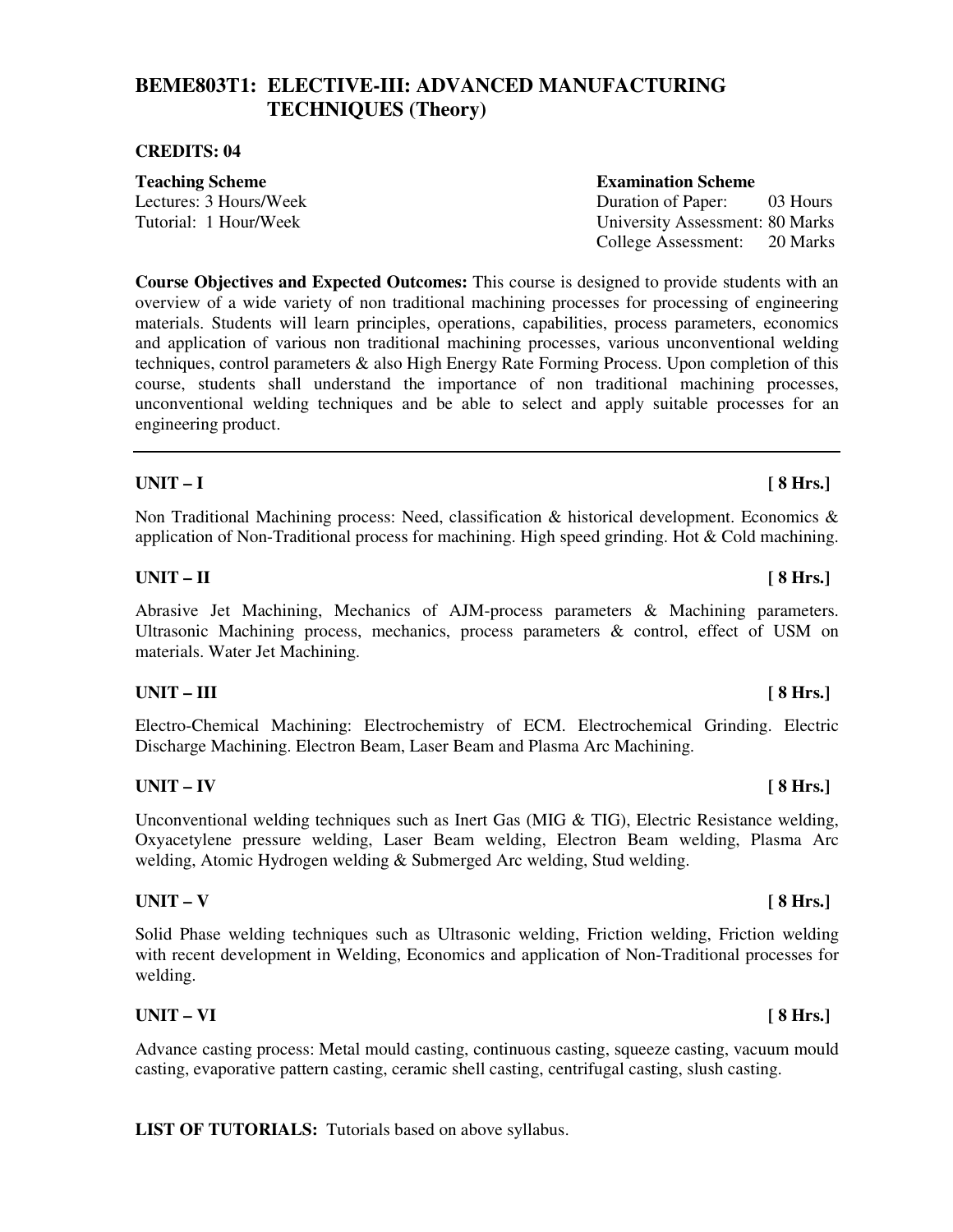#### **TEXT BOOKS:**

- 1. Manufacturing Science, Ghosh & Malik, East West Press.
- 2. Advanced Machining Processes, V.K. Jain, Allied Publishers.
- 3. Introduction to Micromachining, V.K. Jain, Narosa Publishers.
- 4. Non-Conventional Material Removal Processes, V.K. Jain, IGNOU.
- 5. Modern Machining Processes, Pandey, Tata McGraw Hill.
- 6. Textbook of Production Engineering, P.C. Sharma, S. Chand & Co.

- 1. Advanced Machining Processes (Non-Traditional And Hybrid Machining Processes), Hassan El-Hofy, McGraw Hill.
- 2. Non-Traditional Manufacturing Processes, G.F.Benedict, Marcel Dekker, New York.
- 3. Manufacturing Engineering & Technology, Serope Kalpakjian, Pearson.
- 4. Manufacturing Science, M. l. Khan, PHI.
- 5. Casting Technology & Casting Alloys, A.K. Chakraborty, PHI.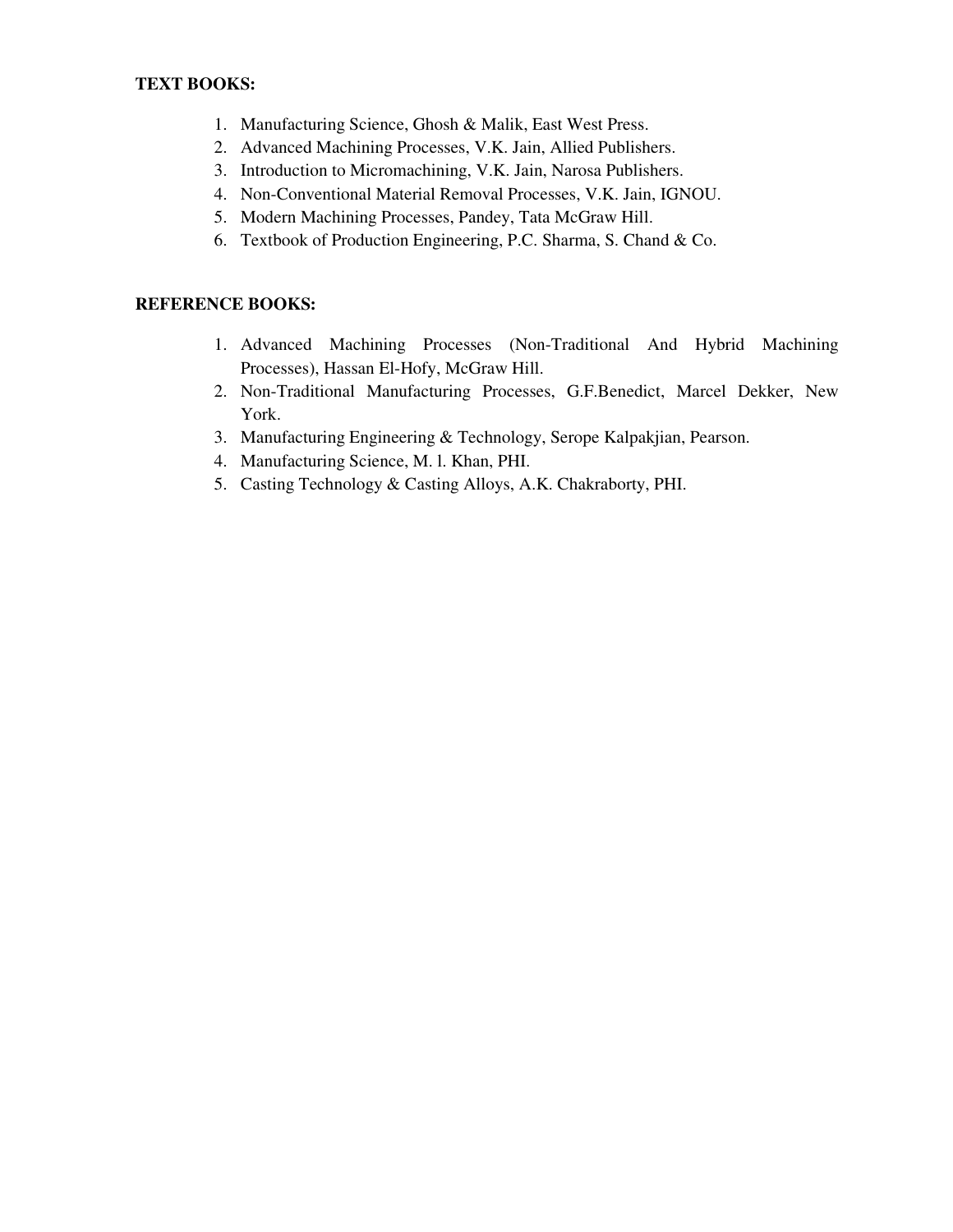## **BEME803T2: ELECTIVE-III: MACHINE TOOL DESIGN (Theory)**

#### **CREDITS: 04**

**Teaching Scheme Examination Scheme Examination Scheme** 

Lectures: 3 Hours/Week Duration of Paper: 03 Hours Tutorial: 1 Hour/Week University Assessment: 80 Marks College Assessment: 20 Marks

**Course Objectives and Expected Outcomes :** This course is designed to explore various design principles and aspects of machine tool elements like transmission, structures, material etc. It also includes testing and control of machine tools. At the end of this course, students will be able to understand the design principles and aspects of machine tools.

#### **UNIT – I [ 8 Hrs.]**

**Machine Tools** - Introduction, classification , general requirements, characteristics, technical and economical pre-requisites for machine tool design, machine tool design process, machine tool layout, motions in machine tool, machine tool drives, hydraulic and mechanical drives, types and elements, individual and group drives, devices for intermittent motion , reversing and differential mechanisms.

### **UNIT – II [ 8 Hrs.]**

**Regulations of Speed and Feed Rates** - Aim of speed and feed regulations, stepped regulations of speed – various laws of stepped regulation, selection of range ratio, standard values of geometric progression ratio and guidelines for selecting proper value, break-up of speed steps, structure diagrams and its analysis, classification of speed and feed boxes, design of feed box, machine tool drives using multiple speed motors, special cases of gear box design-speed box with overlapping speed steps, speed box with combined structures, speed box with broken geometric progression, electro-mechanical system of regulation, friction, pressure and ball variations, epicyclic drive.

### UNIT – III [ 8 Hrs.]

**Machine Tool Structures-** Functions of machine tool structures and its requirements, design criteria for machine tool structures, materials of machine tool structures, static and dynamic stiffness, profiles of machine tool structures, factors affecting stiffness of machine tool structures and method of improving it, basic design procedure of machine tool structures – design for strength, design for stiffness. Design of beds, columns, housings, bases & tables, cross rail, arms, saddles, carriages and rams.

### **UNIT – IV [ 8 Hrs.]**

**Design of Guide Ways and Power Screws** – Functions and types of guides ways, design of side ways –shapes, materials, methods of adjusting clearances. Design criteria and calculations for side ways, design for wear resistance , design for stiffness. Guide ways operating under liquid frictions conditions – hydrodynamic and hydrostatics side ways, design of aerostatics sideways, design of antifriction guide ways , combination guide ways, protecting devices for side ways. Design of power screws – sliding friction power screws, rolling frictions power screws.

### **UNIT – V [ 8 Hrs.]**

**Design of Spindles and Spindles Supports** - Functions of spindle unit and requirements, material of spindle, design calculation of spindle-deflection of spindle axes due to bending, deflection of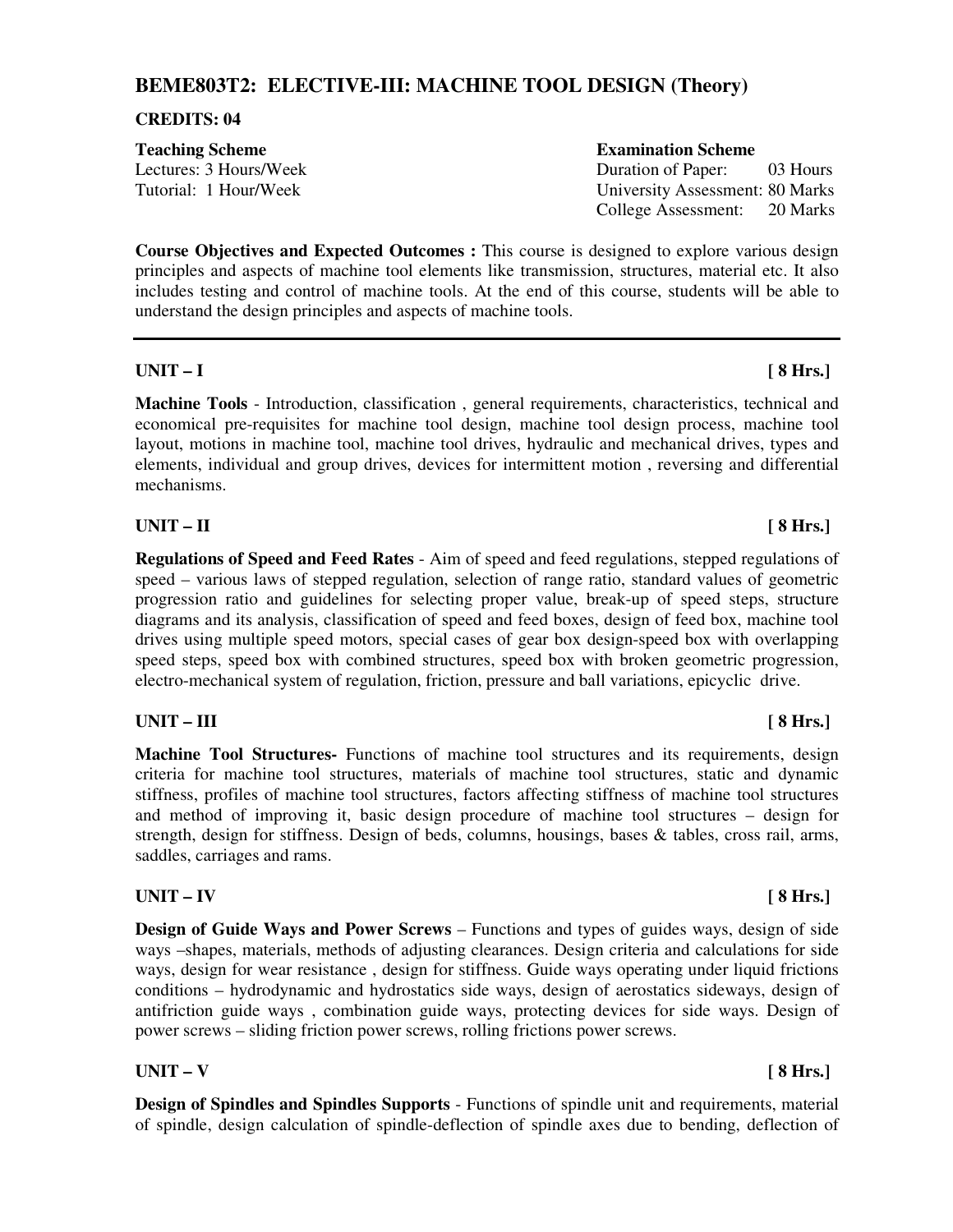spindle axes due to compliance of spindle support, optimum spacing between spindle supports, deflection due to compliance of tapered joint, permissible deflection and design for stiffness.

**Antifriction Bearing** – Preloading of antifriction bearings. Sliding bearings – sleeve bearings, hydrodynamic journal bearings and air lubricated bearings.

### **UNIT – VI [ 8 Hrs.]**

### **Testing and Control of Machine Tools:**

a) **Testing**:- Objects and procedure for acceptance test, instrumentation for acceptance, accuracy of machine tools, accuracy of work pieces.

b) **Control systems**:- Electrical control, push button control, directional control relays, electrical breaks, automation in feed mechanism.

c) **Hydraulic control**: - Positional control, power-pack for lubrication system in hydraulic drive.

d) **Control system** for gear sliding and feed mechanism (open loop or close loop) for NC /CNC machine using stepper motor or D.C. motor.

### LIST OF TUTORIALS: Tutorials based on above syllabus.

### **TEXT BOOKS:**

- 1. Technology of Machine Tools, Steve. F. Krar, McGraw Hill.
- 2. Machine Tool Design and Numerical Control, N. K. Mehta, McGraw Hill.
- 3. Principles of Machine Tools, Gopal Chandra Sen, Amitabha Bhattacharya, New Central Book Agency.
- 4. Design of Machine Tools, Basu & Pal, Oxford and IBH Publishing.
- 5. Principles of Machine Tools, Sen & Bhatacharya, New Central Book Agency.

#### **REFERENCE BOOKS:**

1. All about Machine Tools, Heinrich Gerling, New Age Publication.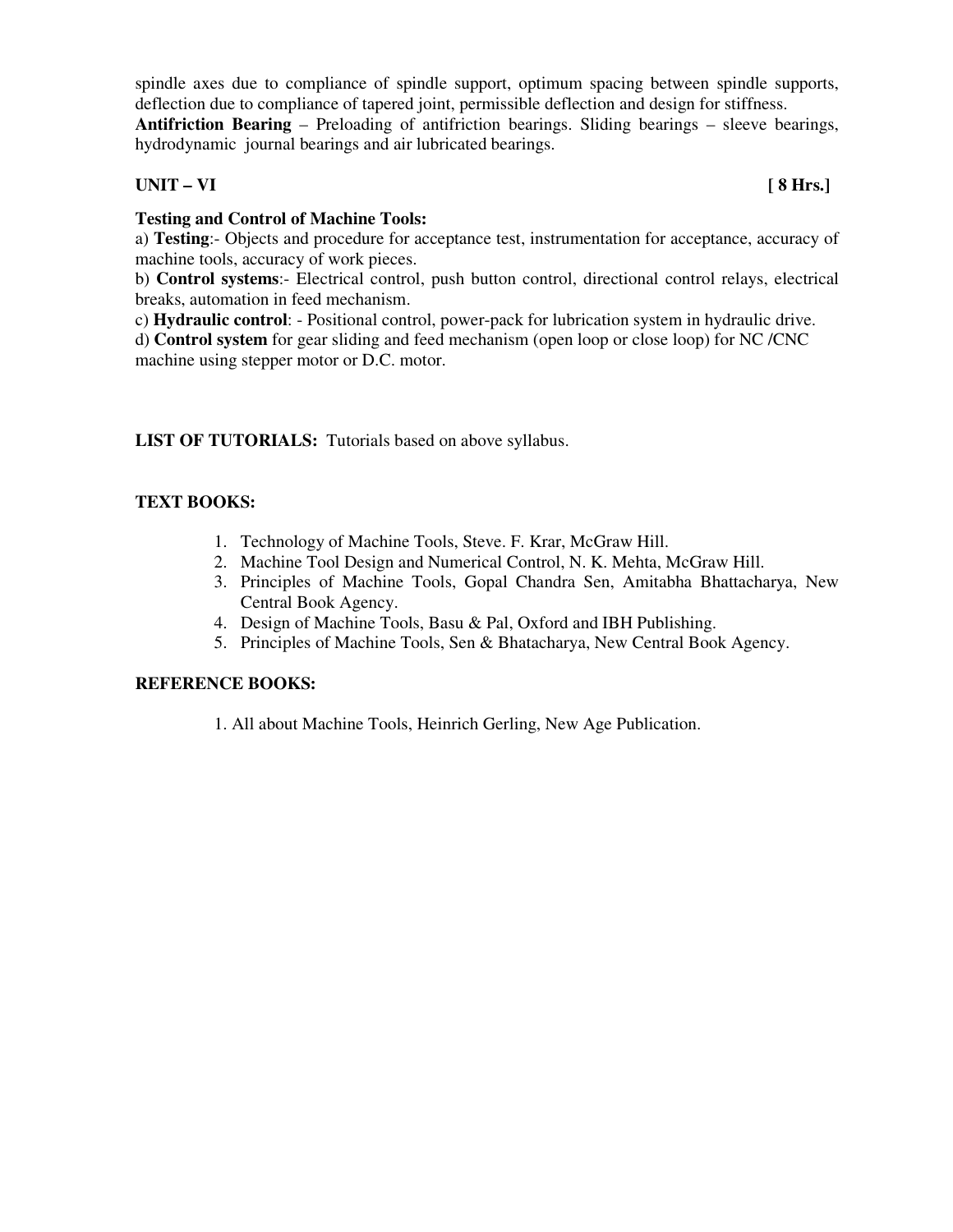## **BEME803T3: ELECTIVE-III: RENEWABLE ENERGY SYSTEMS (Theory)**

#### **CREDITS: 04**

## **Teaching Scheme Examination Scheme Examination Scheme**

Lectures: 3 Hours/Week Duration of Paper: 03 Hours Tutorial: 1 Hour/Week University Assessment: 80 Marks

**Course Objectives and Expected Outcomes :** This course is designed to make the students conversant with the non conventional energy sources and their utilization to harness power. The students will learn the solar energy utilization with its applications. The students will also understand the various methods by which energy can be generated from wind, ocean tides, Geothermal phenomenon, Biogas and MHD. At the end of this course, students will appreciate the importance of renewable energy systems & will be able to build them.

### **UNIT – I [ 8 Hrs.]**

Solar Energy: Introduction, solar constant, spectral distribution of solar radiation, beam & diffuse radiation, measurement of solar radiation and measuring instruments. Solar radiation geometry, solar angles, estimation of average solar radiation, radiation on tilted surface, tilt factors, solar fuel cell.

### **UNIT – II [ 8 Hrs.]**

Solar flat plate collectors: Types of collectors, liquid flat plate collectors, solar air heaters, transmissivity of glass cover system, collector efficiency, analysis of flat plate collector, fin efficiency, collector efficiency factor and heat removal factor, selective surfaces, evacuated collectors, novel designs of collector.

### UNIT – III [ 8 Hrs.]

Concentric collectors: line focusing, point focusing and non focusing type, central receiver concept of power generations, compound parabolic collector, comparison of flat & concentric collectors. Applications of solar energy to water heating, space heating, space cooling, drying refrigeration, distillation, pumping. Solar furnaces, solar cookers, solar thermal electric conversion, solar photovoltaics. Solar energy storage, sensible, latent and thermo chemical storage, solar pond.

### **UNIT – IV [ 8 Hrs.]**

Biogas: - Introduction, bio gas generation, fixed dome & floating drum biogas plants, their constructional details, raw material for biogas production, factors affecting generation of biogas and methods of maintaining biogas production, digester design considerations, fuel properties of biogas and utilization of biogas.

Bio Mass :- Introduction, methods of obtaining energy from biomass, Incineration, thermal gasification, classification of gasifiers & constructional details, chemistry of gasification, fuel properties, applications of gasifiers.

### **UNIT – V [ 8 Hrs.]**

Wind and Ocean energy: - Power in wind, forces on blades. Wind energy: Basic principle of wind energy conversion, site selection consideration, wind data and energy estimation. Basic components of WECS classification of WEC systems, Savonius and Darrieus rotors applications of wind energy.

College Assessment: 20 Marks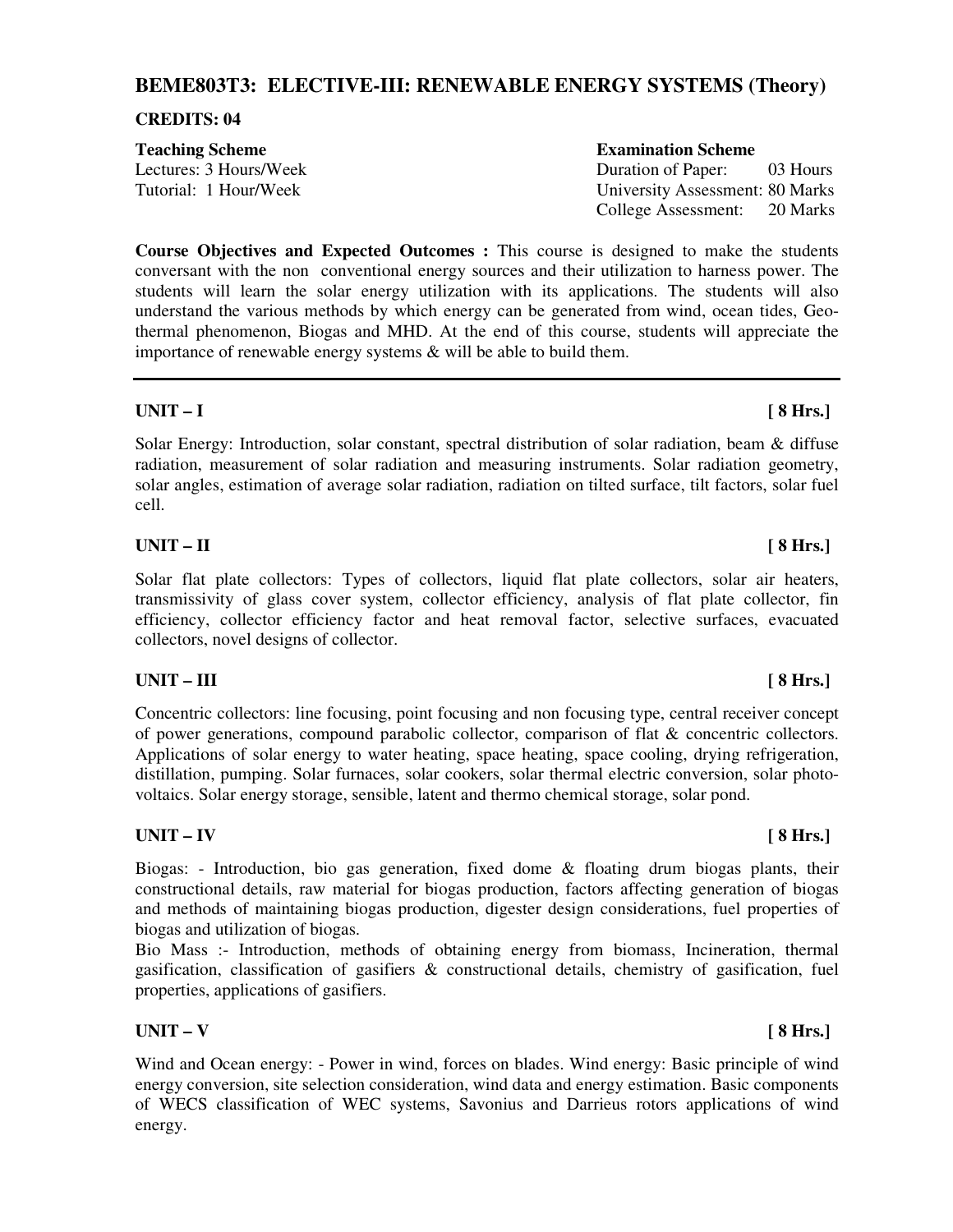Ocean energy: Introduction, ocean thermal electric conversion, open and closed cycle of OTEC, hybrid cycle, energy from tides, basic principles of tidal power & components of tidal power plants. Single & double basin arrangement, estimation of tidal power and energy.

## **UNIT – VI [ 8 Hrs.]**

Geothermal and MHD power generation:

Geothermal energy: Introduction, classification of geothermal systems, vapour dominated, liquid dominated system, total flow concept, petrothermal systems, magma resources, applications of geothermal operational & environmental problems.

Magneto Hydro Dynamic power generation: Introduction, principles of MHD power generation, MHD open and closed systems, power output from MHD generators.

LIST OF TUTORIALS: Tutorials based on above syllabus.

#### **TEXT BOOKS:**

- 1. Renewable Energy Recourses: Basic Principle and Applications: G.N.Tiwari and M.K. Ghosal, Narosa publication.
- 2. Non-Conventional Energy Resources: B.H. Khan, Tata McGraw Hill.
- 3. Solar Energy Utilization, G.D. Rai. Khanna pulishers.
- 4. Industrial Energy Conservation, D. A. Ray, Pergaman press.

- 1. Non-Conventional Energy Sources , G.D. Rai, Khanna publishers.
- 2. Solar Energy, S.P. Shukhatme, Tata McGraw Hill Education.
- 3. Renewable Energy Sources and Emerging Tech., Kothari. PHI.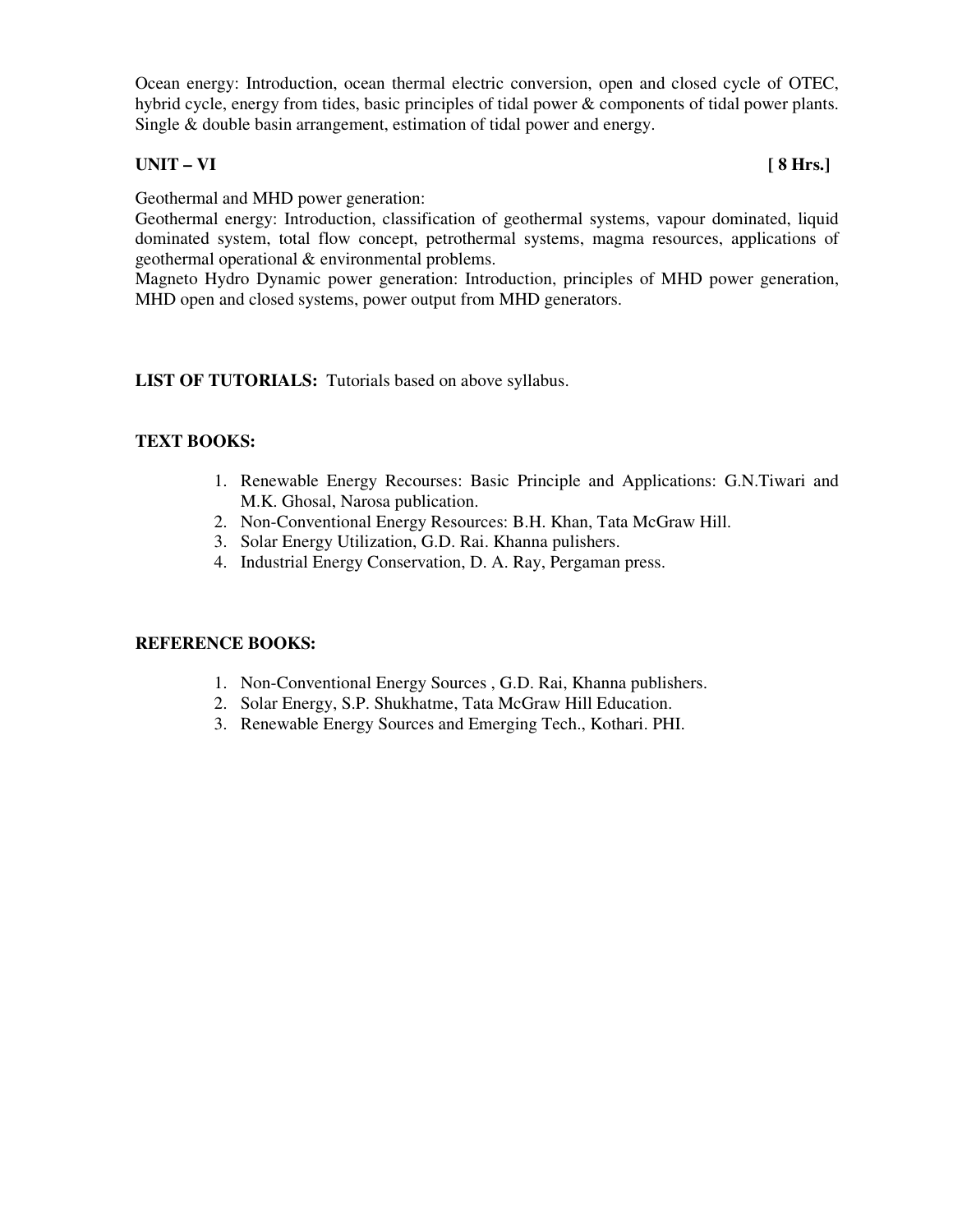## **BEME803T4: ELECTIVE-III: MECHANICAL VIBRATIONS (Theory)**

#### **CREDITS: 04**

**Teaching Scheme Examination Scheme Examination Scheme** 

Lectures: 3 Hours/Week Duration of Paper: 03 Hours Tutorial: 1 Hour/Week University Assessment: 80 Marks College Assessment: 20 Marks

**Course Objectives and Expected Outcomes :** The objective for this course is to learn analytical, experimental, and numerical treatment of vibration phenomena. Topics include free and forced vibrations of single degree of freedom and two degree of freedom system, vibrations of multi degree of freedom system, continuous vibrations. Finite element method approach for modeling and analyzing mechanical system is also included. At the end of this course, students will be able to understand, analyze & predict the vibrations in machines/structures.

### **UNIT – I [ 8 Hrs.]**

Free & forced vibration, undamped and damped single degree of freedom systems subjected to harmonic and other periodic excitations. Convolution integral and response to arbitary excitation. Vibration isolation and transmissibility. Solution using laplace transform, Runga kutta method, structured damping, estimation of natural frequency for single and two degree of freedom.

### **UNIT – II [ 8 Hrs.]**

Energy method applied to multi degree freedom system. Lagranges equation. Transient response of one degree-of-freedom systems. Generalized formulation of mass, damping and stiffness matrix and its numerical solutions . Vibration absorber, torsional vibration of two and three disc system. Geared rotor system, Influence Coefficients and flexibility matrix of bending vibration of beam and multi-disc rotor. Mode shapes and orthogonality principle, Steady-state response to harmonic excitation.

## UNIT – III [ 8 Hrs.]

Numerical techniques for M.d.o.f. systems. Matrix iteration method. Holzer's method for torsional vibration. Dunkeleys method for critical speed determination of multi disc rotor.

Rayleigh Ritz, Stodola method for determination of all the natural frequencies and mode shapes. Modal matrix and expansion theorem. Free and forced response by modal analysis.

### **UNIT – IV [ 8 Hrs.]**

Vibration of continuous system, Vibration of elastic bars. Axial vibration of rod, bending vibration of beam and torsional vibration of shaft. Hamiltons principle and derivation of equation of motion, Rayleigh quotient. Modal co-ordinates and modal forces. Free and forced response through modal analysis.

### **UNIT – V [ 8 Hrs.]**

Finite element method in vibration of continuous system. Variational functional formulation for axial element and Raylrigh-Ritz method. Shape function for rod and beam elements. Derivation of mass and stiffness matrix. Natural frequencies and mode shape computation for simple rod and beam problem. .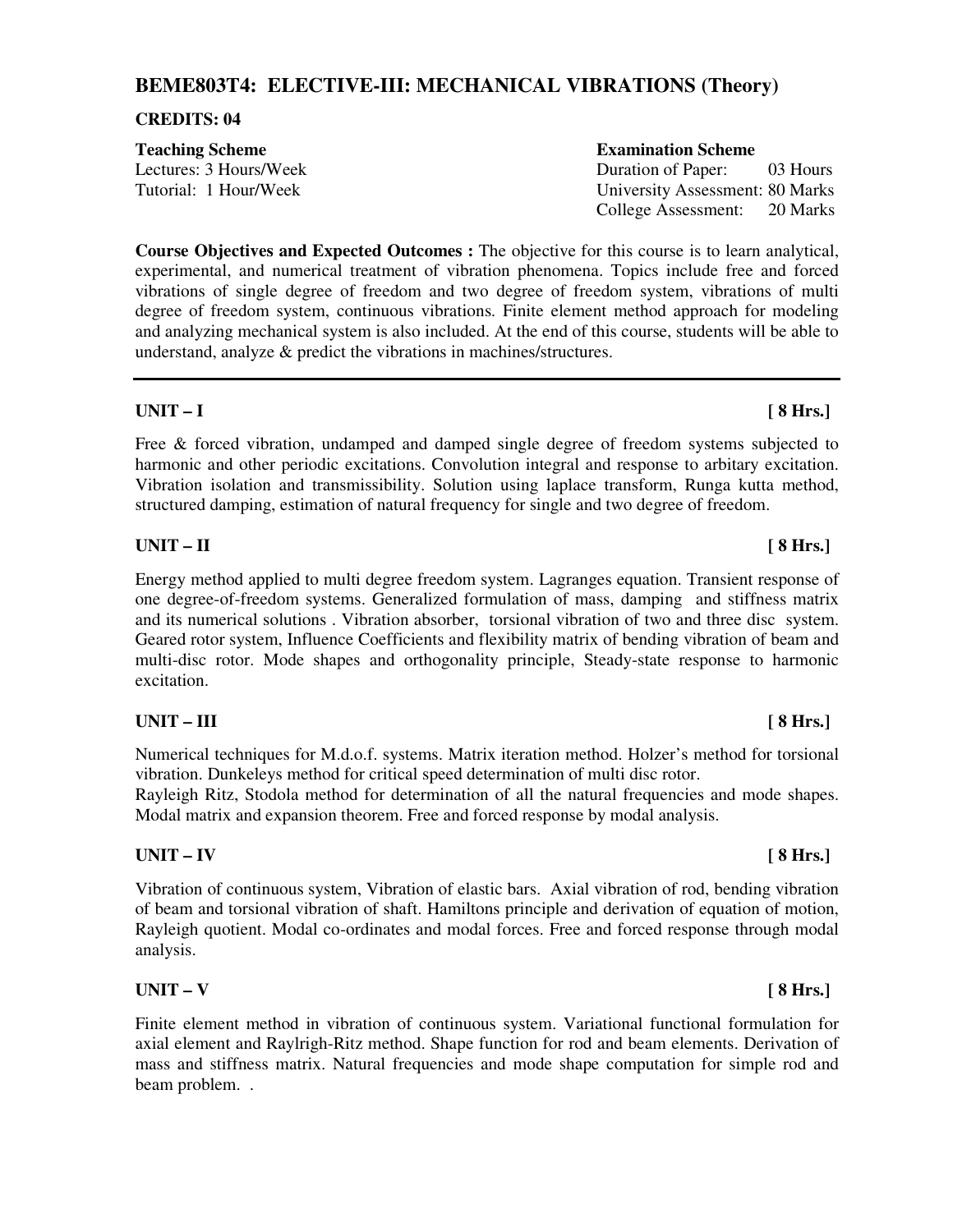#### **UNIT – VI [ 8 Hrs.]**

Vibration pickup, seismometers, accelerometer, proximity probe spectrum analyzer, FET & DFT (DiscreteFT), vibration measurement, digital vibration measurement, philosophy of vibration condition monitoring.

**LIST OF TUTORIALS:** Tutorials based on above syllabus.

#### **TEXT BOOKS:**

- 1. Theory of Vibration, W.T. Thomson, CBS.
- 2. Mechanical Vibration, Debabrata Nag, Wiley.
- 3. Elements of Vibration analysis, L. Meirovitch, McGraw Hill education.
- 4. Mechanical Vibrations, J.S. Rao, New Age publishers.
- 5. Mechanical Vibration, Shrikant Bhave, Pearson publications.
- 6. Mechanical Vibration, Dukkipati & Srinivas, PHI Learning.
- 7. Mechanical Vibration, S. Graham Kelly, Cengage.

- 1. Advanced Theory of Vibration, J.S. Rao, New Age International.
- 2. Vibration Condition Monitoring of Machines, J.S. Rao, Narosa publications.
- 3. Random Vibration in Mechanical Systems, Crandall & Mark, Academic press.
- 4. Mechanical Vibrations, S.S. Rao, Pearson.
- 5. Mechanical Vibration, William J.Palm, John Wiley.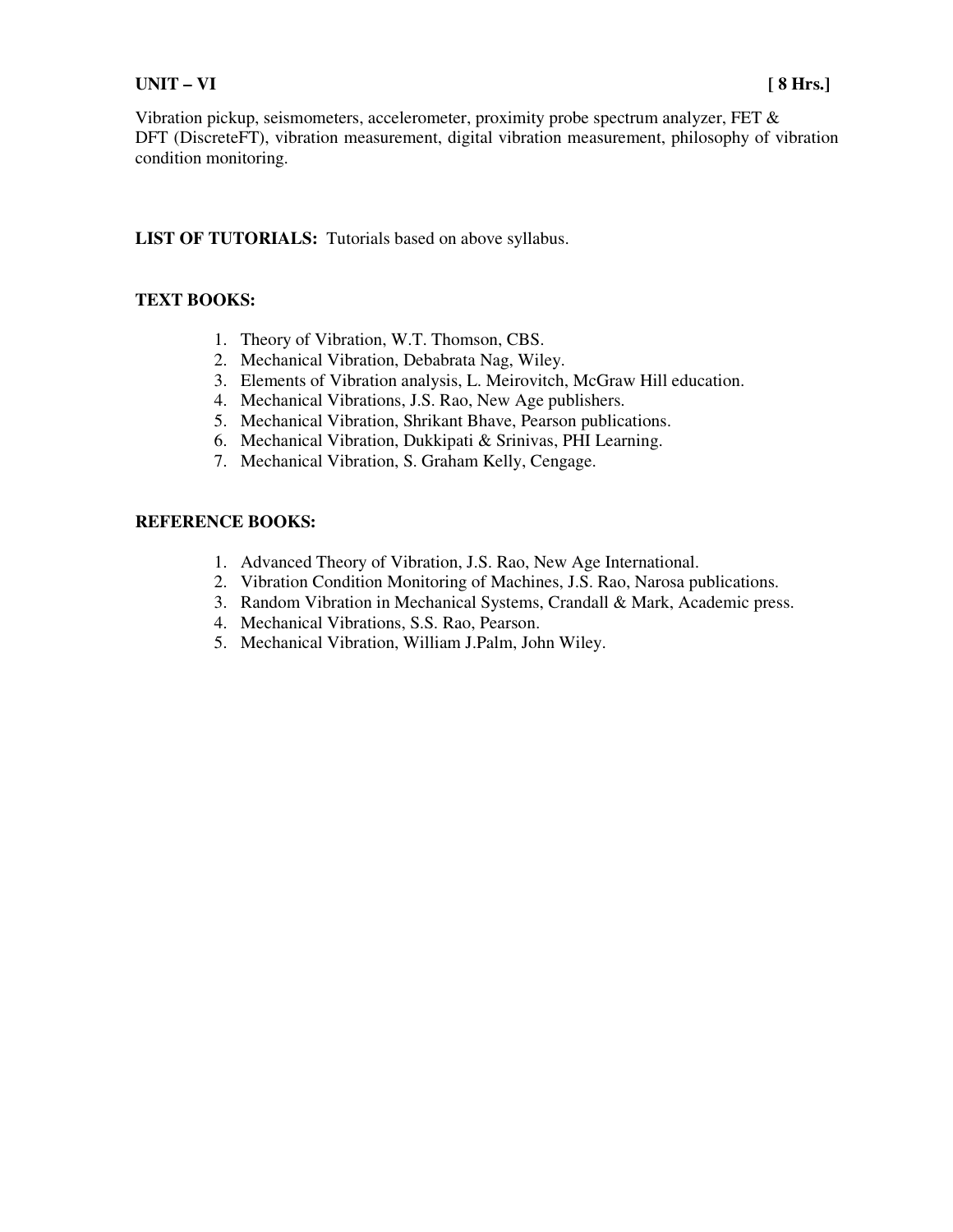## **BEME803T5: ELECTIVE-III: ADVANCE INTERNAL COMBUSTION (IC) ENGINE (Theory)**

#### **CREDITS: 04**

**Teaching Scheme Examination Scheme Examination Scheme** 

Lectures: 3 Hours/Week Duration of Paper: 03 Hours Tutorial: 1 Hour/Week University Assessment: 80 Marks College Assessment: 20 Marks

**Course Objectives and Expected Outcomes :** This course is designed to understand the basic concept of I.C. engine and its components. It includes information of different engine operating cycles, engine lubrication, engine cooling, automobile fuel, fuel supply system, combustion in S.I. & C.I. engine, air pollution and its control. The course also involves performance and testing of I.C. engine. At the end of this course student will be able to understand the basic about I.C. engine, its components, working and recent advancement in I.C. engine.

UNIT – I: Engines types and their operation: [ 8 Hrs.]

Introduction, Engine classification, Engine components and material selection, Different Engine Operating cycles, Comparison of SI and CI engines, comparison of two stroke and four stroke engine, engine lubrication and cooling system. Engine losses- Frictional losses, blow by losses, pumping loss.

UNIT – II: Automotive fuels & Fuel injection: **[ 8 Hrs.]** 

Air Fuel ratio requirement, Stoichiometric ratio (A/F), S.I. Engine fuels characteristics, C.I. Engine fuels characteristics, Rating of engine fuels, Availability – Suitability-merits- demerits and properties of Potential Alternative Fuels (Ethanol, Methanol, Hydrogen, LPG, CNG, Natural Gas, Bio gas and Bio-diesel). Fuel supply system- S.I. Engine introduction to Carburetors, Gasoline Injection – TBI, MPFI, GDI. Fuel supply system- C.I. Engine- Fuel injection pumps, Nozzles, D.I. systems and CRDI. Electronic control module (ECM) control functions. (Problems on simple carburettor and fuel injection system).

UNIT – III: Combustion in S.I. Engine: **[** 8 Hrs.]

Charge motion within the cylinder, combustion stages, factors affecting combustion stages, abnormal combustion, combustion chambers- features and design considerations & types, ignition system- conventional- battery & magneto. Modern ignition system- electronic, CDI, supercharging & supercharging limits , scavenging in engines, ignition timing and spark advance .

**UNIT – IV:** Combustion in C. I. Engines: **[ 8 Hrs.]** 

Charge motion within the cylinder swirl, squish, combustion stages in C. I. Engines, ignition delay, factors affecting delay. Effects of fuel properties. Abnormal combustion, combustion chambersfeatures and design considerations & types, supercharging & supercharging limits, turbo charging, Auxiliary apparatus- Glow plug. Comparison of abnormal combustion in S.I. & C.I. engine.

UNIT – V: Air pollution & control: **[ 8 Hrs.] [ 8 Hrs.]** 

Atmospheric pollution from Automotive engines, Global warming – Green house effect and effects of I.C. Engine pollution on environment. Pollutants from gasoline engines, causes of gasoline emission and its control , Diesel emission - Diesel smoke and its control, Exhaust-Gas recirculation (EGR), Positive crankcase ventilation (PCV) system, Evaporation emission control system. After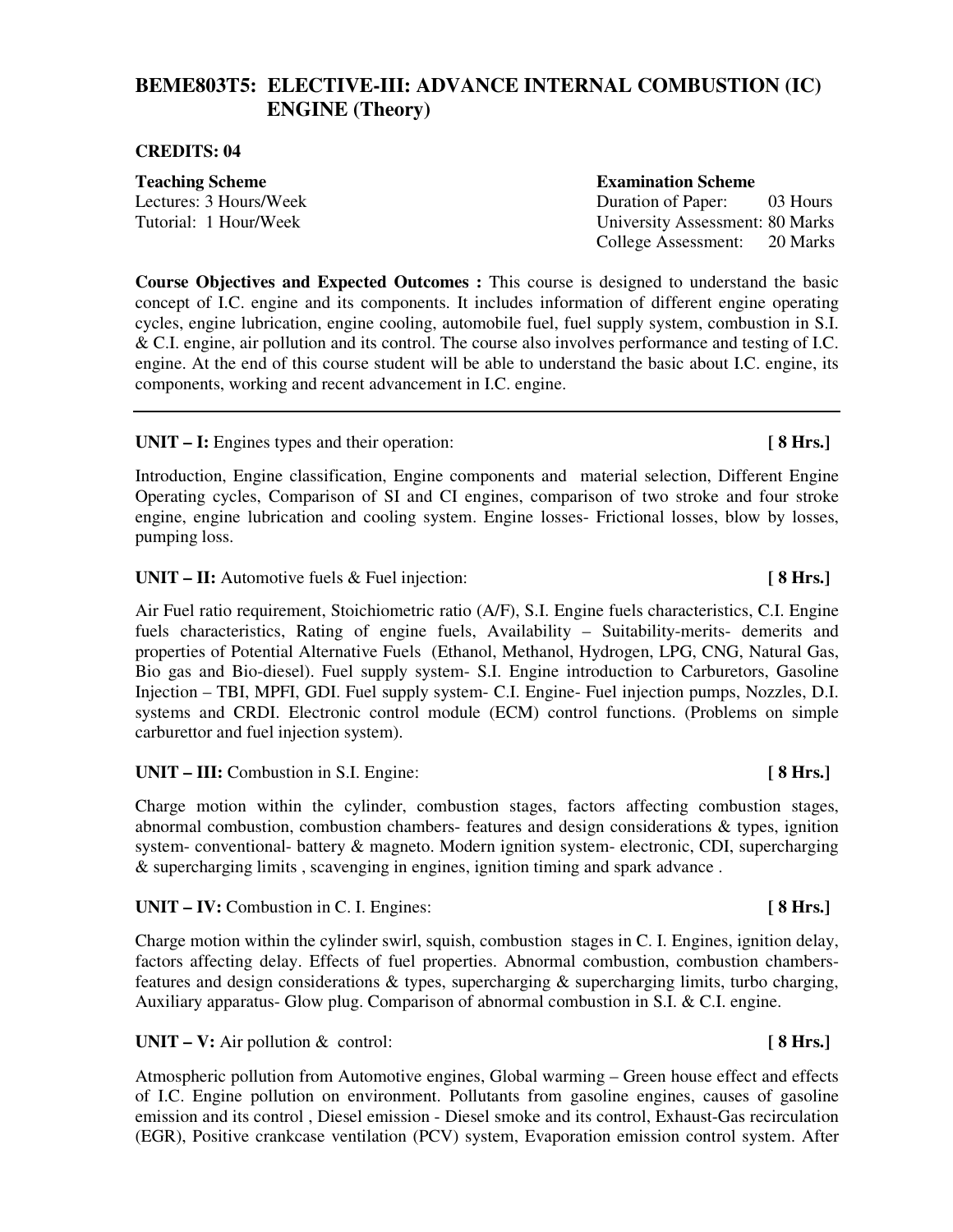exhaust treatment system - Secondary air injection system, Catalytic converter, Euro Norms and Bharat stage Norms. Emission measurement equipment, Comparison of diesel and gasoline emission. Stratified charge engine, free piston engine, adiabatic engines & rotary engine.

UNIT – VI: Engine testing and performance parameters: **[ 8 Hrs.]** 

Important engine characteristics of engines - Brake, Torque & Power, Mechanical efficiency, Road -load power, Mean effective pressure, Specific fuel consumption and efficiency, Volumetric efficiency, Specific emission and emission index, Relationship between performance parameters, Measurement and Testing - Measurement of friction power, indicated power, Brake power, Fuel consumption, Air consumption, Engine efficiencies. Variables affecting engine performance characteristics.

### **LIST OF TUTORIALS:**

- 1) Introduction, I.C. Engine history & development.
- 2) Study of cooling and lubrication system of I.C. Engine.
- 3) Study of different types of alternative fuels.
- 4) Numerical on fuel supply system used in I.C. Engine.
- 5) Discussion on combustion in S.I. Engine.
- 6) Discussion on combustion in C.I. Engine.
- 7) Study of free piston engine, adiabatic engine and stratified charged engine.
- 8) Numerical on engine performance and testing.

#### **TEXT BOOKS:**

- 1. Internal Combustion Engines, V. Ganesan, Tata McGraw Hill.
- 2. Internal Combustion Engines, V. M. Domkundwar, Dhanpat Rai & Sons.
- 3. Internal Combustion Engines, M. C. Mathur, R.D. Sharma, Dhanpat Rai & Sons.
- 4. Fundamentals of Internal Combustion Engines, H.N. Gupta, PHI Learning.
- 5. Internal Combustion Engine, R.K. Rajput, Laxmi Publications.

- 1. Internal Combustion Engine Fundamentals, John B. Heywood, Tata McGraw Hill.
- 2. Internal Combustion Engines and Air pollution, Edward F. Obert, Intex Educational.
- 3. Automobile Engineering Vol.-2, Dr. Kirpal Singh, Standard Publishers.
- 4. Automobile Mechanics, Crouse & Anglin, Tata McGraw Hill.
- 5. I.C. Engine Combustion & Emission, Pundir B.P., Narosa publication.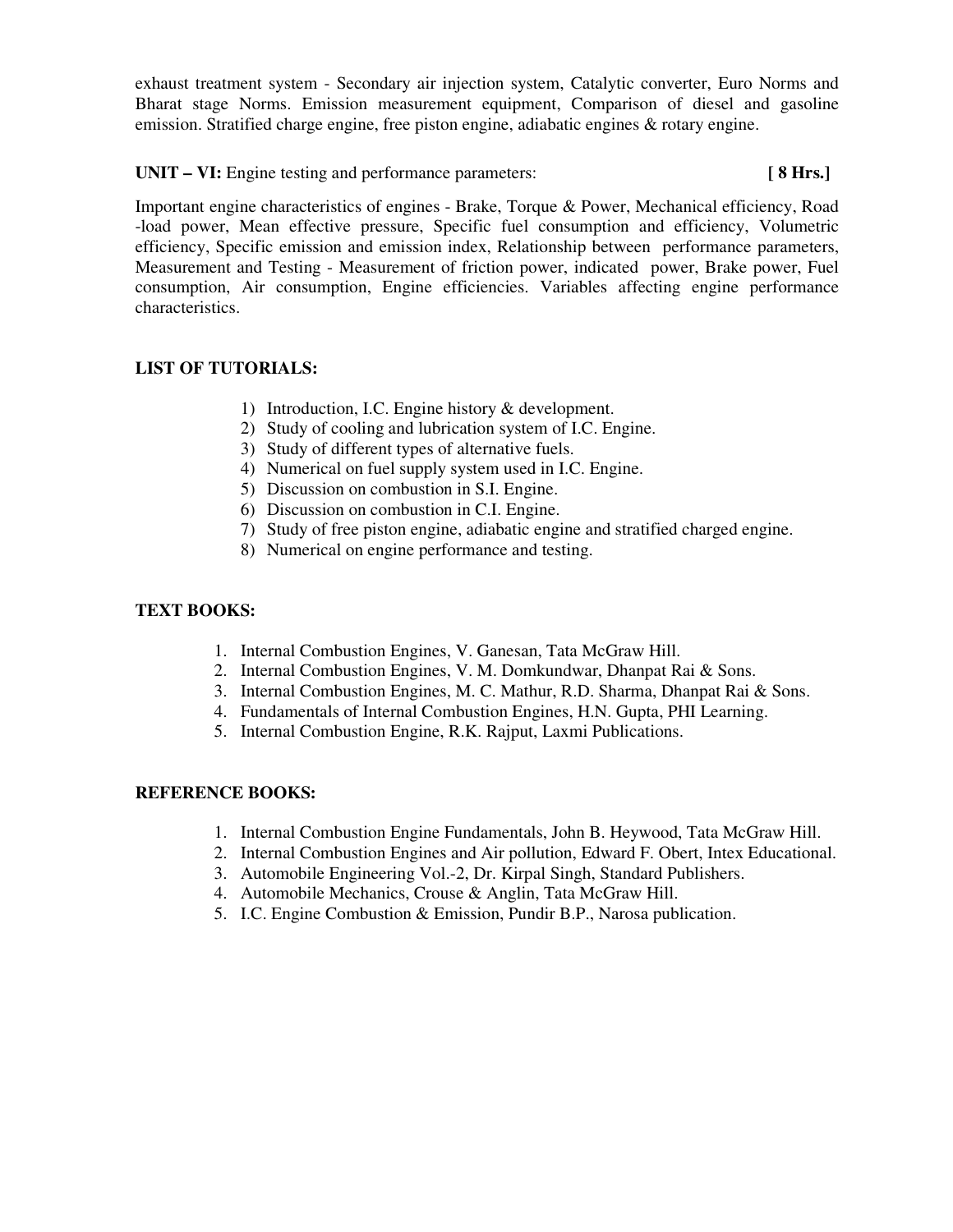## **BEME803T6: TRIBOLOGY (Theory)**

#### **CREDITS: 04**

**Course Objectives and Expected Outcomes :** This course is designed to understand the basic concepts related to tribology. It includes properties and testing of lubricants, viscosity, effect of temperature and pressure on viscosity, basic equations. Study of different types of bearing, electrical analogy method, friction of metals, friction theories, surface contaminants, frictional heating, wear of metals, classification of wear, mechanisms of wear, quantitative laws of wear, wear resistance materials.

### **UNIT – I [ 8 Hrs.]**

### Introduction, properties and testing of lubricants, viscosity, effect of temperature and pressure on viscosity, basic equations, generalized Reynold's equation, energy equation of state.

### **UNIT – II [ 8 Hrs.]**

Idealized hydrodynamic bearings, plane slider bearings, slider bearing with pivoted shoes, step bearings, idealized journal bearings, finite bearings, electrical analogy method, analytical solution, numerical solutions, oil flow and thermal equilibrium, circumferential and axial flow, heat balance.

## UNIT – III [ 8 Hrs.]

Bearing design, practical considerations, design of journal bearings, squeeze film bearings, parallel surface bearing, step bearings, hydrodynamic instability, stiffness and damping coefficients, stability.

## **UNIT – IV [ 8 Hrs.]**

### Externally pressurized oil bearings, circular step bearings, rectangular thrust bearings, opposed pad bearings, multiraces bearings, gas lubricated bearings, governing equations, infinitely long plane slider bearings, infinitely long journal bearings, finite journal bearings, externally pressurized gas bearings, porous gas bearings, elasto-hydrodynamic lubrication, dimensionless parameters, film thickness equations.

## **UNIT – V [ 8 Hrs.]**

### Ball bearings, deep groove radial bearings, angular contact bearings, thrust ball bearings, surface roughness on hydrodynamic bearings and elasto-hydrodynamic line contacts, derivation of average Reynolds equation for partially lubricated surface, effect of surface roughness on journal bearings.

## **UNIT – VI [ 8 Hrs.]**

Friction of metals, friction theories, surface contaminants, frictional heating, wear of metals, classification of wear, mechanisms of wear, quantitative laws of wear, wear resistant materials

**LIST OF TUTORIALS:** Tutorials based on above syllabus.

## **Teaching Scheme Examination Scheme Examination Scheme**

Lectures: 3 Hours/Week Duration of Paper: 03 Hours Tutorial: 1 Hour/Week University Assessment: 80 Marks College Assessment: 20 Marks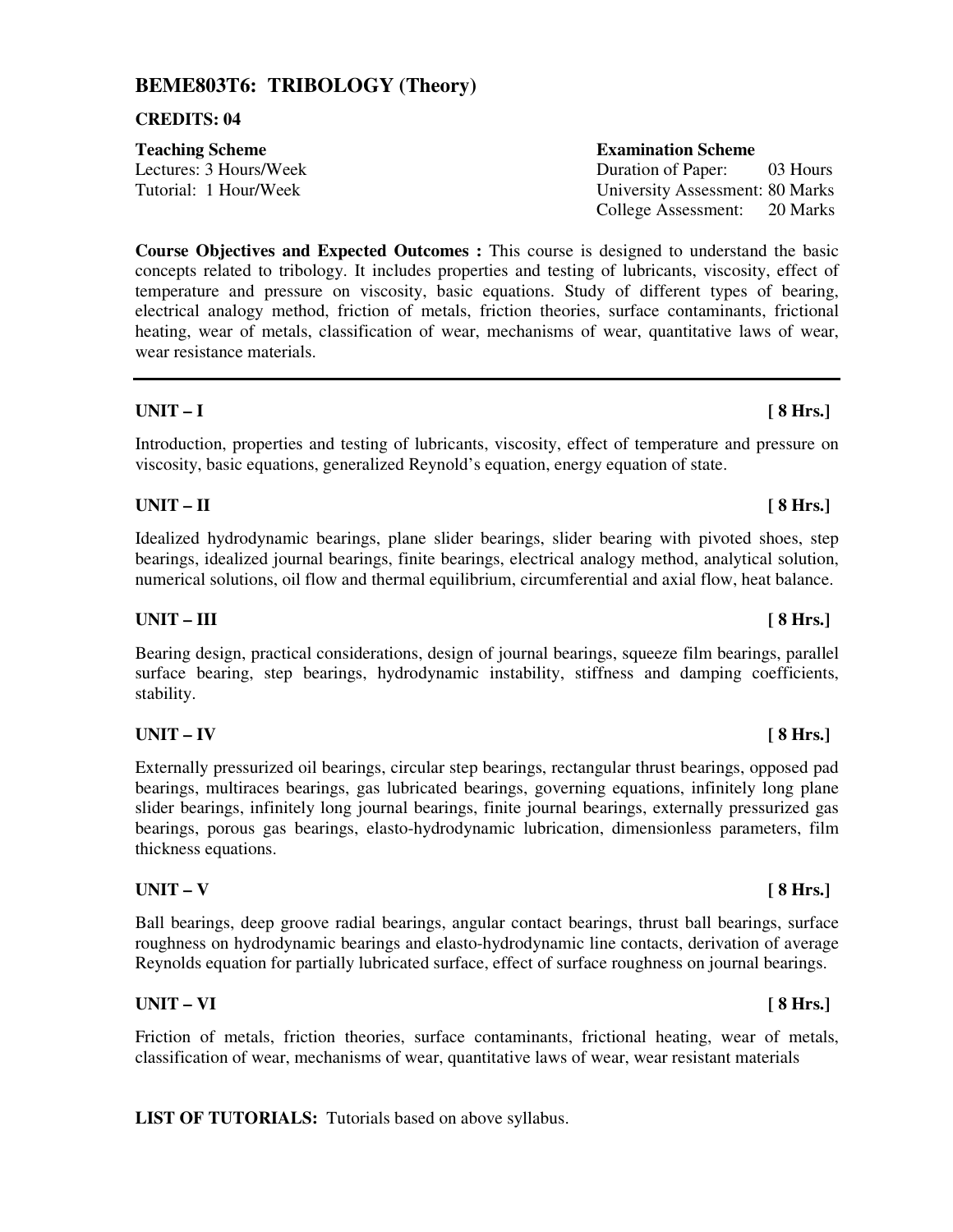- 1. Hydrostatic Lubrication, Bassani R. and Piccigallo B., Elsevier Publication.
- 2. Tribology in Machine Design, Stolarski T.A., Butterworth Heinemann, Oxford.
- 3. Bearing System Principles and Practice, Barwell F.T., Oxford University Press.

- 1. Friction and Lubrication of Solids, Bowden F.P. and Tobor D., Clarendon Press, Oxford.
- 2. An Introductory Guide to Industrial Tribology, Denis Summers, Smith J., Mechanical Engineering Publication, London.
- 3. Handbook of Tribology, Bharat Bhushan & Gupta B.K., McGraw Hill.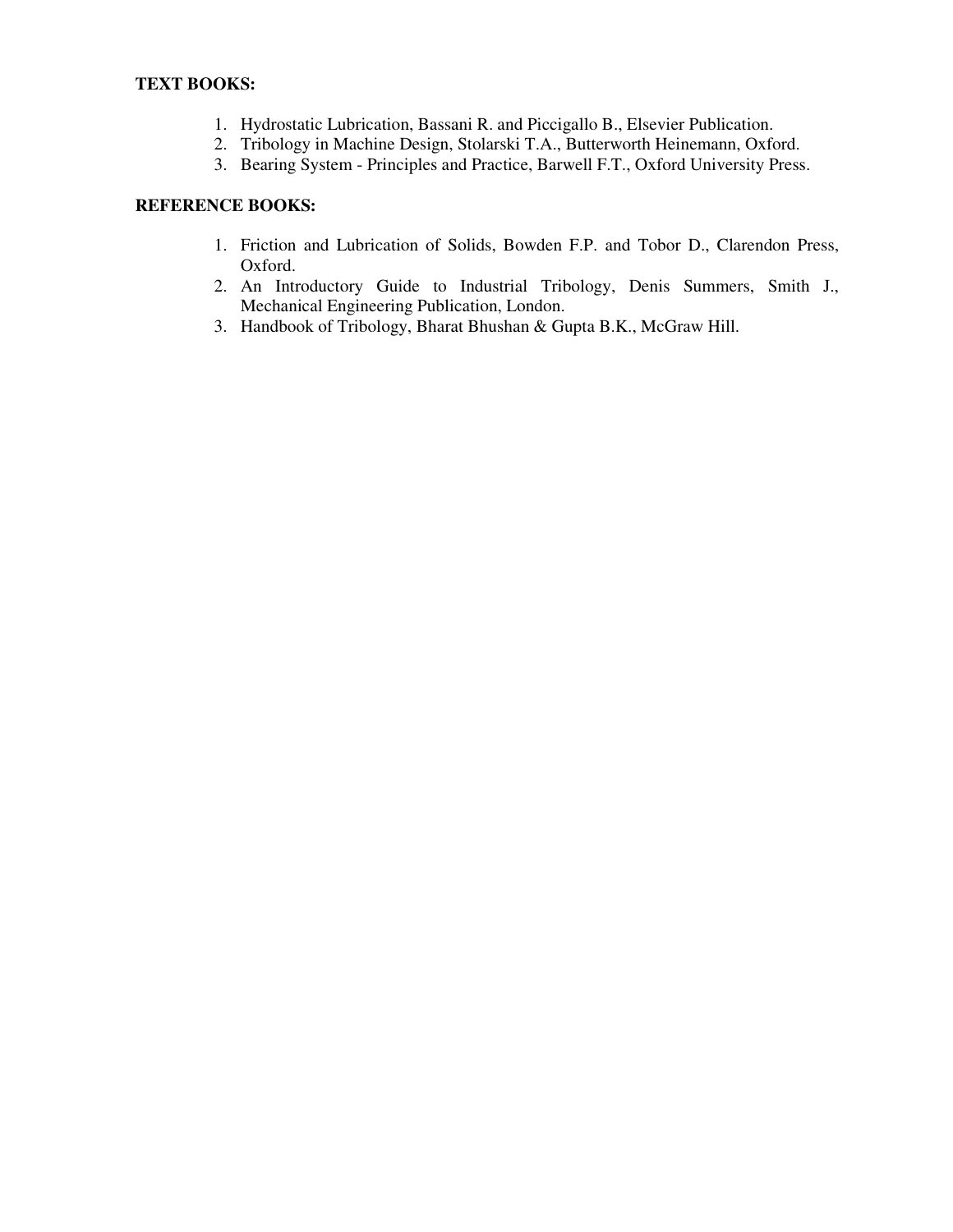## **BEME804T: AUTOMATION IN PRODUCTION (Theory)**

#### **CREDITS: 04**

| <b>Teaching Scheme</b> | <b>Examination Scheme</b>       |          |
|------------------------|---------------------------------|----------|
| Lectures: 3 Hours/Week | Duration of Paper:              | 03 Hours |
| Tutorial: 1 Hour/Week  | University Assessment: 80 Marks |          |
|                        | College Assessment:             | 20 Marks |

**Course Objectives and Expected Outcomes :** This course is designed to acquaint the students with automation. Students will get the understanding regarding how automation is used to increase production. Students will get exposed to introduction to automation, types of automation, numerical control system, NC machines, CNC machines, DNC machines, industrial robotics and robot applications. Students will also cultivate understanding about automated material handling systems, automated storage and retrieval system, automated inspection and group technology, computer aided manufacturing and flexible manufacturing system [FMS].

### **UNIT – I [ 8 Hrs.]**

**Automation** -Definition, types, reasons, strategies for automating, arguments for and against automation. Organization and information processing in manufacturing. Automated Flow 'Lines-Methods of work part transport, Buffer storage. Analysis of flow lines -General terminology and analysis, analysis of transfer lines without storage, partial automation, manual assembly lines. Line Balancing Problem, Methods of line balancing. (Largest Candidate Rule & RPW) (L.C.R., RPW only)

### **UNIT – II [ 8 Hrs.]**

**Numerical Control Production Systems** -Basic concepts, coordinate system and machine motion. Types of NC systems -Point to point, straight cut and continuous path. Machine control unit and other components, part programming and tape formats, method of part programming, Introduction of manual part programming (NC words): APT programming in details, Directed numerical control. Computer numerical control. Adaptive control. Applications of NC.

#### **UNIT – III** [ 8 Hrs.]

**Industrial Robotics** -Introduction, robot anatomy, accuracy and repeatability and other specifications, end effectors, sensors, introduction to robot programming, safety monitoring. Robot applications -Characteristics of robot applications, work cell layout, robot applications in material handling, processing, assembly and inspection.

### **UNIT – IV [ 8 Hrs.]**

**Automated material handling & storage**: Automated Guided Vehicle Systems -Types: Driverless trains, AGVS pallet trucks, AGVS unit-load carriers. Vehicle guidance & routing, Traffic control & safety, System management, Analysis of AGVS systems, AGVS applications. Automated Storage & Retrieval System Types: Unit load AS/RS, mini load AS/RS, man on board AS/RS, automated item retrieval system, deep lane AS/RS - Basic components & special features of AS/RS. Carousel storage systems, work in process quantitative analysis.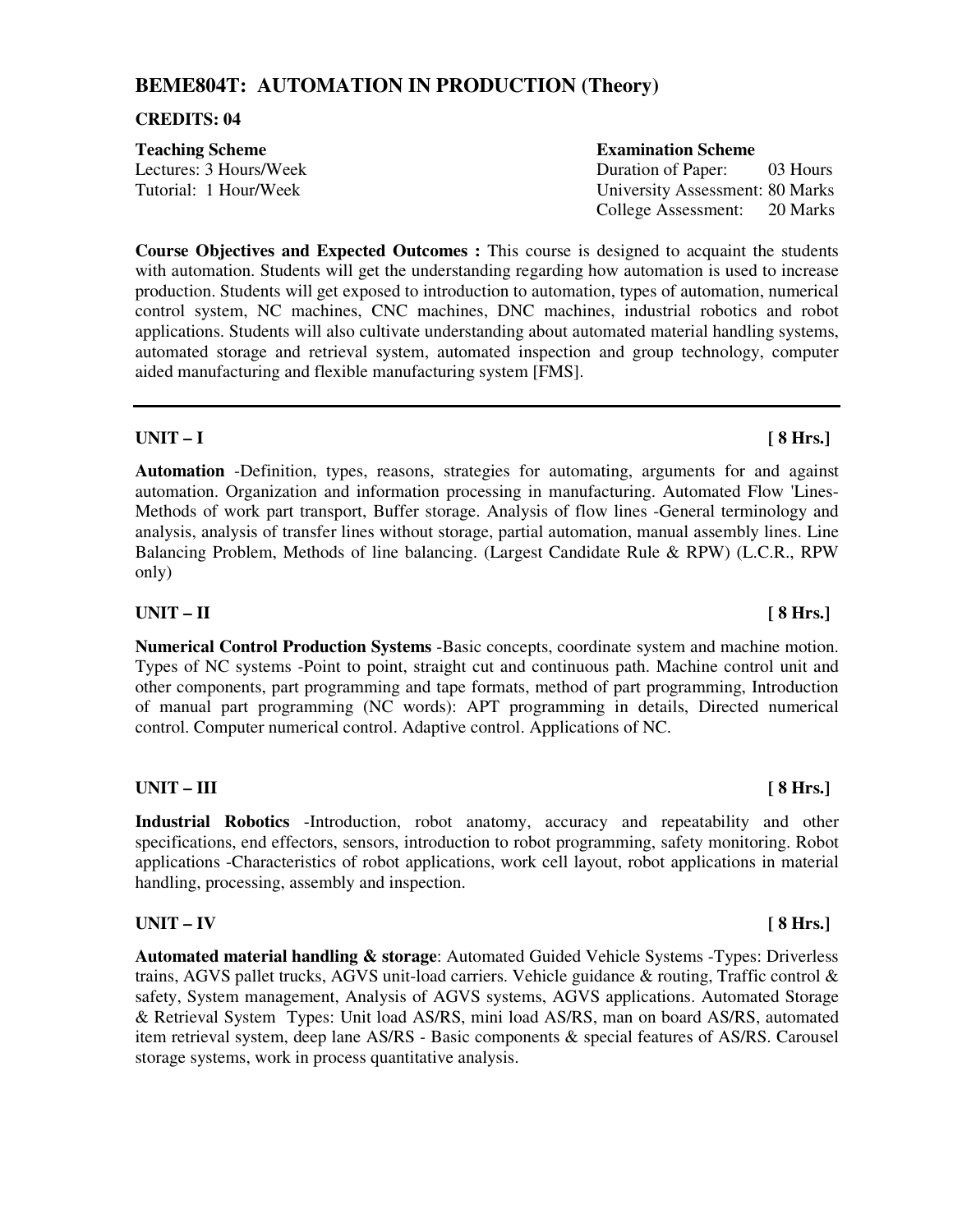**Automated inspection & Group technology:** Automated inspection principles & methods -100% automated inspection, off-line  $\&$  on -line inspection, distributed inspection  $\&$  final inspection; Sensor technologies to; automated inspection, coordinate. measuring Machine Construction, operation & benefits, Machine vision image acquisition & digitization, image processing & analysis, interpretation, machine vision applications; Group Technology: Part families, parts classification & coding, Opitz classification systems production. Flow analysis; Machine cell design -composite pat concept, types of cell design, best machine arrangement, benefits of group technology.

## **UNIT – VI [ 8 Hrs.]**

**Computer aided manufacturing** - Manufacturing planning, manufacturing control; Computer integrated manufacturing.

**Flexible manufacturing systems** - Components, Types of systems, FMS layout configuration computer functions, data files, system reports, FMS benefits.

**Computer aided process planning** - Retrieval CAPP systems, generative CAPP systems, benefits of CAPP.

**LIST OF TUTORIALS:** Tutorials based on above syllabus.

### **TEXT BOOKS:**

- 1. Automation, Production System & CIMS, M.P, Groover, PHI.
- 2. CAD/CAM, Zimmers & Groover, Pearson.

- 1. Numerical Control and Computer Aided Manufacturing, Kundra, Rao & Tewari, Tata McGraw Hill.
- 2. Computer Control of Manufacturing Systems, Yoram Koren, McGraw Hill.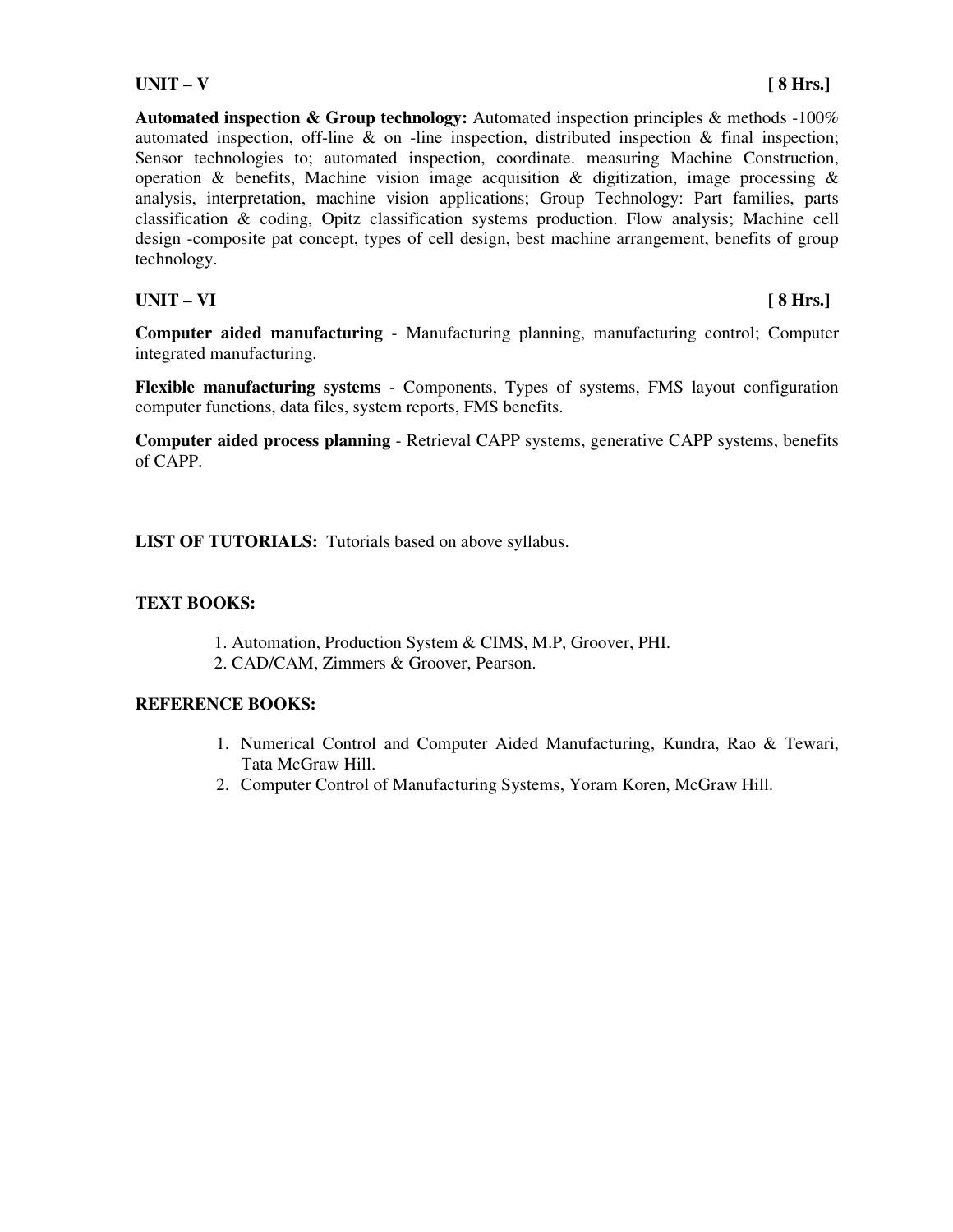## **BEME804P: AUTOMATION IN PRODUCTION (Practical)**

#### **CREDITS: 01**

**Teaching Scheme Examination Scheme** 

Practical: 2 Hours/Week University Assessment: 25 Marks College Assessment: 25 Marks

### **LIST OF PRACTICALS:**

Minimum Eight out of the following shall be performed:

- 1. Performance, Simulation on CNC lathe (at least two complex geometries).
- 2. Performance, Simulation on CNC milling (at least two complex geometries).
- 3. Practice Programming on Manual Part Program.
- 4. Practice Programming on APT.
- 5. Case Study on Automated System of any Industry.
- 6. Study/Performance on Robot.
- 7. Part Coding and Group Technology.
- 8. Study of Automation & Case Study of Automated System of any Industry.
- 9. Study of NC System.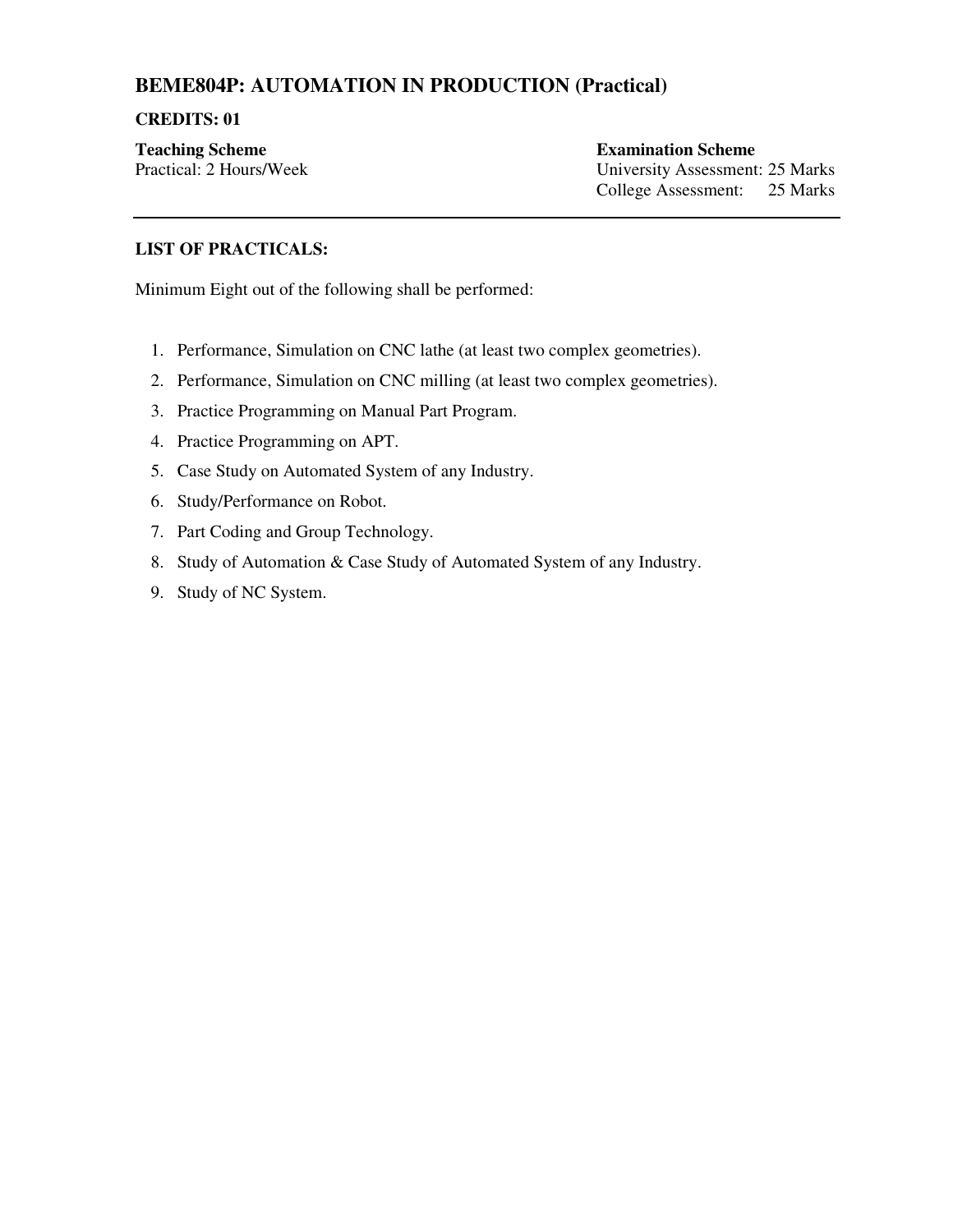## **BEME805T: ENERGY CONVERSION - III (Theory)**

#### **CREDITS: 04**

| <b>Teaching Scheme</b> | <b>Examination Scheme</b>                                                                                                                                                                                                                                                                                                      |
|------------------------|--------------------------------------------------------------------------------------------------------------------------------------------------------------------------------------------------------------------------------------------------------------------------------------------------------------------------------|
| Lectures: 3 Hours/Week | Duration of Paper:<br>03 Hours                                                                                                                                                                                                                                                                                                 |
| Tutorial: 1 Hour/Week  | University Assessment: 80 Marks                                                                                                                                                                                                                                                                                                |
|                        | $\bigcap_{i=1}^{n}$ $\bigcup_{i=1}^{n}$ $\bigcap_{i=1}^{n}$ $\bigcap_{i=1}^{n}$ $\bigcap_{i=1}^{n}$ $\bigcap_{i=1}^{n}$ $\bigcap_{i=1}^{n}$ $\bigcap_{i=1}^{n}$ $\bigcap_{i=1}^{n}$ $\bigcap_{i=1}^{n}$ $\bigcap_{i=1}^{n}$ $\bigcap_{i=1}^{n}$ $\bigcap_{i=1}^{n}$ $\bigcap_{i=1}^{n}$ $\bigcap_{i=1}^{n}$ $\bigcap_{i=1}^{n$ |

**Course Objectives and Expected Outcomes :** This course includes the current energy scenario, various energy conservation techniques, energy auditing, study of various non conventional energy sources and their significance in present energy crises.. This subject also helps the students in understanding various Hydraulics and Pneumatic techniques used in various applications & industries.

#### **UNIT – I [ 8 Hrs.]**

**Gas Turbines:-**Ideal cycles isentropic and small stage efficiency, application of gas turbine pressure losses, effect of intercooling, reheat & regeneration, fuel-air ratio, combustion efficiency, performance calculation, open cycle &closed cycle gas turbine plants cogenerations & combined power cycles.

### **UNIT – II [ 8 Hrs.]**

Principles & working of turbojet, tuboprop, Ramjet & pulse jet, simple turbojet cycle, thrust power, propulsive power. Thermal efficiency, propulsive efficiency, overall efficiency**.** 

Nuclear Power Plant: Introduction, nuclear reactor, classification, general components, operation, problems of reactor operation, site selection, comparison of nuclear plants with thermal plants. (analytical treatment is not expected)

### UNIT – III [ 8 Hrs.]

Principle of solar energy collection, solar energy and sources of power generation, solar constant, solar geometry, flat plate & concentrating collectors for water and air heating, solar energy storage, solar pond, application of solar energy for cooking, drying, solar photovoltaic system  $\&$  its applications. Introduction to fuel cell. Working of wind generators & MHD generator (theoretical treatment is expected)

### **UNIT – IV [ 8 Hrs.]**

**Energy Auditing:** Introduction, global and Indian energy scenario, need of importance of energy conversion. importance of energy audit, uses of energy audit, basic terms of energy audit, types of energy audit, procedure for carrying energy audit, instruments used for energy audit such as power analyzer, multipoint heat flow meter, Lux meter, portable infrared radiation thermometer, thermocouple based temperature indicator. Payback period, Return on Investment (ROI), life cycle costs, Sankey diagram, specific energy consumption.

### **UNIT – V [ 8 Hrs.]**

**Hydraulic systems:** Introduction, essential elements of a hydraulic system: Flow actuators, directional control valves, pressure control valves, flow control valves, accumulators, basic hydraulic circuit, meter in & meter out circuits. Use of single, double actuator, crane, jacks. Grinding machine.

College Assessment: 20 Marks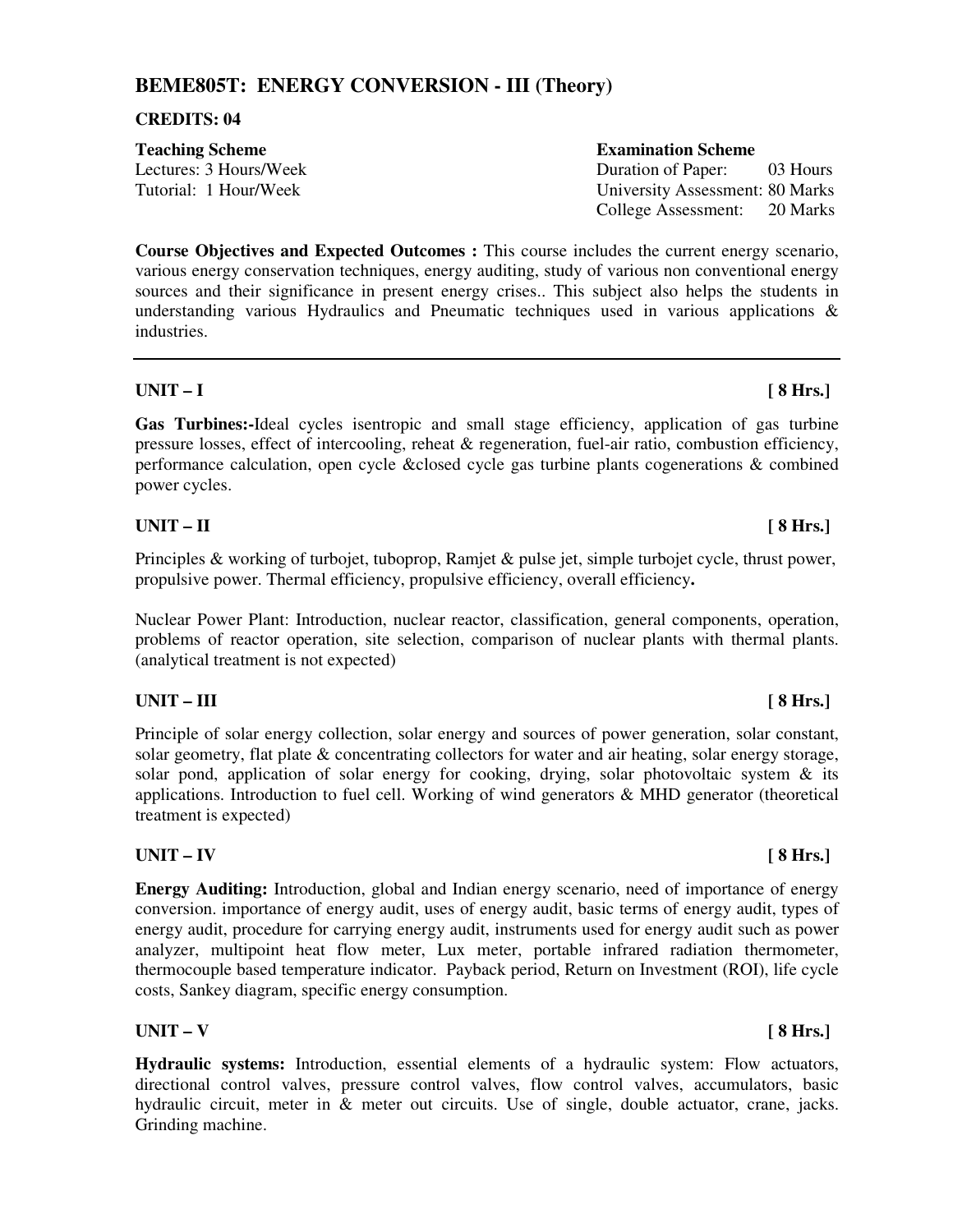#### **UNIT – VI [ 8 Hrs.]**

**Pneumatic Systems :** Principle of pneumatics, comparison with hydraulic power transmission. Study of various Compressors used in pneumatic system, air preparatory unit, pneumatic valve. Various Pneumatic circuits.

### LIST OF TUTORIALS: Tutorials based on above syllabus.

### **TEXT BOOKS:**

- 1. Non-Conventional Energy Storage, Rai G.D., Khanna Ppublication.
- 2. Solar Energy Principles of Thermal Collection and Storage, Sukhatme, S.P., Tata McGraw Hill.
- 3. Industrial Hydraulics, John J. Pippenger, Tata McGraw Hill.
- 4. Pneumatic Systems, S. R. Mujumdar, Tata McGraw Hill.
- 5. Energy Conservation related booklets published by National Productivity Council (NPC) & Petroleum Conservation Research Association.(PCRA).
- 6. Efficient Use of Electricity in Industries, B.G. Desai, M.D. Parmar, R. Paraman and B.S. Vaidya, ECQ series Devki R & D. Engineers, Vadodara.
- 7. Thermal Engineering, P.L. Ballaney, Khanna publishers.
- 8. Gas Turbine& Jet Propulsion, Dubey & Khajuriya, Dhanpat Rai & Sons.

- 1. Solar Energy Fundamentals and Applications, Garg, H.P., Prakash J., Tata McGraw Hill.
- 2. Gas Turbine Theory, Cohen and Rogers, Pearson.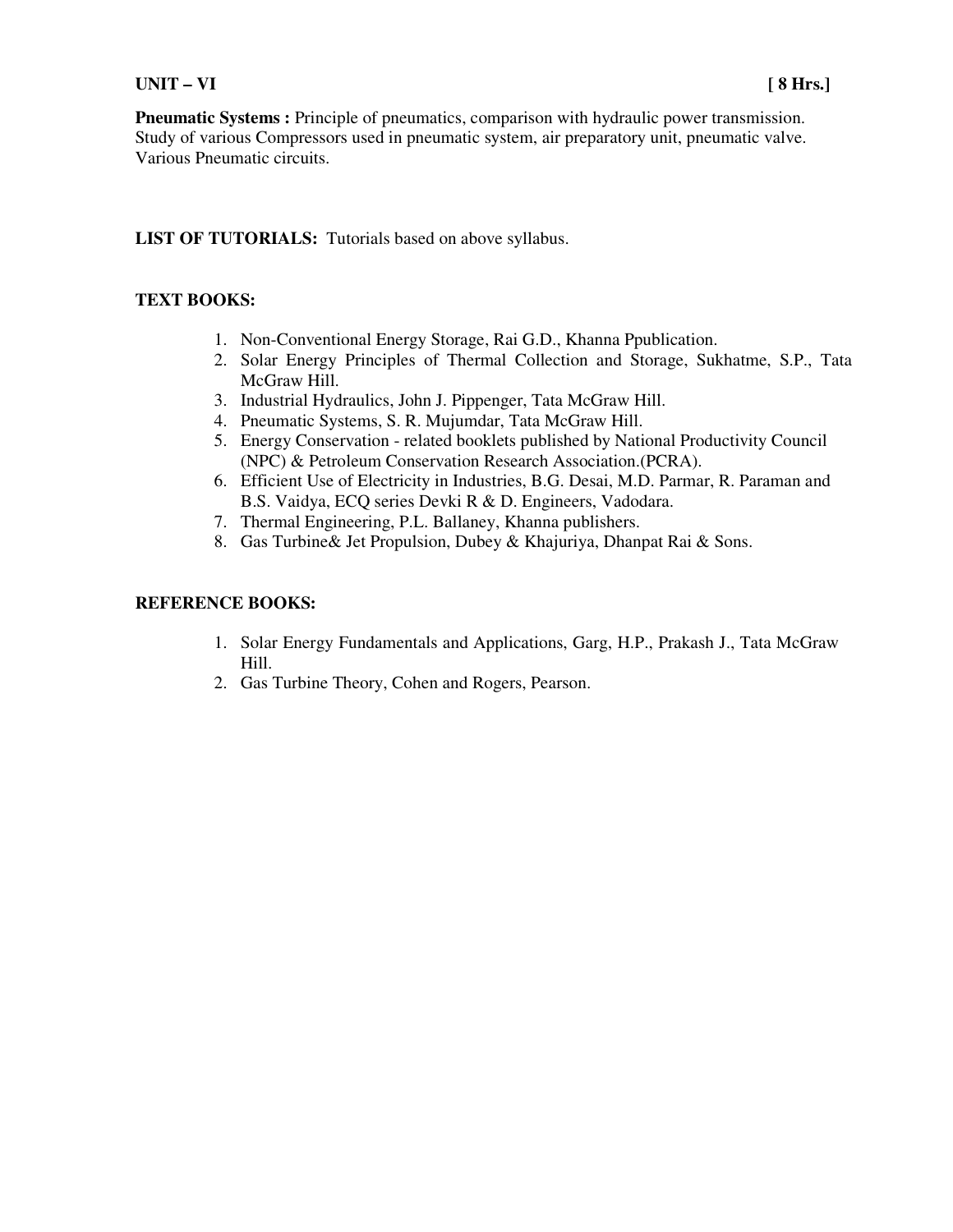## **BEME805P: ENERGY CONVERSION - III (Practical)**

#### **CREDITS: 01**

**Teaching Scheme Examination Scheme** 

Practical: 2 Hours/Week University Assessment: 25 Marks College Assessment: 25 Marks

### **LIST OF PRACTICALS:**

Minimum Eight out of the following shall be performed:

- 1. Study of gas turbine and jet propulsion system.
- 2. Study of current energy scenario and various techniques of saving energy.
- 3. Study & demonstration of solar lightning system.
- 4. Case study on energy conservation opportunities in industry.
- 5. Study of various hydraulic pumps.
- 6. Study of various valves, actuators used in hydraulic system.
- 7. Study of various industrial hydraulic circuits.
- 8. Study of various compressors used in pneumatic system.
- 9. Study of air preparatory unit.
- 10. Study of various industrial pneumatic circuits.